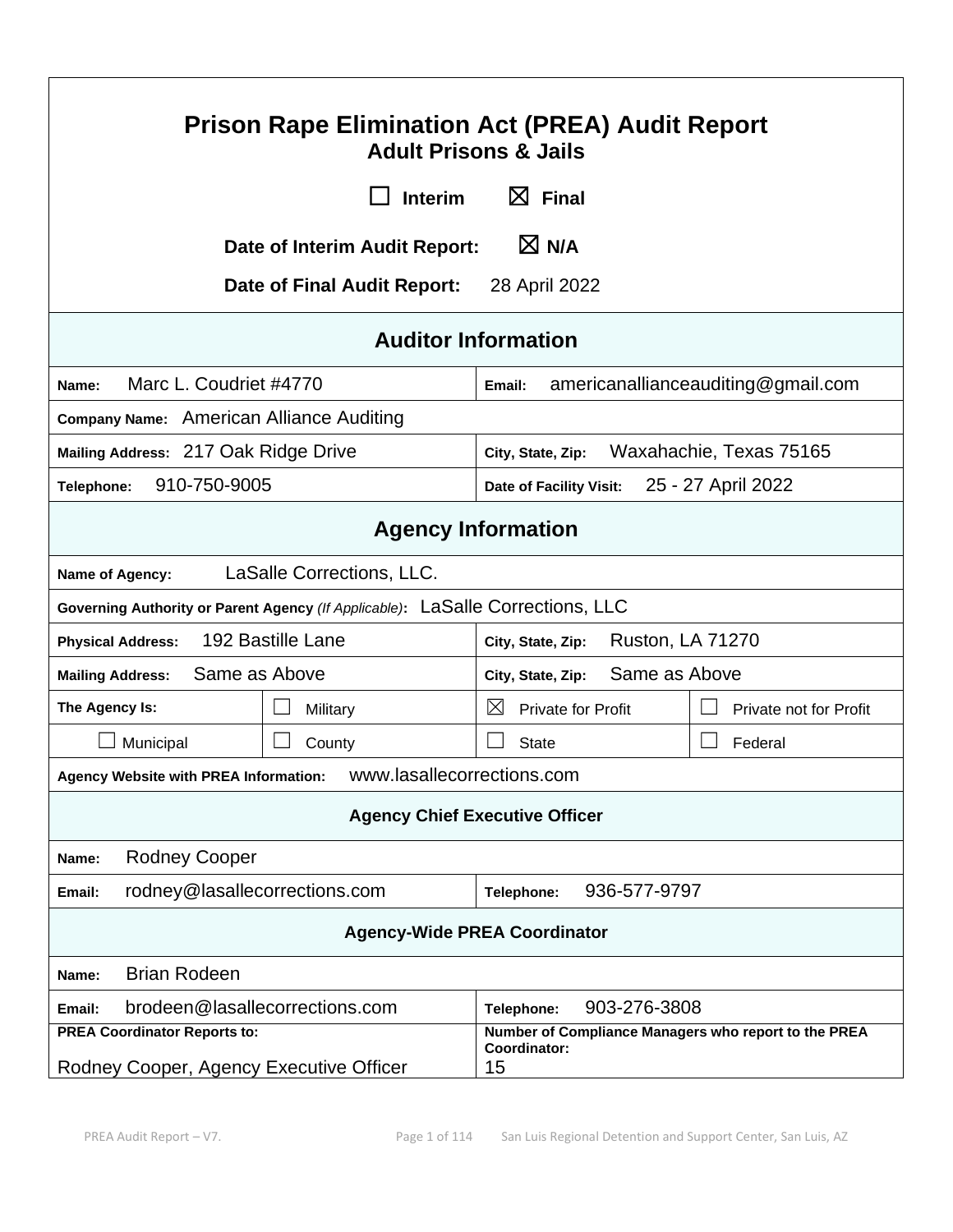| <b>Facility Information</b>                                                                                                                                                                                                                                                                     |                                                                              |                   |                           |                         |
|-------------------------------------------------------------------------------------------------------------------------------------------------------------------------------------------------------------------------------------------------------------------------------------------------|------------------------------------------------------------------------------|-------------------|---------------------------|-------------------------|
| <b>Name of Facility:</b>                                                                                                                                                                                                                                                                        | San Luis Regional Detention and Support Center                               |                   |                           |                         |
|                                                                                                                                                                                                                                                                                                 | Physical Address: 406 N. Avenue D<br>San Luis, AZ 85349<br>City, State, Zip: |                   |                           |                         |
| Mailing Address (if different from above):<br>P.O. Box 7710                                                                                                                                                                                                                                     |                                                                              | City, State, Zip: | San Luis, AZ 85349        |                         |
| The Facility Is:                                                                                                                                                                                                                                                                                | Military                                                                     | $\boxtimes$       | <b>Private for Profit</b> | Private not for Profit  |
| Municipal                                                                                                                                                                                                                                                                                       | County                                                                       | <b>State</b>      |                           | Federal                 |
| <b>Facility Type:</b>                                                                                                                                                                                                                                                                           | Prison                                                                       |                   | ⊠                         | Jail                    |
| <b>Facility Website with PREA Information:</b>                                                                                                                                                                                                                                                  | www.lasallecorrections.com                                                   |                   |                           |                         |
|                                                                                                                                                                                                                                                                                                 | $\Box$ Yes<br>Has the facility been accredited within the past 3 years?      | $\boxtimes$ No    |                           |                         |
| If the facility has been accredited within the past 3 years, select the accrediting organization(s) - select all that apply (N/A if<br>the facility has not been accredited within the past 3 years):<br><b>ACA</b><br><b>NCCHC</b><br>CALEA<br>Other (please name or describe:<br>$\times$ N/A |                                                                              |                   |                           |                         |
| If the facility has completed any internal or external audits other than those that resulted in accreditation, please describe:<br><b>Internal Audits and Operational Reviews.</b>                                                                                                              |                                                                              |                   |                           |                         |
| Warden/Jail Administrator/Sheriff/Director                                                                                                                                                                                                                                                      |                                                                              |                   |                           |                         |
| David R. Rivas<br>Name:                                                                                                                                                                                                                                                                         |                                                                              |                   |                           |                         |
| Email:                                                                                                                                                                                                                                                                                          | david.rivas@lasallecorrections.com                                           | Telephone:        | 928-627-2101 Ext. 222     |                         |
| <b>Facility PREA Compliance Manager</b>                                                                                                                                                                                                                                                         |                                                                              |                   |                           |                         |
| John Scala<br>Name:                                                                                                                                                                                                                                                                             |                                                                              |                   |                           |                         |
| Email:                                                                                                                                                                                                                                                                                          | john.scala@lasallecorrections.com                                            | Telephone:        |                           | 928-627-2101 Ext. 28557 |
| Facility Health Service Administrator L N/A                                                                                                                                                                                                                                                     |                                                                              |                   |                           |                         |
| Angela Stoddard<br>Name:                                                                                                                                                                                                                                                                        |                                                                              |                   |                           |                         |
| Email:                                                                                                                                                                                                                                                                                          | angela.stoddard@lasallecorrections.com                                       | Telephone:        | 928-627-2101 Ext. 244     |                         |
| <b>Facility Characteristics</b>                                                                                                                                                                                                                                                                 |                                                                              |                   |                           |                         |
| <b>Designated Facility Capacity:</b>                                                                                                                                                                                                                                                            |                                                                              | 870               |                           |                         |
| 632<br><b>Current Population of Facility:</b>                                                                                                                                                                                                                                                   |                                                                              |                   |                           |                         |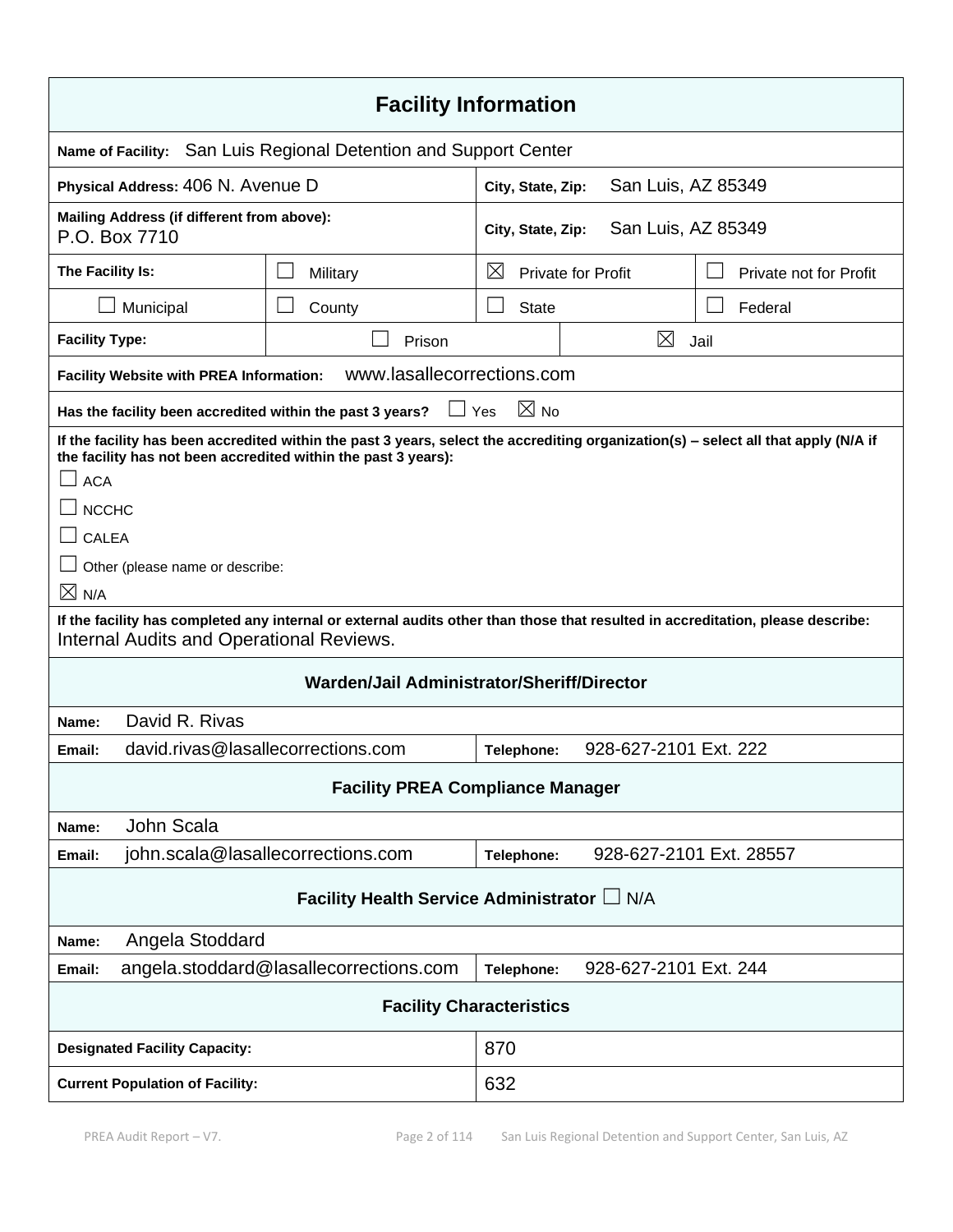| Average daily population for the past 12 months:                                                                                                                                                            |  | 572                                                                                                                                                                                                                                                                                                                                                                                                                                    |                 |                   |                                                                                          |
|-------------------------------------------------------------------------------------------------------------------------------------------------------------------------------------------------------------|--|----------------------------------------------------------------------------------------------------------------------------------------------------------------------------------------------------------------------------------------------------------------------------------------------------------------------------------------------------------------------------------------------------------------------------------------|-----------------|-------------------|------------------------------------------------------------------------------------------|
| Has the facility been over capacity at any point in the past 12<br>$\boxtimes$ No<br>$\square$ Yes<br>months?                                                                                               |  |                                                                                                                                                                                                                                                                                                                                                                                                                                        |                 |                   |                                                                                          |
| Which population(s) does the facility hold?                                                                                                                                                                 |  | Females                                                                                                                                                                                                                                                                                                                                                                                                                                | Males           |                   | $\boxtimes$ Both Females and Males                                                       |
| Age range of population:                                                                                                                                                                                    |  | 18-78                                                                                                                                                                                                                                                                                                                                                                                                                                  |                 |                   |                                                                                          |
| Average length of stay or time under supervision:                                                                                                                                                           |  | 31 days                                                                                                                                                                                                                                                                                                                                                                                                                                |                 |                   |                                                                                          |
| Facility security levels/inmate custody levels:                                                                                                                                                             |  | Minimum, Medium, Maximum                                                                                                                                                                                                                                                                                                                                                                                                               |                 |                   |                                                                                          |
| Number of inmates admitted to facility during the past 12 months:                                                                                                                                           |  |                                                                                                                                                                                                                                                                                                                                                                                                                                        |                 | 6874              |                                                                                          |
| Number of inmates admitted to facility during the past 12 months whose length of stay<br>in the facility was for 72 hours or more:                                                                          |  |                                                                                                                                                                                                                                                                                                                                                                                                                                        |                 | 5290              |                                                                                          |
| Number of inmates admitted to facility during the past 12 months whose length of stay<br>in the facility was for 30 days or more:                                                                           |  |                                                                                                                                                                                                                                                                                                                                                                                                                                        |                 | 2129              |                                                                                          |
| Does the facility hold youthful inmates?                                                                                                                                                                    |  | $\sqcup$ Yes                                                                                                                                                                                                                                                                                                                                                                                                                           | $\boxtimes$ No  |                   |                                                                                          |
| Number of youthful inmates held in the facility during the past 12 months: (N/A if the<br>facility never holds youthful inmates)                                                                            |  |                                                                                                                                                                                                                                                                                                                                                                                                                                        |                 | 0<br>$\times$ N/A |                                                                                          |
| Does the audited facility hold inmates for one or more other agencies (e.g., a State<br>correctional agency, U.S. Marshals Service, Bureau of Prisons, U.S. Immigration and<br><b>Customs Enforcement)?</b> |  |                                                                                                                                                                                                                                                                                                                                                                                                                                        | $\boxtimes$ Yes | <b>No</b>         |                                                                                          |
| Select all other agencies for which the audited<br>facility holds inmates: Select all that apply (N/A if the<br>audited facility does not hold inmates for any other<br>agency or agencies):<br>city jail)  |  | <b>Federal Bureau of Prisons</b><br>$\boxtimes$ U.S. Marshals Service<br>$\boxtimes$ U.S. Immigration and Customs Enforcement<br><b>Bureau of Indian Affairs</b><br>U.S. Military branch<br>State or Territorial correctional agency<br>County correctional or detention agency<br>$\Box$ Judicial district correctional or detention facility<br>Private corrections or detention provider<br>Other - please name or describe:<br>N/A |                 |                   | $\boxtimes$ City or municipal correctional or detention facility (e.g., police lockup or |
| Number of staff currently employed by the facility who may have contact with inmates:                                                                                                                       |  |                                                                                                                                                                                                                                                                                                                                                                                                                                        |                 | 162               |                                                                                          |
| Number of staff hired by the facility during the past 12 months who may have contact<br>with inmates:                                                                                                       |  |                                                                                                                                                                                                                                                                                                                                                                                                                                        |                 | 23                |                                                                                          |
| Number of contracts in the past 12 months for services with contractors who may<br>have contact with inmates:                                                                                               |  |                                                                                                                                                                                                                                                                                                                                                                                                                                        |                 | 4                 |                                                                                          |
| Number of individual contractors who have contact with inmates, currently authorized<br>to enter the facility:                                                                                              |  |                                                                                                                                                                                                                                                                                                                                                                                                                                        |                 | 4                 |                                                                                          |
| Number of volunteers who have contact with inmates, currently authorized to enter the<br>facility:                                                                                                          |  |                                                                                                                                                                                                                                                                                                                                                                                                                                        |                 | 17                |                                                                                          |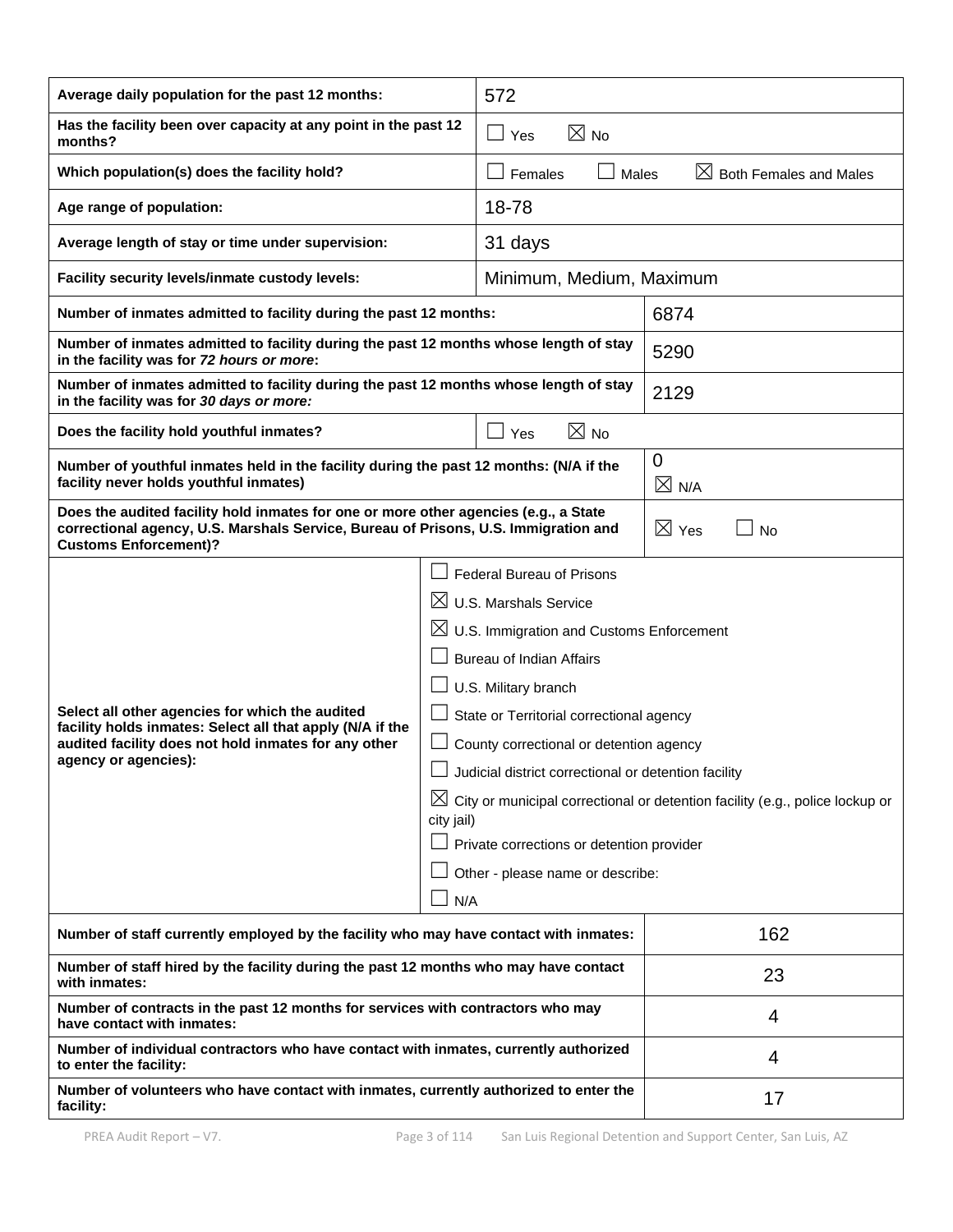| <b>Physical Plant</b>                                                                                                                                                                                                                                                                                                                                                                                                                                                                                                                                                                                                                                                                                                                                                                                                                                                                                                                                                                                                                                                                                                                                                                                                                                                                                                                                                                                                                                                                                                                                                                                                                                                                                                                                                                         |                 |           |                 |    |                 |
|-----------------------------------------------------------------------------------------------------------------------------------------------------------------------------------------------------------------------------------------------------------------------------------------------------------------------------------------------------------------------------------------------------------------------------------------------------------------------------------------------------------------------------------------------------------------------------------------------------------------------------------------------------------------------------------------------------------------------------------------------------------------------------------------------------------------------------------------------------------------------------------------------------------------------------------------------------------------------------------------------------------------------------------------------------------------------------------------------------------------------------------------------------------------------------------------------------------------------------------------------------------------------------------------------------------------------------------------------------------------------------------------------------------------------------------------------------------------------------------------------------------------------------------------------------------------------------------------------------------------------------------------------------------------------------------------------------------------------------------------------------------------------------------------------|-----------------|-----------|-----------------|----|-----------------|
| <b>Number of buildings:</b>                                                                                                                                                                                                                                                                                                                                                                                                                                                                                                                                                                                                                                                                                                                                                                                                                                                                                                                                                                                                                                                                                                                                                                                                                                                                                                                                                                                                                                                                                                                                                                                                                                                                                                                                                                   |                 |           |                 |    |                 |
| Auditors should count all buildings that are part of the facility, whether inmates are<br>formally allowed to enter them or not. In situations where temporary structures have<br>been erected (e.g., tents) the Auditor should use their discretion to determine whether<br>to include the structure in the overall count of buildings. As a general rule, if a<br>temporary structure is regularly or routinely used to hold or house inmates, or if the<br>temporary structure is used to house or support operational functions for more than a<br>short period of time (e.g., an emergency situation), it should be included in the overall<br>count of buildings.                                                                                                                                                                                                                                                                                                                                                                                                                                                                                                                                                                                                                                                                                                                                                                                                                                                                                                                                                                                                                                                                                                                       |                 |           | $\overline{2}$  |    |                 |
| Number of inmate housing units:                                                                                                                                                                                                                                                                                                                                                                                                                                                                                                                                                                                                                                                                                                                                                                                                                                                                                                                                                                                                                                                                                                                                                                                                                                                                                                                                                                                                                                                                                                                                                                                                                                                                                                                                                               |                 |           |                 |    |                 |
| Enter 0 if the facility does not have discrete housing units. DOJ PREA Working Group<br>FAQ on the definition of a housing unit: How is a "housing unit" defined for the<br>purposes of the PREA Standards? The question has been raised in particular as it<br>relates to facilities that have adjacent or interconnected units. The most common<br>concept of a housing unit is architectural. The generally agreed-upon definition is a<br>space that is enclosed by physical barriers accessed through one or more doors of<br>various types, including commercial-grade swing doors, steel sliding doors,<br>interlocking sally port doors, etc. In addition to the primary entrance and exit,<br>additional doors are often included to meet life safety codes. The unit contains<br>sleeping space, sanitary facilities (including toilets, lavatories, and showers), and a<br>dayroom or leisure space in differing configurations. Many facilities are designed with<br>modules or pods clustered around a control room. This multiple-pod design provides<br>the facility with certain staff efficiencies and economies of scale. At the same time, the<br>design affords the flexibility to separately house inmates of differing security levels, or<br>who are grouped by some other operational or service scheme. Generally, the control<br>room is enclosed by security glass, and in some cases, this allows inmates to see into<br>neighboring pods. However, observation from one unit to another is usually limited by<br>angled site lines. In some cases, the facility has prevented this entirely by installing<br>one-way glass. Both the architectural design and functional use of these multiple pods<br>indicate that they are managed as distinct housing units. |                 |           | 36              |    |                 |
| Number of single cell housing units:                                                                                                                                                                                                                                                                                                                                                                                                                                                                                                                                                                                                                                                                                                                                                                                                                                                                                                                                                                                                                                                                                                                                                                                                                                                                                                                                                                                                                                                                                                                                                                                                                                                                                                                                                          |                 | 3         |                 |    |                 |
| Number of multiple occupancy cell housing units:                                                                                                                                                                                                                                                                                                                                                                                                                                                                                                                                                                                                                                                                                                                                                                                                                                                                                                                                                                                                                                                                                                                                                                                                                                                                                                                                                                                                                                                                                                                                                                                                                                                                                                                                              |                 |           | 1               |    |                 |
| Number of open bay/dorm housing units:                                                                                                                                                                                                                                                                                                                                                                                                                                                                                                                                                                                                                                                                                                                                                                                                                                                                                                                                                                                                                                                                                                                                                                                                                                                                                                                                                                                                                                                                                                                                                                                                                                                                                                                                                        |                 |           | 32              |    |                 |
| Number of segregation cells (for example, administrative, disciplinary, protective<br>custody, etc.):                                                                                                                                                                                                                                                                                                                                                                                                                                                                                                                                                                                                                                                                                                                                                                                                                                                                                                                                                                                                                                                                                                                                                                                                                                                                                                                                                                                                                                                                                                                                                                                                                                                                                         |                 |           | 72              |    |                 |
| In housing units, does the facility maintain sight and sound separation between<br>youthful inmates and adult inmates? (N/A if the facility never holds youthful inmates)                                                                                                                                                                                                                                                                                                                                                                                                                                                                                                                                                                                                                                                                                                                                                                                                                                                                                                                                                                                                                                                                                                                                                                                                                                                                                                                                                                                                                                                                                                                                                                                                                     |                 |           | $\Box$ Yes      | No | $\boxtimes$ N/A |
| Does the facility have a video monitoring system, electronic surveillance system, or<br>other monitoring technology (e.g., cameras, etc.)?                                                                                                                                                                                                                                                                                                                                                                                                                                                                                                                                                                                                                                                                                                                                                                                                                                                                                                                                                                                                                                                                                                                                                                                                                                                                                                                                                                                                                                                                                                                                                                                                                                                    |                 |           | $\boxtimes$ Yes | No |                 |
| Has the facility installed or updated a video monitoring system, electronic surveillance<br>system, or other monitoring technology in the past 12 months?                                                                                                                                                                                                                                                                                                                                                                                                                                                                                                                                                                                                                                                                                                                                                                                                                                                                                                                                                                                                                                                                                                                                                                                                                                                                                                                                                                                                                                                                                                                                                                                                                                     |                 | Yes       | $\boxtimes$ No  |    |                 |
| <b>Medical and Mental Health Services and Forensic Medical Exams</b>                                                                                                                                                                                                                                                                                                                                                                                                                                                                                                                                                                                                                                                                                                                                                                                                                                                                                                                                                                                                                                                                                                                                                                                                                                                                                                                                                                                                                                                                                                                                                                                                                                                                                                                          |                 |           |                 |    |                 |
| Are medical services provided on-site?                                                                                                                                                                                                                                                                                                                                                                                                                                                                                                                                                                                                                                                                                                                                                                                                                                                                                                                                                                                                                                                                                                                                                                                                                                                                                                                                                                                                                                                                                                                                                                                                                                                                                                                                                        | $\boxtimes$ Yes | <b>No</b> |                 |    |                 |
| Are mental health services provided on-site?                                                                                                                                                                                                                                                                                                                                                                                                                                                                                                                                                                                                                                                                                                                                                                                                                                                                                                                                                                                                                                                                                                                                                                                                                                                                                                                                                                                                                                                                                                                                                                                                                                                                                                                                                  | $\boxtimes$ Yes | No        |                 |    |                 |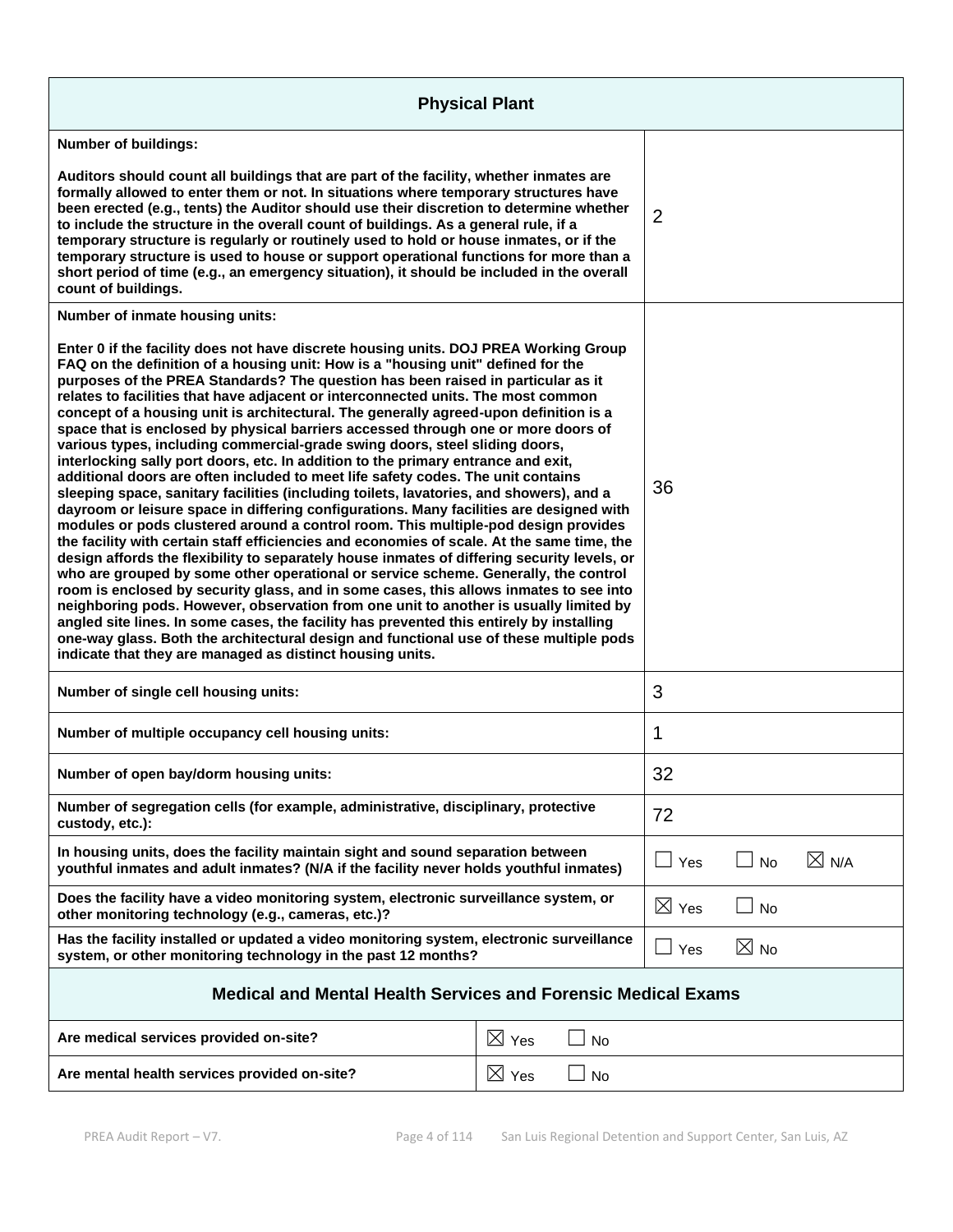|                                                                                                                                                                                              | On-site                                            |                                              |  |
|----------------------------------------------------------------------------------------------------------------------------------------------------------------------------------------------|----------------------------------------------------|----------------------------------------------|--|
| Where are sexual assault forensic medical exams provided?                                                                                                                                    | $\boxtimes$ Local hospital/clinic                  |                                              |  |
| Select all that apply.                                                                                                                                                                       | Rape Crisis Center                                 |                                              |  |
|                                                                                                                                                                                              | Other (please name or describe:                    |                                              |  |
|                                                                                                                                                                                              | <b>Investigations</b>                              |                                              |  |
|                                                                                                                                                                                              | <b>Criminal Investigations</b>                     |                                              |  |
| Number of investigators employed by the agency and/or facility who are responsible<br>for conducting CRIMINAL investigations into allegations of sexual abuse or sexual<br>harassment:       |                                                    | 0                                            |  |
| When the facility received allegations of sexual abuse or sexual harassment (whether                                                                                                         |                                                    | Facility investigators                       |  |
| staff-on-inmate or inmate-on-inmate), CRIMINAL INVESTIGATIONS are conducted by:                                                                                                              |                                                    | Agency investigators                         |  |
| Select all that apply.                                                                                                                                                                       |                                                    | $\boxtimes$ An external investigative entity |  |
|                                                                                                                                                                                              | $\boxtimes$ Local police department                |                                              |  |
|                                                                                                                                                                                              | $\Box$ Local sheriff's department                  |                                              |  |
| Select all external entities responsible for CRIMINAL<br>INVESTIGATIONS: Select all that apply (N/A if no                                                                                    | State police                                       |                                              |  |
| external entities are responsible for criminal<br>investigations)                                                                                                                            | $\boxtimes$ A U.S. Department of Justice component |                                              |  |
|                                                                                                                                                                                              | $\boxtimes$ Other (please name or describe: USMS   |                                              |  |
|                                                                                                                                                                                              | N/A                                                |                                              |  |
| <b>Administrative Investigations</b>                                                                                                                                                         |                                                    |                                              |  |
| Number of investigators employed by the agency and/or facility who are responsible<br>for conducting ADMINISTRATIVE investigations into allegations of sexual abuse or<br>sexual harassment? |                                                    | 6                                            |  |
|                                                                                                                                                                                              |                                                    | $\boxtimes$ Facility investigators           |  |
| When the facility receives allegations of sexual abuse or sexual harassment (whether<br>staff-on-inmate or inmate-on-inmate), ADMINISTRATIVE INVESTIGATIONS are                              |                                                    | Agency investigators                         |  |
| conducted by: Select all that apply                                                                                                                                                          |                                                    | An external investigative entity             |  |
|                                                                                                                                                                                              | Local police department                            |                                              |  |
| Select all external entities responsible for<br><b>ADMINISTRATIVE INVESTIGATIONS: Select all that</b>                                                                                        | Local sheriff's department                         |                                              |  |
| apply (N/A if no external entities are responsible for<br>administrative investigations)                                                                                                     | State police                                       |                                              |  |
|                                                                                                                                                                                              | A U.S. Department of Justice component             |                                              |  |
|                                                                                                                                                                                              | Other (please name or describe:                    |                                              |  |
|                                                                                                                                                                                              | $\boxtimes$ N/A                                    |                                              |  |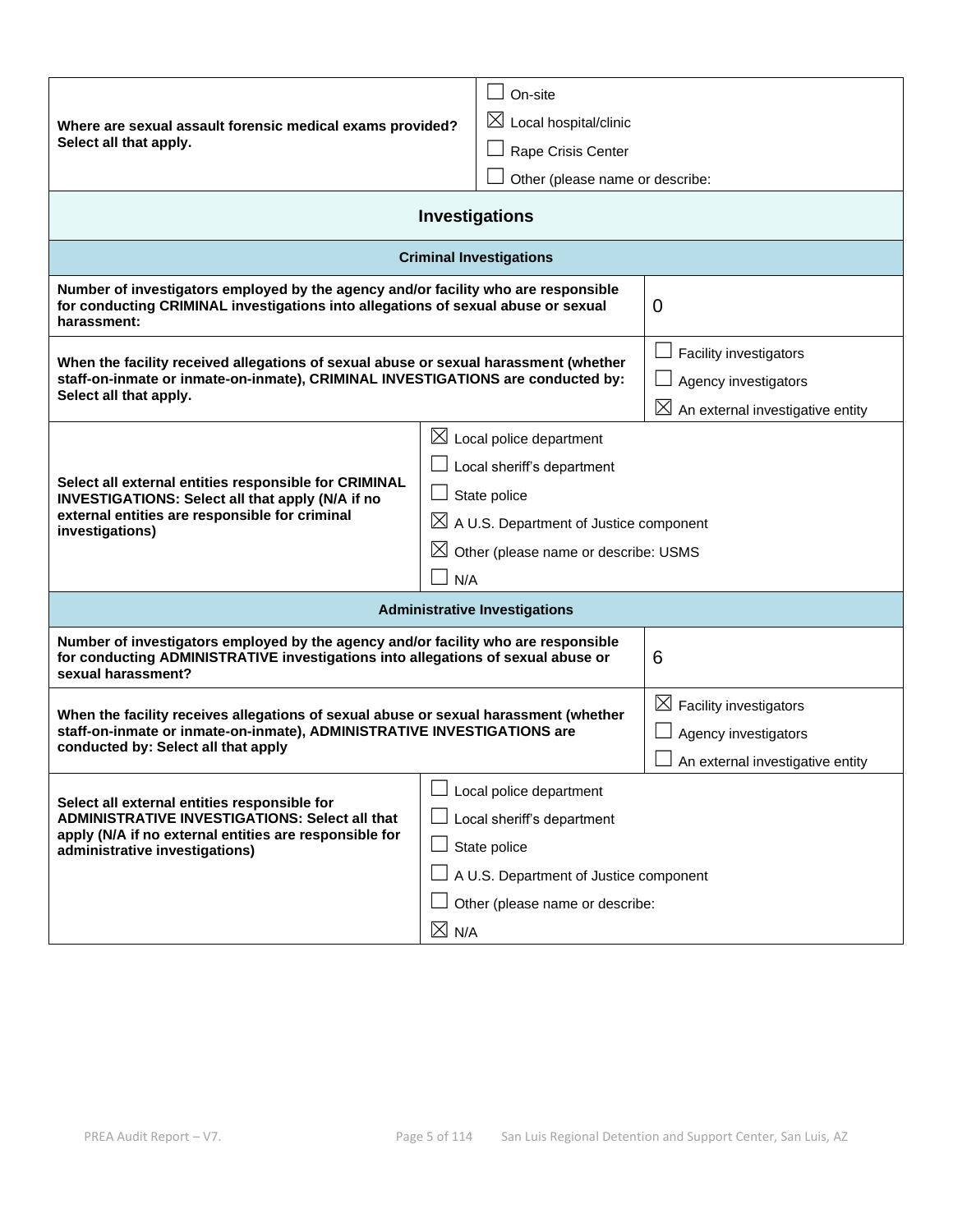# **Summary of Audit Findings**

| <b>Standards Exceeded</b>                                    |                                            |
|--------------------------------------------------------------|--------------------------------------------|
| Number of Standards Exceeded:<br>List of Standards Exceeded: | - 1<br>Standard 115.31: Employee training. |
| <b>Standards Met</b>                                         |                                            |
| Number of Standards Met: 44                                  |                                            |
| <b>Standards Not Met</b>                                     |                                            |
| Number of Standards Not Met:<br>List of Standards Not Met:   | N/A<br>N/A                                 |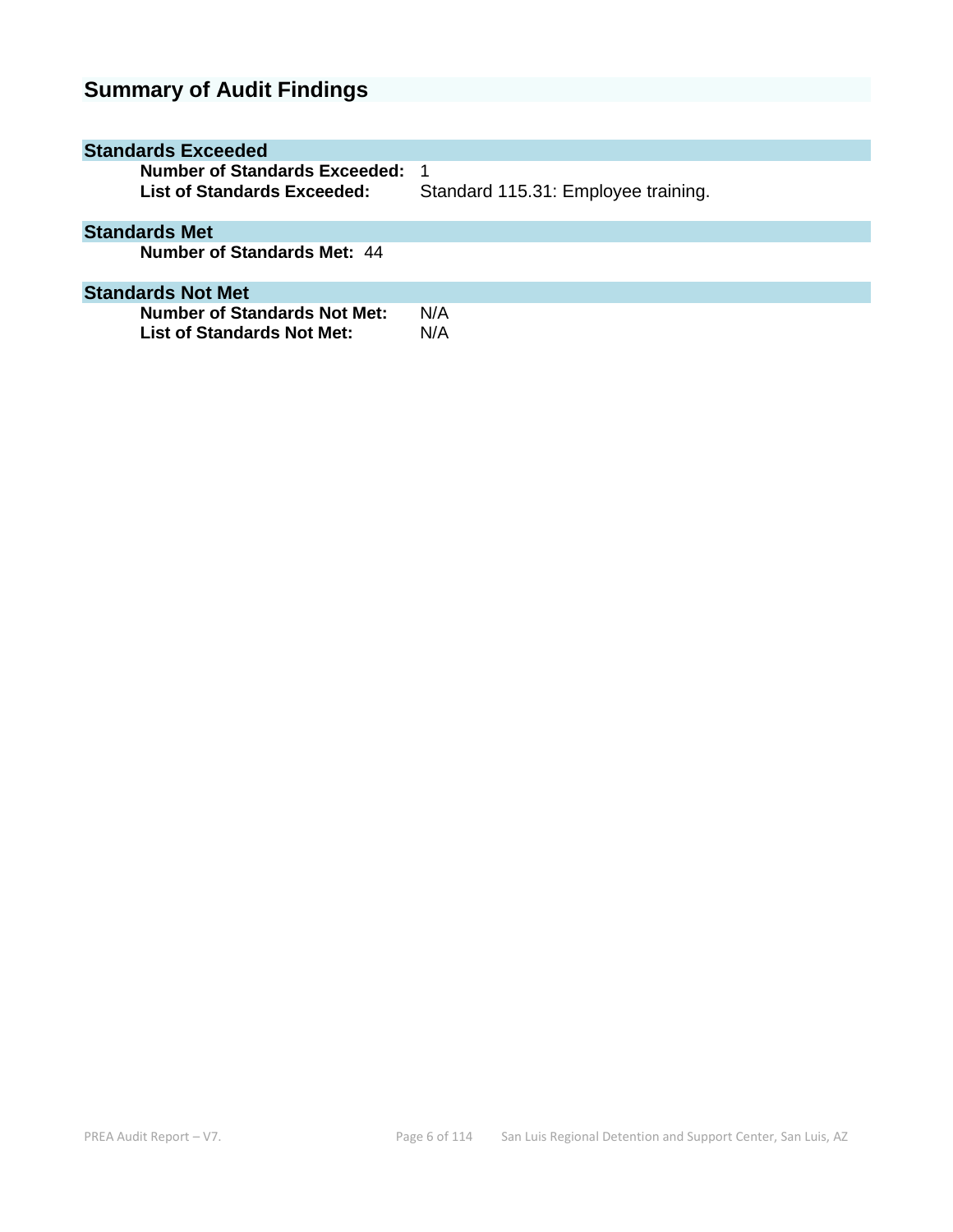# **Post-Audit Reporting Information**

| <b>General Audit Information</b>                                                                                                                                                                                                                                                                                                                                                                                                                                                                                                                                                                                                                                                                                                                                                                                                                                                                                                                                                                                                                                                                                                                                                                                                                                                                                                                                                                                                                                                                                                                                                                                                                                                                                                                                                                            |                                                                                                                                  |  |  |
|-------------------------------------------------------------------------------------------------------------------------------------------------------------------------------------------------------------------------------------------------------------------------------------------------------------------------------------------------------------------------------------------------------------------------------------------------------------------------------------------------------------------------------------------------------------------------------------------------------------------------------------------------------------------------------------------------------------------------------------------------------------------------------------------------------------------------------------------------------------------------------------------------------------------------------------------------------------------------------------------------------------------------------------------------------------------------------------------------------------------------------------------------------------------------------------------------------------------------------------------------------------------------------------------------------------------------------------------------------------------------------------------------------------------------------------------------------------------------------------------------------------------------------------------------------------------------------------------------------------------------------------------------------------------------------------------------------------------------------------------------------------------------------------------------------------|----------------------------------------------------------------------------------------------------------------------------------|--|--|
| <b>Onsite Audit Dates</b>                                                                                                                                                                                                                                                                                                                                                                                                                                                                                                                                                                                                                                                                                                                                                                                                                                                                                                                                                                                                                                                                                                                                                                                                                                                                                                                                                                                                                                                                                                                                                                                                                                                                                                                                                                                   |                                                                                                                                  |  |  |
| Start date of the onsite portion of the audit:<br>1.                                                                                                                                                                                                                                                                                                                                                                                                                                                                                                                                                                                                                                                                                                                                                                                                                                                                                                                                                                                                                                                                                                                                                                                                                                                                                                                                                                                                                                                                                                                                                                                                                                                                                                                                                        | 25 April 2022                                                                                                                    |  |  |
| End date of the onsite portion of the audit:<br>2.                                                                                                                                                                                                                                                                                                                                                                                                                                                                                                                                                                                                                                                                                                                                                                                                                                                                                                                                                                                                                                                                                                                                                                                                                                                                                                                                                                                                                                                                                                                                                                                                                                                                                                                                                          | 27 April 2022                                                                                                                    |  |  |
|                                                                                                                                                                                                                                                                                                                                                                                                                                                                                                                                                                                                                                                                                                                                                                                                                                                                                                                                                                                                                                                                                                                                                                                                                                                                                                                                                                                                                                                                                                                                                                                                                                                                                                                                                                                                             | <b>Outreach</b>                                                                                                                  |  |  |
| Did you attempt to communicate with community-based<br>3.<br>organization(s) or victim advocates who provide services<br>to this facility and/or who may have insight into relevant<br>conditions in the facility?                                                                                                                                                                                                                                                                                                                                                                                                                                                                                                                                                                                                                                                                                                                                                                                                                                                                                                                                                                                                                                                                                                                                                                                                                                                                                                                                                                                                                                                                                                                                                                                          | $\boxtimes$ Yes<br><b>No</b>                                                                                                     |  |  |
| If yes, identify the community-based organizations<br>a.<br>or victim advocates with whom you corresponded:                                                                                                                                                                                                                                                                                                                                                                                                                                                                                                                                                                                                                                                                                                                                                                                                                                                                                                                                                                                                                                                                                                                                                                                                                                                                                                                                                                                                                                                                                                                                                                                                                                                                                                 | Amberly's Place                                                                                                                  |  |  |
| <b>Audited Facility Information</b>                                                                                                                                                                                                                                                                                                                                                                                                                                                                                                                                                                                                                                                                                                                                                                                                                                                                                                                                                                                                                                                                                                                                                                                                                                                                                                                                                                                                                                                                                                                                                                                                                                                                                                                                                                         |                                                                                                                                  |  |  |
| 4. Designated Facility Capacity:                                                                                                                                                                                                                                                                                                                                                                                                                                                                                                                                                                                                                                                                                                                                                                                                                                                                                                                                                                                                                                                                                                                                                                                                                                                                                                                                                                                                                                                                                                                                                                                                                                                                                                                                                                            | 870                                                                                                                              |  |  |
| 5. Average daily population for the past 12 months:                                                                                                                                                                                                                                                                                                                                                                                                                                                                                                                                                                                                                                                                                                                                                                                                                                                                                                                                                                                                                                                                                                                                                                                                                                                                                                                                                                                                                                                                                                                                                                                                                                                                                                                                                         | 572                                                                                                                              |  |  |
| 6. Number of inmate/resident/detainee housing units:<br>DOJ PREA Working Group FAQ on the definition of a housing<br>unit: How is a "housing unit" defined for the purposes of the<br>PREA Standards? The question has been raised in particular as<br>it relates to facilities that have adjacent or interconnected units.<br>The most common concept of a housing unit is architectural. The<br>generally agreed-upon definition is a space that is enclosed by<br>physical barriers accessed through one or more doors of various<br>types, including commercial-grade swing doors, steel sliding<br>doors, interlocking sally port doors, etc. In addition to the primary<br>entrance and exit, additional doors are often included to meet life<br>safety codes. The unit contains sleeping space, sanitary facilities<br>(including toilets, lavatories, and showers), and a dayroom or<br>leisure space in differing configurations. Many facilities are<br>designed with modules or pods clustered around a control room.<br>This multiple-pod design provides the facility with certain staff<br>efficiencies and economies of scale. At the same time, the<br>design affords the flexibility to separately house inmates of<br>differing security levels, or who are grouped by some other<br>operational or service scheme. Generally, the control room is<br>enclosed by security glass, and in some cases, this allows<br>residents to see into neighboring pods. However, observation<br>from one unit to another is usually limited by angled site lines. In<br>some cases, the facility has prevented this entirely by installing<br>one-way glass. Both the architectural design and functional use<br>of these multiple pods indicate that they are managed as distinct<br>housing units. | 36                                                                                                                               |  |  |
| 7.<br>Does the facility ever hold youthful inmates or<br>youthful/juvenile detainees?                                                                                                                                                                                                                                                                                                                                                                                                                                                                                                                                                                                                                                                                                                                                                                                                                                                                                                                                                                                                                                                                                                                                                                                                                                                                                                                                                                                                                                                                                                                                                                                                                                                                                                                       | $\boxtimes$ No<br>$\Box$ Yes<br>N/A for the facility type audited (i.e., Community Confinement<br>Facility or Juvenile Facility) |  |  |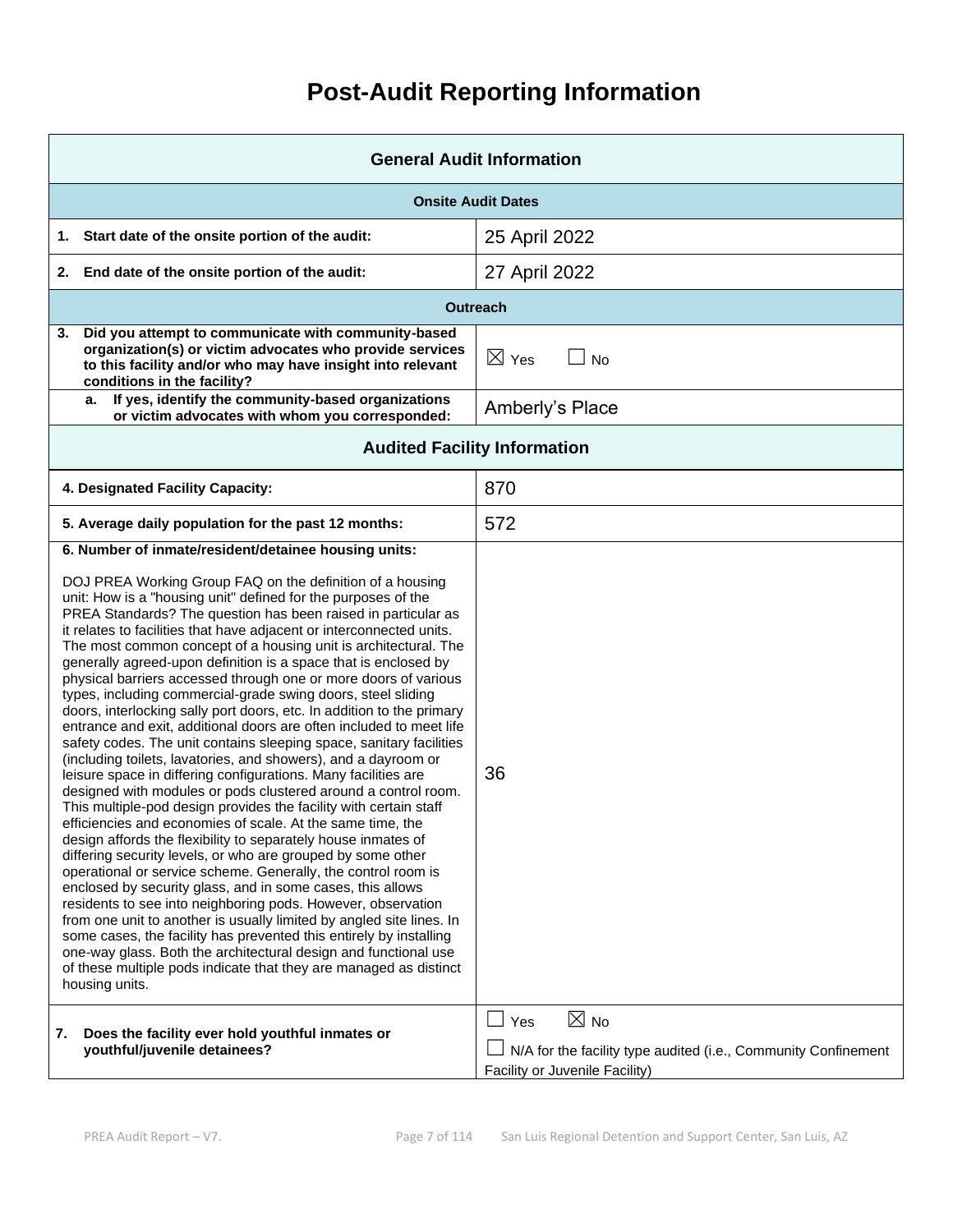| Audited Facility Population on Day One of the Onsite Portion of the Audit                                                                                                                                                                                                        |                |  |
|----------------------------------------------------------------------------------------------------------------------------------------------------------------------------------------------------------------------------------------------------------------------------------|----------------|--|
| Inmates/Residents/Detainees                                                                                                                                                                                                                                                      |                |  |
| 8. Enter the total number of inmates/residents/detainees<br>housed at the facility as of the first day of the onsite<br>portion of the audit:                                                                                                                                    | 632            |  |
| 9. Enter the total number of youthful inmates or<br>youthful/juvenile detainees housed at the facility on the<br>first day of the onsite portion of the audit:                                                                                                                   | $\overline{0}$ |  |
| 10. Enter the total number of inmates/residents/detainees<br>with a physical disability housed at the facility as of the<br>first day of the onsite portion of the audit:                                                                                                        | $\overline{2}$ |  |
| 11. Enter the total number of inmates/residents/detainees<br>with a cognitive or functional disability (including<br>intellectual disability, psychiatric disability, or speech<br>disability) housed at the facility as of the first day of the<br>onsite portion of the audit: | 6              |  |
| 12. Enter the total number of inmates/residents/detainees<br>who are Blind or have low vision (visually impaired)<br>housed at the facility on the first day of the onsite portion<br>of the audit:                                                                              | 1              |  |
| 13. Enter the total number of inmates/residents/detainees<br>who are Deaf or hard-of-hearing housed at the facility on<br>the first day of the onsite portion of the audit:                                                                                                      | $\mathbf 0$    |  |
| 14. Enter the total number of inmates/residents/detainees<br>who are Limited English Proficient (LEP) housed at the<br>facility as of the first day of the onsite portion of the<br>audit:                                                                                       | 106            |  |
| 15. Enter the total number of inmates/residents/detainees<br>who identify as lesbian, gay, or bisexual housed at the<br>facility as of the first day of the onsite portion of the<br>audit:                                                                                      | 1              |  |
| 16. Enter the total number of inmates/residents/detainees<br>who identify as transgender, or intersex housed at the<br>facility as of the first day of the onsite portion of the<br>audit:                                                                                       | 0              |  |
| 17. Enter the total number of inmates/residents/detainees<br>who reported sexual abuse in this facility who are<br>housed at the facility as of the first day of the onsite<br>portion of the audit:                                                                             | 1              |  |
| 18. Enter the total number of inmates/residents/detainees<br>who reported sexual harassment in this facility who are<br>housed at the facility as of the first day of the onsite<br>portion of the audit:                                                                        | 1              |  |
| 19. Enter the total number of inmates/residents/detainees<br>who disclosed prior sexual victimization during risk<br>screening housed at the facility as of the first day of the<br>onsite portion of the audit:                                                                 | 3              |  |
| 20. Enter the total number of inmates/residents/detainees<br>who are or were ever placed in segregated<br>housing/isolation for risk of sexual victimization housed<br>at the facility as of the first day of the onsite portion of<br>the audit:                                | $\mathbf 0$    |  |
| 21. Enter the total number of inmates/residents/detainees<br>who are or were ever placed in segregated<br>housing/isolation for having reported sexual abuse in<br>this facility as of the first day of the onsite portion of the<br>audit:                                      | $\Omega$       |  |
| 22. Enter the total number of inmates/residents detained<br>solely for civil immigration purposes housed at the<br>facility as of the first day of the onsite portion of the<br>audit:                                                                                           | 8              |  |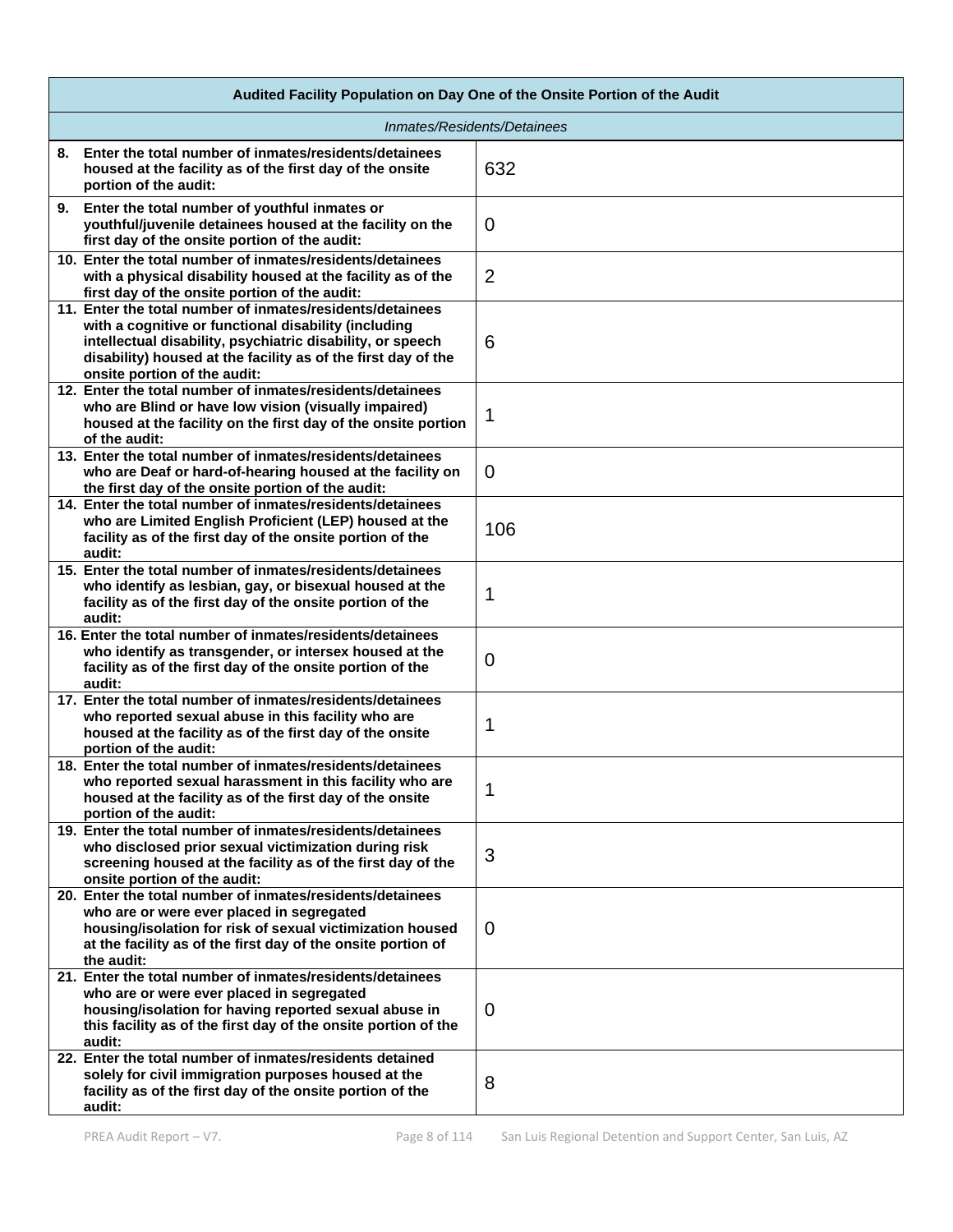| 23. Provide any additional comments regarding the<br>population characteristics of inmates/residents/detainees<br>in the facility as of the first day of the onsite portion of<br>the audit (e.g., groups not tracked, issues with identifying<br>certain populations). | None.                                                                                                                                                                                                                                   |  |  |
|-------------------------------------------------------------------------------------------------------------------------------------------------------------------------------------------------------------------------------------------------------------------------|-----------------------------------------------------------------------------------------------------------------------------------------------------------------------------------------------------------------------------------------|--|--|
|                                                                                                                                                                                                                                                                         | Staff, Volunteers, and Contractors<br>Include all full- and part-time staff employed by the facility, regardless of their level of contact with inmates/residents/detainees                                                             |  |  |
| 24. Enter the total number of STAFF, including both full- and<br>part-time staff employed by the facility as of the first day<br>of the onsite portion of the audit:                                                                                                    | 162                                                                                                                                                                                                                                     |  |  |
| 25. Enter the total number of CONTRACTORS assigned to<br>the facility as of the first day of the onsite portion of the<br>audit who have contact with inmates/residents/detainees:                                                                                      | 4                                                                                                                                                                                                                                       |  |  |
| 26. Enter the total number of VOLUNTEERS assigned to the<br>facility as of the first day of the onsite portion of the audit<br>who have contact with inmates/residents/detainees:                                                                                       | 17                                                                                                                                                                                                                                      |  |  |
| 27. Provide any additional comments regarding the<br>population characteristics of staff, volunteers, and<br>contractors who were in the facility as of the first day of<br>the onsite portion of the audit.                                                            | None.                                                                                                                                                                                                                                   |  |  |
| <b>Interviews</b>                                                                                                                                                                                                                                                       |                                                                                                                                                                                                                                         |  |  |
| <b>Inmate/Resident/Detainee Interviews</b>                                                                                                                                                                                                                              |                                                                                                                                                                                                                                         |  |  |
| Random Inmate/Resident/Detainee Interviews                                                                                                                                                                                                                              |                                                                                                                                                                                                                                         |  |  |
| 28. Enter the total number of RANDOM<br><b>INMATES/RESIDENTS/DETAINEES who were</b><br>interviewed:                                                                                                                                                                     | 15                                                                                                                                                                                                                                      |  |  |
| 29. Select which characteristics you considered when you<br>selected random inmate/resident/detainee interviewees:                                                                                                                                                      | $\boxtimes$ Age<br>$\boxtimes$ Race<br>$\boxtimes$ Ethnicity (e.g., Hispanic, Non-Hispanic)<br>$\boxtimes$ Length of time in the facility<br>$\boxtimes$ Housing assignment<br>$\boxtimes$ Gender<br>Other (describe)<br>None (explain) |  |  |
| 30. How did you ensure your sample of random<br>inmate/resident/detainee interviewees was<br>geographically diverse?                                                                                                                                                    | Selected random names from the housing roster<br>from each housing area.                                                                                                                                                                |  |  |
| 31. Were you able to conduct the minimum number of<br>random inmate/resident/detainee interviews?                                                                                                                                                                       | $\boxtimes$ Yes<br><b>No</b>                                                                                                                                                                                                            |  |  |
| If no, explain why it was not possible to interview the<br>а.<br>minimum number of random<br>inmate/resident/detainee interviews:                                                                                                                                       | N/A                                                                                                                                                                                                                                     |  |  |
| 32. Provide any additional comments regarding selecting or<br>interviewing random inmates/residents/detainees (e.g.,<br>any populations you oversampled, barriers to completing<br>interviews, barriers to ensuring representation, etc.).                              | None.                                                                                                                                                                                                                                   |  |  |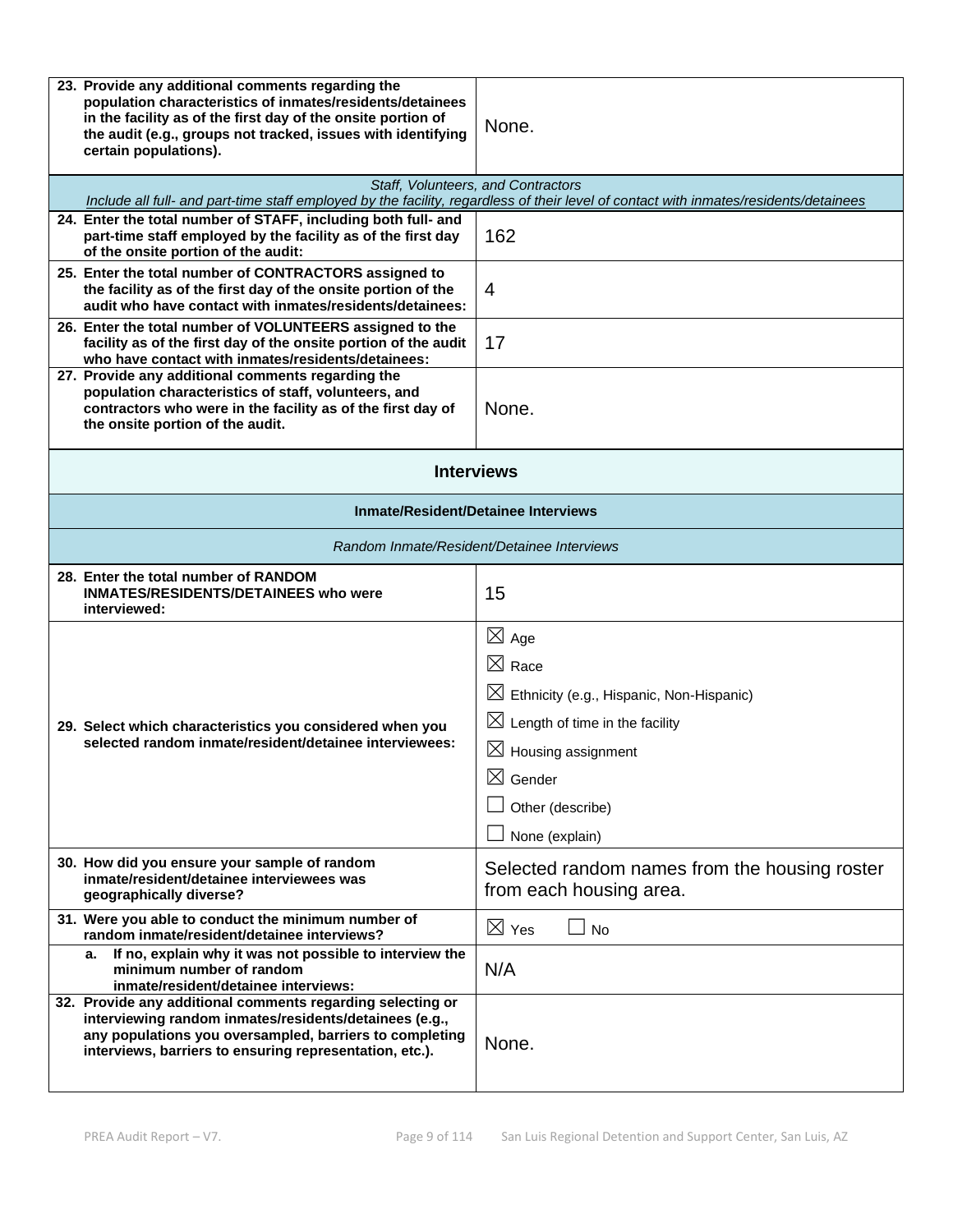| Targeted Inmate/Resident/Detainee Interviews                                                                                                                                                                                                                                                         |                                                                                                                                                                                                                                                                                  |  |  |
|------------------------------------------------------------------------------------------------------------------------------------------------------------------------------------------------------------------------------------------------------------------------------------------------------|----------------------------------------------------------------------------------------------------------------------------------------------------------------------------------------------------------------------------------------------------------------------------------|--|--|
| 33. Enter the total number of TARGETED<br><b>INMATES/RESIDENTS/DETAINEES who were</b><br>interviewed:                                                                                                                                                                                                | 18                                                                                                                                                                                                                                                                               |  |  |
| 34. Enter the total number of interviews conducted with<br>youthful inmates or youthful/juvenile detainees using the<br>"Youthful Inmates" protocol:                                                                                                                                                 | $\overline{0}$                                                                                                                                                                                                                                                                   |  |  |
| a. If 0, select why you were unable to conduct at least<br>the minimum required number of targeted<br>inmates/residents/detainees in this category:                                                                                                                                                  | $\boxtimes$ Facility said there were "none here" during the onsite portion<br>of the audit and/or the facility was unable to provide a list of<br>these inmates/residents/detainees.<br>The inmates/residents/detainees in this targeted category<br>declined to be interviewed. |  |  |
| If 0, discuss your corroboration strategies to<br>b.<br>determine if this population exists in the audited<br>facility (e.g., based on information obtained from the<br>PAQ; documentation reviewed onsite; and<br>discussions with staff and other<br>inmates/residents/detainees).                 | This facility does not hold youthful inmates.                                                                                                                                                                                                                                    |  |  |
| 35. Enter the total number of interviews conducted with<br>inmates/residents/detainees with a physical disability<br>using the "Disabled and Limited English Proficient<br>Inmates" protocol:                                                                                                        | $\overline{2}$                                                                                                                                                                                                                                                                   |  |  |
| If 0, select why you were unable to conduct at least<br>а.<br>the minimum required number of targeted<br>inmates/residents/detainees in this category:                                                                                                                                               | Facility said there were "none here" during the onsite portion<br>of the audit and/or the facility was unable to provide a list of<br>these inmates/residents/detainees.<br>The inmates/residents/detainees in this targeted category<br>declined to be interviewed.             |  |  |
| b. If 0, discuss your corroboration strategies to<br>determine if this population exists in the audited<br>facility (e.g., based on information obtained from the<br>PAQ; documentation reviewed onsite; and<br>discussions with staff and other<br>inmates/residents/detainees).                    | N/A                                                                                                                                                                                                                                                                              |  |  |
| 36. Enter the total number of interviews conducted with<br>inmates/residents/detainees with a cognitive or<br>functional disability (including intellectual disability,<br>psychiatric disability, or speech disability) using the<br>"Disabled and Limited English Proficient Inmates"<br>protocol: | 6                                                                                                                                                                                                                                                                                |  |  |
| If 0, select why you were unable to conduct at least<br>а.<br>the minimum required number of targeted<br>inmates/residents/detainees in this category:                                                                                                                                               | Facility said there were "none here" during the onsite portion<br>of the audit and/or the facility was unable to provide a list of<br>these inmates/residents/detainees.<br>The inmates/residents/detainees in this targeted category<br>declined to be interviewed.             |  |  |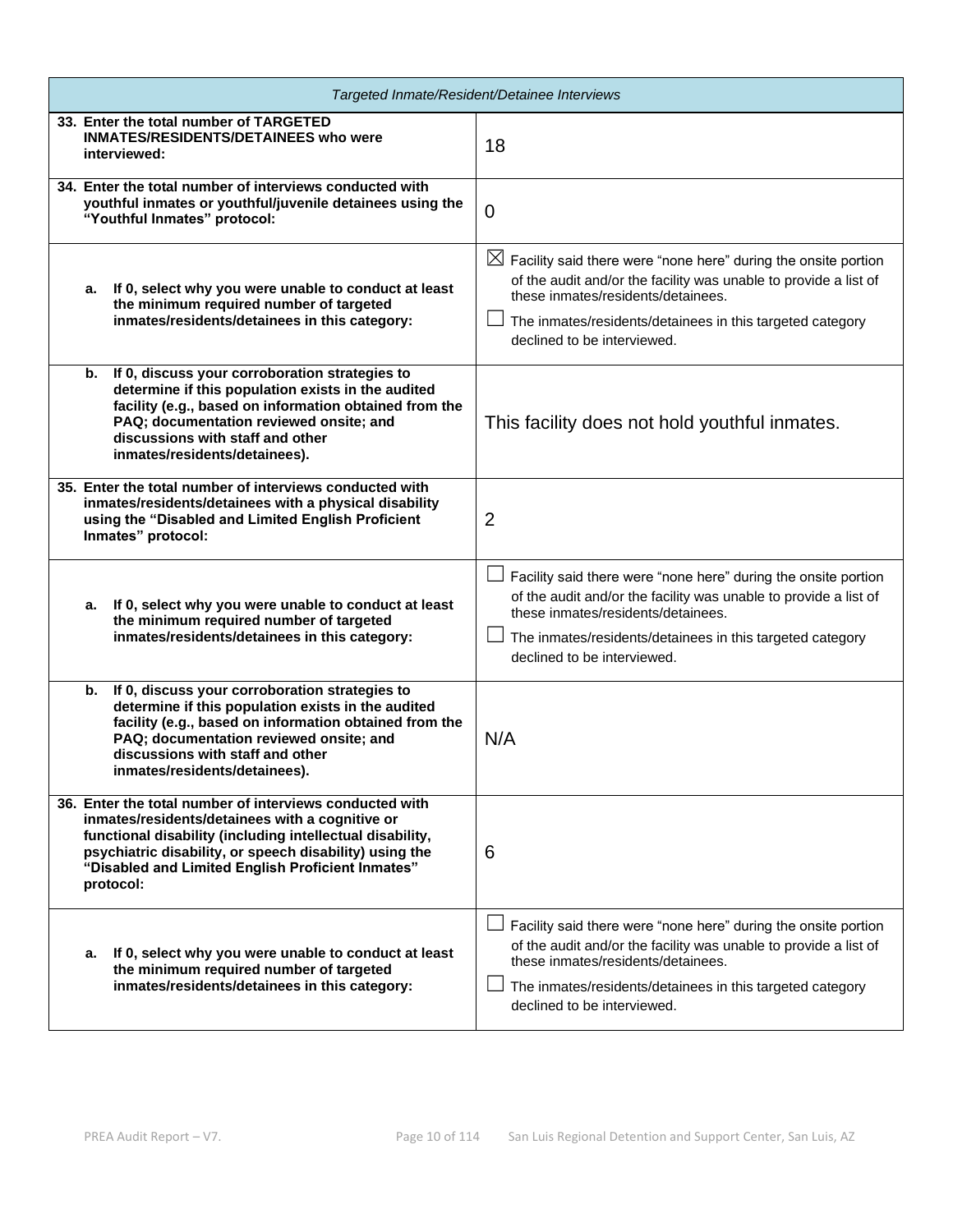| If 0, discuss your corroboration strategies to<br>b.<br>determine if this population exists in the audited<br>facility (e.g., based on information obtained from the<br>PAQ; documentation reviewed onsite; and<br>discussions with staff and other<br>inmates/residents/detainees). | N/A                                                                                                                                                                                                                                                                              |
|--------------------------------------------------------------------------------------------------------------------------------------------------------------------------------------------------------------------------------------------------------------------------------------|----------------------------------------------------------------------------------------------------------------------------------------------------------------------------------------------------------------------------------------------------------------------------------|
| 37. Enter the total number of interviews conducted with<br>inmates/residents/detainees who are Blind or have low<br>vision (visually impaired) using the "Disabled and<br>Limited English Proficient Inmates" protocol:                                                              | 1                                                                                                                                                                                                                                                                                |
| a. If 0, select why you were unable to conduct at least<br>the minimum required number of targeted<br>inmates/residents/detainees in this category:                                                                                                                                  | Facility said there were "none here" during the onsite portion<br>of the audit and/or the facility was unable to provide a list of<br>these inmates/residents/detainees.<br>The inmates/residents/detainees in this targeted category<br>declined to be interviewed.             |
| If 0, discuss your corroboration strategies to<br>b.<br>determine if this population exists in the audited<br>facility (e.g., based on information obtained from the<br>PAQ; documentation reviewed onsite; and<br>discussions with staff and other<br>inmates/residents/detainees). | N/A                                                                                                                                                                                                                                                                              |
| 38. Enter the total number of interviews conducted with<br>inmates/residents/detainees who are Deaf or hard-of-<br>hearing using the "Disabled and Limited English<br>Proficient Inmates" protocol:                                                                                  | 0                                                                                                                                                                                                                                                                                |
| If 0, select why you were unable to conduct at least<br>а.<br>the minimum required number of targeted<br>inmates/residents/detainees in this category:                                                                                                                               | $\boxtimes$ Facility said there were "none here" during the onsite portion<br>of the audit and/or the facility was unable to provide a list of<br>these inmates/residents/detainees.<br>The inmates/residents/detainees in this targeted category<br>declined to be interviewed. |
| If 0, discuss your corroboration strategies to<br>b.<br>determine if this population exists in the audited<br>facility (e.g., based on information obtained from the<br>PAQ: documentation reviewed onsite: and<br>discussions with staff and other<br>inmates/residents/detainees). | According to staff interviews, on-site review, and<br>inmate rosters, there were no inmates in this<br>category being housed at this facility.                                                                                                                                   |
| 39. Enter the total number of interviews conducted with<br>inmates/residents/detainees who are Limited English<br>Proficient (LEP) using the "Disabled and Limited English<br>Proficient Inmates" protocol:                                                                          | 3                                                                                                                                                                                                                                                                                |
| If 0, select why you were unable to conduct at least<br>а.<br>the minimum required number of targeted<br>inmates/residents/detainees in this category:                                                                                                                               | Facility said there were "none here" during the onsite portion<br>of the audit and/or the facility was unable to provide a list of<br>these inmates/residents/detainees.<br>The inmates/residents/detainees in this targeted category<br>declined to be interviewed.             |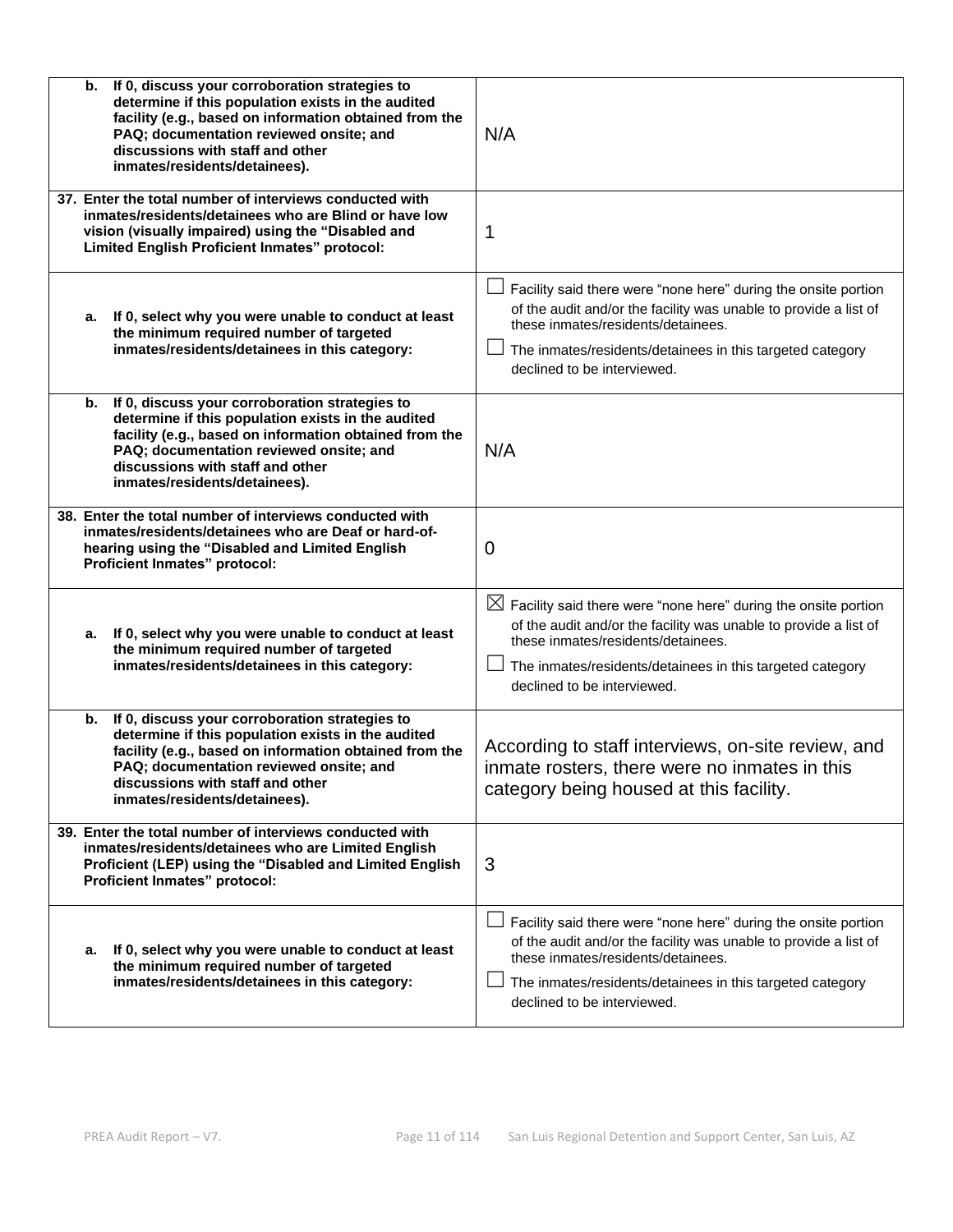| If 0, discuss your corroboration strategies to<br>b.<br>determine if this population exists in the audited<br>facility (e.g., based on information obtained from the<br>PAQ; documentation reviewed onsite; and<br>discussions with staff and other<br>inmates/residents/detainees). | N/A                                                                                                                                                                                                                                                                              |
|--------------------------------------------------------------------------------------------------------------------------------------------------------------------------------------------------------------------------------------------------------------------------------------|----------------------------------------------------------------------------------------------------------------------------------------------------------------------------------------------------------------------------------------------------------------------------------|
| 40. Enter the total number of interviews conducted with<br>inmates/residents/detainees who identify as lesbian, gay,<br>or bisexual using the "Transgender and Intersex Inmates;<br>Gay, Lesbian, and Bisexual Inmates" protocol:                                                    | 1                                                                                                                                                                                                                                                                                |
| If 0, select why you were unable to conduct at least<br>а.<br>the minimum required number of targeted<br>inmates/residents/detainees in this category:                                                                                                                               | Facility said there were "none here" during the onsite portion<br>of the audit and/or the facility was unable to provide a list of<br>these inmates/residents/detainees.<br>The inmates/residents/detainees in this targeted category<br>declined to be interviewed.             |
| If 0, discuss your corroboration strategies to<br>b.<br>determine if this population exists in the audited<br>facility (e.g., based on information obtained from the<br>PAQ; documentation reviewed onsite; and<br>discussions with staff and other<br>inmates/residents/detainees). | N/A                                                                                                                                                                                                                                                                              |
| 41. Enter the total number of interviews conducted with<br>inmates/residents/detainees who identify as transgender<br>or intersex "Transgender and Intersex Inmates; Gay,<br>Lesbian, and Bisexual Inmates" protocol:                                                                | $\mathbf 0$                                                                                                                                                                                                                                                                      |
| If 0, select why you were unable to conduct at least<br>а.<br>the minimum required number of targeted<br>inmates/residents/detainees in this category:                                                                                                                               | $\boxtimes$ Facility said there were "none here" during the onsite portion<br>of the audit and/or the facility was unable to provide a list of<br>these inmates/residents/detainees.<br>The inmates/residents/detainees in this targeted category<br>declined to be interviewed. |
| If 0, discuss your corroboration strategies to<br>b.<br>determine if this population exists in the audited<br>facility (e.g., based on information obtained from the<br>PAQ; documentation reviewed onsite; and<br>discussions with staff and other<br>inmates/residents/detainees). | According to staff interviews, on-site review, and<br>inmate rosters, there were no inmates in this<br>category being housed at this facility.                                                                                                                                   |
| 42. Enter the total number of interviews conducted with<br>inmates/residents/detainees who reported sexual abuse<br>in this facility using the "Inmates who Reported a Sexual<br>Abuse" protocol:                                                                                    | 2                                                                                                                                                                                                                                                                                |
| If 0, select why you were unable to conduct at least<br>а.<br>the minimum required number of targeted<br>inmates/residents/detainees in this category:                                                                                                                               | Facility said there were "none here" during the onsite portion<br>of the audit and/or the facility was unable to provide a list of<br>these inmates/residents/detainees.<br>The inmates/residents/detainees in this targeted category<br>declined to be interviewed.             |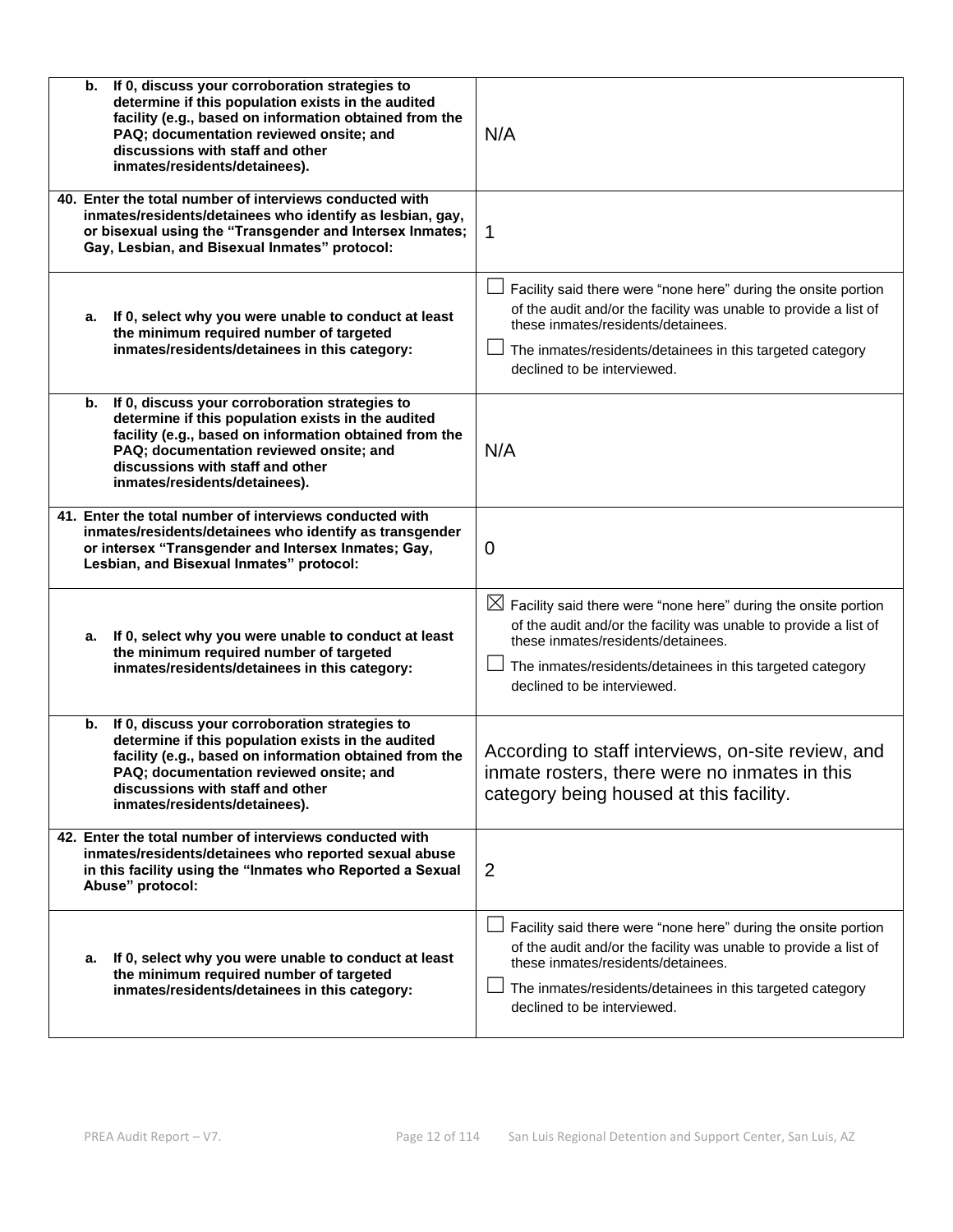| If 0, discuss your corroboration strategies to<br>b.<br>determine if this population exists in the audited<br>facility (e.g., based on information obtained from the<br>PAQ; documentation reviewed onsite; and<br>discussions with staff and other<br>inmates/residents/detainees).                                                    | N/A                                                                                                                                                                                                                                                                              |  |  |  |
|-----------------------------------------------------------------------------------------------------------------------------------------------------------------------------------------------------------------------------------------------------------------------------------------------------------------------------------------|----------------------------------------------------------------------------------------------------------------------------------------------------------------------------------------------------------------------------------------------------------------------------------|--|--|--|
| 43. Enter the total number of interviews conducted with<br>inmates/residents/detainees who disclosed prior sexual<br>victimization during risk screening using the "Inmates<br>who Disclosed Sexual Victimization during Risk<br>Screening" protocol:                                                                                   | 3                                                                                                                                                                                                                                                                                |  |  |  |
| a. If 0, select why you were unable to conduct at least<br>the minimum required number of targeted<br>inmates/residents/detainees in this category:                                                                                                                                                                                     | Facility said there were "none here" during the onsite portion<br>of the audit and/or the facility was unable to provide a list of<br>these inmates/residents/detainees.<br>The inmates/residents/detainees in this targeted category<br>declined to be interviewed.             |  |  |  |
| If 0, discuss your corroboration strategies to<br>b.<br>determine if this population exists in the audited<br>facility (e.g., based on information obtained from the<br>PAQ; documentation reviewed onsite; and<br>discussions with staff and other<br>inmates/residents/detainees).<br>c.                                              | N/A                                                                                                                                                                                                                                                                              |  |  |  |
| 44. Enter the total number of interviews conducted with<br>inmates/residents/detainees who are or were ever placed<br>in segregated housing/isolation for risk of sexual<br>victimization using the "Inmates Placed in Segregated<br>Housing (for Risk of Sexual Victimization/Who Alleged to<br>have Suffered Sexual Abuse)" protocol: | $\Omega$                                                                                                                                                                                                                                                                         |  |  |  |
| If 0, select why you were unable to conduct at least<br>а.<br>the minimum required number of targeted<br>inmates/residents/detainees in this category:                                                                                                                                                                                  | $\boxtimes$ Facility said there were "none here" during the onsite portion<br>of the audit and/or the facility was unable to provide a list of<br>these inmates/residents/detainees.<br>The inmates/residents/detainees in this targeted category<br>declined to be interviewed. |  |  |  |
| b. If 0, discuss your corroboration strategies to<br>determine if this population exists in the audited<br>facility (e.g., based on information obtained from the<br>PAQ; documentation reviewed onsite; and<br>discussions with staff and other<br>inmates/residents/detainees).                                                       | According to staff interviews, on-site review, and<br>inmate rosters, there were no inmates in this<br>category being housed at this facility.                                                                                                                                   |  |  |  |
| 45. Provide any additional comments regarding selecting or<br>interviewing random inmates/residents/detainees (e.g.,<br>any populations you oversampled, barriers to completing<br>interviews, barriers to ensuring representation, etc.).                                                                                              | None.                                                                                                                                                                                                                                                                            |  |  |  |
| <b>Staff, Volunteer, and Contractor Interviews</b>                                                                                                                                                                                                                                                                                      |                                                                                                                                                                                                                                                                                  |  |  |  |
|                                                                                                                                                                                                                                                                                                                                         | <b>Random Staff Interviews</b>                                                                                                                                                                                                                                                   |  |  |  |
| 46. Enter the total number of RANDOM STAFF who were<br>interviewed:                                                                                                                                                                                                                                                                     | 12                                                                                                                                                                                                                                                                               |  |  |  |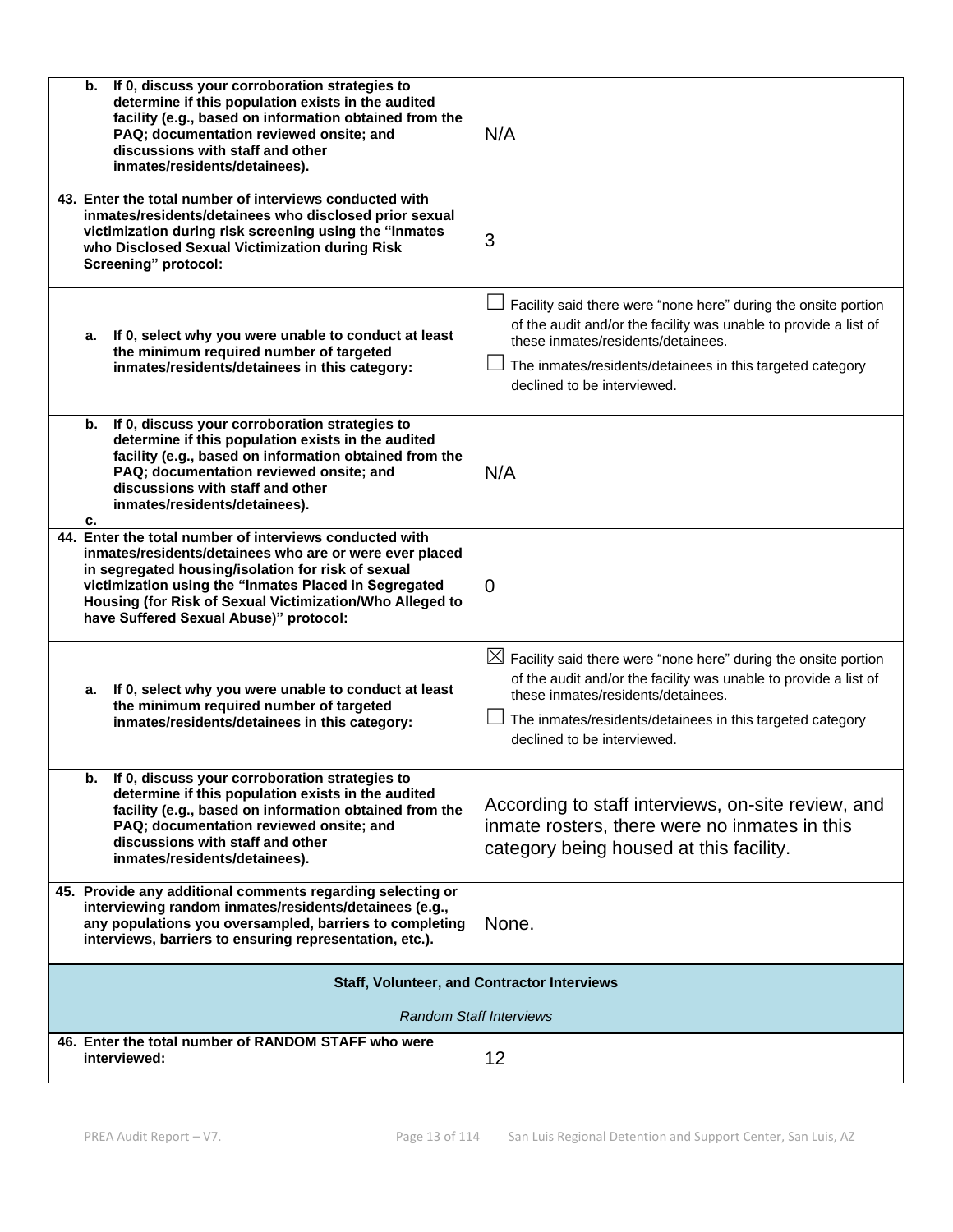| 47. Select which characteristics you considered when you<br>selected RANDOM STAFF interviewees (select all that<br>apply):                                                           | $\boxtimes$ Length of tenure in the facility<br>$\boxtimes$ Shift assignment<br>$\boxtimes$ Work assignment<br>$\boxtimes$ Rank (or equivalent)<br>Other (describe)<br>None (explain)                                                                                                                                                                                                                                                                                                                                               |
|--------------------------------------------------------------------------------------------------------------------------------------------------------------------------------------|-------------------------------------------------------------------------------------------------------------------------------------------------------------------------------------------------------------------------------------------------------------------------------------------------------------------------------------------------------------------------------------------------------------------------------------------------------------------------------------------------------------------------------------|
| 48. Were you able to conduct the minimum number of<br><b>RANDOM STAFF interviews?</b>                                                                                                | $\boxtimes$ Yes<br><b>No</b>                                                                                                                                                                                                                                                                                                                                                                                                                                                                                                        |
| If no, select the reasons why you were not able to<br>а.<br>conduct the minimum number of RANDOM STAFF<br>interviews (select all that apply):                                        | Too many staff declined to participate in interviews<br>Not enough staff employed by the facility to meet the<br>minimum number of random staff interviews (Note: select this<br>option if there were not enough staff employed by the facility<br>or not enough staff employed by the facility to interview for<br>both random and specialized staff roles).<br>Not enough staff available in the facility during the onsite<br>portion of the audit to meet the minimum number of random<br>staff interviews.<br>Other (describe) |
| Describe the steps you took to select additional<br>b.<br>RANDOM STAFF interviewees and why you were still<br>unable to meet the minimum number of random staff<br>interviews:<br>с. | Selected random staff from each shift using the<br>current shift rosters.                                                                                                                                                                                                                                                                                                                                                                                                                                                           |
| 49. Provide any additional comments regarding selecting or<br>interviewing random staff (e.g., any populations you<br>oversampled, barriers to completing interviews, etc.).         | None.                                                                                                                                                                                                                                                                                                                                                                                                                                                                                                                               |
|                                                                                                                                                                                      | Specialized Staff, Volunteers, and Contractor Interviews<br>Staff in some facilities may be responsible for more than one of the specialized staff duties. Therefore, more than one interview<br>protocol may apply to an interview with a single staff member and that interview would satisfy multiple specialized staff interview<br>requirements.                                                                                                                                                                               |
| 50. Enter the total number of staff in a SPECIALIZED STAFF<br>role who were interviewed (excluding volunteers and<br>contractors):                                                   | 16                                                                                                                                                                                                                                                                                                                                                                                                                                                                                                                                  |
| 51. Were you able to interview the Agency Head?                                                                                                                                      | $\boxtimes$ Yes<br><b>No</b>                                                                                                                                                                                                                                                                                                                                                                                                                                                                                                        |
| If no, explain why it was not possible to interview the<br>а.<br><b>Agency Head:</b>                                                                                                 | N/A                                                                                                                                                                                                                                                                                                                                                                                                                                                                                                                                 |
| 52. Were you able to interview the Warden/Facility<br>Director/Superintendent or their designee?                                                                                     | $\boxtimes$ Yes<br><b>No</b>                                                                                                                                                                                                                                                                                                                                                                                                                                                                                                        |
| If no, explain why it was not possible to interview the<br>а.<br>Warden/Facility Director/Superintendent or their<br>designee:                                                       | N/A                                                                                                                                                                                                                                                                                                                                                                                                                                                                                                                                 |
| 53. Were you able to interview the PREA Coordinator?                                                                                                                                 | $\boxtimes$ Yes<br><b>No</b>                                                                                                                                                                                                                                                                                                                                                                                                                                                                                                        |
| If no, explain why it was not possible to interview the<br>а.<br><b>PREA Coordinator:</b>                                                                                            | N/A                                                                                                                                                                                                                                                                                                                                                                                                                                                                                                                                 |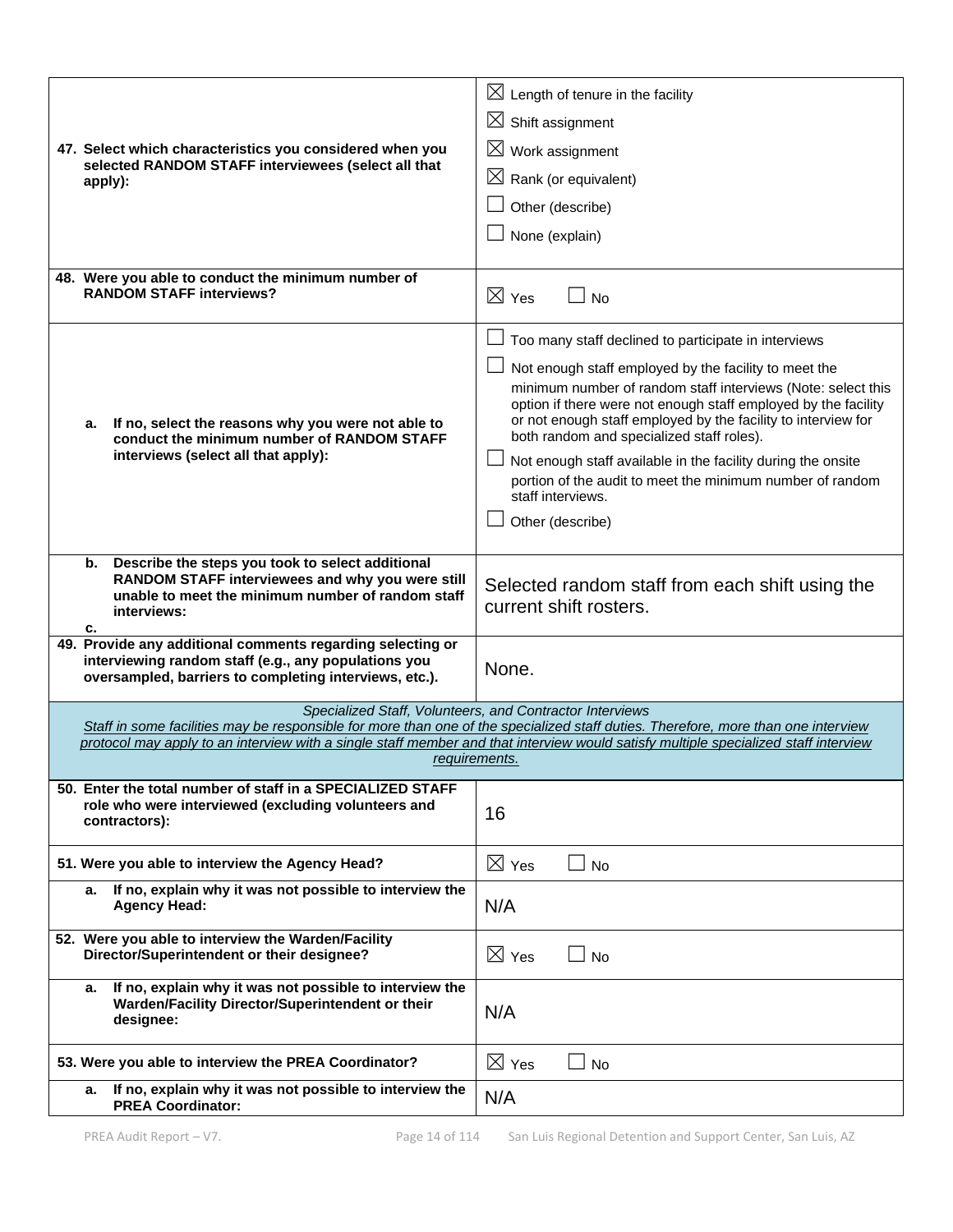|                                                                                                             | $\boxtimes$ Yes<br><b>No</b>                                                                                                                                                                  |  |  |  |
|-------------------------------------------------------------------------------------------------------------|-----------------------------------------------------------------------------------------------------------------------------------------------------------------------------------------------|--|--|--|
| 54. Were you able to interview the PREA Compliance                                                          | N/A (N/A if the agency is a single facility agency or is                                                                                                                                      |  |  |  |
| Manager?                                                                                                    | otherwise not required to have a PREA Compliance Manager per                                                                                                                                  |  |  |  |
| If no, explain why it was not possible to interview the<br>a.                                               | the Standards)                                                                                                                                                                                |  |  |  |
| <b>PREA Compliance Manager:</b>                                                                             | N/A                                                                                                                                                                                           |  |  |  |
|                                                                                                             | $\boxtimes$<br>Agency contract administrator                                                                                                                                                  |  |  |  |
|                                                                                                             | $\boxtimes$<br>Intermediate or higher-level facility staff responsible for<br>conducting and documenting unannounced rounds to identify<br>and deter staff sexual abuse and sexual harassment |  |  |  |
|                                                                                                             | Line staff who supervise youthful inmates (if applicable)                                                                                                                                     |  |  |  |
|                                                                                                             | Education and program staff who work with youthful inmates<br>(if applicable)                                                                                                                 |  |  |  |
|                                                                                                             | $\boxtimes$<br>Medical staff                                                                                                                                                                  |  |  |  |
|                                                                                                             | $\boxtimes$<br>Mental health staff                                                                                                                                                            |  |  |  |
|                                                                                                             | Non-medical staff involved in cross-gender strip or visual<br>searches                                                                                                                        |  |  |  |
|                                                                                                             | $\boxtimes$<br>Administrative (human resources) staff                                                                                                                                         |  |  |  |
| 55. Select which SPECIALIZED STAFF roles were<br>interviewed as part of this audit (select all that apply): | $\boxtimes$<br>Sexual Assault Forensic Examiner (SAFE) or Sexual Assault<br>Nurse Examiner (SANE) staff                                                                                       |  |  |  |
|                                                                                                             | $\boxtimes$ Investigative staff responsible for conducting administrative<br>investigations                                                                                                   |  |  |  |
|                                                                                                             | $\boxtimes$ Investigative staff responsible for conducting criminal<br>investigations                                                                                                         |  |  |  |
|                                                                                                             | $\boxtimes$ Staff who perform screening for risk of victimization and<br>abusiveness                                                                                                          |  |  |  |
|                                                                                                             | $\boxtimes$ Staff who supervise inmates in segregated housing/residents<br>in isolation                                                                                                       |  |  |  |
|                                                                                                             | IХI<br>Staff on the sexual abuse incident review team                                                                                                                                         |  |  |  |
|                                                                                                             | Designated staff member charged with monitoring retaliation                                                                                                                                   |  |  |  |
|                                                                                                             | $\boxtimes$ First responders, both security and non-security staff                                                                                                                            |  |  |  |
|                                                                                                             | $\boxtimes$<br>Intake staff                                                                                                                                                                   |  |  |  |
|                                                                                                             | Other (describe)                                                                                                                                                                              |  |  |  |
| 56. Did you interview VOLUNTEERS who may have contact<br>with inmates/residents/detainees in this facility? | $\boxtimes$ Yes<br><b>No</b>                                                                                                                                                                  |  |  |  |
| Enter the total number of VOLUNTEERS who were<br>а.<br>interviewed:                                         | 1                                                                                                                                                                                             |  |  |  |
|                                                                                                             | Education/programming                                                                                                                                                                         |  |  |  |
| Select which specialized VOLUNTEER role(s) were<br>b.<br>interviewed as part of this audit (select all that | Medical/dental                                                                                                                                                                                |  |  |  |
| apply):                                                                                                     | Mental health/counseling                                                                                                                                                                      |  |  |  |
|                                                                                                             | $\boxtimes$ Religious                                                                                                                                                                         |  |  |  |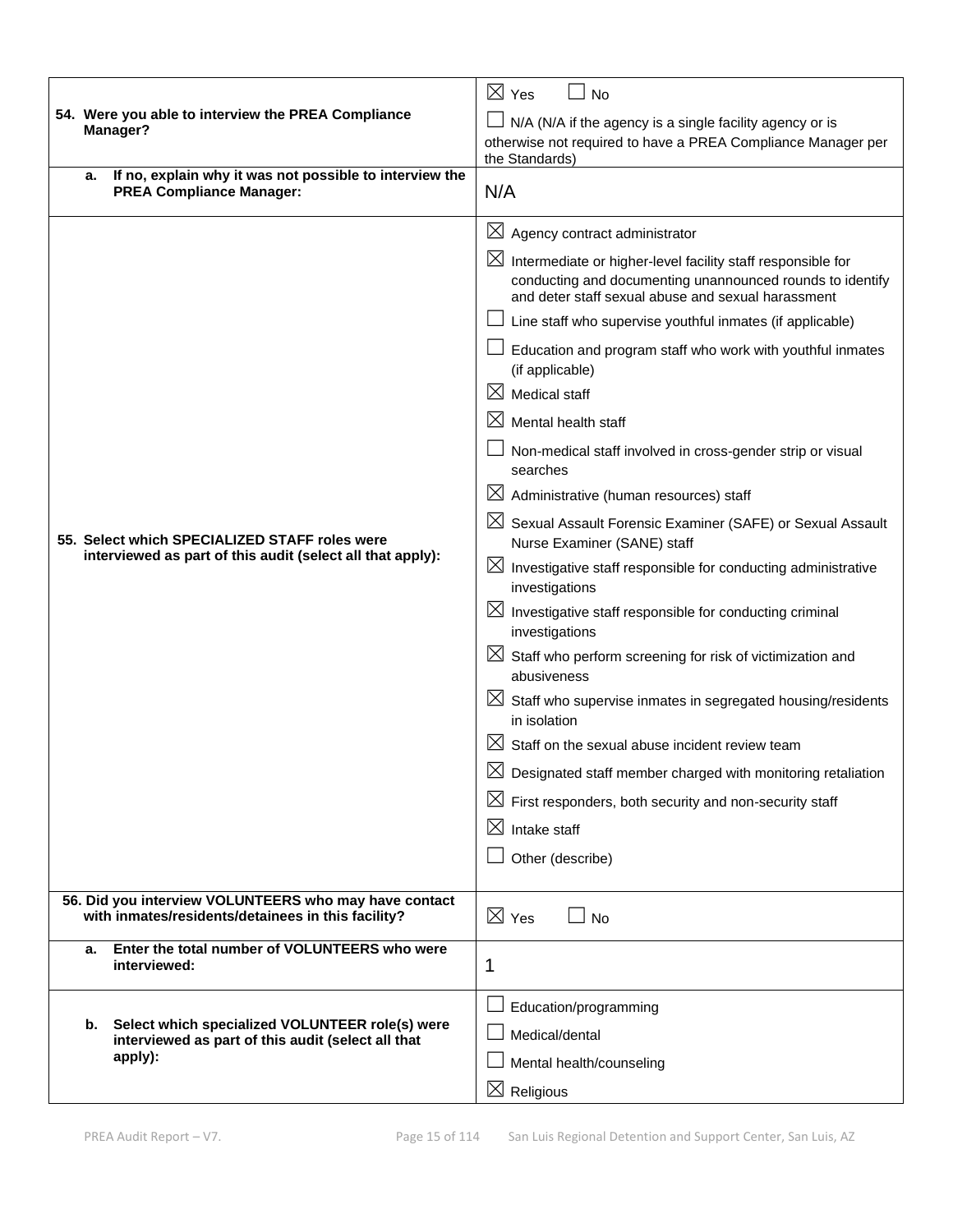|                                                                                                                                                                                                                                                                                                                                                                                                                                                                                                                                                                                                                                                                                                                   | Other                                                                                                                          |  |  |  |
|-------------------------------------------------------------------------------------------------------------------------------------------------------------------------------------------------------------------------------------------------------------------------------------------------------------------------------------------------------------------------------------------------------------------------------------------------------------------------------------------------------------------------------------------------------------------------------------------------------------------------------------------------------------------------------------------------------------------|--------------------------------------------------------------------------------------------------------------------------------|--|--|--|
| 57. Did you interview CONTRACTORS who may have contact<br>with inmates/residents/detainees in this facility?                                                                                                                                                                                                                                                                                                                                                                                                                                                                                                                                                                                                      | $\boxtimes$ Yes<br><b>No</b>                                                                                                   |  |  |  |
| Enter the total number of CONTRACTORS who were<br>а.<br>interviewed:                                                                                                                                                                                                                                                                                                                                                                                                                                                                                                                                                                                                                                              | 1                                                                                                                              |  |  |  |
| Select which specialized CONTRACTOR role(s) were<br>b.<br>interviewed as part of this audit (select all that<br>apply):                                                                                                                                                                                                                                                                                                                                                                                                                                                                                                                                                                                           | Security/detention<br>Education/programming<br>$\boxtimes$ Medical/dental<br>Food service<br>Maintenance/construction<br>Other |  |  |  |
| 58. Provide any additional comments regarding selecting or<br>interviewing specialized staff (e.g., any populations you<br>oversampled, barriers to completing interviews, etc.).                                                                                                                                                                                                                                                                                                                                                                                                                                                                                                                                 | None.                                                                                                                          |  |  |  |
| <b>Site Review and Documentation Sampling</b>                                                                                                                                                                                                                                                                                                                                                                                                                                                                                                                                                                                                                                                                     |                                                                                                                                |  |  |  |
| <b>Site Review</b>                                                                                                                                                                                                                                                                                                                                                                                                                                                                                                                                                                                                                                                                                                |                                                                                                                                |  |  |  |
| PREA Standard 115.401(h) states, "The Auditor shall have access to, and shall observe, all areas of the audited facilities." In order to<br>meet the requirements in this Standard, the site review portion of the onsite audit must include a thorough examination of the entire<br>facility. The site review is not a casual tour of the facility. It is an active, inquiring process that includes talking with staff and inmates to<br>determine whether, and the extent to which, the audited facility's practices demonstrate compliance with the Standards. Note:<br>discussions related to testing critical functions are expected to be included in the relevant Standard-specific overall determination |                                                                                                                                |  |  |  |
|                                                                                                                                                                                                                                                                                                                                                                                                                                                                                                                                                                                                                                                                                                                   | narratives.                                                                                                                    |  |  |  |
| 59. Did you have access to all areas of the facility?                                                                                                                                                                                                                                                                                                                                                                                                                                                                                                                                                                                                                                                             | $\boxtimes$ Yes<br><b>No</b>                                                                                                   |  |  |  |
| a. If no, explain what areas of the facility you were<br>unable to access and why.                                                                                                                                                                                                                                                                                                                                                                                                                                                                                                                                                                                                                                | N/A                                                                                                                            |  |  |  |
| Was the site review an active, inquiring process that included the following:                                                                                                                                                                                                                                                                                                                                                                                                                                                                                                                                                                                                                                     |                                                                                                                                |  |  |  |
| 60. Reviewing/examining all areas of the facility in<br>accordance with the site review component of the audit<br>instrument?                                                                                                                                                                                                                                                                                                                                                                                                                                                                                                                                                                                     | $\boxtimes$ Yes<br><b>No</b>                                                                                                   |  |  |  |
| a. If no, explain why the site review did not include<br>reviewing/examining all areas of the facility.                                                                                                                                                                                                                                                                                                                                                                                                                                                                                                                                                                                                           | N/A                                                                                                                            |  |  |  |
| 61. Testing and/or observing all critical functions in the<br>facility in accordance with the site review component of<br>the audit instrument (e.g., intake process, risk screening<br>process, PREA education)?                                                                                                                                                                                                                                                                                                                                                                                                                                                                                                 | $\boxtimes$ Yes<br><b>No</b>                                                                                                   |  |  |  |
| If no, explain why the site review did not include<br>а.<br>testing and/or observing all critical functions in the<br>facility.                                                                                                                                                                                                                                                                                                                                                                                                                                                                                                                                                                                   | N/A                                                                                                                            |  |  |  |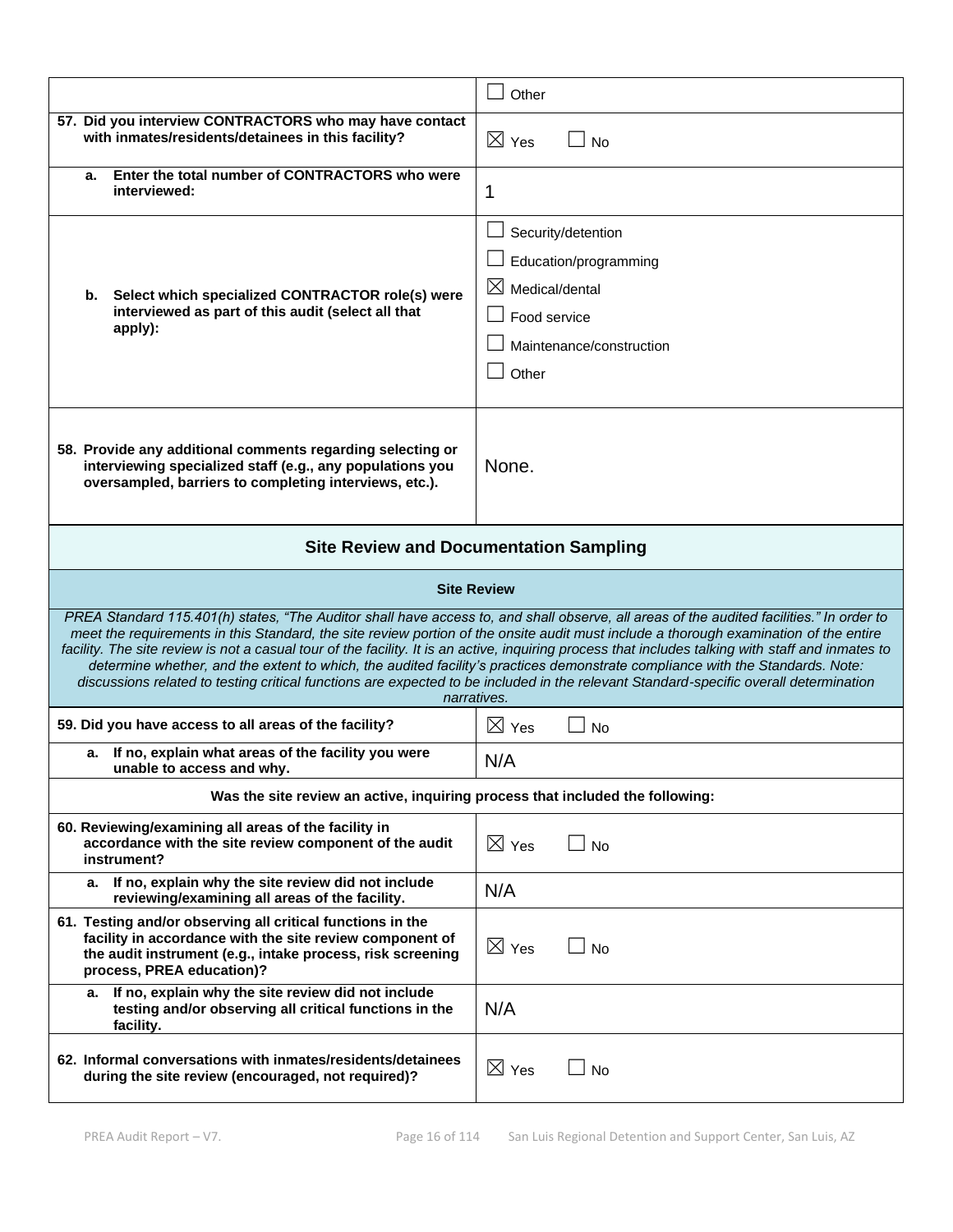| 63. Informal conversations with staff during the site review<br>(encouraged, not required)?                                                                                                                                                                                                                                                                                                                                                                                   | $\boxtimes$ Yes                 | <b>No</b>                                                         |                                                                                    |  |  |
|-------------------------------------------------------------------------------------------------------------------------------------------------------------------------------------------------------------------------------------------------------------------------------------------------------------------------------------------------------------------------------------------------------------------------------------------------------------------------------|---------------------------------|-------------------------------------------------------------------|------------------------------------------------------------------------------------|--|--|
| 64. Provide any additional comments regarding the site<br>review (e.g., access to areas in the facility, observations,<br>tests of critical functions, or informal conversations).                                                                                                                                                                                                                                                                                            |                                 | Staff were very professional and accommodating.                   |                                                                                    |  |  |
|                                                                                                                                                                                                                                                                                                                                                                                                                                                                               | <b>Documentation Sampling</b>   |                                                                   |                                                                                    |  |  |
| Where there is a collection of records to review—such as staff, contractor, and volunteer training records; background check records;<br>supervisory rounds logs; risk screening and intake processing records; inmate education records; medical files; and investigative<br>files—Auditors must self-select for review a representative sample of each type of record.                                                                                                      |                                 |                                                                   |                                                                                    |  |  |
| 65. In addition to the proof documentation selected by the<br>agency or facility and provided to you, did you also<br>conduct an Auditor-selected sampling of<br>documentation?                                                                                                                                                                                                                                                                                               | $\boxtimes$ Yes                 | <b>No</b>                                                         |                                                                                    |  |  |
| 66. Provide any additional comments regarding selecting<br>additional documentation (e.g., any documentation you<br>oversampled, barriers to selecting additional<br>documentation, etc.).                                                                                                                                                                                                                                                                                    |                                 | Reviewed additional rosters, files, and reports<br>while on-site. |                                                                                    |  |  |
| Sexual Abuse and Sexual Harassment Allegations and Investigations in this Facility                                                                                                                                                                                                                                                                                                                                                                                            |                                 |                                                                   |                                                                                    |  |  |
| Sexual Abuse and Sexual Harassment Allegations and Investigations Overview                                                                                                                                                                                                                                                                                                                                                                                                    |                                 |                                                                   |                                                                                    |  |  |
| Remember the number of allegations should be based on a review of all sources of allegations (e.g., hotline, third-party, grievances)<br>and should not be based solely on the number of investigations conducted.<br>Note: For question brevity, we use the term "inmate" in the following questions. Auditors should provide information on inmate,<br>resident, or detainee sexual abuse allegations and investigations, as applicable to the facility type being audited. |                                 |                                                                   |                                                                                    |  |  |
| 67. Total number of SEXUAL ABUSE allegations and investigations overview during the 12 months preceding the audit, by<br>incident type:                                                                                                                                                                                                                                                                                                                                       |                                 |                                                                   |                                                                                    |  |  |
| # of sexual abuse<br>allegations                                                                                                                                                                                                                                                                                                                                                                                                                                              | # of criminal<br>investigations | # of administrative<br>investigations                             | # of allegations that had<br>both criminal and<br>administrative<br>investigations |  |  |
| Inmate-on-inmate<br>1<br>1<br>sexual abuse                                                                                                                                                                                                                                                                                                                                                                                                                                    |                                 | 1                                                                 | 1                                                                                  |  |  |
| Staff-on-inmate<br>1<br>1<br>sexual abuse                                                                                                                                                                                                                                                                                                                                                                                                                                     |                                 | 1                                                                 | 1                                                                                  |  |  |
| $\overline{2}$<br>$\overline{2}$<br>Total                                                                                                                                                                                                                                                                                                                                                                                                                                     |                                 | $\overline{2}$                                                    | $\overline{2}$                                                                     |  |  |
| If you were unable to provide any of the information<br>а.<br>N/A<br>above, explain why this information could not be<br>provided.                                                                                                                                                                                                                                                                                                                                            |                                 |                                                                   |                                                                                    |  |  |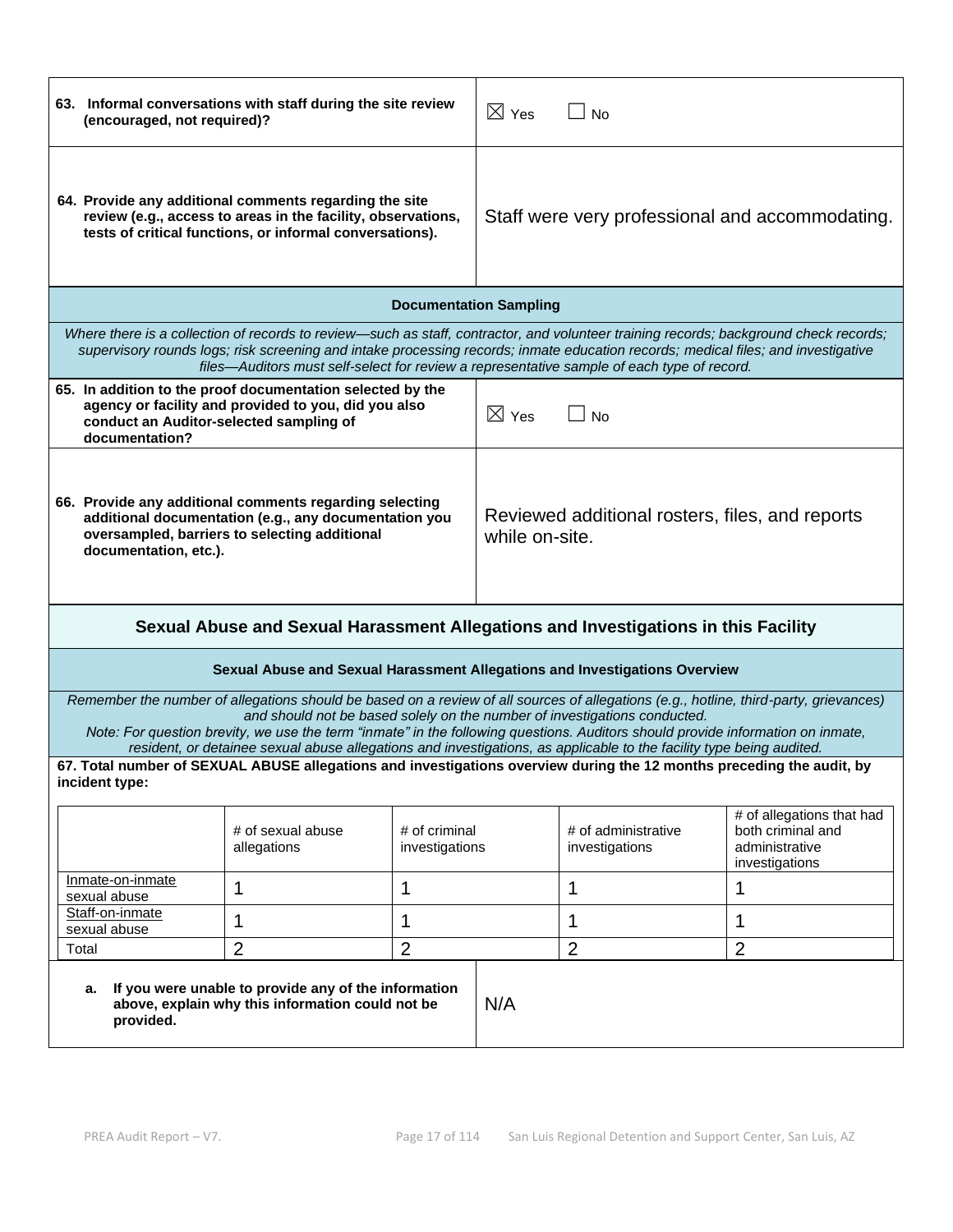#### **68. Total number of SEXUAL HARASSMENT allegations and investigations overview during the 12 months preceding the audit, by incident type:**

*Instructions: If you are unable to provide information for one or more of the fields below, enter an "X" in the field(s) where information cannot be provided.*

|                                       | # of sexual harassment<br>allegations | # of criminal<br>investigations | # of administrative<br>investigations | # of allegations that had<br>both criminal and<br>administrative<br>investigations |
|---------------------------------------|---------------------------------------|---------------------------------|---------------------------------------|------------------------------------------------------------------------------------|
| Inmate-on-inmate<br>sexual harassment |                                       |                                 |                                       |                                                                                    |
| Staff-on-inmate<br>sexual harassment  |                                       |                                 |                                       |                                                                                    |
| Total                                 |                                       |                                 |                                       |                                                                                    |

#### **a. If you were unable to provide any of the information above, explain why this information could not be provided.**

#### **Sexual Abuse and Sexual Harassment Investigation Outcomes**

N/A

*Sexual Abuse Investigation Outcomes* 

*Note: these counts should reflect where the investigation is currently (i.e., if a criminal investigation was referred for prosecution and resulted in a conviction, that investigation outcome should only appear in the count for "convicted.") Do not double count. Additionally, for question brevity, we use the term "inmate" in the following questions. Auditors should provide information on inmate, resident, and detainee sexual abuse investigation files, as applicable to the facility type being audited.*

#### **69. Criminal SEXUAL ABUSE investigation outcomes during the 12 months preceding the audit:**

*Instructions: If you are unable to provide information for one or more of the fields below, enter an "X" in the field(s) where information cannot be provided.*

|                                  | Ongoing | Referred for<br>Prosecution | Indicted/Court<br>Case Filed | Convicted/Adjudicated | Acquitted |
|----------------------------------|---------|-----------------------------|------------------------------|-----------------------|-----------|
| Inmate-on-inmate<br>sexual abuse |         |                             |                              |                       |           |
| Staff-on-inmate<br>sexual abuse  |         |                             |                              |                       |           |
| Total                            |         |                             |                              |                       |           |

N/A

#### **a. If you were unable to provide any of the information above, explain why this information could not be provided.**

#### **70. Administrative SEXUAL ABUSE investigation outcomes during the 12 months preceding the audit:**

*Instructions: If you are unable to provide information for one or more of the fields below, enter an "X" in the field(s) where information cannot be provided.*

|                                  | Ongoing | Unfounded | Unsubstantiated | Substantiated |
|----------------------------------|---------|-----------|-----------------|---------------|
| Inmate-on-inmate<br>sexual abuse | ີ       |           |                 |               |
| Staff-on-inmate<br>sexual abuse  | ີ       |           |                 |               |
| Total                            |         |           |                 |               |

#### **a. If you were unable to provide any of the information above, explain why this information could not be provided.**

N/A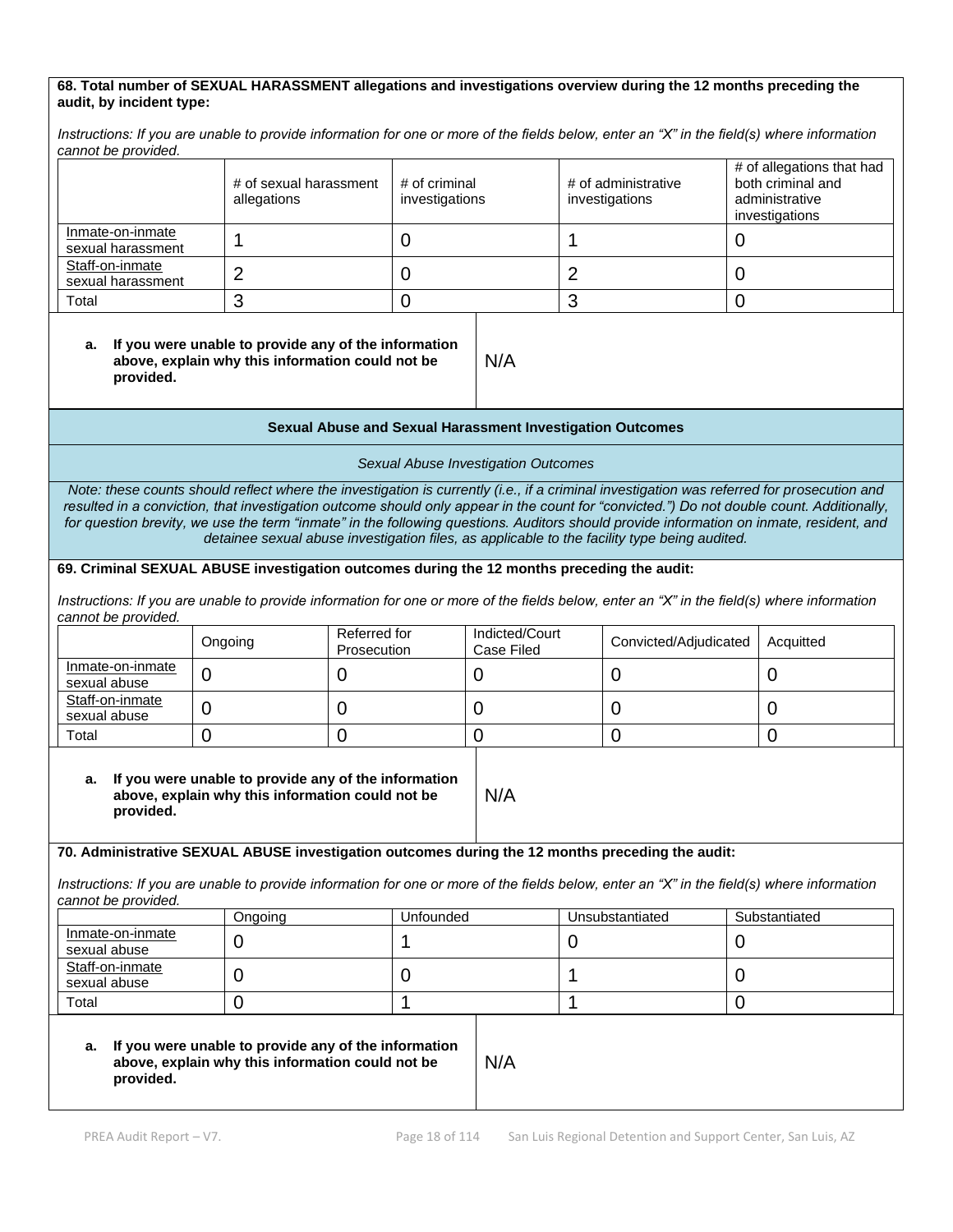| Sexual Harassment Investigation Outcomes                                                                                                                                                                                                                                                                                                                   |                                                                                                          |                                                                                                                |                                                                                                                                 |                                                             |                      |                                                                            |                                                                                                                                            |
|------------------------------------------------------------------------------------------------------------------------------------------------------------------------------------------------------------------------------------------------------------------------------------------------------------------------------------------------------------|----------------------------------------------------------------------------------------------------------|----------------------------------------------------------------------------------------------------------------|---------------------------------------------------------------------------------------------------------------------------------|-------------------------------------------------------------|----------------------|----------------------------------------------------------------------------|--------------------------------------------------------------------------------------------------------------------------------------------|
| Note: these counts should reflect where the investigation is currently. Do not double count. Additionally, for question brevity, we use the<br>term "inmate" in the following questions. Auditors should provide information on inmate, resident, and detainee sexual harassment<br>investigation files, as applicable to the facility type being audited. |                                                                                                          |                                                                                                                |                                                                                                                                 |                                                             |                      |                                                                            |                                                                                                                                            |
| 71. Criminal SEXUAL HARASSMENT investigation outcomes during the 12 months preceding the audit:                                                                                                                                                                                                                                                            |                                                                                                          |                                                                                                                |                                                                                                                                 |                                                             |                      |                                                                            |                                                                                                                                            |
| cannot be provided.                                                                                                                                                                                                                                                                                                                                        |                                                                                                          |                                                                                                                |                                                                                                                                 |                                                             |                      |                                                                            | Instructions: If you are unable to provide information for one or more of the fields below, enter an "X" in the field(s) where information |
|                                                                                                                                                                                                                                                                                                                                                            | Ongoing                                                                                                  | Referred for<br>Prosecution                                                                                    |                                                                                                                                 | Indicted/Court<br>Case Filed                                |                      | Convicted/Adjudicated                                                      | Acquitted                                                                                                                                  |
| Inmate-on-inmate<br>sexual harassment                                                                                                                                                                                                                                                                                                                      | $\overline{0}$                                                                                           | $\overline{0}$                                                                                                 |                                                                                                                                 | 0                                                           |                      | $\mathbf 0$                                                                | $\overline{0}$                                                                                                                             |
| Staff-on-inmate<br>sexual harassment                                                                                                                                                                                                                                                                                                                       | $\overline{0}$                                                                                           | 0                                                                                                              |                                                                                                                                 | 0                                                           |                      | 0                                                                          | 0                                                                                                                                          |
| Total                                                                                                                                                                                                                                                                                                                                                      | $\overline{0}$                                                                                           | $\overline{0}$                                                                                                 |                                                                                                                                 | $\mathbf 0$                                                 |                      | $\overline{0}$                                                             | $\overline{0}$                                                                                                                             |
| а.<br>provided.                                                                                                                                                                                                                                                                                                                                            | If you were unable to provide any of the information<br>above, explain why this information could not be |                                                                                                                |                                                                                                                                 | N/A                                                         |                      |                                                                            |                                                                                                                                            |
| 72. Administrative SEXUAL HARASSMENT investigation outcomes during the 12 months preceding the audit:                                                                                                                                                                                                                                                      |                                                                                                          |                                                                                                                |                                                                                                                                 |                                                             |                      |                                                                            |                                                                                                                                            |
| cannot be provided.                                                                                                                                                                                                                                                                                                                                        |                                                                                                          |                                                                                                                |                                                                                                                                 |                                                             |                      |                                                                            | Instructions: If you are unable to provide information for one or more of the fields below, enter an "X" in the field(s) where information |
|                                                                                                                                                                                                                                                                                                                                                            | Ongoing                                                                                                  |                                                                                                                | Unfounded                                                                                                                       |                                                             |                      | Unsubstantiated                                                            | Substantiated                                                                                                                              |
| Inmate-on-inmate<br>sexual harassment                                                                                                                                                                                                                                                                                                                      | $\mathbf 0$                                                                                              |                                                                                                                | 1                                                                                                                               |                                                             | 8                    |                                                                            | 0                                                                                                                                          |
| Staff-on-inmate<br>sexual harassment                                                                                                                                                                                                                                                                                                                       | 0                                                                                                        |                                                                                                                | 2                                                                                                                               |                                                             | 0<br>0               |                                                                            |                                                                                                                                            |
| Total                                                                                                                                                                                                                                                                                                                                                      | $\Omega$                                                                                                 | 3                                                                                                              |                                                                                                                                 |                                                             | $\Omega$<br>$\Omega$ |                                                                            |                                                                                                                                            |
| If you were unable to provide any of the information<br>а.<br>above, explain why this information could not be<br>provided.                                                                                                                                                                                                                                |                                                                                                          |                                                                                                                | N/A                                                                                                                             |                                                             |                      |                                                                            |                                                                                                                                            |
|                                                                                                                                                                                                                                                                                                                                                            |                                                                                                          |                                                                                                                |                                                                                                                                 |                                                             |                      | Sexual Abuse and Sexual Harassment Investigation Files Selected for Review |                                                                                                                                            |
|                                                                                                                                                                                                                                                                                                                                                            |                                                                                                          |                                                                                                                |                                                                                                                                 | <b>Sexual Abuse Investigation Files Selected for Review</b> |                      |                                                                            |                                                                                                                                            |
| 73. Enter the total number of SEXUAL ABUSE investigation                                                                                                                                                                                                                                                                                                   |                                                                                                          |                                                                                                                |                                                                                                                                 | 2                                                           |                      |                                                                            |                                                                                                                                            |
| files reviewed/sampled:<br>If 0, explain why you were unable to review any<br>а.<br>sexual abuse investigation files:                                                                                                                                                                                                                                      |                                                                                                          |                                                                                                                | N/A                                                                                                                             |                                                             |                      |                                                                            |                                                                                                                                            |
| 74. Did your selection of SEXUAL ABUSE investigation files<br>include a cross-section of criminal and/or administrative<br>investigations by findings/outcomes?                                                                                                                                                                                            |                                                                                                          | $\boxtimes$ Yes<br><b>No</b><br>N/A (N/A if you were unable to review any sexual abuse<br>investigation files) |                                                                                                                                 |                                                             |                      |                                                                            |                                                                                                                                            |
| Inmate-on-inmate sexual abuse investigation files                                                                                                                                                                                                                                                                                                          |                                                                                                          |                                                                                                                |                                                                                                                                 |                                                             |                      |                                                                            |                                                                                                                                            |
| 75. Enter the total number of INMATE-ON-INMATE SEXUAL                                                                                                                                                                                                                                                                                                      | ABUSE investigation files reviewed/sampled:                                                              |                                                                                                                |                                                                                                                                 | 1                                                           |                      |                                                                            |                                                                                                                                            |
| 76. Did your sample of INMATE-ON-INMATE SEXUAL ABUSE<br>investigation files include criminal investigations?                                                                                                                                                                                                                                               |                                                                                                          |                                                                                                                | $\boxtimes$ Yes<br><b>No</b><br>N/A (N/A if you were unable to review any inmate-on-inmate<br>sexual abuse investigation files) |                                                             |                      |                                                                            |                                                                                                                                            |
| 77. Did your sample of INMATE-ON-INMATE SEXUAL ABUSE<br>investigation files include administrative investigations?                                                                                                                                                                                                                                         |                                                                                                          |                                                                                                                |                                                                                                                                 | $\boxtimes$ Yes                                             | <b>No</b>            |                                                                            |                                                                                                                                            |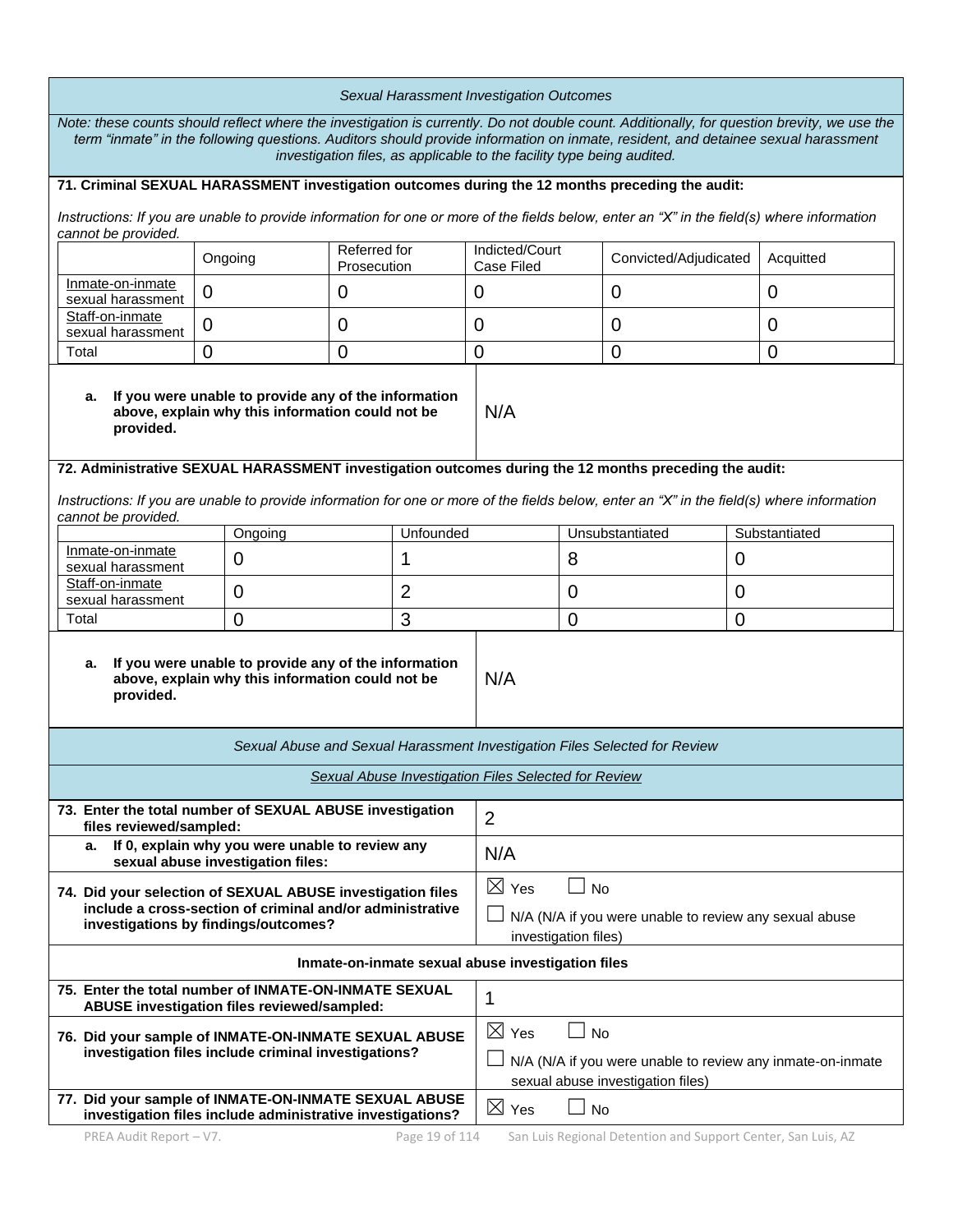|                                                                                                                                                                         | N/A (N/A if you were unable to review any inmate-on-inmate<br>sexual abuse investigation files)                                                                 |  |  |  |
|-------------------------------------------------------------------------------------------------------------------------------------------------------------------------|-----------------------------------------------------------------------------------------------------------------------------------------------------------------|--|--|--|
| Staff-on-inmate sexual abuse investigation files                                                                                                                        |                                                                                                                                                                 |  |  |  |
| 78. Enter the total number of STAFF-ON-INMATE SEXUAL<br>ABUSE investigation files reviewed/sampled:                                                                     | 1                                                                                                                                                               |  |  |  |
| 79. Did your sample of STAFF-ON-INMATE SEXUAL ABUSE<br>investigation files include criminal investigations?                                                             | $\boxtimes$ Yes<br>$\Box$<br><b>No</b><br>$\Box$ N/A (N/A if you were unable to review any staff-on-inmate<br>sexual abuse investigation files)                 |  |  |  |
| 80. Did your sample of STAFF-ON-INMATE SEXUAL ABUSE<br>investigation files include administrative investigations?                                                       | $\boxtimes$ Yes<br>$\Box$ No<br>N/A (N/A if you were unable to review any staff-on-inmate<br>sexual abuse investigation files)                                  |  |  |  |
|                                                                                                                                                                         | Sexual Harassment Investigation Files Selected for Review                                                                                                       |  |  |  |
| 81. Enter the total number of SEXUAL HARASSMENT<br>investigation files reviewed/sampled:                                                                                | 3                                                                                                                                                               |  |  |  |
| If 0, explain why you were unable to review any<br>а.<br>sexual harassment investigation files:                                                                         | N/A                                                                                                                                                             |  |  |  |
| 82. Did your selection of SEXUAL HARASSMENT<br>investigation files include a cross-section of criminal<br>and/or administrative investigations by<br>findings/outcomes? | $\boxtimes$ No<br>$\perp$<br>Yes<br>$\perp$ N/A (N/A if you were unable to review any sexual harassment<br>investigation files)                                 |  |  |  |
| Inmate-on-inmate sexual harassment investigation files                                                                                                                  |                                                                                                                                                                 |  |  |  |
| 83. Enter the total number of INMATE-ON-INMATE SEXUAL<br>HARASSMENT investigation files reviewed/sampled:                                                               | 1                                                                                                                                                               |  |  |  |
| 84. Did your sample of INMATE-ON-INMATE SEXUAL<br>HARASSMENT investigation files include criminal<br>investigations?                                                    | $\boxtimes$ No<br>$\blacksquare$<br>Yes<br>N/A (N/A if you were unable to review any inmate-on-inmate<br>sexual harassment investigation files)                 |  |  |  |
| 85. Did your sample of INMATE-ON-INMATE SEXUAL<br>HARASSMENT investigation files include administrative<br>investigations?                                              | $\boxtimes$ Yes<br><b>No</b><br>N/A (N/A if you were unable to review any inmate-on-inmate<br>sexual harassment investigation files)                            |  |  |  |
| Staff-on-inmate sexual harassment investigation files                                                                                                                   |                                                                                                                                                                 |  |  |  |
| 86. Enter the total number of STAFF-ON-INMATE SEXUAL<br>HARASSMENT investigation files reviewed/sampled:                                                                | $\overline{2}$                                                                                                                                                  |  |  |  |
| 87. Did your sample of STAFF-ON-INMATE SEXUAL<br><b>HARASSMENT investigation files include criminal</b><br>investigations?                                              | $\boxtimes$ No<br>$\mathbf{I}$<br>Yes<br>N/A (N/A if you were unable to review any staff-on-inmate<br>sexual harassment investigation files)                    |  |  |  |
| 88. Did your sample of STAFF-ON-INMATE SEXUAL<br>HARASSMENT investigation files include administrative<br>investigations?                                               | $\boxtimes$ Yes<br>$\overline{\phantom{a}}$<br><b>No</b><br>N/A (N/A if you were unable to review any staff-on-inmate<br>sexual harassment investigation files) |  |  |  |
| 89. Provide any additional comments regarding selecting<br>and reviewing sexual abuse and sexual harassment<br>investigation files.                                     | N/A                                                                                                                                                             |  |  |  |
| <b>Support Staff Information</b>                                                                                                                                        |                                                                                                                                                                 |  |  |  |
| <b>DOJ-certified PREA Auditors Support Staff</b>                                                                                                                        |                                                                                                                                                                 |  |  |  |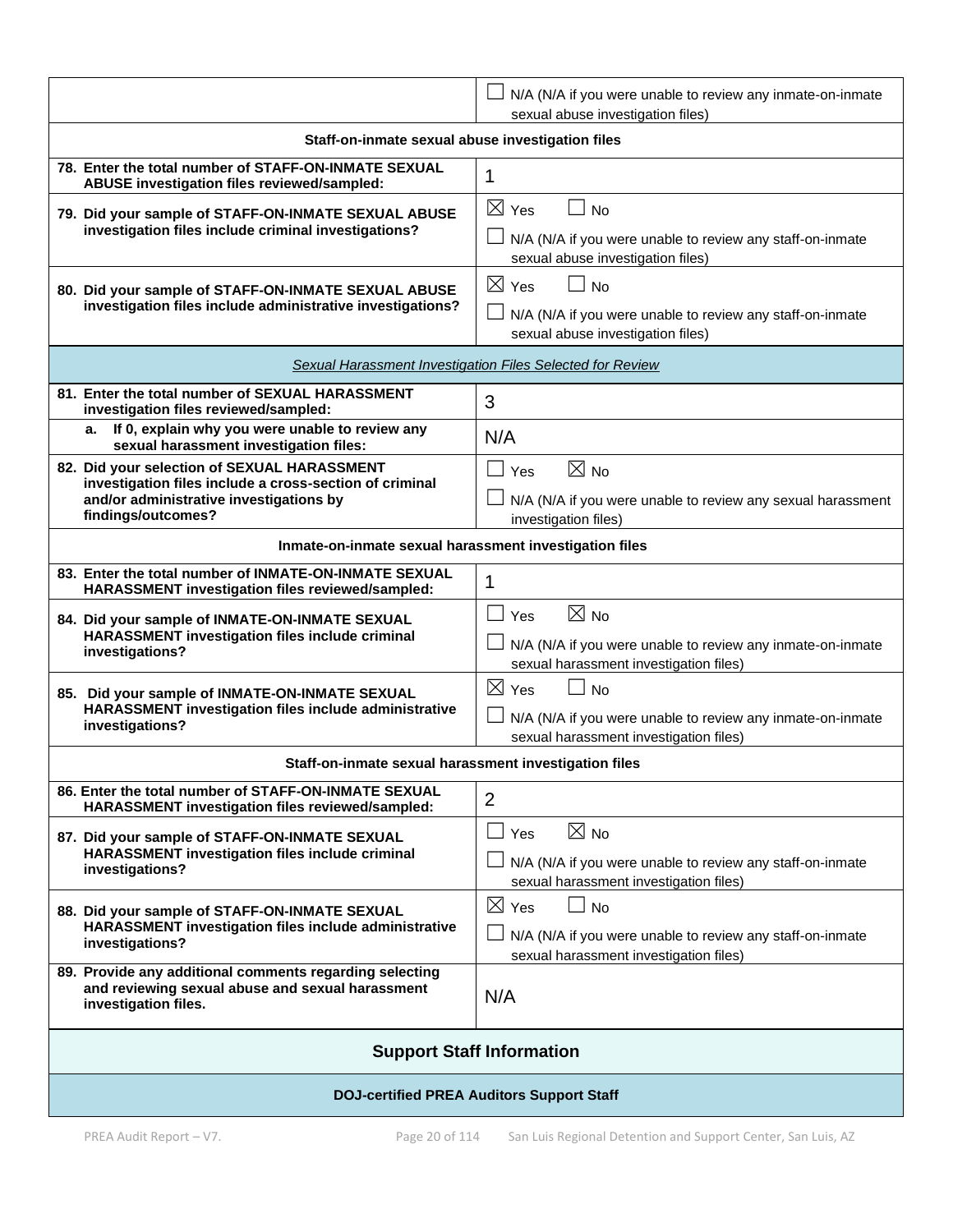| 90. Did you receive assistance from any DOJ-CERTIFIED<br>PREA AUDITORS at any point during this audit?<br>Remember: the audit includes all activities from the pre-onsite<br>through the post-onsite phases to the submission of the final<br>report. Make sure you respond accordingly.<br>a. If yes, enter the TOTAL NUMBER OF DOJ-CERTIFIED<br>PREA AUDITORS who provided assistance at any<br>point during the audit: | $\boxtimes$ No<br>$\Box$ Yes<br>N/A                                                                                                                                                                                                                                                             |  |  |  |  |
|---------------------------------------------------------------------------------------------------------------------------------------------------------------------------------------------------------------------------------------------------------------------------------------------------------------------------------------------------------------------------------------------------------------------------|-------------------------------------------------------------------------------------------------------------------------------------------------------------------------------------------------------------------------------------------------------------------------------------------------|--|--|--|--|
|                                                                                                                                                                                                                                                                                                                                                                                                                           | <b>Non-certified Support Staff</b>                                                                                                                                                                                                                                                              |  |  |  |  |
| 91. Did you receive assistance from any NON-CERTIFIED<br>SUPPORT STAFF at any point during this audit?<br>Remember: the audit includes all activities from the pre-onsite<br>through the post-onsite phases to the submission of the final<br>report. Make sure you respond accordingly.                                                                                                                                  | $\boxtimes$ No<br>$\Box$ Yes                                                                                                                                                                                                                                                                    |  |  |  |  |
| If yes, enter the TOTAL NUMBER OF NON-<br>а.<br><b>CERTIFIED SUPPORT STAFF who provided</b><br>assistance at any point during the audit:                                                                                                                                                                                                                                                                                  | N/A                                                                                                                                                                                                                                                                                             |  |  |  |  |
| <b>Auditing Arrangements and Compensation</b>                                                                                                                                                                                                                                                                                                                                                                             |                                                                                                                                                                                                                                                                                                 |  |  |  |  |
| 92. Who paid you to conduct this audit?                                                                                                                                                                                                                                                                                                                                                                                   | The audited facility or its parent agency<br>$\mathbb{X}$<br>My state/territory or county government (if you audit as part of<br>a consortium or circular auditing arrangement, select this<br>option)<br>A third-party auditing entity (e.g., accreditation body,<br>consulting firm)<br>Other |  |  |  |  |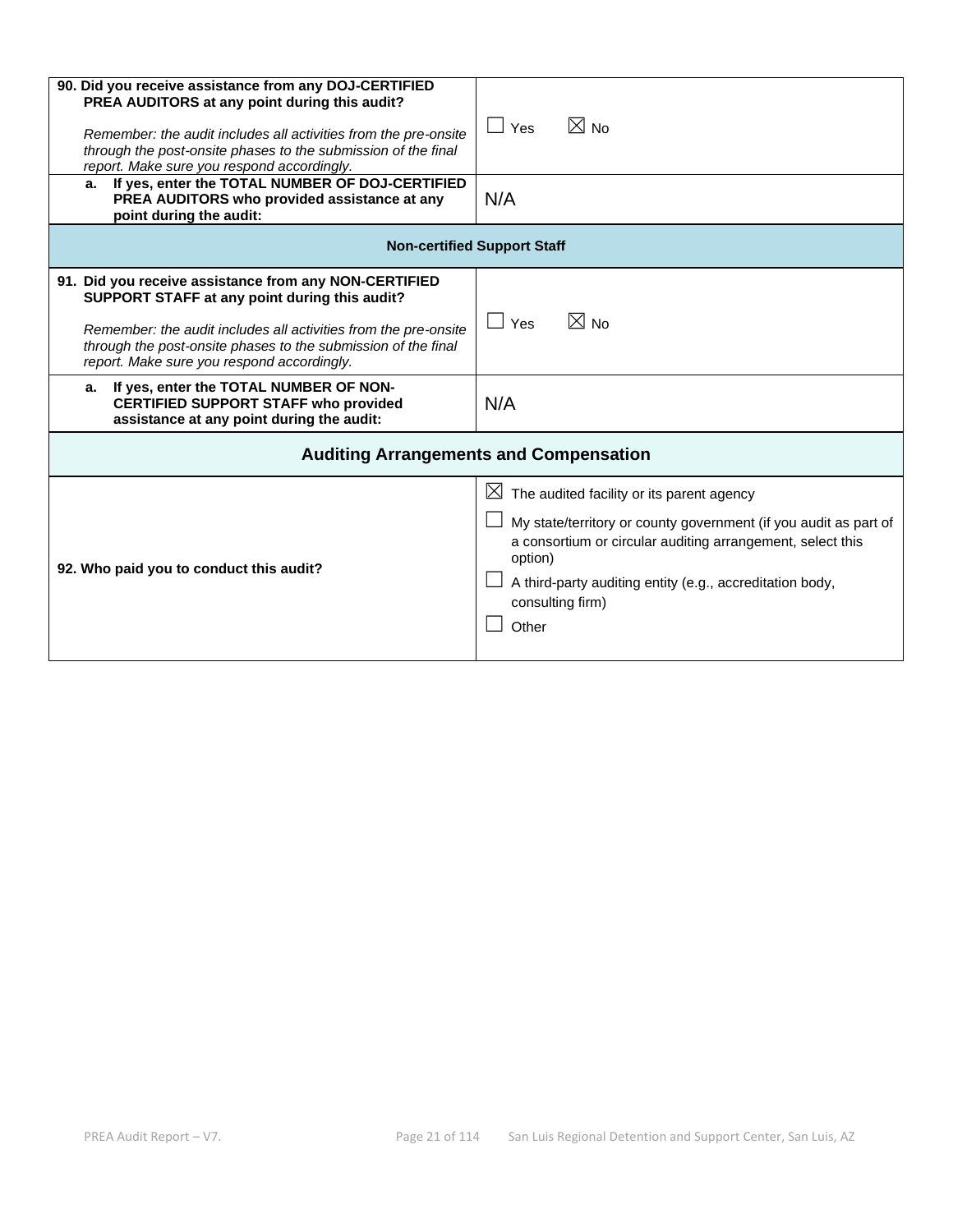# **PREVENTION PLANNING**

# **Standard 115.11: Zero tolerance of sexual abuse and sexual harassment; PREA coordinator**

#### **115.11 (a)**

- Does the agency have a written policy mandating zero tolerance toward all forms of sexual abuse and sexual harassment?  $\boxtimes$  Yes  $\Box$  No
- Does the written policy outline the agency's approach to preventing, detecting, and responding to sexual abuse and sexual harassment?  $\boxtimes$  Yes  $\Box$  No

#### **115.11 (b)**

- **■** Has the agency employed or designated an agency-wide PREA Coordinator?  $\boxtimes$  Yes  $\Box$  No
- **■** Is the PREA Coordinator position in the upper-level of the agency hierarchy?  $\boxtimes$  Yes  $\Box$  No
- Does the PREA Coordinator have sufficient time and authority to develop, implement, and oversee agency efforts to comply with the PREA standards in all of its facilities? ☒ Yes ☐ No

### **115.11 (c)**

- If this agency operates more than one facility, has each facility designated a PREA compliance manager? (N/A if agency operates only one facility.)  $\boxtimes$  Yes  $\Box$  No  $\Box$  NA
- **Does the PREA compliance manager have sufficient time and authority to coordinate the** facility's efforts to comply with the PREA standards? (N/A if agency operates only one facility.)  $\boxtimes$  Yes  $\Box$  No  $\Box$  NA

#### **Auditor Overall Compliance Determination**

- ☐ **Exceeds Standard** (*Substantially exceeds requirement of standards*)
- ☒ **Meets Standard** (*Substantial compliance; complies in all material ways with the standard for the relevant review period*)
- ☐ **Does Not Meet Standard** (*Requires Corrective Action*)

115.11(a) POLICY AND DOCUMENT REVIEW: Pre-Audit Questionnaire. LSC 2.11 Agency Zero Tolerance statement. Organizational charts, interviews, and memos. FINDINGS: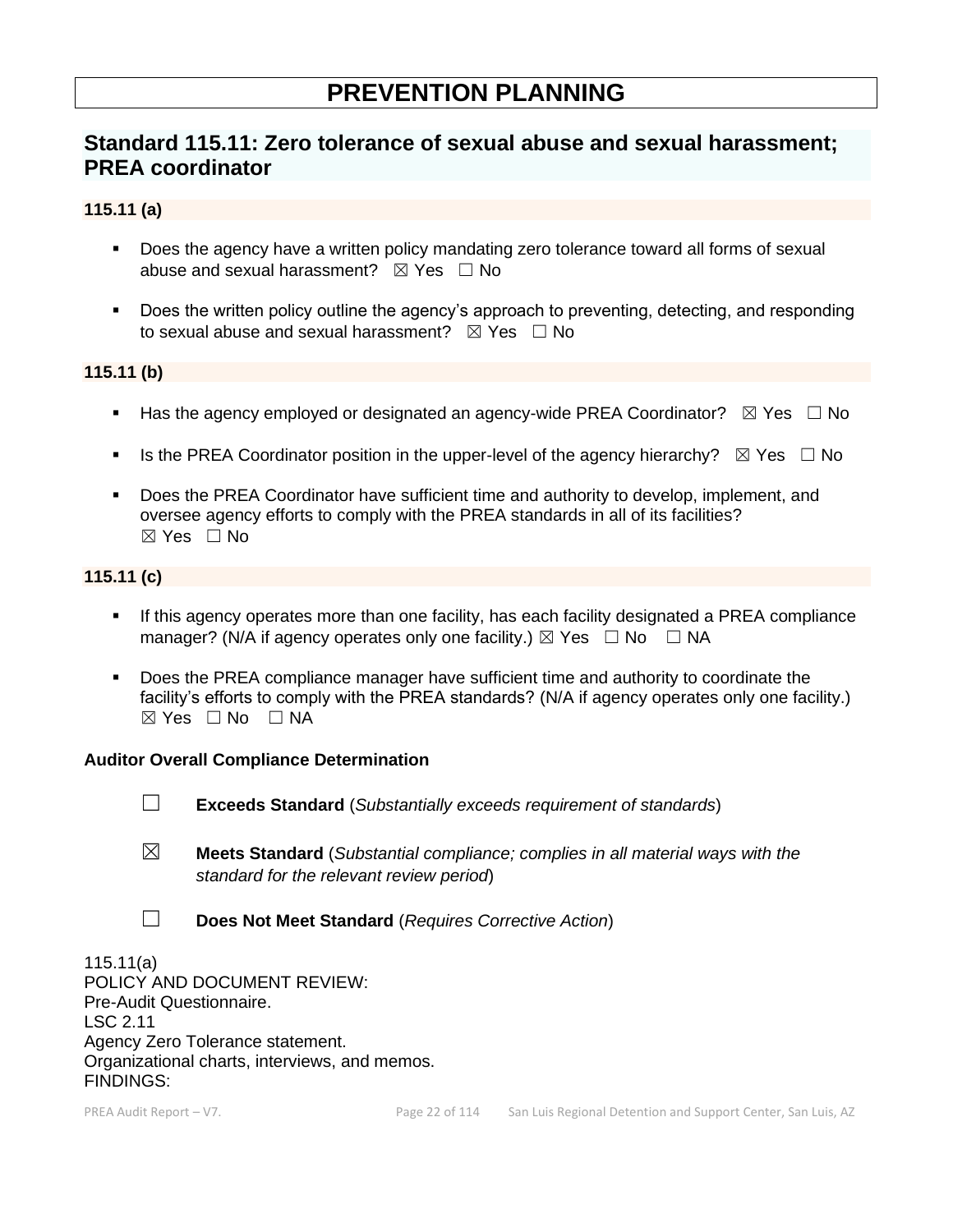Agency Policy LSC 2.11, address the requirements of this provision. The agency mandates a zerotolerance policy towards all forms of sexual abuse and sexual harassment and outlines the agency's strategies on preventing, detecting, and responding to such conduct. Agency polices addressed "Preventing" sexual abuse and sexual harassment through the designation of a PREA Coordinator and PREA Compliance Manager, Criminal History Background Checks (Staff, Contractors, and Volunteers, as applicable), Training (Staff, Volunteers, and Contractors), Staffing, Intake Screening, Classification, Inmate Education, Posting of Signage (PREA Posters, etc.…), and Contract Monitoring. The policies addressed "Detecting" sexual abuse and sexual harassment through Training (Staff, Volunteers, and Contractors), and Intake Screening. The policy addressed "Responding" to allegations of sexual abuse and sexual harassment through Reporting, Investigations, Victim Services, Medical and Mental Health Services, Disciplinary Sanctions for Staff (including notification of licensing agencies), Incident Review Teams, and Data Collections and Analysis.

The Auditor noted the Inmate Handbook, PREA Posters, and PREA Brochure do address sexual abuse by another Inmate, and the Inmate Handbook does address sanctions for Inmates when involved in such conduct. Based on staff interviews and a review of practices, it was noted staff closely monitor for Inmate-on-Inmate sexual misconduct in accordance with PREA, allegations are reported and investigated, and inmates are held accountable.

115.11(b)

POLICY AND DOCUMENT REVIEW: Agency Policy LSC 2.11. Agency's organizational chart. INTERVIEWS: PREA Coordinator. ONSITE REVIEW:

No on-site observations were required for this provision, although the Auditor noted the Agency PREA Coordinator was given office space for his duties as the PREA Compliance Manager. FINDINGS:

Agency Policy LSC 2.11, addresses the position of the PREA Coordinator, which outlines the roles and responsibilities of the position and calls for the position being allowed enough time and authority to develop, implement, and oversee Agency efforts to comply with the PREA standards in each facility. The agency's organizational chart reflects that the PREA Coordinator position is an upper-level position and is agency-wide. The PREA Coordinator position reports to the agency's Chief Executive Officer. The PREA Coordinator was interviewed, he reported having enough time to focus on the PREA standards from and the freedom to divert responsibilities to other staff as needed to focus on the audit. A review of the agency policy, agency's organization chart, and based on the interview, the designated agency's PREA Coordinator, the Auditor determined the agency demonstrates it meets the requirements of this provision of this standard.

115.11(c)

POLICY AND DOCUMENT REVIEW: Agency Policy DO 125, Definitions. Agency's organizational chart. INTERVIEWS: PREA Compliance Manager. ONSITE REVIEW: No on-site observations were required for this provision. FINDINGS:

Agency Policy LSC 2.11, addresses the position of the PREA Compliance Manager, which outlines the roles and responsibilities of the position and calls for the position being allowed enough time and authority to develop, implement, and oversee Department efforts to comply with the PREA standards in each facility.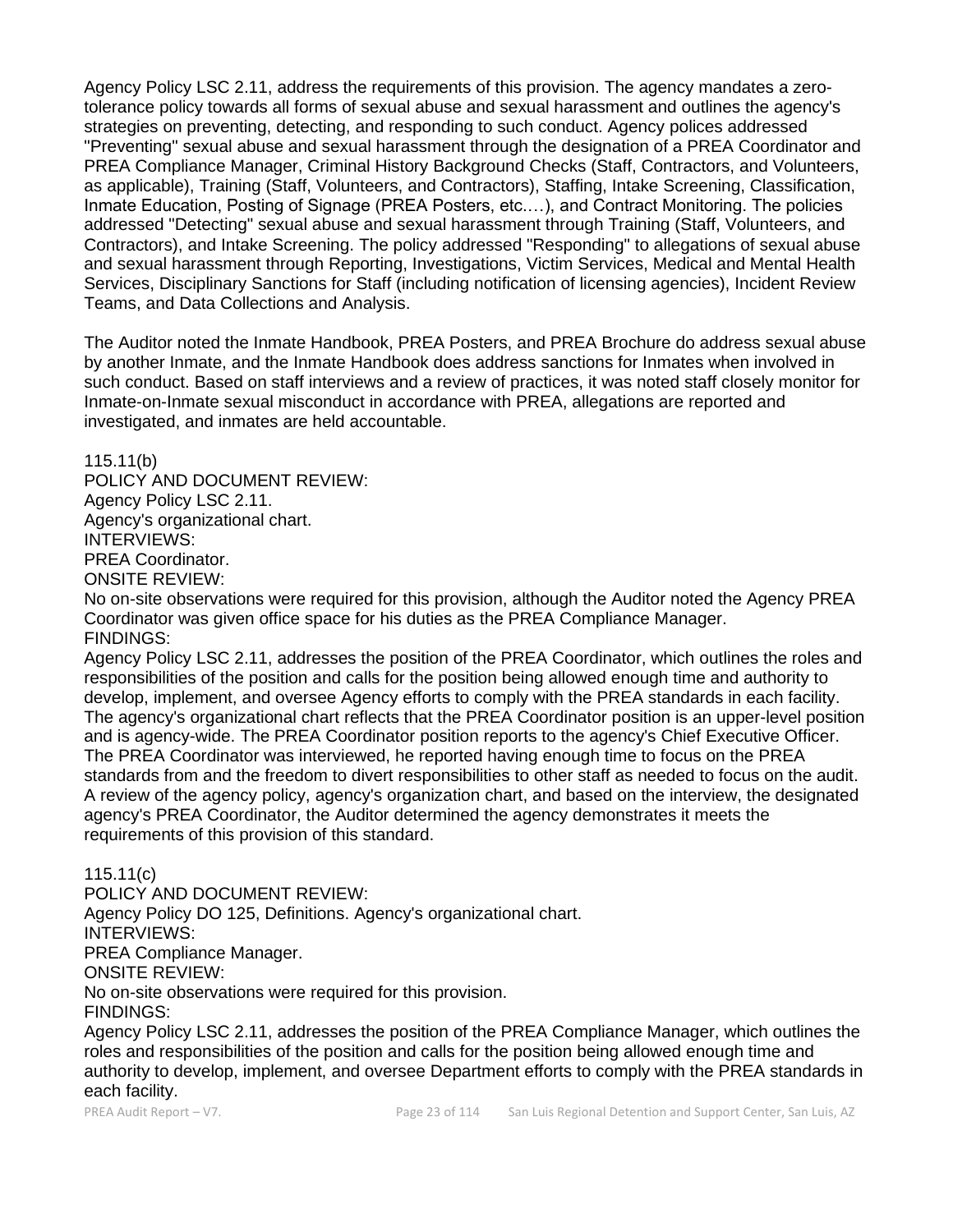The agency's organizational chart reflects that the PREA Compliance Manager position reports to the Warden. The PREA Compliance Manager was interviewed. He reported having enough time to focus on PREA related activities and that this is a priority. The PREA Compliance Manager reported he has 100% support from his supervisor and the PREA Coordinator. A review of the agency policy, agency's organization chart, and based on the interview, the designated facility's PREA Compliance Manager, the Auditor determined the agency demonstrates it meets the requirements of this provision of this standard.

# **Standard 115.12: Contracting with other entities for the confinement of inmates**

**115.12 (a)**

**.** If this agency is public and it contracts for the confinement of its inmates with private agencies or other entities including other government agencies, has the agency included the entity's obligation to comply with the PREA standards in any new contract or contract renewal signed on or after August 20, 2012? (N/A if the agency does not contract with private agencies or other entities for the confinement of inmates.)  $\boxtimes$  Yes  $\Box$  No  $\Box$  NA

## **115.12 (b)**

■ Does any new contract or contract renewal signed on or after August 20, 2012 provide for agency contract monitoring to ensure that the contractor is complying with the PREA standards? (N/A if the agency does not contract with private agencies or other entities for the confinement of inmates.)  $\boxtimes$  Yes  $\Box$  No  $\Box$  NA

#### **Auditor Overall Compliance Determination**

- ☐ **Exceeds Standard** (*Substantially exceeds requirement of standards*)
- ☒ **Meets Standard** (*Substantial compliance; complies in all material ways with the standard for the relevant review period*)
- ☐ **Does Not Meet Standard** (*Requires Corrective Action*)

POLICY AND DOCUMENT REVIEW: Policies are found in LSC 2.11. Pre-Audit Questionnaire 115.12(a) POLICY AND DOCUMENT REVIEW:

Agency Policy LSC 2.11. FINDINGS:

Agency Policy LSC 2.11, addresses this provision. The agency reported there are (0) contracts for the confinement of inmates that the agency had entered or renewed with private entities or other government agencies. A review of all the contracts reflected the entity's obligation to adopt and comply with the PREA standards. A review of the agency policy reflected all the required entity's obligation to adopt and comply with the PREA standards.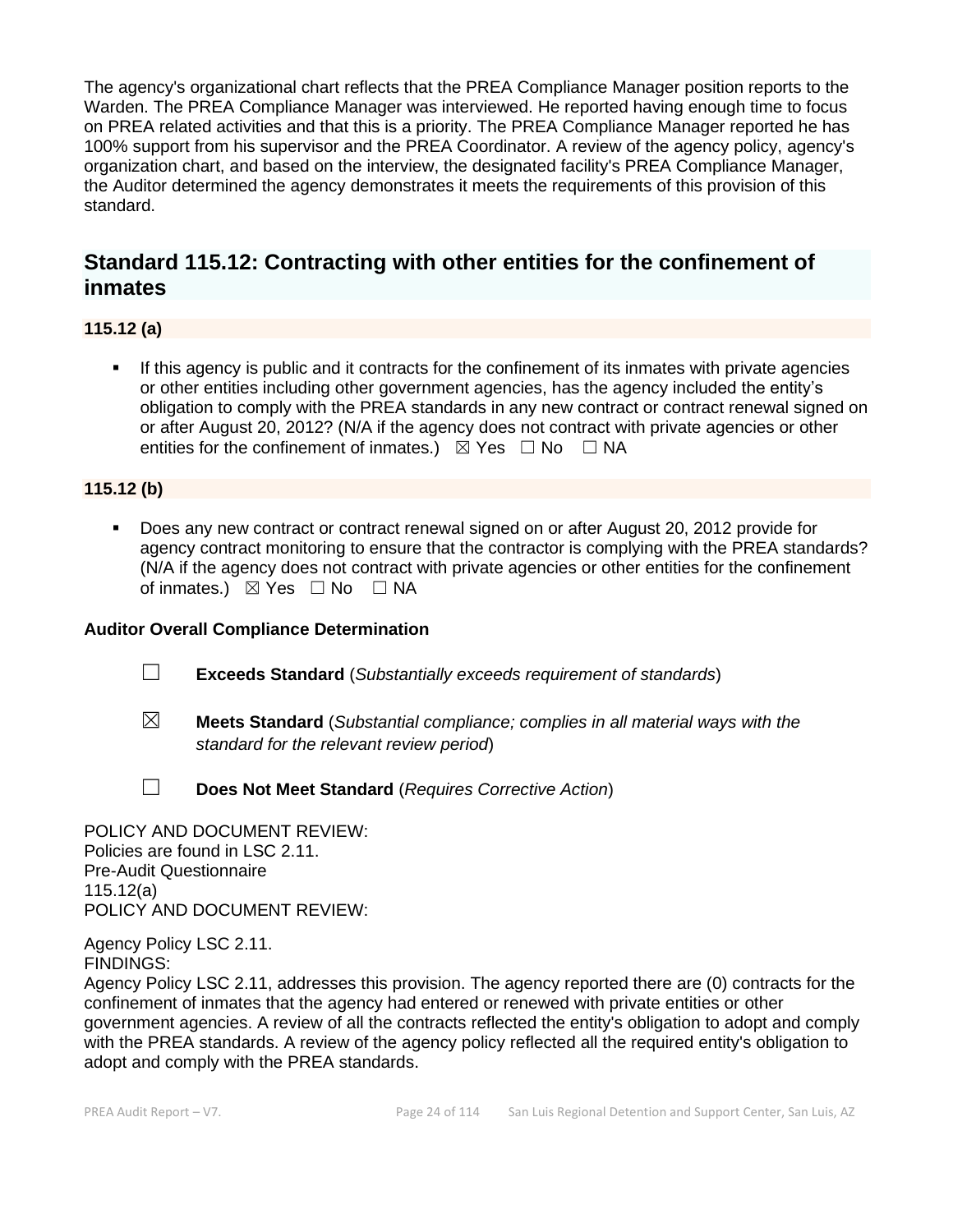#### 115.12(b) POLICY AND DOCUMENT REVIEW: Agency Policy LSC 2.11. INTERVIEWS: Contract Administrator FINDINGS:

Agency Policy LSC 2.11, addresses this provision. The agency reported (0) contracts require the agency to monitor the contractor's compliance with the PREA standards. The agency's Contract Administrator was interviewed and reported he is required to maintain regular contact with every inmate placed in a contracting facility. If there are concerns, agency protocol requires the inmate be removed from the facility and the facility allowed time to make corrective action and address the concerns. Corrective actions are addressed before the facility is reconsidered. Notification would also be made to law enforcement. The Contract Administrator annually collects credentialing documentation for each facility: facility license; staff licenses or certifications; daily schedule; and monitoring reports or the licensing agency's website regarding the facility's status; and tours the facility.

New facilities being considered for contracting purposes follow a vetting process, including reference checks with other counties, with all information being presented to the agency's leadership for review and approval. All placements involve the input of the inmate being considered for placement in the facility. The Contract Administrator reported PREA compliance results are completed and that the PREA Coordinator has implemented a tracking process for this. A review of the agency policy, agency contracts and interview with the contract administrator and PREA Coordinator demonstrated the agency meets the requirements of this provision and this standard.

# **Standard 115.13: Supervision and monitoring**

## **115.13 (a)**

- Does the facility have a documented staffing plan that provides for adequate levels of staffing and, where applicable, video monitoring, to protect inmates against sexual abuse?  $\boxtimes$  Yes  $\Box$  No
- In calculating adequate staffing levels and determining the need for video monitoring, does the staffing plan take into consideration: Generally accepted detention and correctional practices?  $\boxtimes$  Yes  $\Box$  No
- In calculating adequate staffing levels and determining the need for video monitoring, does the staffing plan take into consideration: Any judicial findings of inadequacy?  $\boxtimes$  Yes  $\Box$  No
- In calculating adequate staffing levels and determining the need for video monitoring, does the staffing plan take into consideration: Any findings of inadequacy from Federal investigative agencies?  $\boxtimes$  Yes  $\Box$  No
- In calculating adequate staffing levels and determining the need for video monitoring, does the staffing plan take into consideration: Any findings of inadequacy from internal or external oversight bodies? ⊠ Yes □ No
- In calculating adequate staffing levels and determining the need for video monitoring, does the staffing plan take into consideration: All components of the facility's physical plant (including "blind-spots" or areas where staff or inmates may be isolated)?  $\boxtimes$  Yes  $\Box$  No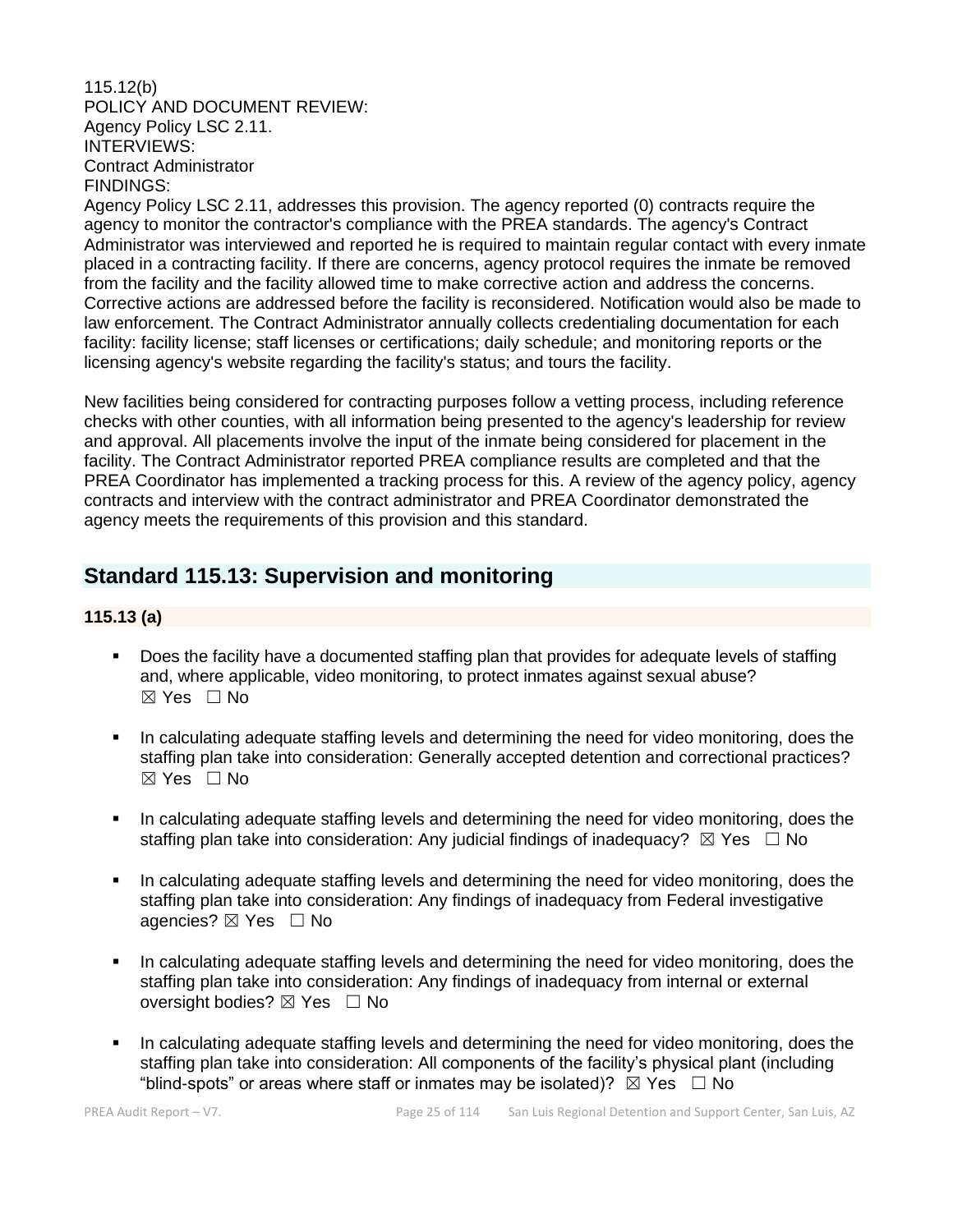- In calculating adequate staffing levels and determining the need for video monitoring, does the staffing plan take into consideration: The composition of the inmate population?  $\boxtimes$  Yes  $\Box$  No
- In calculating adequate staffing levels and determining the need for video monitoring, does the staffing plan take into consideration: The number and placement of supervisory staff? ☒ Yes ☐ No
- In calculating adequate staffing levels and determining the need for video monitoring, does the staffing plan take into consideration: The institution programs occurring on a particular shift?  $⊠ Yes ⊡ No ⊡ NA$
- In calculating adequate staffing levels and determining the need for video monitoring, does the staffing plan take into consideration: Any applicable State or local laws, regulations, or standards? ⊠ Yes □ No
- In calculating adequate staffing levels and determining the need for video monitoring, does the staffing plan take into consideration: The prevalence of substantiated and unsubstantiated incidents of sexual abuse?  $\boxtimes$  Yes  $\Box$  No
- **•** In calculating adequate staffing levels and determining the need for video monitoring, does the staffing plan take into consideration: Any other relevant factors?  $\boxtimes$  Yes  $\Box$  No

### **115.13 (b)**

In circumstances where the staffing plan is not complied with, does the facility document and justify all deviations from the plan? (N/A if no deviations from staffing plan.) ☐ Yes ☐ No ☒ NA

#### **115.13 (c)**

- In the past 12 months, has the facility, in consultation with the agency PREA Coordinator, assessed, determined, and documented whether adjustments are needed to: The staffing plan established pursuant to paragraph (a) of this section?  $\boxtimes$  Yes  $\Box$  No
- In the past 12 months, has the facility, in consultation with the agency PREA Coordinator, assessed, determined, and documented whether adjustments are needed to: The facility's deployment of video monitoring systems and other monitoring technologies?  $\boxtimes$  Yes  $\Box$  No
- In the past 12 months, has the facility, in consultation with the agency PREA Coordinator, assessed, determined, and documented whether adjustments are needed to: The resources the facility has available to commit to ensure adherence to the staffing plan?  $\boxtimes$  Yes  $\Box$  No

#### **115.13 (d)**

- Has the facility/agency implemented a policy and practice of having intermediate-level or higherlevel supervisors conduct and document unannounced rounds to identify and deter staff sexual abuse and sexual harassment?  $\boxtimes$  Yes  $\Box$  No
- Is this policy and practice implemented for night shifts as well as day shifts?  $\boxtimes$  Yes  $\Box$  No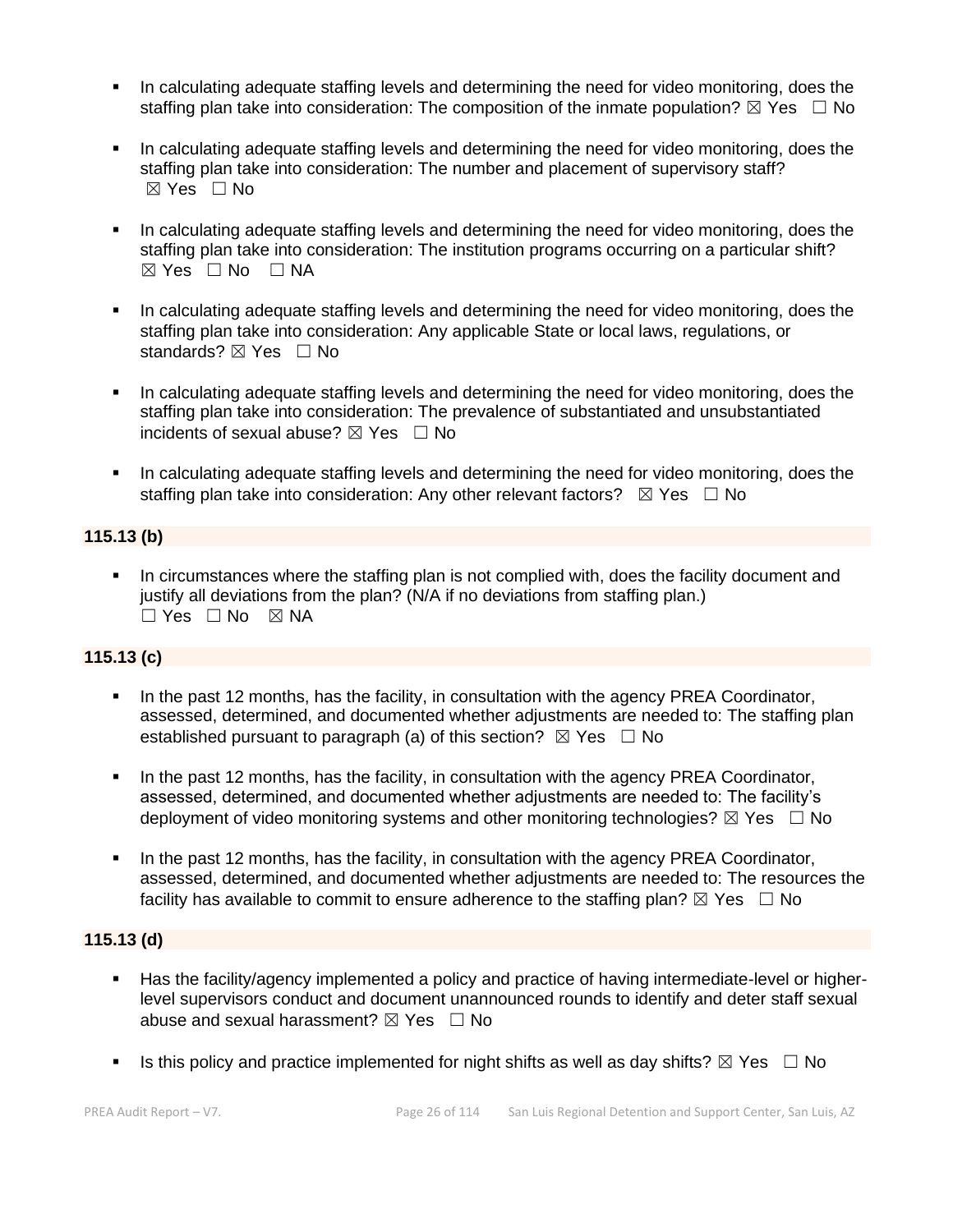▪ Does the facility/agency have a policy prohibiting staff from alerting other staff members that these supervisory rounds are occurring, unless such announcement is related to the legitimate operational functions of the facility?  $\boxtimes$  Yes  $\Box$  No

#### **Auditor Overall Compliance Determination**

- ☐ **Exceeds Standard** (*Substantially exceeds requirement of standards*)
- ☒ **Meets Standard** (*Substantial compliance; complies in all material ways with the standard for the relevant review period*)
- 
- ☐ **Does Not Meet Standard** (*Requires Corrective Action*)

115.13(a)

POLICY AND DOCUMENT REVIEW: Agency Policy LSC 2.11 INTERVIEWS: Warden, PREA Coordinator and PREA Compliance Manager. FINDINGS:

Agency Policy LSC 2.11, addresses this provision. The facility submits a weekly and monthly staffing plan/report to the agency. The facility has developed a staffing plan to safely meet the PREA and security needs, the facility fills the mandatory positions to meet the necessary post staffing requirements when vacancies occur. The facility uses overtime/comp time or collapsing non-custody positions to meet a safe staffing mandate required LaSalle Corrections, LLC. as written on their annual staffing plan. The facility reported no deviations from the custody staffing plan for the past 12 months. The designated capacity to which the staffing plan is based is 870 inmates. Unannounced rounds are conducted for all shifts and are recorded by senior management staff. Post logbooks were reviewed by the Auditor for verification. Staff reported the inmate to staff ratios are followed and sometimes mandatory overtime is implemented. Staff reported blind spots have been identified and Staff reported a staffing plan is in place.

Staff reported they follow the agency policies and PREA standards, take into consideration the composition of the inmate population and their needs, scheduled programming, and staff placement. Additionally, staff reported other relevant factors considered include the needs of the LGBTI inmates and incidents of substantiated and unsubstantiated sexual abuse. Staff reported, to ensure compliance with the staffing plan, they monitor during shifts, review folders, check-in sheets, documentation, inmate files, thoroughly review serious incident reports, and audit sheets. During the onsite audit, a review of the agency policy, staff interviews, and the agency's staffing plan indicated all the elements are addressed.

115.13(b)

#### POLICY AND DOCUMENT REVIEW:

The agency reported no deviations with the staffing plan in place, therefore there was no documentation provided to review.

## INTERVIEWS:

#### Warden

#### FINDINGS:

The Auditor interviewed the Warden, who reported an ongoing challenge is keeping all positions filled and that priority is given to the critical posts as listed in the staffing plan. Based on the staff interview, there was no indication there had been any deviation from the staffing plan.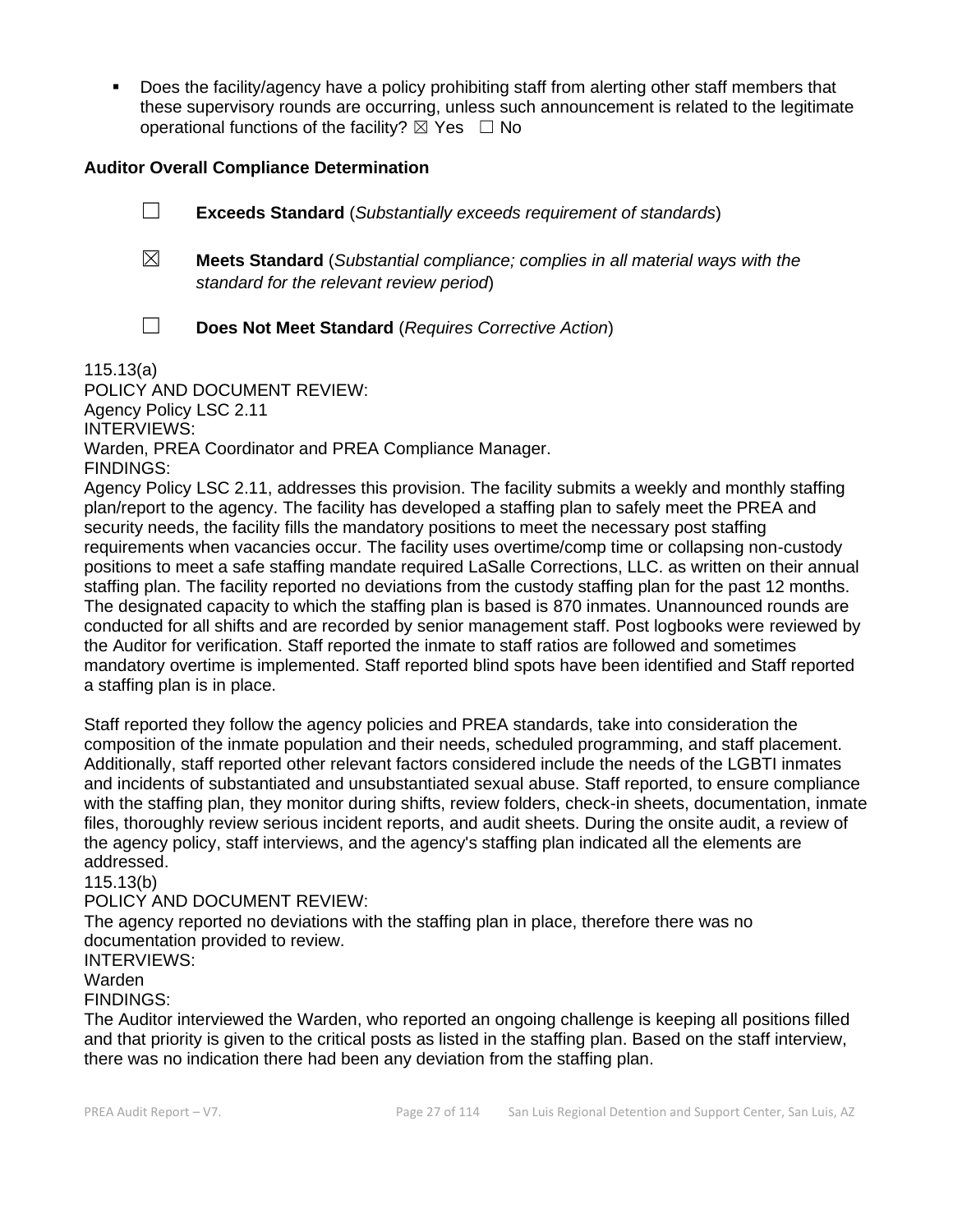115.13(c) POLICY AND DOCUMENT REVIEW: Facility staffing ratios. INTERVIEWS: Warden FINDINGS: Currently, the audited facility complies with the mandated supervision ratios throughout the facility. 115.13(d) POLICY AND DOCUMENT REVIEW: Agency Policy LSC 2.11. Staffing Plan. INTERVIEWS: PREA Coordinator. FINDINGS: Agency Policy LSC 2.11, addresses this provision. The agency reported no deviations with the staffing plan in place, therefore there was no documentation to review. The report was generated by the agency in response to its commitment in instituting the intent and requirements of the Prison Rape Elimination Act and requesting video surveillance upgrades. The Auditor interviewed the PREA Coordinator, who reported he is consulted regarding any assessments of, or adjustments to, the staffing plan, which occur annually. When needed, the agency authorizes overtime. During the onsite audit, a review of the agency policy, staff interview, and the agency's current staffing plan indicate all the elements are in place. The Auditor recommends implementing additional video monitoring technology in the housing areas to enhance the supervision and safety of the inmates. 115.13(e) POLICY AND DOCUMENT REVIEW: Agency Policy LSC 2.11. INTERVIEWS:

Intermediate and Higher-Level Facility Staff

ONSITE REVIEW:

A review of a log entries indicated the upper management unannounced rounds, which are separately documented, are documented and provide additional supporting documentation. FINDINGS:

Agency Policy LSC 2.11, addresses this provision. Logbooks are used to document unannounced rounds, which are the responsibility of the Control Center Officer to maintain. Intermediate and Higher-Level Facility Staff were interviewed by the Auditor. Staff reported different strategies utilized to prevent staff from alerting other staff that an unannounced round was being conducted. A review of the agency policy and staff interviews indicate multiple levels of management conducting unannounced rounds on all shifts. The senior management rounds are also documented in the logbook entries within the Control Centers, which the Auditor determined the facility demonstrates meets the requirements of this provision. In addition to additional cameras, this Auditor recommends the implementation of an electronic inmate/detainee monitoring system, which logs and tracks the staff's security and safety checks throughout the facility. This system also alerts the staff when it is time to conduct security and safety rounds to avoid errors in monitoring. If implemented, this facility would have a triple overlapping layer of supervision and monitoring by having camera surveillance covering all areas where inmates and detainees are authorized access, mirrors in locations that can be viewed through the camera as well as by the Correctional Officer who is also posted in these areas, triple layer surveillance to maximize the security and safety of staff, inmates, and detainees.

# **Standard 115.14: Youthful inmates**

## **115.14 (a)**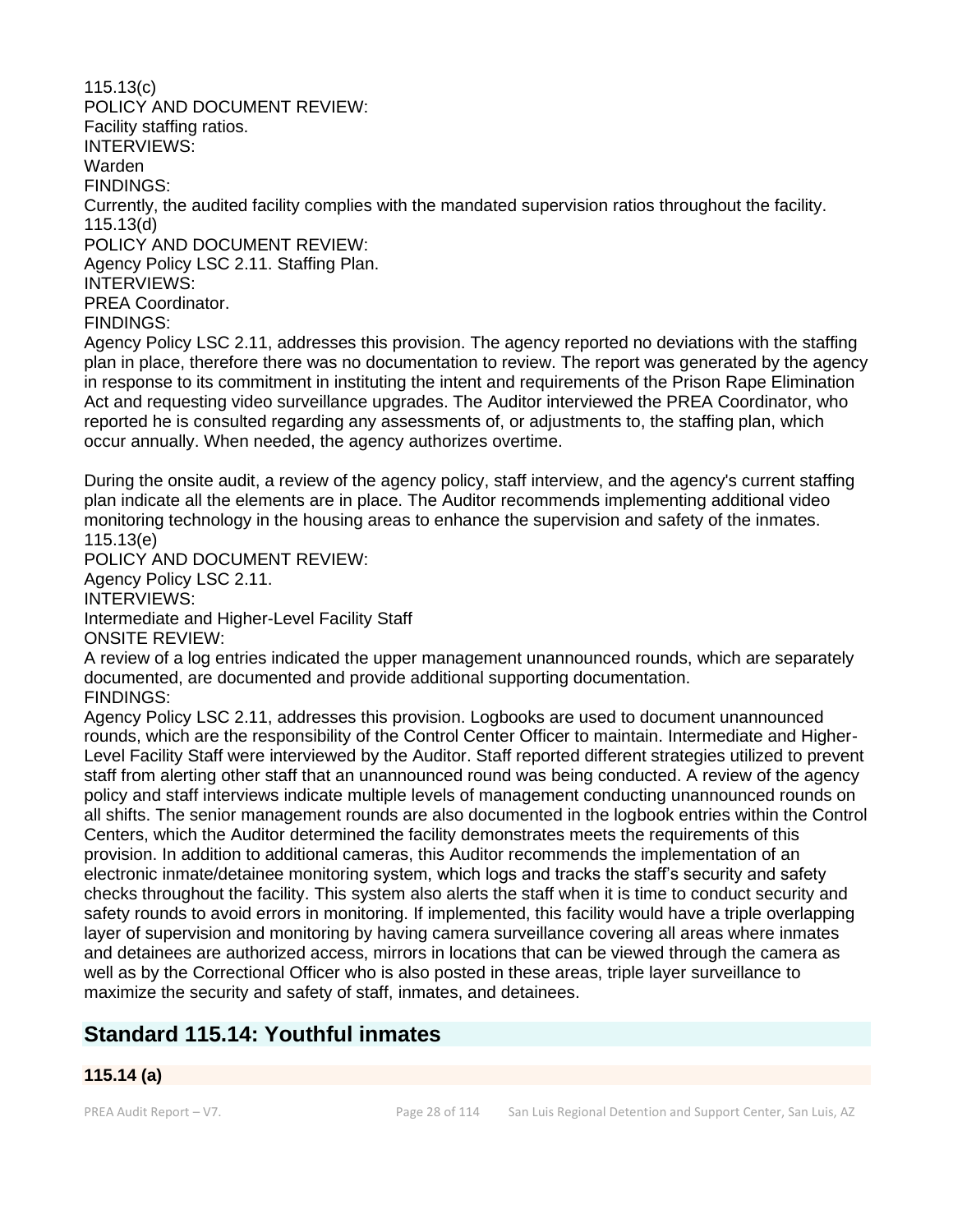Does the facility place all youthful inmates in housing units that separate them from sight, sound, and physical contact with any adult inmates through use of a shared dayroom or other common space, shower area, or sleeping quarters? (N/A if facility does not have youthful inmates [inmates <18 years old].)  $\Box$  Yes  $\Box$  No  $\boxtimes$  NA

#### **115.14 (b)**

- In areas outside of housing units does the agency maintain sight and sound separation between youthful inmates and adult inmates? (N/A if facility does not have youthful inmates [inmates <18 years old].)  $\Box$  Yes  $\Box$  No  $\boxtimes$  NA
- In areas outside of housing units does the agency provide direct staff supervision when youthful inmates and adult inmates have sight, sound, or physical contact? (N/A if facility does not have youthful inmates [inmates <18 years old].)  $\Box$  Yes  $\Box$  No  $\boxtimes$  NA

### **115.14 (c)**

- Does the agency make its best efforts to avoid placing youthful inmates in isolation to comply with this provision? (N/A if facility does not have youthful inmates [inmates <18 years old].)  $\Box$  Yes  $\Box$  No  $\boxtimes$  NA
- Does the agency, while complying with this provision, allow youthful inmates daily large-muscle exercise and legally required special education services, except in exigent circumstances? (N/A if facility does not have youthful inmates [inmates <18 years old].)  $\Box$  Yes  $\Box$  No  $\boxtimes$  NA
- Do youthful inmates have access to other programs and work opportunities to the extent possible? (N/A if facility does not have youthful inmates [inmates <18 years old].) ☐ Yes ☐ No ☒ NA

#### **Auditor Overall Compliance Determination**

- ☐ **Exceeds Standard** (*Substantially exceeds requirement of standards*)
- ☒ **Meets Standard** (*Substantial compliance; complies in all material ways with the standard for the relevant review period*)
- ☐ **Does Not Meet Standard** (*Requires Corrective Action*)

 $115.14(a) - (c)$ POLICY AND DOCUMENT REVIEW: Agency Policy LSC 2.11. INTERVIEWS: PREA Coordinator and PREA Compliance Manager. FINDINGS: Agency Policy LSC 2.11, addresses this provision. This facility does not house youthful inmates.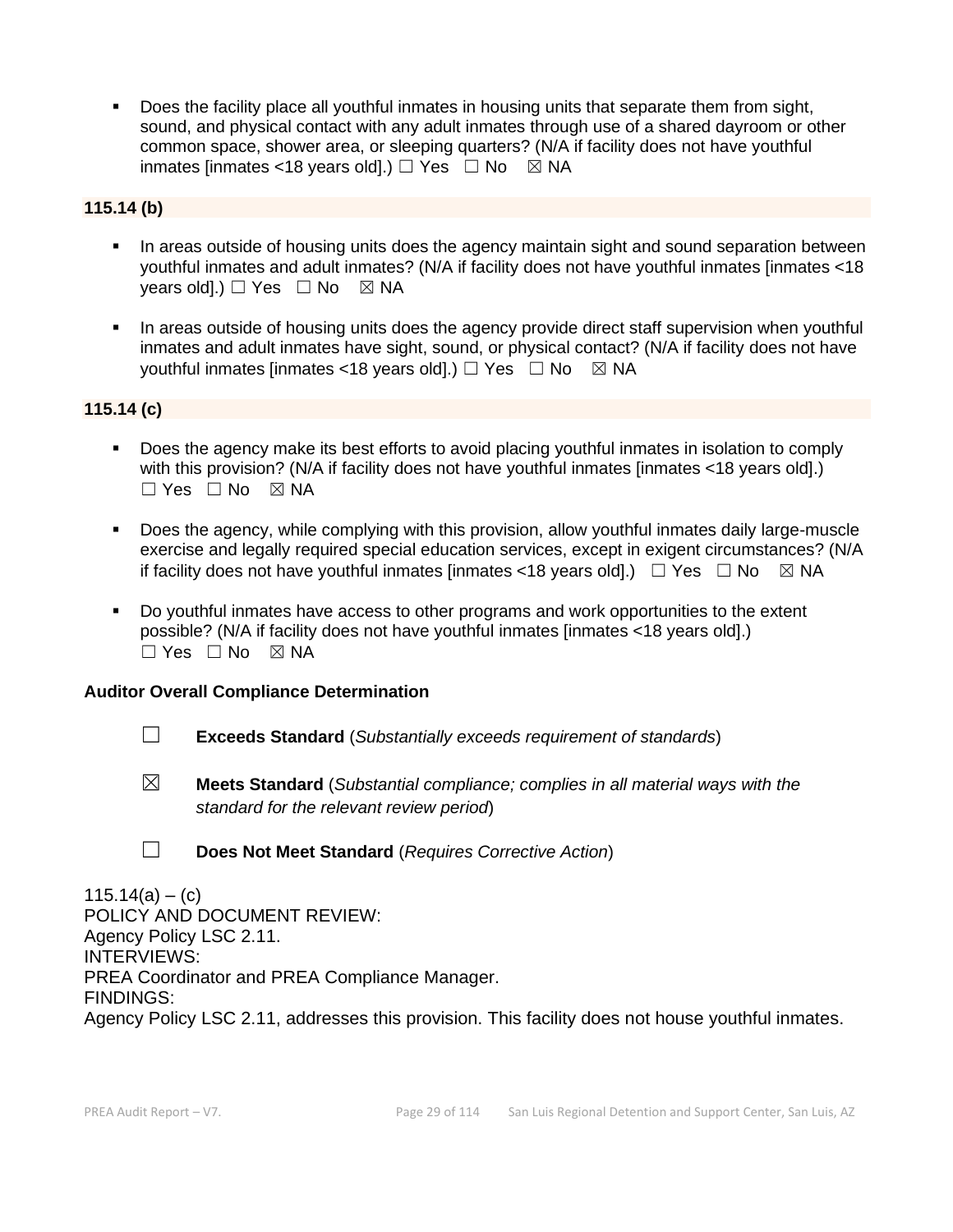## **Standard 115.15: Limits to cross-gender viewing and searches**

### **115.15 (a)**

**•** Does the facility always refrain from conducting any cross-gender strip or cross-gender visual body cavity searches, except in exigent circumstances or by medical practitioners? ☒ Yes ☐ No

#### **115.15 (b)**

- Does the facility always refrain from conducting cross-gender pat-down searches of female inmates, except in exigent circumstances? (N/A if the facility does not have female inmates.)  $\boxtimes$  Yes  $\Box$  No  $\Box$  NA
- Does the facility always refrain from restricting female inmates' access to regularly available programming or other out-of-cell opportunities in order to comply with this provision? (N/A if the facility does not have female inmates.)  $\boxtimes$  Yes  $\Box$  No  $\Box$  NA

### **115.15 (c)**

- Does the facility document all cross-gender strip searches and cross-gender visual body cavity searches? ⊠ Yes □ No
- Does the facility document all cross-gender pat-down searches of female inmates? (N/A if the facility does not have female inmates.)  $\boxtimes$  Yes  $\Box$  No  $\Box$  NA

#### **115.15 (d)**

- Does the facility have policies that enables inmates to shower, perform bodily functions, and change clothing without nonmedical staff of the opposite gender viewing their breasts, buttocks, or genitalia, except in exigent circumstances or when such viewing is incidental to routine cell checks?  $\boxtimes$  Yes  $\Box$  No
- Does the facility have procedures that enables inmates to shower, perform bodily functions, and change clothing without nonmedical staff of the opposite gender viewing their breasts, buttocks, or genitalia, except in exigent circumstances or when such viewing is incidental to routine cell checks? ☒ Yes ☐ No
- Does the facility require staff of the opposite gender to announce their presence when entering an inmate housing unit?  $\boxtimes$  Yes  $\Box$  No

#### **115.15 (e)**

- **•** Does the facility always refrain from searching or physically examining transgender or intersex inmates for the sole purpose of determining the inmate's genital status?  $\boxtimes$  Yes  $\Box$  No
- If an inmate's genital status is unknown, does the facility determine genital status during conversations with the inmate, by reviewing medical records, or, if necessary, by learning that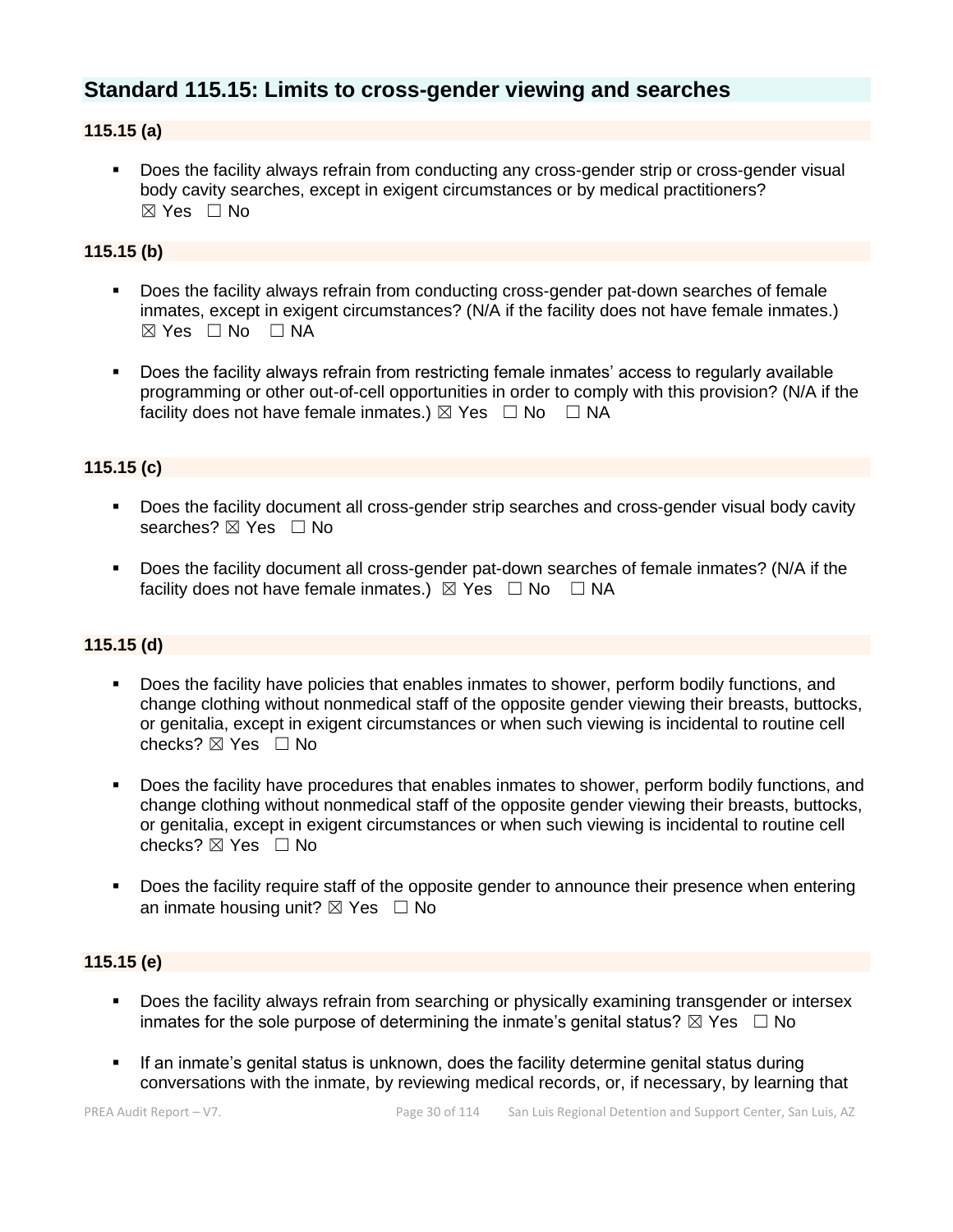information as part of a broader medical examination conducted in private by a medical practitioner? ⊠ Yes □ No

#### **115.15 (f)**

- Does the facility/agency train security staff in how to conduct cross-gender pat down searches in a professional and respectful manner, and in the least intrusive manner possible, consistent with security needs?  $\boxtimes$  Yes  $\Box$  No
- Does the facility/agency train security staff in how to conduct searches of transgender and intersex inmates in a professional and respectful manner, and in the least intrusive manner possible, consistent with security needs?  $\boxtimes$  Yes  $\Box$  No

#### **Auditor Overall Compliance Determination**

☐ **Exceeds Standard** (*Substantially exceeds requirement of standards*)

- ☒ **Meets Standard** (*Substantial compliance; complies in all material ways with the standard for the relevant review period*)
- 
- ☐ **Does Not Meet Standard** (*Requires Corrective Action*)

115.15(a)

POLICY AND DOCUMENT REVIEW: Agency Policy LSC 2.11. INTERVIEWS: PREA Coordinator.

FINDINGS:

Agency Policy LSC 2.11, addresses this provision. Agency policy requires strip searches are conducted by staff of the same gender as the inmate. The agency reported there have been no incidents of crossgender strip or cross-gender visual body cavity searches of inmates. An informal interview with the PREA Coordinator confirmed this practice. A review of the agency policy and staff interviews indicate no cross-gender strip searches or cross-gender visual body cavity searches are conducted. 115.15(b)

POLICY AND DOCUMENT REVIEW: Agency Policy LSC 2.11. INTERVIEWS: Random Selection of Staff, and Random Selection of Inmates.

#### FINDINGS:

Agency Policy LSC 2.11, addresses this provision. Agency policy requires strip searches are conducted by staff of the same gender as the inmate. The agency reported there have been no incidents of crossgender strip or cross-gender visual body cavity searches of inmates. The Auditor interviewed a random selection of staff and random selection of inmates. Staff reported they are prohibited from conducting cross-gender searches but are trained to conduct cross-gender pat-down searches in the event of an emergency or exigent circumstance. Staff reported there is always adequate levels of staffing to ensure cross-gender searches do not occur. All staff reported they had not conducted a cross-gender search or heard of one taking place since their employment with the agency.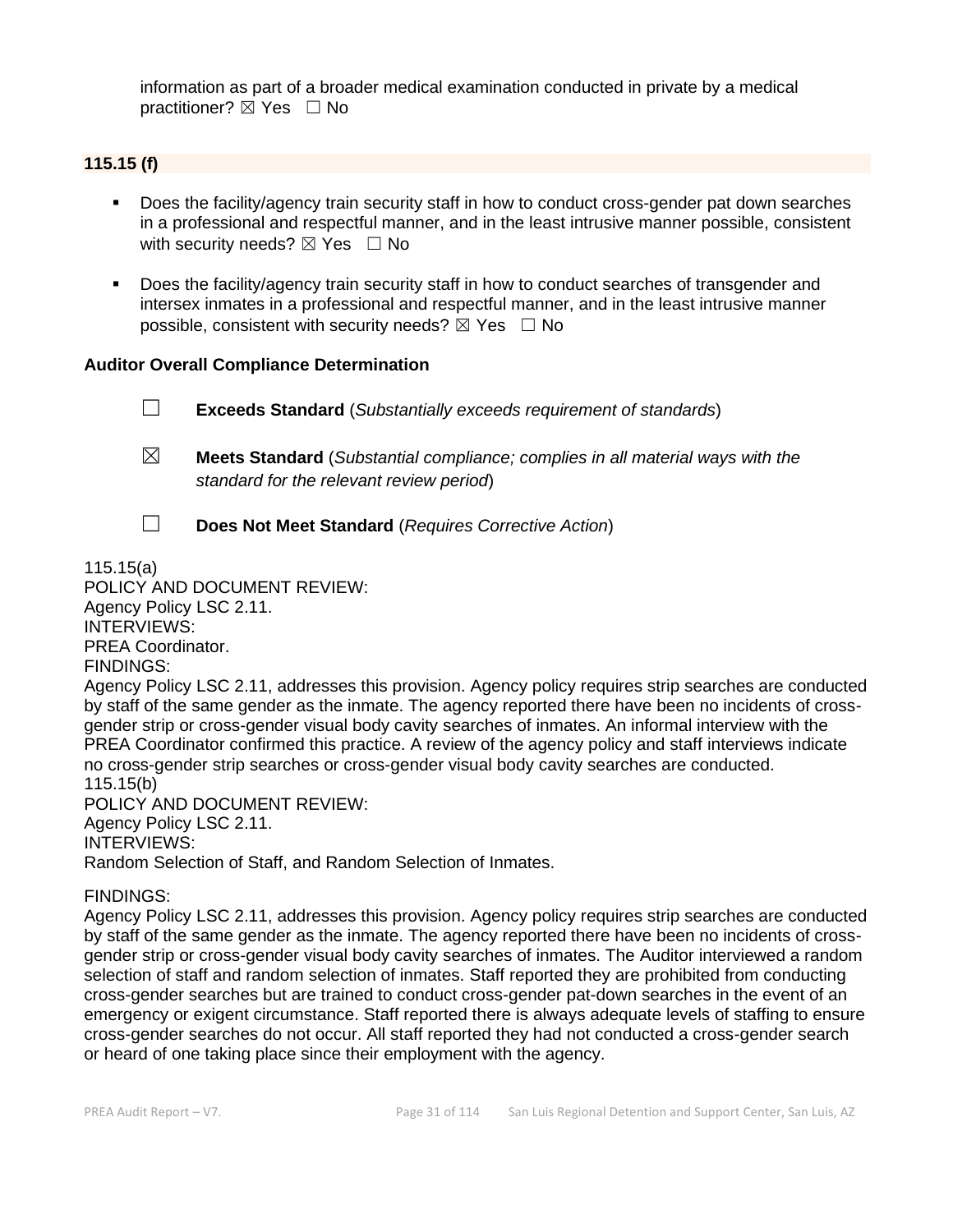All inmates interviewed reported they have been always searched only by same-gender staff. Staff interviews reflected staff are not allowed to conduct cross-gender pat-down searches and inmate interviews reflected only same gender staff have conducted pat-down searches on them. A review of the agency policy and staff interviews indicates no cross-gender pat-down searches are conducted. Inmate interviews confirmed no cross-gender searches are conducted. The Auditor noted, although agency policy prohibits cross-gender searches, staff are trained to conduct cross-gender pat-down searches in the event of an emergency or exigent circumstance.

115.15(c)

POLICY AND DOCUMENT REVIEW:

Agency Policy LSC 2.11.

FINDINGS:

Agency Policy LSC 2.11, addresses this provision. Agency policy requires strip searches are conducted by staff of the same gender as the inmate. The agency reported there have been no incidents of crossgender strip cross-gender visual body cavity searches of inmates, therefore, there was no documentation to review.

115.15(d)

POLICY AND DOCUMENT REVIEW: Agency Policy LSC 2.11. INTERVIEWS: Random Selection of Staff, and Random Selection of Inmates.

ONSITE REVIEW:

During the onsite review of the facility, the Auditor noted every time staff of the opposite gender entered a housing unit, the staff would announce themselves accordingly. FINDINGS:

Agency Policy LSC 2.11, addresses this provision. During the onsite audit, the Auditor observed there is no opportunity for staff of the opposite gender to view inmates while performing bodily functions. Staff interviews reflected staff are aware of this standard and are required to announce themselves when entering a housing unit with inmates of the opposite gender and inmate interviews reflected staff of the opposite gender consistently announce themselves upon entering their housing units. Inmates interviewed reported staff of the opposite gender do announce themselves and that they would never be in a state of undress in front of opposite gender staff.

A review of the agency policy, staff and inmate interviews, and observations of staff announcing themselves when entering a housing unit with inmates of the opposite gender has demonstrated every precaution is made to ensure inmates are afforded privacy when using the toilet, showering, and changing clothes.

115.15(e) POLICY AND DOCUMENT REVIEW: Agency Policy LSC 2.11. INTERVIEWS: Random Sample of Staff. Inmate interviews. FINDINGS:

Agency Policy LSC 2.11, address this provision. Staff interviews reflected staff are prohibited from searching or physically examining a transgender or intersex inmate for the sole purpose of determining the inmate's genital status. Staff also reported the determination of the inmate's genital status would be made by medical staff. The inmates interviewed revealed the same.

115.15(f) POLICY AND DOCUMENT REVIEW: Training Curricula and Agency Policy LSC 2.11. INTERVIEWS: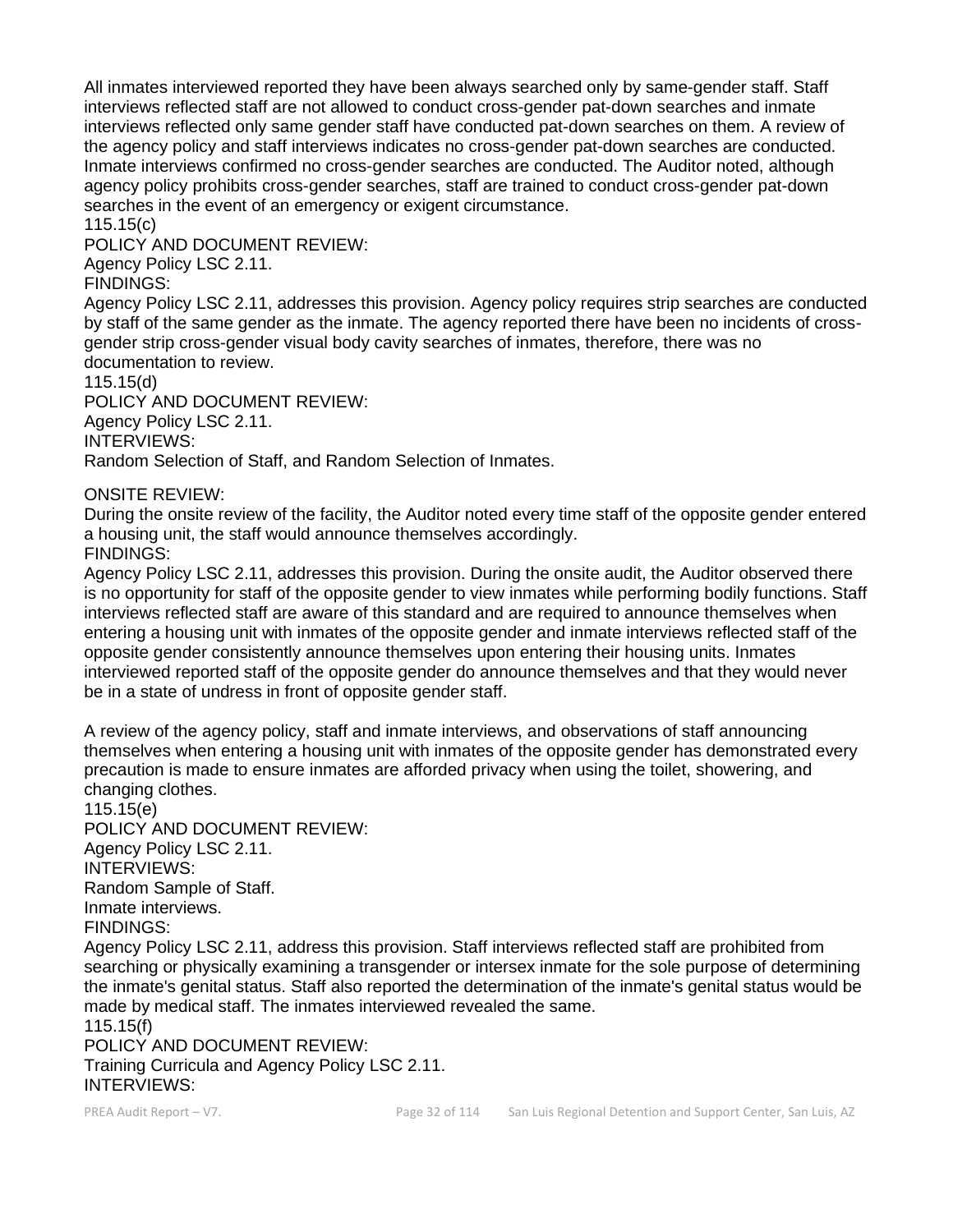Random Sample of Staff.

#### FINDINGS:

Staff interviewed reported they are only permitted to conduct pat-down searches on same gender inmates. Training documentation reflected staff attended and participated in "Cross-Gender and Transgender Pat Searches" training during pre-service and refresher training is available online. A review of the agency policy, training documentation, and staff interviews indicate staff are prohibited from conducting cross-gender pat-down searches, however, they are trained on how to conduct crossgender pat-down searches if exigent circumstances, exists, which meets the requirements of this provision.

## **Standard 115.16: Inmates with disabilities and inmates who are limited English proficient**

#### **115.16 (a)**

- Does the agency take appropriate steps to ensure that inmates with disabilities have an equal opportunity to participate in or benefit from all aspects of the agency's efforts to prevent, detect, and respond to sexual abuse and sexual harassment, including: inmates who are deaf or hard of hearing? ⊠ Yes □ No
- Does the agency take appropriate steps to ensure that inmates with disabilities have an equal opportunity to participate in or benefit from all aspects of the agency's efforts to prevent, detect, and respond to sexual abuse and sexual harassment, including: inmates who are blind or have low vision? ⊠ Yes □ No
- Does the agency take appropriate steps to ensure that inmates with disabilities have an equal opportunity to participate in or benefit from all aspects of the agency's efforts to prevent, detect, and respond to sexual abuse and sexual harassment, including: inmates who have intellectual disabilities?  $\boxtimes$  Yes  $\Box$  No
- Does the agency take appropriate steps to ensure that inmates with disabilities have an equal opportunity to participate in or benefit from all aspects of the agency's efforts to prevent, detect, and respond to sexual abuse and sexual harassment, including: inmates who have psychiatric disabilities? ⊠ Yes □ No
- Does the agency take appropriate steps to ensure that inmates with disabilities have an equal opportunity to participate in or benefit from all aspects of the agency's efforts to prevent, detect, and respond to sexual abuse and sexual harassment, including: inmates who have speech disabilities?  $\boxtimes$  Yes  $\Box$  No
- Does the agency take appropriate steps to ensure that inmates with disabilities have an equal opportunity to participate in or benefit from all aspects of the agency's efforts to prevent, detect, and respond to sexual abuse and sexual harassment, including: Other (if "other," please explain in overall determination notes)?  $\boxtimes$  Yes  $\Box$  No
- Do such steps include, when necessary, ensuring effective communication with inmates who are deaf or hard of hearing?  $\boxtimes$  Yes  $\Box$  No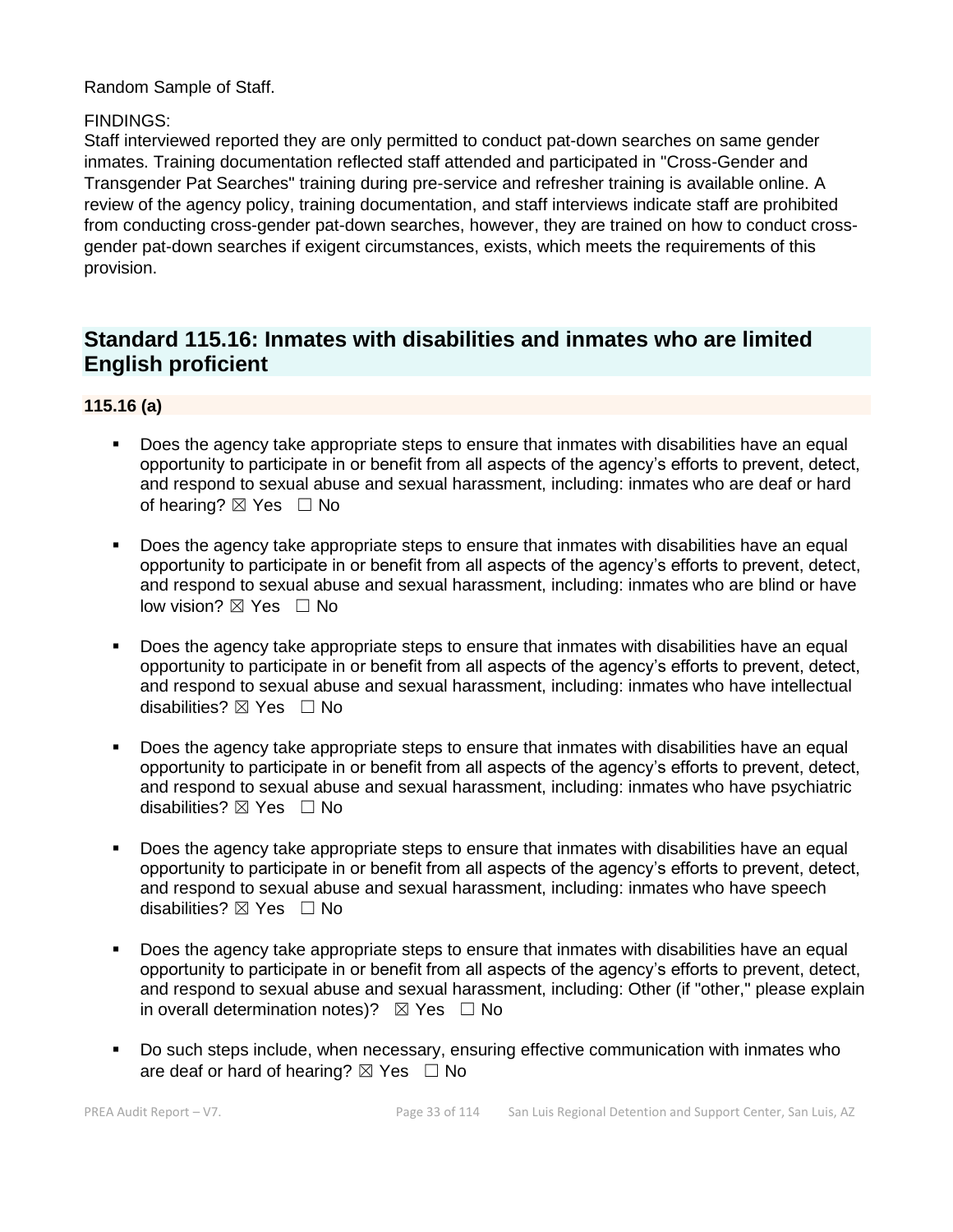- Do such steps include, when necessary, providing access to interpreters who can interpret effectively, accurately, and impartially, both receptively and expressively, using any necessary specialized vocabulary?  $\boxtimes$  Yes  $\Box$  No
- Does the agency ensure that written materials are provided in formats or through methods that ensure effective communication with inmates with disabilities including inmates who: Have intellectual disabilities?  $\boxtimes$  Yes  $\Box$  No
- Does the agency ensure that written materials are provided in formats or through methods that ensure effective communication with inmates with disabilities including inmates who: Have limited reading skills?  $\boxtimes$  Yes  $\Box$  No
- **•** Does the agency ensure that written materials are provided in formats or through methods that ensure effective communication with inmates with disabilities including inmates who: Are blind or have low vision?  $\boxtimes$  Yes  $\Box$  No

#### **115.16 (b)**

- Does the agency take reasonable steps to ensure meaningful access to all aspects of the agency's efforts to prevent, detect, and respond to sexual abuse and sexual harassment to inmates who are limited English proficient?  $\boxtimes$  Yes  $\Box$  No
- Do these steps include providing interpreters who can interpret effectively, accurately, and impartially, both receptively and expressively, using any necessary specialized vocabulary? ☒ Yes ☐ No

#### **115.16 (c)**

Does the agency always refrain from relying on inmate interpreters, inmate readers, or other types of inmate assistance except in limited circumstances where an extended delay in obtaining an effective interpreter could compromise the inmate's safety, the performance of firstresponse duties under §115.64, or the investigation of the inmate's allegations?  $\boxtimes$  Yes  $\Box$  No

#### **Auditor Overall Compliance Determination**

- ☐ **Exceeds Standard** (*Substantially exceeds requirement of standards*)
- ☒ **Meets Standard** (*Substantial compliance; complies in all material ways with the standard for the relevant review period*)
- ☐ **Does Not Meet Standard** (*Requires Corrective Action*)

115.16(a) POLICY AND DOCUMENT REVIEW: Agency Policy LSC 2.11. Posters, inmate handbooks, training certificates.

INTERVIEWS: LEP inmate (Spanish only) Random Staff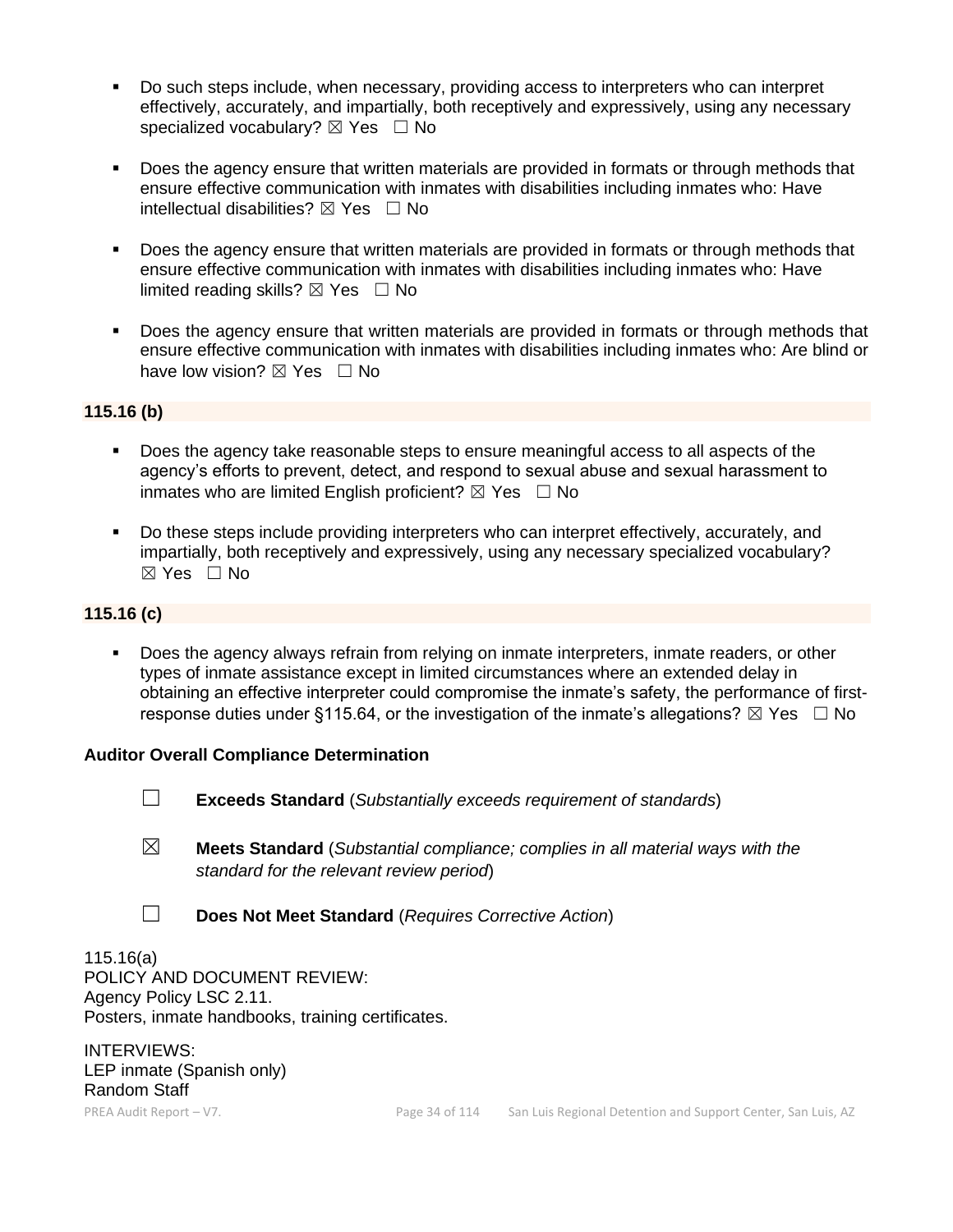FINDINGS:

Agency Policy LSC 2.11 and review of posters, inmate handbooks, training certificates, address this provision. The PREA Brochure, PREA Posters, and Inmate Handbook are also available in Spanish. The facility has a language line for verbal translation services in all know languages. The inmates are also able to contact their country's consulate if they are under immigration jurisdiction. At the time of the audit, three LEP inmates was interviewed. The inmate reported getting the PREA related information verbally in Spanish. Materials are available in Spanish and additional interpreter services can be secured as needed. Bilingual staff have been identified in response to the language needs of the inmates.

115.16(b)

POLICY AND DOCUMENT REVIEW:

Agency policy LSC 2.11 and review of posters, inmate handbooks, training certificates. Multiple staff have been identified as bilingual and are available as needed.

INTERVIEWS:

LEP inmate (Spanish only).

FINDINGS:

Agency policy LSC 2.11 and review of posters, inmate handbooks, training certificates, addresses this provision. At the time of the audit, three LEP inmates were interviewed. The inmates reported getting the PREA related information in Spanish and the posters are translated correctly.

115.16(c)

POLICY AND DOCUMENT REVIEW:

Agency Policy LSC 2.11 and review of posters, inmate handbooks, training certificates, INTERVIEWS:

Random Sample of Staff. At the time of the audit, there were three LEP inmates (Spanish only) interviewed.

FINDINGS:

Agency policy LSC 2.11 and review of posters, inmate handbooks, training certificates, address this provision. Multiple staff have been identified and can translate in Spanish. Staff interviewed reported they would never use inmates to interpret for another inmate and that there was always enough staff to interpret. The LEP inmates interviewed reported being provided PREA related information verbally from staff and understanding his rights as it pertained to PREA and had an understanding on how to report an allegation.

## **Standard 115.17: Hiring and promotion decisions**

**115.17 (a)**

- Does the agency prohibit the hiring or promotion of anyone who may have contact with inmates who has engaged in sexual abuse in a prison, jail, lockup, community confinement facility, juvenile facility, or other institution (as defined in 42 U.S.C. 1997)?  $\boxtimes$  Yes  $\Box$  No
- **•** Does the agency prohibit the hiring or promotion of anyone who may have contact with inmates who has been convicted of engaging or attempting to engage in sexual activity in the community facilitated by force, overt or implied threats of force, or coercion, or if the victim did not consent or was unable to consent or refuse?  $\boxtimes$  Yes  $\Box$  No
- Does the agency prohibit the hiring or promotion of anyone who may have contact with inmates who has been civilly or administratively adjudicated to have engaged in the activity described in the question immediately above?  $\boxtimes$  Yes  $\Box$  No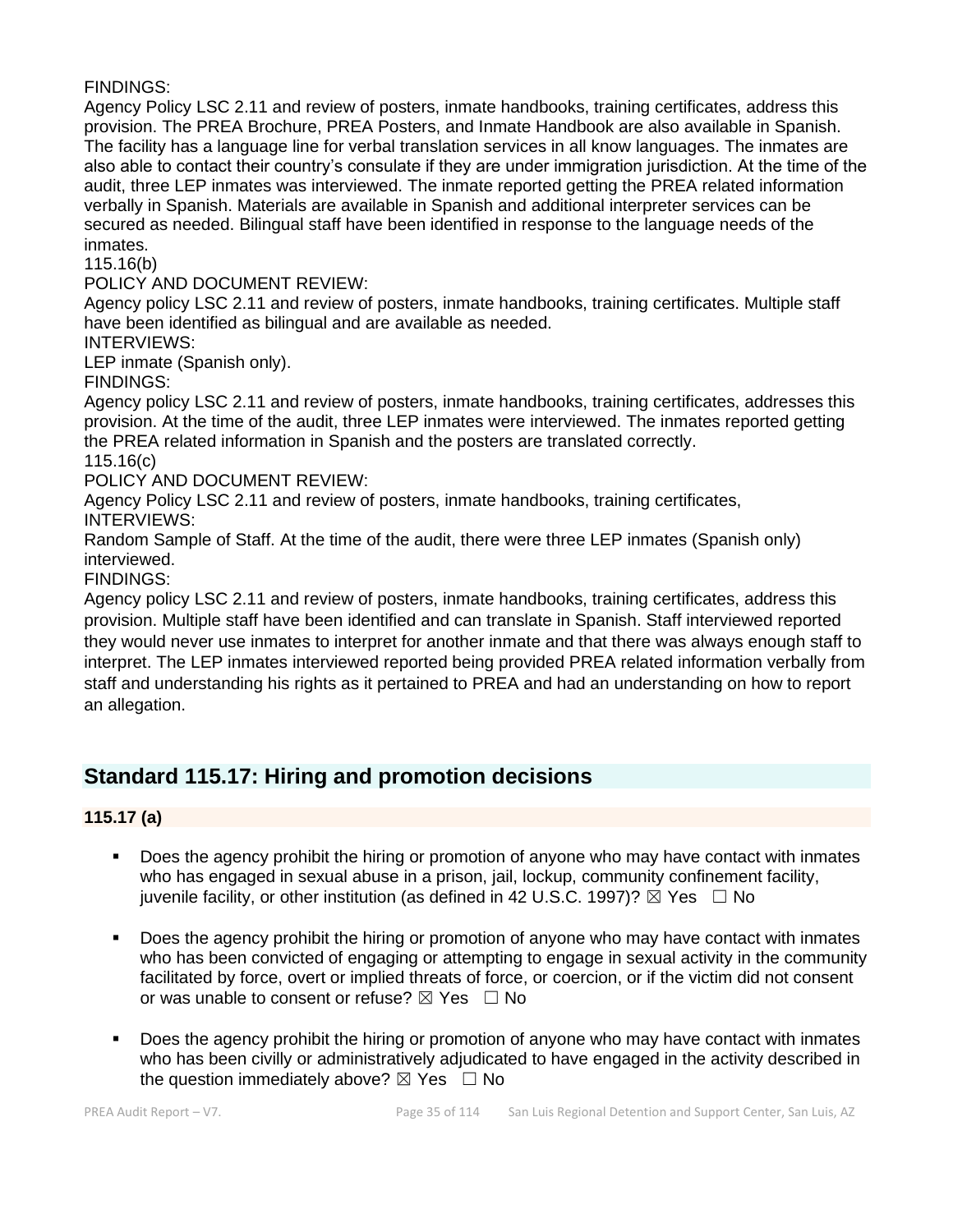- Does the agency prohibit the enlistment of services of any contractor who may have contact with inmates who has engaged in sexual abuse in a prison, jail, lockup, community confinement facility, juvenile facility, or other institution (as defined in 42 U.S.C. 1997)?  $\boxtimes$  Yes  $\Box$  No
- Does the agency prohibit the enlistment of services of any contractor who may have contact with inmates who has been convicted of engaging or attempting to engage in sexual activity in the community facilitated by force, overt or implied threats of force, or coercion, or if the victim did not consent or was unable to consent or refuse?  $\boxtimes$  Yes  $\Box$  No
- Does the agency prohibit the enlistment of services of any contractor who may have contact with inmates who has been civilly or administratively adjudicated to have engaged in the activity described in the question immediately above?  $\boxtimes$  Yes  $\Box$  No

#### **115.17 (b)**

- Does the agency consider any incidents of sexual harassment in determining whether to hire or promote anyone who may have contact with inmates?  $\boxtimes$  Yes  $\Box$  No
- **•** Does the agency consider any incidents of sexual harassment in determining whether to enlist the services of any contractor who may have contact with inmates?  $\boxtimes$  Yes  $\Box$  No

#### **115.17 (c)**

- **EXEL Before hiring new employees, who may have contact with inmates, does the agency perform a** criminal background records check?  $\boxtimes$  Yes  $\Box$  No
- Before hiring new employees who may have contact with inmates, does the agency, consistent with Federal, State, and local law, make its best efforts to contact all prior institutional employers for information on substantiated allegations of sexual abuse or any resignation during a pending investigation of an allegation of sexual abuse?  $\boxtimes$  Yes  $\Box$  No

#### **115.17 (d)**

■ Does the agency perform a criminal background records check before enlisting the services of any contractor who may have contact with inmates?  $\boxtimes$  Yes  $\Box$  No

#### **115.17 (e)**

Does the agency either conduct criminal background records checks at least every five years of current employees and contractors who may have contact with inmates or have in place a system for otherwise capturing such information for current employees?  $\boxtimes$  Yes  $\Box$  No

#### **115.17 (f)**

▪ Does the agency ask all applicants and employees who may have contact with inmates directly about previous misconduct described in paragraph (a) of this section in written applications or interviews for hiring or promotions?  $\boxtimes$  Yes  $\Box$  No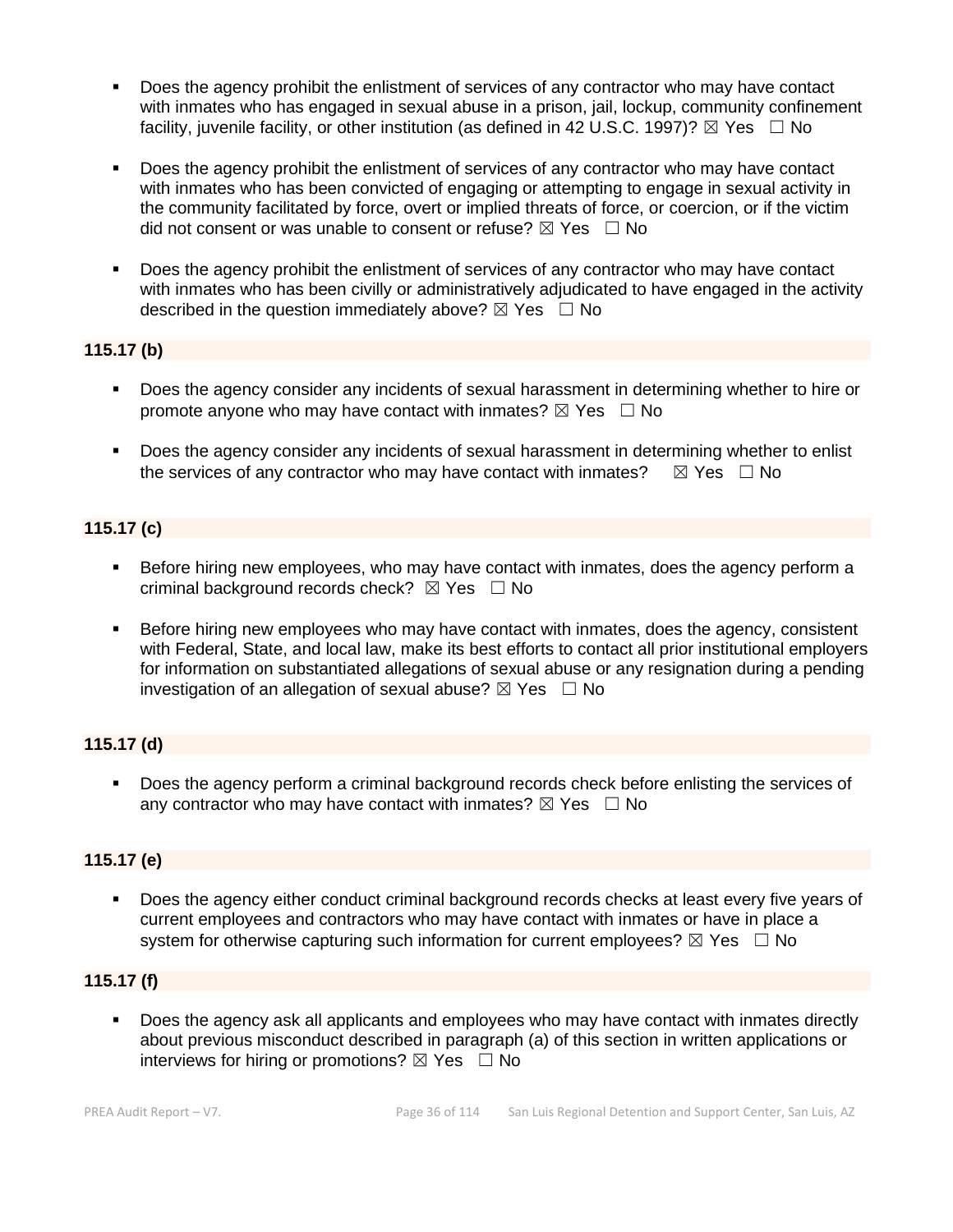- Does the agency ask all applicants and employees who may have contact with inmates directly about previous misconduct described in paragraph (a) of this section in any interviews or written self-evaluations conducted as part of reviews of current employees?  $\boxtimes$  Yes  $\Box$  No
- Does the agency impose upon employees a continuing affirmative duty to disclose any such misconduct?  $\boxtimes$  Yes  $\Box$  No

# **115.17 (g)**

▪ Does the agency consider material omissions regarding such misconduct, or the provision of materially false information, grounds for termination?  $\boxtimes$  Yes  $\Box$  No

# **115.17 (h)**

■ Does the agency provide information on substantiated allegations of sexual abuse or sexual harassment involving a former employee upon receiving a request from an institutional employer for whom such employee has applied to work? (N/A if providing information on substantiated allegations of sexual abuse or sexual harassment involving a former employee is prohibited by law.)  $\boxtimes$  Yes  $\Box$  No  $\Box$  NA

# **Auditor Overall Compliance Determination**

- ☐ **Exceeds Standard** (*Substantially exceeds requirement of standards*)
- ☒ **Meets Standard** (*Substantial compliance; complies in all material ways with the standard for the relevant review period*)
- ☐ **Does Not Meet Standard** (*Requires Corrective Action*)

# 115.17(a)

POLICY AND DOCUMENT REVIEW: Agency Policy LSC 2.11. List of background checks on current employees.

FINDINGS:

Agency Policy LSC 2.11 and a list of background checks on current employees, address this provision. Agency policy defines staff to include interns, volunteer, or contracted program services staff. The agency contractors and volunteers are all subjected to a criminal background check, including a fingerprint-based background check. Interviews of 12 randomly selected staff and sampled HR files indicated timely criminal background checks. All files reflected the three required questions in this provision are included and staff affirmed by signing the form.

The audited facility has an on-site HR position that manages the recruitment files and hiring process. The agency policies require job applicants to have background checks completed looking at any issue of prior sexual misconduct. All contractors are screened by using the same process. The facility reported (100%) new employees/applicants background checks were completed in the past 12 months. Documentation and files were reviewed by the Auditor to confirm the process. Agency policies also require an annual re-check of all employees, volunteers, and contractors.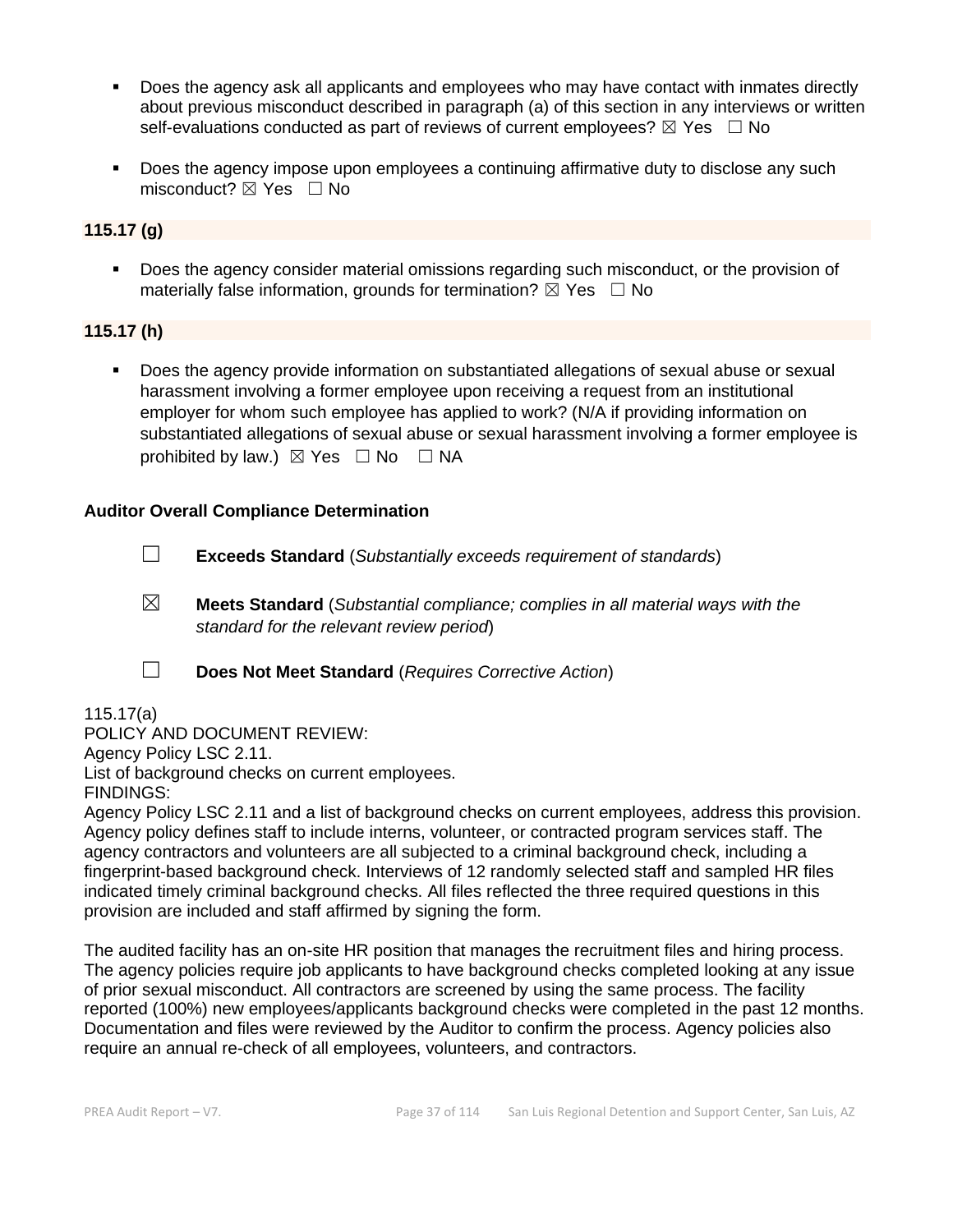The agency policy does indicate that any employee/contractor misconduct or false reporting is subject to the possibility of termination of employment. The HR Manager also indicated that the agency would respond to any request for information from an institutional employer seeking information on a former employee.

115.17(b) POLICY AND DOCUMENT REVIEW: Agency Policy LSC 2.11. INTERVIEWS: Administrative (Human Resources) Staff.

# FINDINGS:

Agency Policy LSC 2.11, address this provision. The Auditor interviewed the Administrative (Human Resources) Staff. Staff reported, the agency has incorporated and implemented the "Affirmative Duty to Disclose," which all staff were required to affirm and sign. The form provides for a "material omissions" clause.

115.17(c)

POLICY AND DOCUMENT REVIEW: Agency Policy LSC 2.11. INTERVIEWS: Administrative (Human Resources) Staff.

FINDINGS:

Agency Policy LSC 2.11, address this provision. The agency policy requires job applicants to have background checks completed looking at any issue of prior sexual misconduct. The background checks are completed prior to any inmate contact. All contractors are screened by using the same process. The Auditor interviewed the Administrative (Human Resources) Staff. Staff reported criminal background records checks are conducted on all new hires. Additionally, reference checks are conducted by contacting prior institutional employers.

115.17(d)

POLICY AND DOCUMENT REVIEW:

Agency Policy LSC 2.11.

INTERVIEWS:

The Auditor interviewed the Administrative (Human Resources) Staff. Staff reported criminal background records checks are conducted on all new hires and contractors.

FINDINGS:

Agency Policy LSC 2.11, addresses the elements of this provision. Agency policy defines staff to include interns, volunteer, or contracted program services staff. All staff are also subjected to a criminal history background check. All contract staff are subjected to a criminal background check. Staff reported criminal background records checks are conducted on all new hires and contractors. 115.17(e)

POLICY AND DOCUMENT REVIEW:

Agency Policy LSC 2.11 and supporting documentation.

INTERVIEWS:

Administrative (Human Resources) Staff.

FINDINGS:

Agency Policy addresses this provision. Agency policy requires criminal history checks will be conducted at least every year for staff, contractors, interns, and volunteers. All staff are provided the opportunity to self-disclose their arrest or history prior to the agency completing the background check. The Auditor interviewed the Administrative (Human Resources) Staff. Staff reported, criminal background records checks are subsequently conducted on all new hires and every year for staff, contract employees, volunteers, and interns. A review of the agency policy and HR files, and staff interview indicate the agency has conducted criminal background records checks on all staff every year.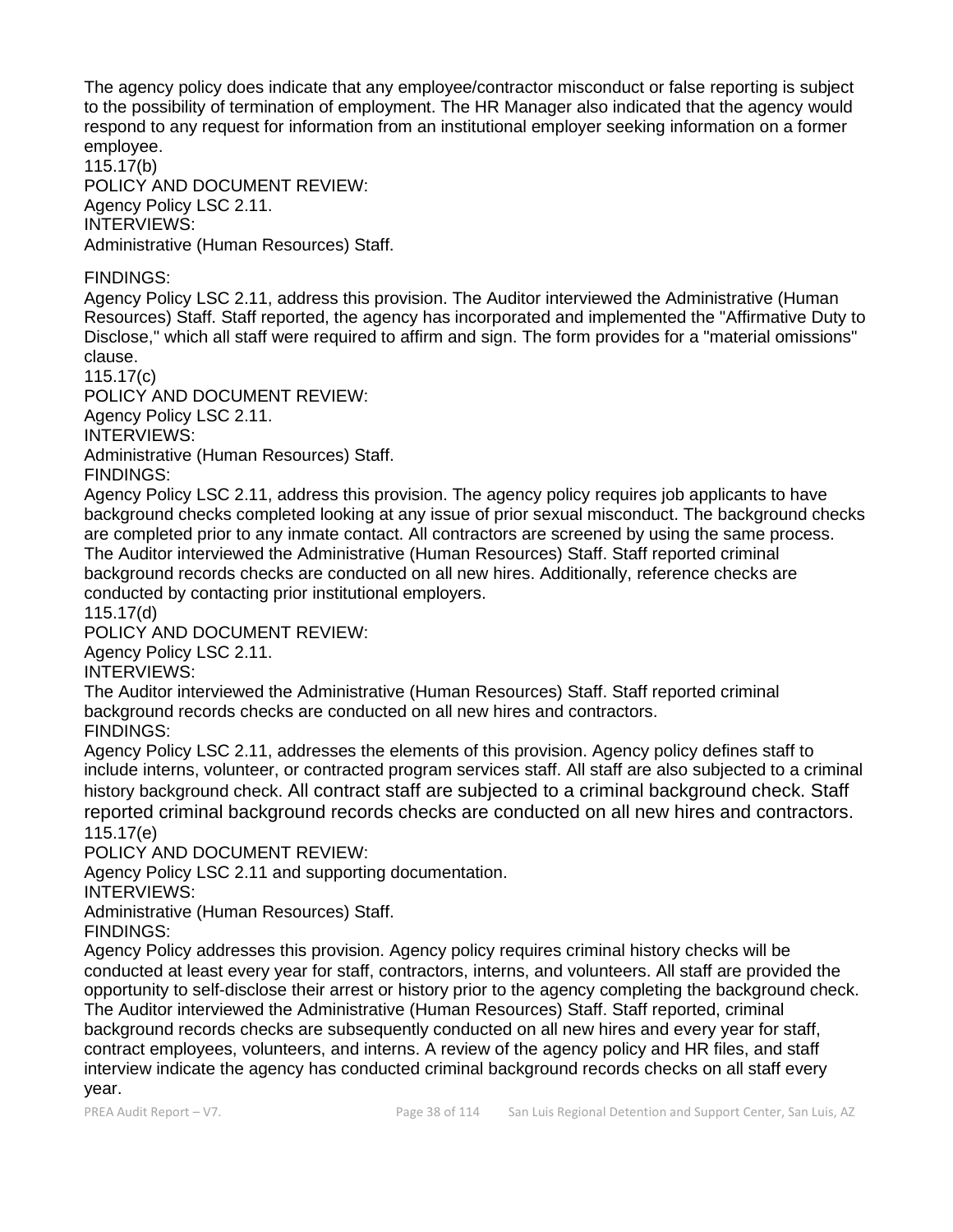115.17(f) POLICY AND DOCUMENT REVIEW: Agency Policy LSC 2.11. HR Files. INTERVIEWS: Administrative (Human Resources) Staff. FINDINGS:

Agency Policy LSC 2.11, addresses this provision. The application process includes the "Affirmative Duty to Disclose" form, for new hires, volunteers and contractors, and a review of the HR files indicated this process was being implemented. All staff HR files reviewed indicated the forms had been signed in accordance with policy. A review of agency policy and HR files, and staff interview, indicate the practice is in place and meets the requirements of this provision.

115.17(g)

POLICY AND DOCUMENT REVIEW: Agency Policy LSC 2.11.

FINDINGS:

Agency Policy LSC 2.11, address this provision. Agency policy defines staff to include interns, volunteer, or contracted program services staff. 115.17(h) POLICY AND DOCUMENT REVIEW: Agency Policy LSC 2.11. INTERVIEWS: Administrative (Human Resources) Staff. FINDINGS:

Agency Policy LSC 2.11, address this provision. The Auditor interviewed the Administrative (Human Resources) Staff. Staff reported if the new potential employer secures a release form from the former employee, then the information will be released. Staff reported without the release form, HR will not disclose the information.

# **Standard 115.18: Upgrades to facilities and technologies**

**115.18 (a)**

If the agency designed or acquired any new facility or planned any substantial expansion or modification of existing facilities, did the agency consider the effect of the design, acquisition, expansion, or modification upon the agency's ability to protect inmates from sexual abuse? (N/A if agency/facility has not acquired a new facility or made a substantial expansion to existing facilities since August 20, 2012, or since the last PREA audit, whichever is later.)  $\boxtimes$  Yes  $\Box$  No  $\Box$  NA

# **115.18 (b)**

If the agency installed or updated a video monitoring system, electronic surveillance system, or other monitoring technology, did the agency consider how such technology may enhance the agency's ability to protect inmates from sexual abuse? (N/A if agency/facility has not installed or updated a video monitoring system, electronic surveillance system, or other monitoring technology since August 20, 2012, or since the last PREA audit, whichever is later.) ☒ Yes ☐ No ☐ NA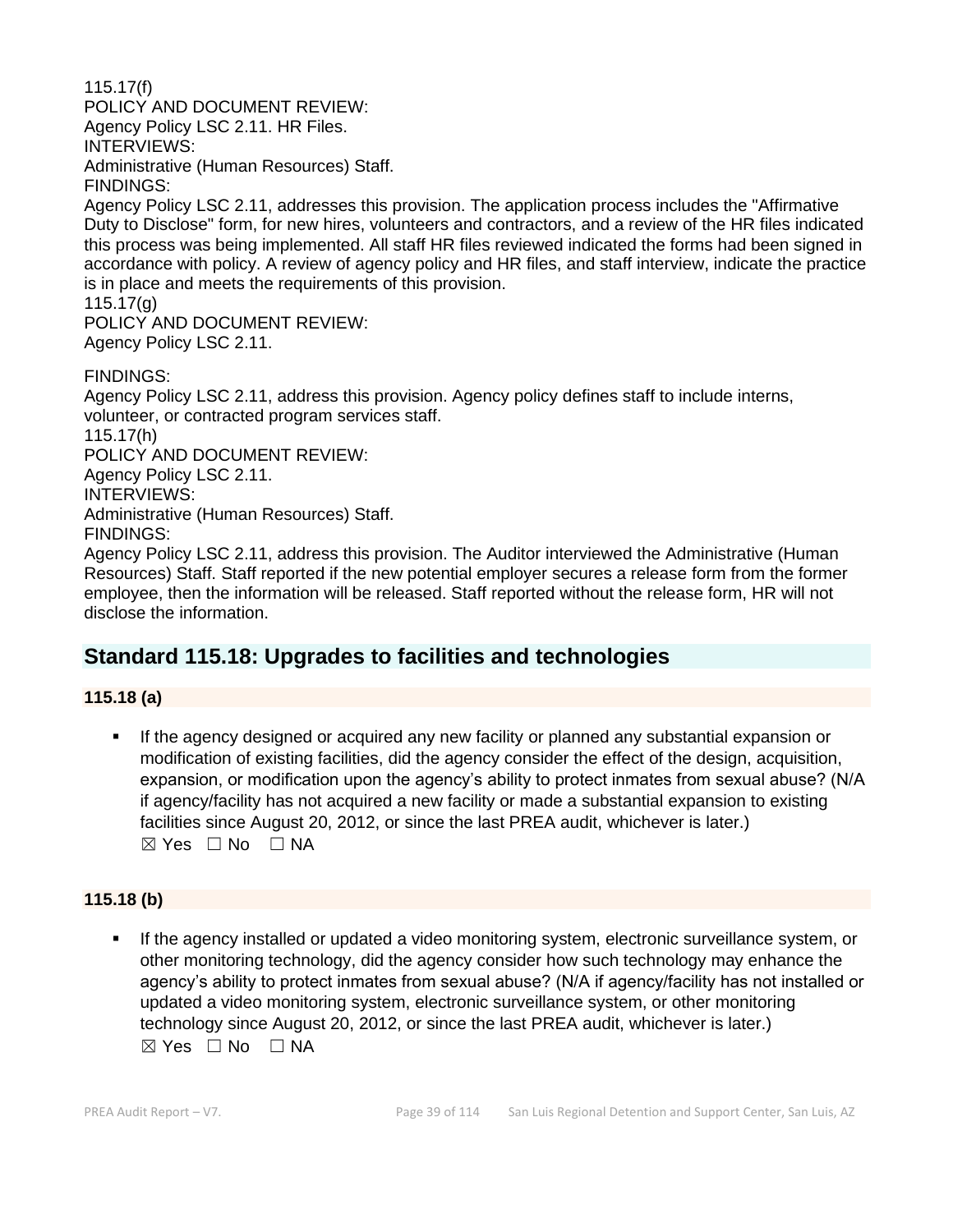#### **Auditor Overall Compliance Determination**

- ☐ **Exceeds Standard** (*Substantially exceeds requirement of standards*)
- ☒ **Meets Standard** (*Substantial compliance; complies in all material ways with the standard for the relevant review period*)

☐ **Does Not Meet Standard** (*Requires Corrective Action*)

115.18(a)

POLICY AND DOCUMENT REVIEW:

Video Surveillance Schematic.

INTERVIEWS:

Interviews of the Agency Head and Warden confirm that the standard is being met.

FINDINGS:

This facility has cameras to cover the interior and exterior of this facility's area of responsibility. Interviews revealed the agency and facility Warden did consider how such technology may enhance the agency's ability to protect inmates from sexual abuse prior to implementing the video enhancements/upgrades.

115.18(b)

POLICY AND DOCUMENT REVIEW:

Video Surveillance Schematic.

INTERVIEWS:

Interviews of the Agency Head and Warden confirm that the standard is being met. FINDINGS:

Interviews revealed the agency and facility Warden did consider how such technology may enhance the agency's ability to protect inmates from sexual abuse prior to implementing the video enhancements/upgrades. The Auditor recommends implementing additional video monitoring

technology in the housing areas to enhance the supervision and safety of the inmates.

# **RESPONSIVE PLANNING**

# **Standard 115.21: Evidence protocol and forensic medical examinations**

# **115.21 (a)**

**EXECT If the agency is responsible for investigating allegations of sexual abuse, does the agency follow** a uniform evidence protocol that maximizes the potential for obtaining usable physical evidence for administrative proceedings and criminal prosecutions? (N/A if the agency/facility is not responsible for conducting any form of criminal OR administrative sexual abuse investigations.)  $\boxtimes$  Yes  $\Box$  No  $\Box$  NA

# **115.21 (b)**

**E** Is this protocol developmentally appropriate for youth where applicable? (N/A if the agency/facility is not responsible for conducting any form of criminal OR administrative sexual abuse investigations.)  $\boxtimes$  Yes  $\Box$  No  $\Box$  NA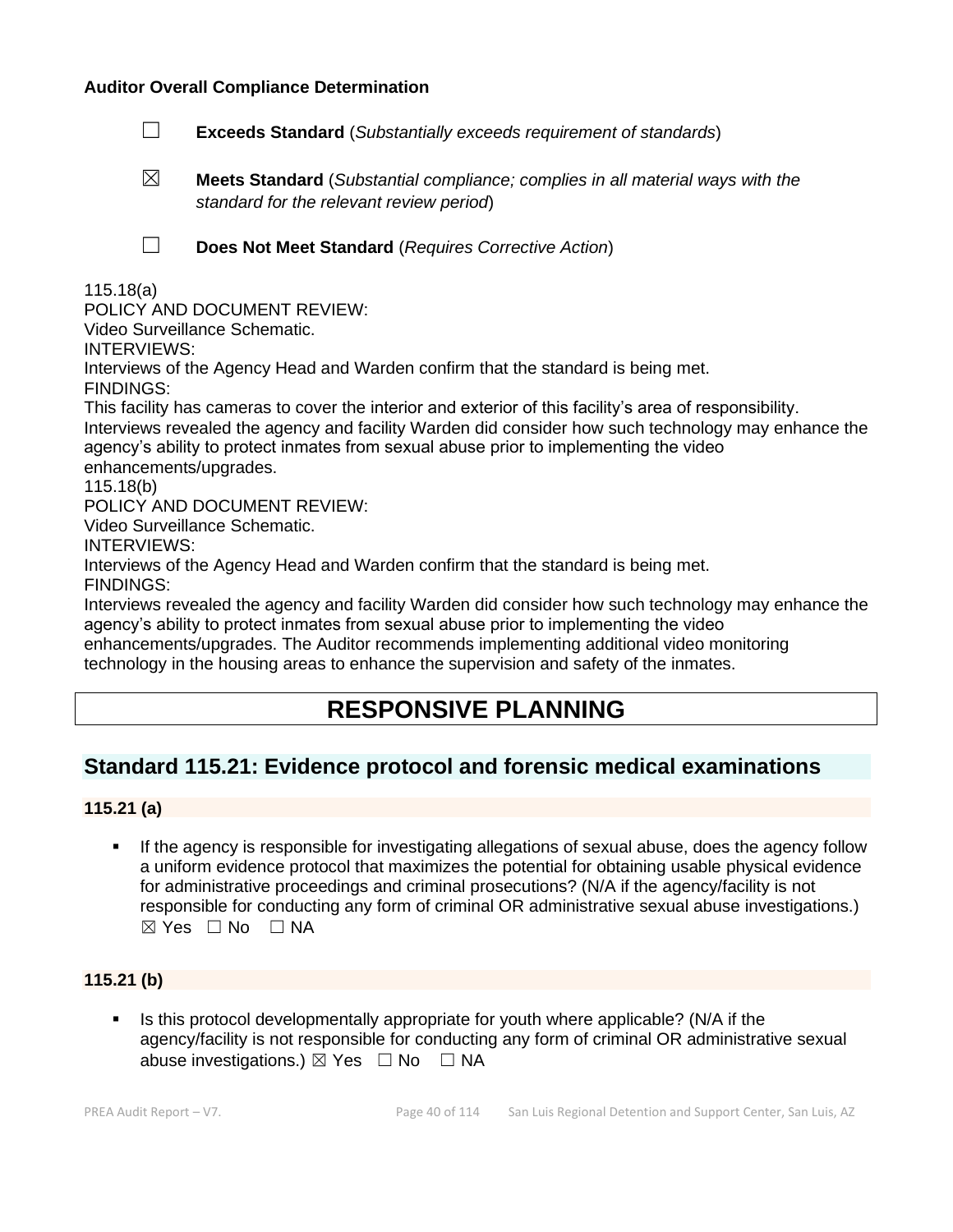Is this protocol, as appropriate, adapted from or otherwise based on the most recent edition of the U.S. Department of Justice's Office on Violence Against Women publication, "A National Protocol for Sexual Assault Medical Forensic Examinations, Adults/Adolescents," or similarly comprehensive and authoritative protocols developed after 2011? (N/A if the agency/facility is not responsible for conducting any form of criminal OR administrative sexual abuse investigations.)  $\boxtimes$  Yes  $\Box$  No  $\Box$  NA

# **115.21 (c)**

- Does the agency offer all victims of sexual abuse access to forensic medical examinations, whether on-site or at an outside facility, without financial cost, where evidentiarily or medically appropriate? ⊠ Yes □ No
- **E** Are such examinations performed by Sexual Assault Forensic Examiners (SAFEs) or Sexual Assault Nurse Examiners (SANEs) where possible?  $\boxtimes$  Yes  $\Box$  No
- **.** If SAFEs or SANEs cannot be made available, is the examination performed by other qualified medical practitioners (they must have been specifically trained to conduct sexual assault forensic exams)?  $\boxtimes$  Yes  $\Box$  No
- **■** Has the agency documented its efforts to provide SAFEs or SANEs?  $\boxtimes$  Yes  $\Box$  No

# **115.21 (d)**

- Does the agency attempt to make available to the victim a victim advocate from a rape crisis center?  $\boxtimes$  Yes  $\Box$  No
- **•** If a rape crisis center is not available to provide victim advocate services, does the agency make available to provide these services a qualified staff member from a community-based organization, or a qualified agency staff member? (N/A if the agency *always* makes a victim advocate from a rape crisis center available to victims.)  $\boxtimes$  Yes  $\Box$  No  $\Box$  NA
- Has the agency documented its efforts to secure services from rape crisis centers?  $\boxtimes$  Yes  $\Box$  No

# **115.21 (e)**

- As requested by the victim, does the victim advocate, qualified agency staff member, or qualified community-based organization staff member accompany and support the victim through the forensic medical examination process and investigatory interviews?  $\boxtimes$  Yes  $\Box$  No
- As requested by the victim, does this person provide emotional support, crisis intervention, information, and referrals?  $\boxtimes$  Yes  $\Box$  No

# **115.21 (f)**

**.** If the agency itself is not responsible for investigating allegations of sexual abuse, has the agency requested that the investigating agency follow the requirements of paragraphs (a)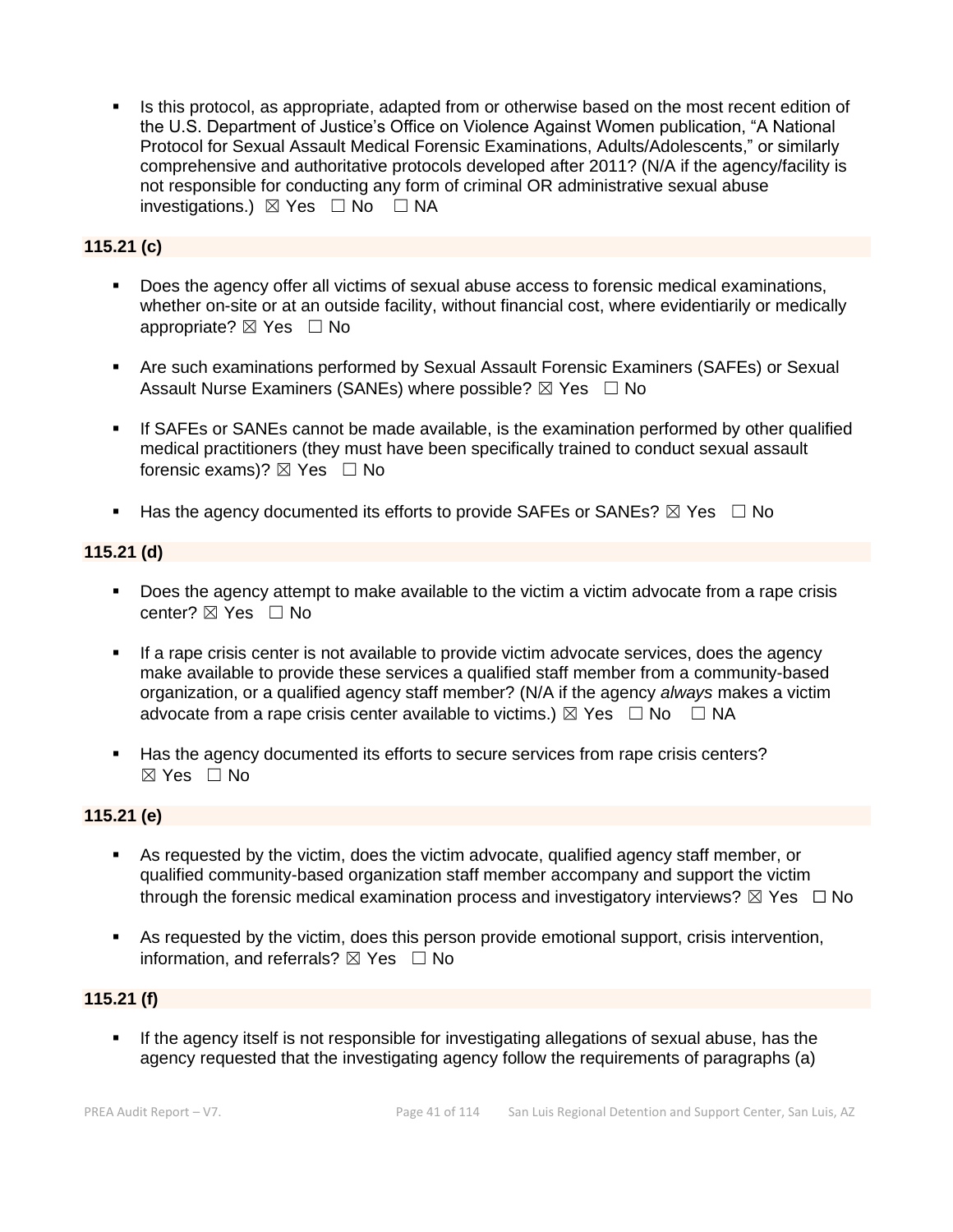through (e) of this section? (N/A if the agency/facility is responsible for conducting criminal AND administrative sexual abuse investigations.)  $\boxtimes$  Yes  $\Box$  No  $\Box$  NA

# **115.21 (g)**

■ Auditor is not required to audit this provision.

# **115.21 (h)**

**•** If the agency uses a qualified agency staff member or a qualified community-based staff member for the purposes of this section, has the individual been screened for appropriateness to serve in this role and received education concerning sexual assault and forensic examination issues in general? (N/A if agency *always* makes a victim advocate from a rape crisis center available to victims.)  $\boxtimes$  Yes  $\Box$  No  $\Box$  NA

### **Auditor Overall Compliance Determination**

☐ **Exceeds Standard** (*Substantially exceeds requirement of standards*) ☒ **Meets Standard** (*Substantial compliance; complies in all material ways with the standard for the relevant review period*) ☐ **Does Not Meet Standard** (*Requires Corrective Action*) 115.21(a) POLICY AND DOCUMENT REVIEW: Agency Policy LSC 2.11. Memos, employee certificate. INTERVIEWS: Random Sample of Staff. Interviews of the Agency Head and Warden confirm that the standard is being met. FINDINGS: Agency Policy LSC 2.11, address this provision. Staff interviewed indicated a clear knowledge of their responsibilities as potential first responders and knowledge of agency policy and staff roles and responsibilities pertaining to investigations of allegations of sexual abuse. Each named of at least one (1) investigator they would report the incident to. 115.21(b) POLICY AND DOCUMENT REVIEW: Agency Policy LSC 2.11. Pre-audit questionnaire. Memos, employee certificate.

FINDINGS:

Agency Policy LSC 2.11, addresses this provision. The audited facility offers all inmates a forensic examination if sexually abused. The facility has an MOU with SAFE and SANE examiners using an outside health care provider (Yuma Regional Medical Center, Yuma, AZ). The facility conducted zero (0) SAFE/SANE examinations during the last 12 months.

These exams are at no cost to the inmate and are available at any time. Victim advocates to provide outside services are under an agreement with Amberly's Place.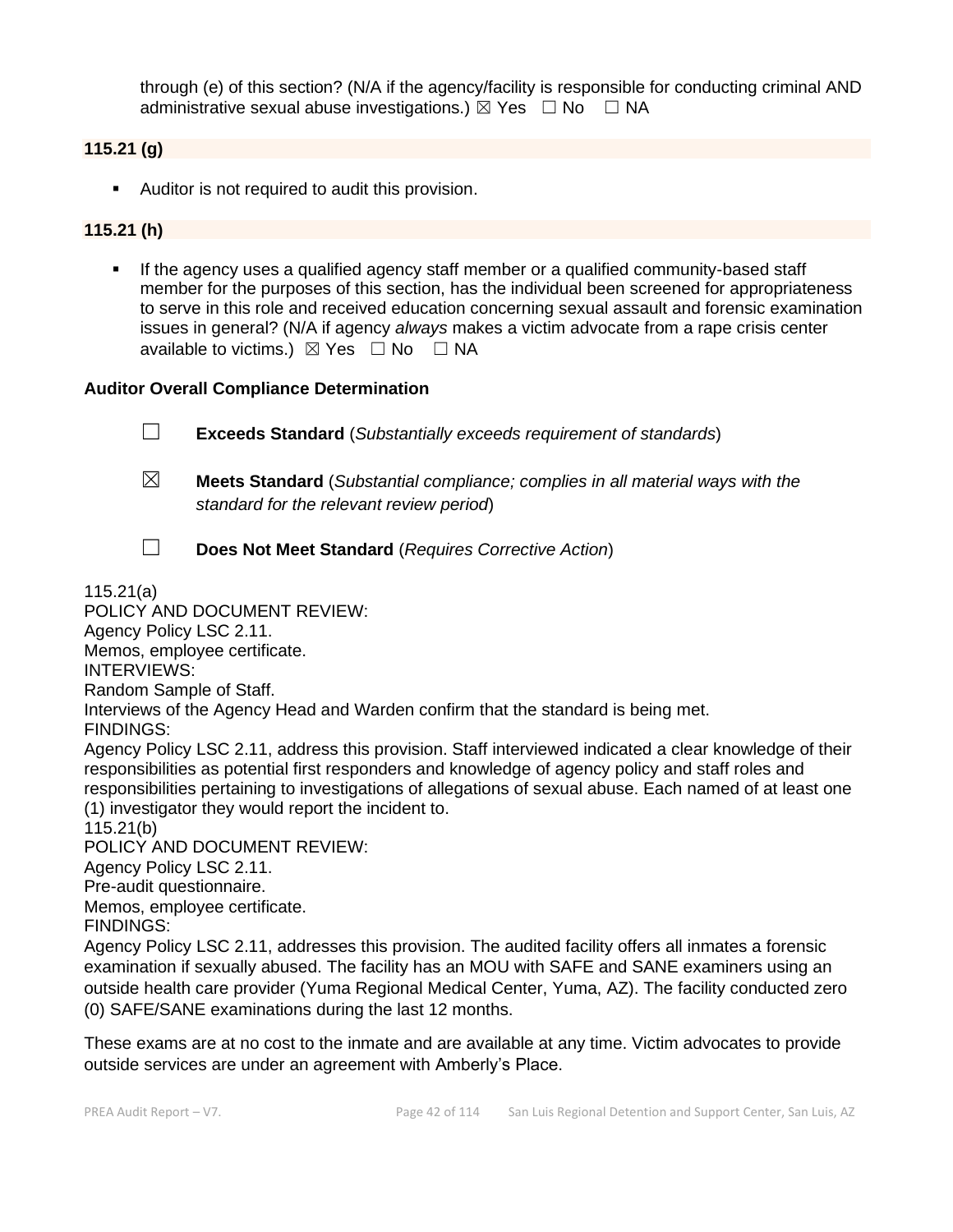A review of the agency policy and supporting documentation indicated the agency coordinates and ensures the protocol implemented is appropriate and in compliance with this provision. 115.21(c)

POLICY AND DOCUMENT REVIEW:

Agency Policy LSC 2.11. Memorandum of Understanding (MOU) with Amberly's Place. The agency reported there has been zero (0) forensic examinations conducted within the past 12 months. INTERVIEWS:

SAFE/SANE Staff

FINDINGS:

Agency Policy LSC 2.11, addresses this provision. The agency entered a Memorandum of Understanding (MOU) with Amberly's Place to provide confidential victim advocacy services. A licensed Department counselor (LPC, LMSW, etc.) would be made available to accompany the inmate through the forensic exam and investigative interviews only upon request from the inmate. The SANE/SAFE nurse interviewed, reported forensic exam nurses are available 24/7 and would triage a case and respond accordingly. A review of the agency policy, MOU agreement and an interview with SANE/SAFE staff indicate the agency has secured local confidential victim advocacy resources needed in response to this provision.

115.21(d)

POLICY AND DOCUMENT REVIEW:

Agency Policy LSC 2.11. Memorandum of Understanding (MOU) with Amberly's Place. INTERVIEWS:

PREA Compliance Manager.

Inmates who had reported a sexual abuse.

FINDINGS:

Agency Policy LSC 2.11, addresses this provision. The agency entered a Memorandum of Understanding (MOU) with Amberly's Place, to provide confidential victim advocacy services. A licensed Department counselor (LPC, LMSW, etc.) would be made available to accompany the inmate through the forensic exam and investigative interviews only upon request from the inmate. The Auditor interviewed the PREA Compliance Manager who reported an MOU has been entered with Amberly's Place to help an inmate through the process.

The MOU includes the responsibilities the agency and provider are to follow, and the contract is monitored once a year. A review of the agency policy, MOU, and staff interview indicated an established collaborative effort to ensure victim advocacy services are available for the inmates if needed.

115.21(e)

POLICY AND DOCUMENT REVIEW:

Agency Policy LSC 2.11. Memorandum of Understanding (MOU) with Amberly's Place. The agency reported there have been no forensic examinations conducted within the past 12 months. INTERVIEWS:

PREA Compliance Manager.

Inmates who had reported a sexual abuse.

FINDINGS:

Agency Policy LSC 2.11, addresses this provision.

The agency entered a Memorandum of Understanding (MOU) with Amberly's Place, to provide confidential victim advocacy services. A licensed Department counselor (LPC, LMSW, etc.) would be made available to accompany the inmate through the forensic exam and investigative interviews only upon request from the inmate.

The Auditor interviewed the PREA Compliance Manager who reported an MOU has been entered with Amberly's Place to help an inmate through the process.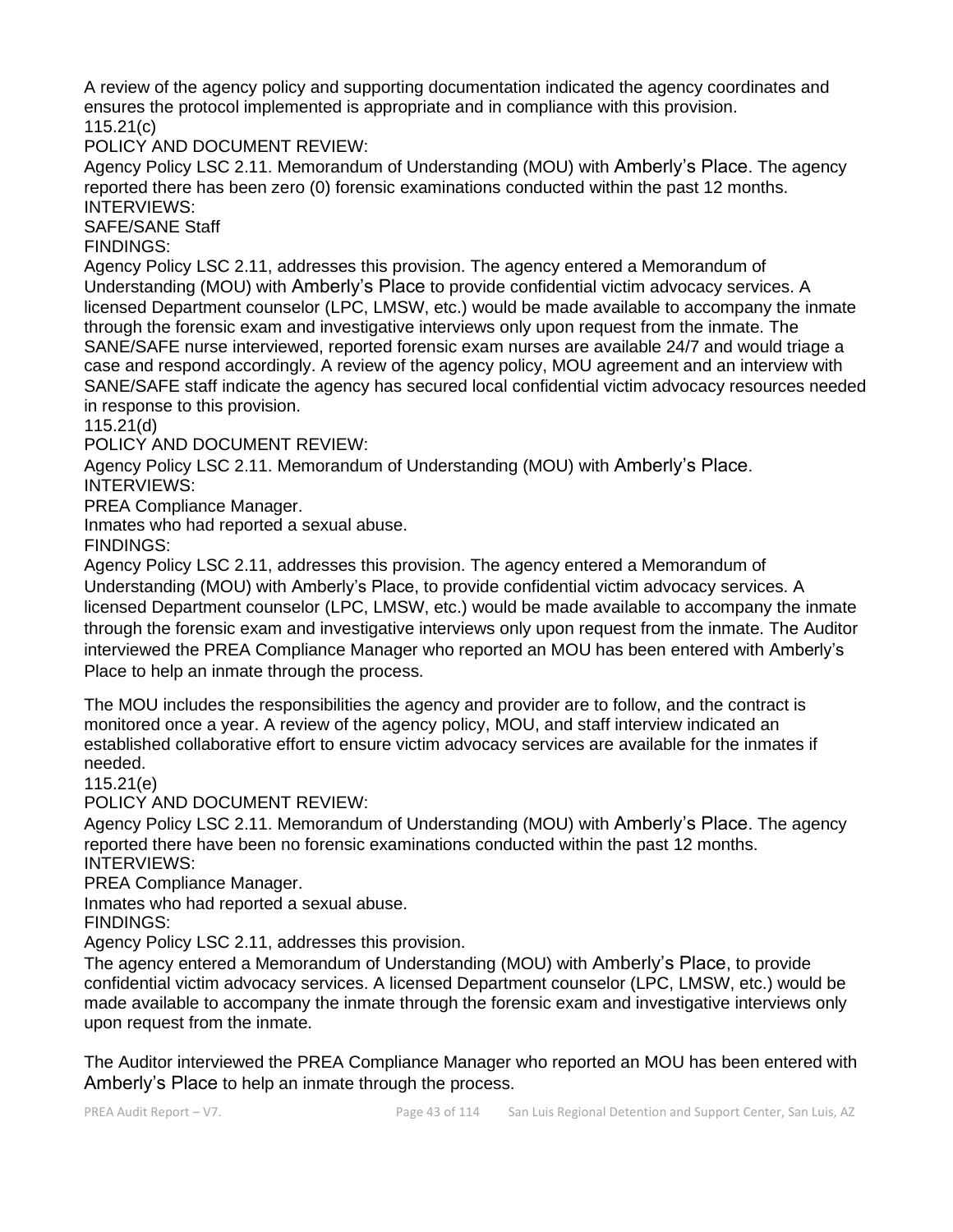The MOU includes the responsibilities the agency and provider are to follow, and the contract is monitored once a year. A review of the agency policy, MOU, and staff interview indicated an established collaborative effort to ensure victim advocacy services are available for the inmates if needed.

115.21(f) POLICY AND DOCUMENT REVIEW: Case File Procedures.

#### FINDINGS:

Per Agency Policy, the facility will contact the local law enforcement agency to conduct all PREA related allegations. In accordance with agency policy, any allegation involving sexual abuse or criminal activity requires that the local law enforcement agency is to be notified immediately to assume control of the investigation. The investigator interviewed and the agency policy indicated they follow a uniform evidence protocol.

# **Standard 115.22: Policies to ensure referrals of allegations for investigations**

# **115.22 (a)**

- Does the agency ensure an administrative or criminal investigation is completed for all allegations of sexual abuse?  $\boxtimes$  Yes  $\Box$  No
- Does the agency ensure an administrative or criminal investigation is completed for all allegations of sexual harassment?  $\boxtimes$  Yes  $\Box$  No

# **115.22 (b)**

- Does the agency have a policy and practice in place to ensure that allegations of sexual abuse or sexual harassment are referred for investigation to an agency with the legal authority to conduct criminal investigations, unless the allegation does not involve potentially criminal behavior? **⊠** Yes □ No
- Has the agency published such policy on its website or, if it does not have one, made the policy available through other means?  $\boxtimes$  Yes  $\Box$  No
- **•** Does the agency document all such referrals?  $\boxtimes$  Yes  $\Box$  No

# **115.22 (c)**

If a separate entity is responsible for conducting criminal investigations, does the policy describe the responsibilities of both the agency and the investigating entity? (N/A if the agency/facility is responsible for criminal investigations. See 115.21(a).)  $\boxtimes$  Yes  $\Box$  No  $\Box$  NA

# **115.22 (d)**

■ Auditor is not required to audit this provision.

#### **115.22 (e)**

■ Auditor is not required to audit this provision.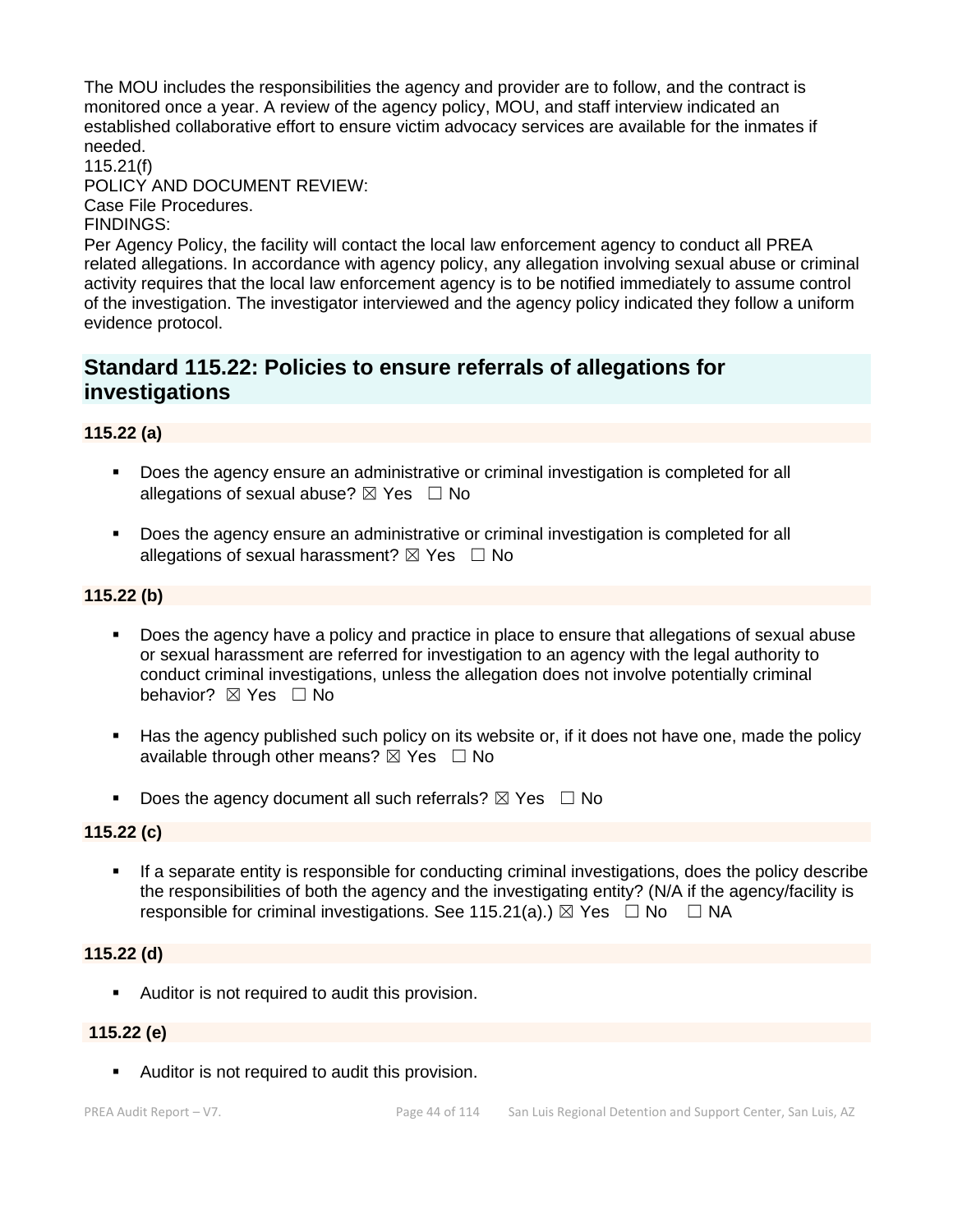#### **Auditor Overall Compliance Determination**

- ☐ **Exceeds Standard** (*Substantially exceeds requirement of standards*)
- ☒ **Meets Standard** (*Substantial compliance; complies in all material ways with the standard for the relevant review period*)

☐ **Does Not Meet Standard** (*Requires Corrective Action*)

# 115.22(a)

POLICY AND DOCUMENT REVIEW: Agency Policy LSC 2.11. Investigation reports. INTERVIEWS: Interviews of the Agency Head, the investigator, the PREA Coordinator, and the PREA Compliance Manager. FINDINGS:

Agency Policy LSC 2.11, address this provision. Per agency policy, the local law enforcement agency will conduct all criminal investigations. In accordance with agency policy, any allegation involving sexual abuse or criminal activity requires that the local law enforcement agency is to be notified immediately to assume control of the investigation. The investigator interviewed and the agency policy indicated they follow a uniform evidence protocol. A review of the agency policies, investigative files, and staff interviews indicated investigations are completed for all allegations of sexual abuse and sexual harassment.

115.22(b) POLICY AND DOCUMENT REVIEW: Agency Policy LSC 2.11. Investigation reports. Agency's policy on the agency's website. INTERVIEWS: Investigative staff. Random staff. FINDINGS:

Agency Policy LSC 2.11, addresses this provision. A review of the agency policies, investigative files, and staff interviews indicated criminal investigations are conducted by the local law enforcement agency. In accordance with agency policy, any allegation involving sexual abuse or criminal activity requires that the local law enforcement agency is notified immediately to assume control of the investigation. The agency's policy in response to this provision are posted on the agency's website. A data base for tracking investigations is maintained. Any allegations reported activates an alert for the PREA Coordinator and senior staff.

During the 12-month period, five allegations of sexual abuse and/or sexual harassment were received and two were referred for criminal investigation. Five criminal and/or administrative investigations were completed, and no cases were still in progress. All reports prior to this audit period were documented and available on the agency website.

115.22(c) POLICY AND DOCUMENT REVIEW: Agency's policy posted on the agency's website. FINDINGS: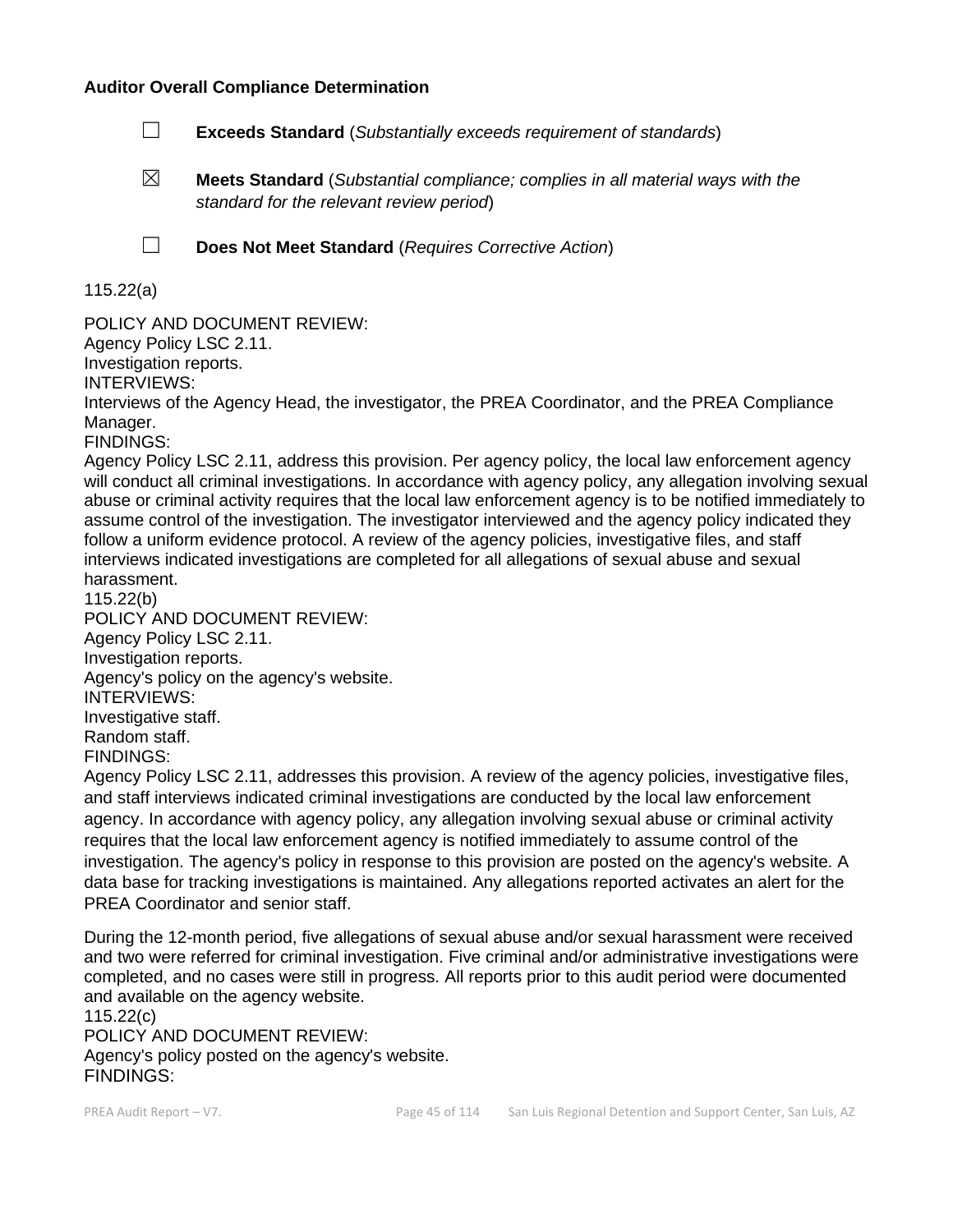The agency's policy is posted on the agency's website in accordance with this provision. 115.22(d)

POLICY AND DOCUMENT REVIEW:

The agency is not required to respond to this provision.

FINDINGS:

This provision is not applicable as the agency is not required to respond to this provision. 115.22(e)

POLICY AND DOCUMENT REVIEW:

The agency is not required to respond to this provision.

FINDINGS:

This provision is not applicable as the agency is not required to respond to this provision.

# **TRAINING AND EDUCATION**

# **Standard 115.31: Employee training**

# **115.31 (a)**

- Does the agency train all employees who may have contact with inmates on its zero-tolerance policy for sexual abuse and sexual harassment?  $\boxtimes$  Yes  $\Box$  No
- **•** Does the agency train all employees who may have contact with inmates on how to fulfill their responsibilities under agency sexual abuse and sexual harassment prevention, detection, reporting, and response policies and procedures?  $\boxtimes$  Yes  $\Box$  No
- Does the agency train all employees who may have contact with inmates on inmates' right to be free from sexual abuse and sexual harassment  $\boxtimes$  Yes  $\Box$  No
- Does the agency train all employees who may have contact with inmates on the right of inmates and employees to be free from retaliation for reporting sexual abuse and sexual harassment?  $\boxtimes$  Yes  $\Box$  No
- Does the agency train all employees who may have contact with inmates on the dynamics of sexual abuse and sexual harassment in confinement?  $\boxtimes$  Yes  $\Box$  No
- Does the agency train all employees who may have contact with inmates on the common reactions of sexual abuse and sexual harassment victims?  $\boxtimes$  Yes  $\Box$  No
- **Does the agency train all employees who may have contact with inmates on how to detect and** respond to signs of threatened and actual sexual abuse?  $\boxtimes$  Yes  $\Box$  No
- Does the agency train all employees who may have contact with inmates on how to avoid inappropriate relationships with inmates?  $\boxtimes$  Yes  $\Box$  No
- Does the agency train all employees who may have contact with inmates on how to communicate effectively and professionally with inmates, including lesbian, gay, bisexual, transgender, intersex, or gender nonconforming inmates?  $\boxtimes$  Yes  $\Box$  No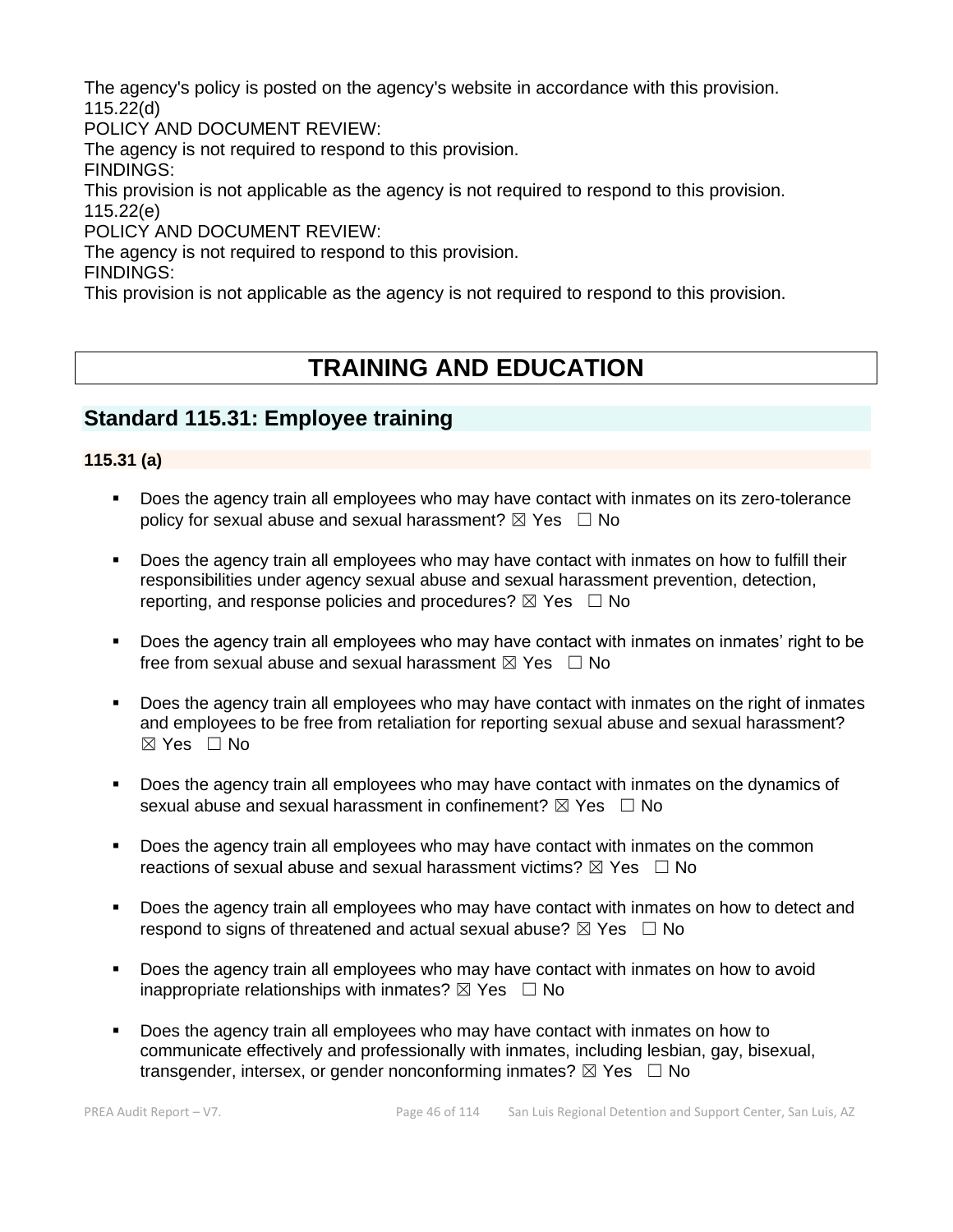**•** Does the agency train all employees who may have contact with inmates on how to comply with relevant laws related to mandatory reporting of sexual abuse to outside authorities?  $\boxtimes$  Yes  $\Box$  No

# **115.31 (b)**

- **■** Is such training tailored to the gender of the inmates at the employee's facility?  $\boxtimes$  Yes  $\Box$  No
- Have employees received additional training if reassigned from a facility that houses only male inmates to a facility that houses only female inmates, or vice versa?  $\boxtimes$  Yes  $\Box$  No

# **115.31 (c)**

- Have all current employees who may have contact with inmates received such training? ☒ Yes ☐ No
- **•** Does the agency provide each employee with refresher training every two years to ensure that all employees know the agency's current sexual abuse and sexual harassment policies and procedures?  $\boxtimes$  Yes  $\Box$  No
- In years in which an employee does not receive refresher training, does the agency provide refresher information on current sexual abuse and sexual harassment policies?  $\boxtimes$  Yes  $\Box$  No

### **115.31 (d)**

▪ Does the agency document, through employee signature or electronic verification, that employees understand the training they have received?  $\boxtimes$  Yes  $\Box$  No

# **Auditor Overall Compliance Determination**

- ☒ **Exceeds Standard** (*Substantially exceeds requirement of standards*)
- ☐ **Meets Standard** (*Substantial compliance; complies in all material ways with the standard for the relevant review period*)

☐ **Does Not Meet Standard** (*Requires Corrective Action*)

115.31(a)

POLICY AND DOCUMENT REVIEW:

Agency Policy LSC 2.11. Agency curriculum. Ten randomly selected staff training documents. INTERVIEWS:

Random Sample of Staff

FINDINGS:

Agency Policy LSC 2.11, address this provision. A review of the agency policy, training curriculum, various training documents, and staff interviews demonstrate PREA related training is conducted, and staff attend, participate, and complete the training. The agency policy and curriculum address all the required topics. The Auditor interviewed a total of 12 randomly selected staff.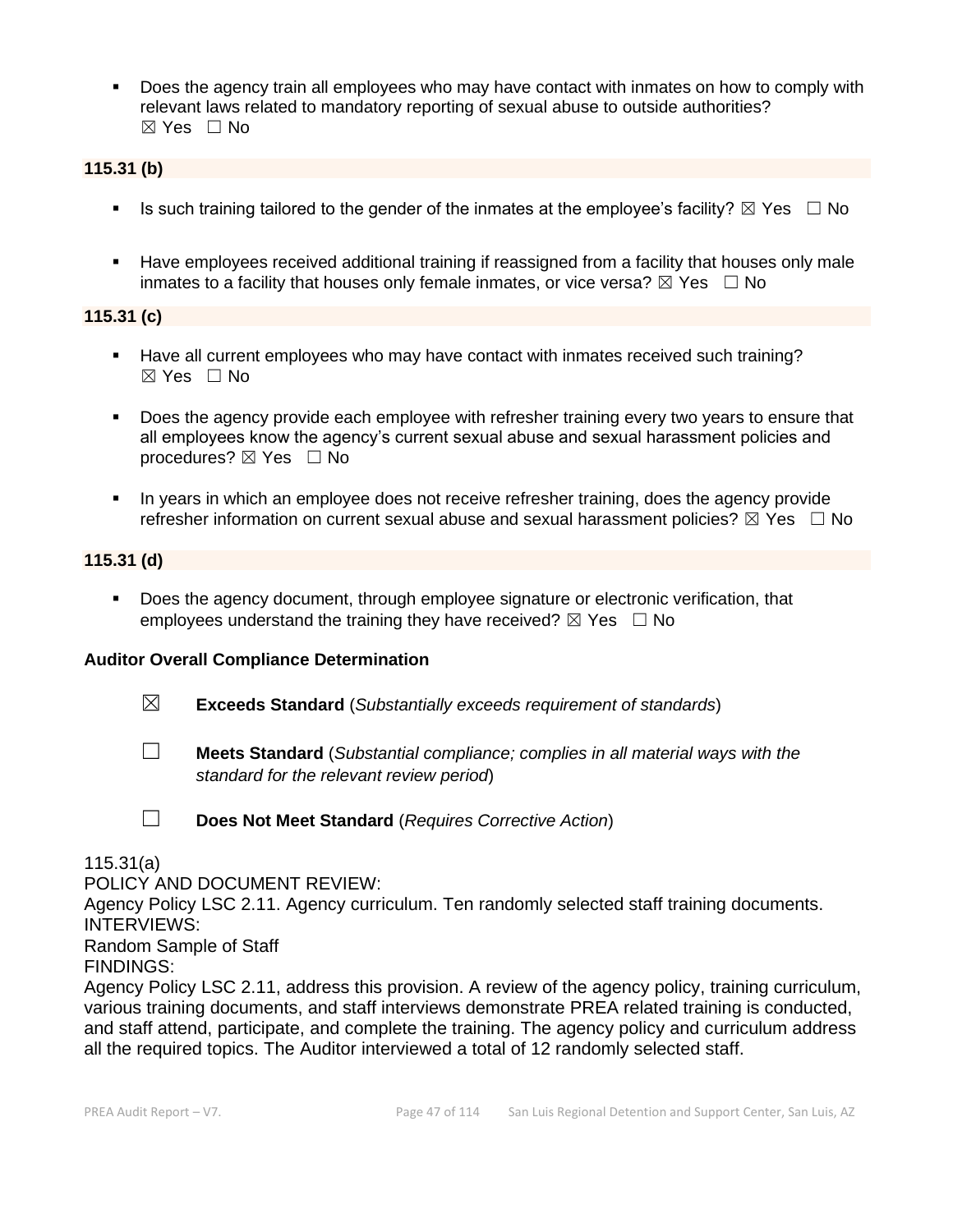Staff interviewed acknowledged attending and participating in the PREA training and confirmed the required topics were covered during the training. The staff interviewed reported receiving training in all the required topics within the past year. The staff receive continuous training at shift change and all were confident and highly knowledgeable in the PREA program, this facility exceeds this standard's requirements.

115.31(b)

POLICY AND DOCUMENT REVIEW:

Agency Policy LSC 2.11.

Pre-service and In-service curriculum.

Pre-audit questionnaire.

First responder cards.

FINDINGS:

Agency Policy LSC 2.11, addresses this provision. All agency employees, contractors, and volunteers are trained to meet the PREA standards. In the past 12 months, (100%) staff were trained. The agency has a comprehensive training program which includes pre-service and annual in-service training and is tailored to meet the gender needs of the facility. The training documentation includes a signature roster that indicates the trainees understand the training presented. The interview process also documented those employees understood the materials presented. Refresher information is available in the employee handbook and in shift briefings. Staff reported everyone gets the exact same training regardless of working with males or females in the agency.

115.31(c)

POLICY AND DOCUMENT REVIEW:

Agency Policy LSC 2.11

Pre-service and In-service curriculum.

Pre-audit questionnaire.

FINDINGS:

Agency Policy LSC 2.11, addresses this provision. Agency policy requires staff receive PREA related training during orientation and on an annual basis. The Auditor reviewed (10) randomly selected employee training documents. A review of the randomly selected training documents reflected all had participated and completed the required PREA training. Training documentation reviewed supported the participation of security staff, as well as participation by management and administrative support staff, in the PREA training.

115.31(d)

POLICY AND DOCUMENT REVIEW:

Agency Policy LSC 2.11.

Pre-service and In-service curriculum.

Pre-audit questionnaire.

Training Acknowledgement Form.

FINDINGS:

Agency Policy LSC 2.11, addresses this provision. The agency maintains the signed acknowledgement forms which affirm the trainees understand the training they have received. Through staff interviews, it was made clear to the Auditor that the staff understood the PREA training.

# **Standard 115.32: Volunteer and contractor training**

# **115.32 (a)**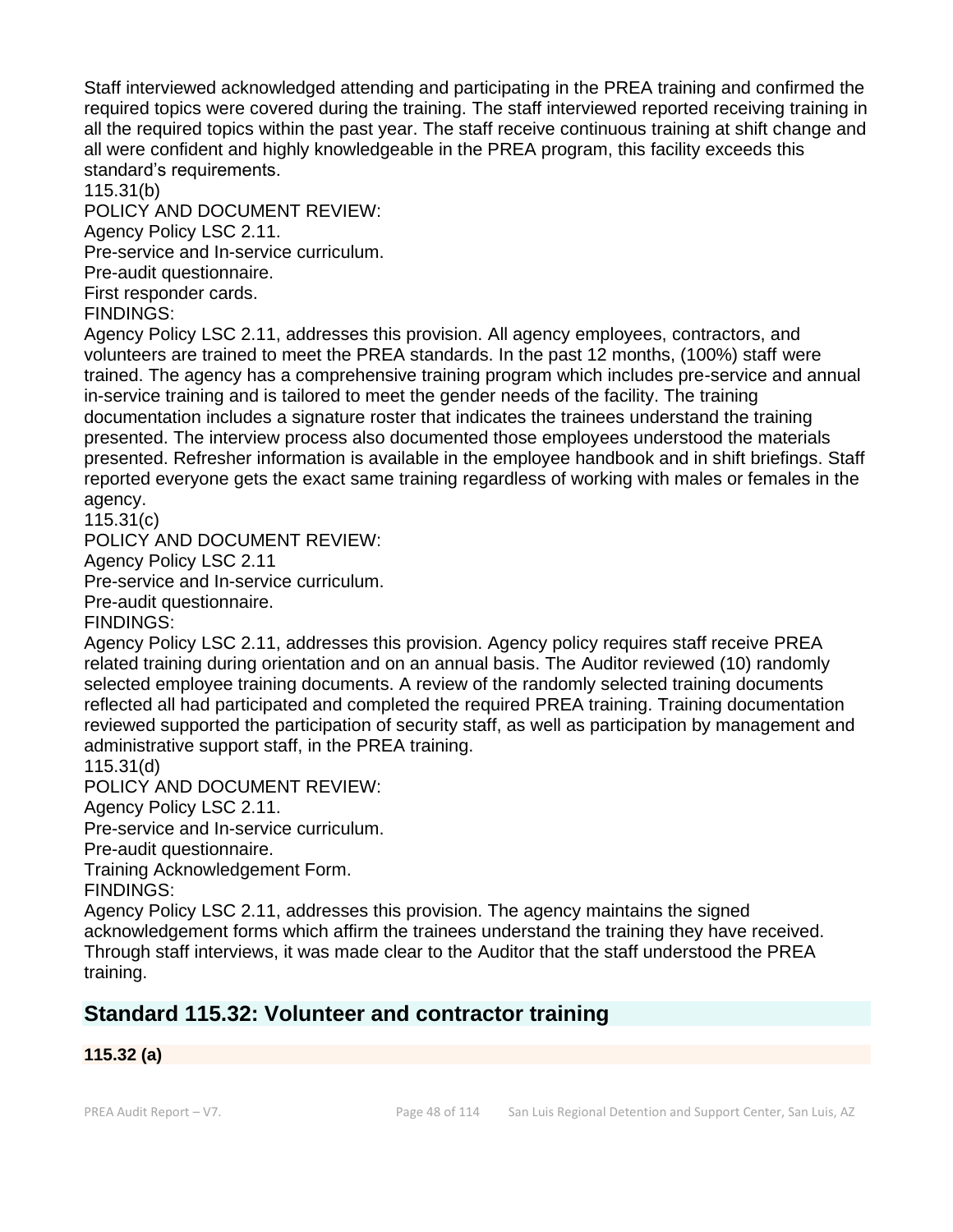Has the agency ensured that all volunteers and contractors who have contact with inmates have been trained on their responsibilities under the agency's sexual abuse and sexual harassment prevention, detection, and response policies and procedures?  $\boxtimes$  Yes  $\Box$  No

## **115.32 (b)**

▪ Have all volunteers and contractors who have contact with inmates been notified of the agency's zero-tolerance policy regarding sexual abuse and sexual harassment and informed how to report such incidents (the level and type of training provided to volunteers and contractors shall be based on the services they provide and level of contact they have with inmates)?  $\boxtimes$  Yes  $\Box$  No

### **115.32 (c)**

■ Does the agency maintain documentation confirming that volunteers and contractors understand the training they have received?  $\boxtimes$  Yes  $\Box$  No

### **Auditor Overall Compliance Determination**



☐ **Exceeds Standard** (*Substantially exceeds requirement of standards*)

- ☒ **Meets Standard** (*Substantial compliance; complies in all material ways with the standard for the relevant review period*)
- 
- ☐ **Does Not Meet Standard** (*Requires Corrective Action*)

115.32(a)

POLICY AND DOCUMENT REVIEW: Agency Policy LSC 2.11. Volunteer/Contractor Training Plan. Volunteer/Contractor application forms. Pre-audit questionnaire. Randomly selected training files, sign-in sheets, signed acknowledgement forms, and Certificates of Completion.

INTERVIEWS: Contractors. FINDINGS:

Agency Policy LSC 2.11, addresses volunteer and intern training. All volunteers and contractors who have contact with inmates at this facility have been trained to understand the requirements of PREA and the zero-tolerance policy. The training is based on the service level and inmate contact they provide. This was verified by examination of training documentation and the signatures that documented that they understood the training presented. Interviews with the SAFE/SANE provider, volunteer, and the contractor verified that they understood the PREA requirements associated with being a contractor or a volunteer.

115.32(b)

POLICY AND DOCUMENT REVIEW: Agency Policy LSC 2.11. Volunteer/Contractor Training Plan.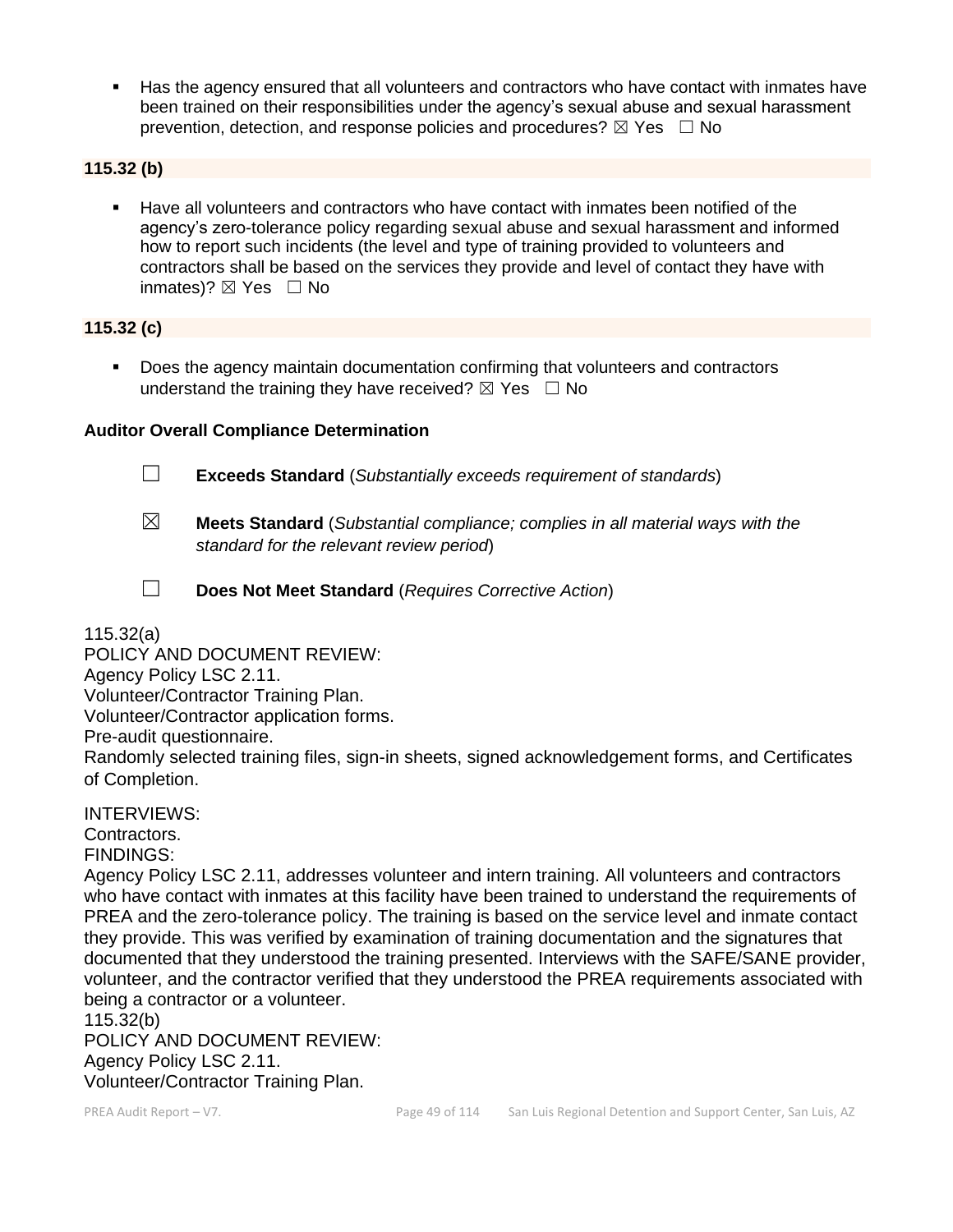Volunteer/Contractor application forms.

Pre-audit questionnaire.

Randomly selected training files, sign-in sheets, signed acknowledgement forms, and Certificates of Completion.

INTERVIEWS:

Contractors.

FINDINGS:

Agency Policy LSC 2.11, addresses volunteer and intern training. The agency's PREA training addresses the zero-tolerance policy. Training documentation reflected training events held specifically for contract staff and volunteers.

115.32(c)

POLICY AND DOCUMENT REVIEW:

Agency Policy LSC 2.11.

Volunteer and Contractor Acknowledgement Forms.

FINDINGS:

Agency Policy LSC 2.11, addresses volunteer, contractor, and intern training. The acknowledgment forms contained the proper affirmation statement.

# **Standard 115.33: Inmate education**

# **115.33 (a)**

- **•** During intake, do inmates receive information explaining the agency's zero-tolerance policy regarding sexual abuse and sexual harassment?  $\boxtimes$  Yes  $\Box$  No
- During intake, do inmates receive information explaining how to report incidents or suspicions of sexual abuse or sexual harassment?  $\boxtimes$  Yes  $\Box$  No

# **115.33 (b)**

- Within 30 days of intake, does the agency provide comprehensive education to inmates either in person or through video regarding: Their rights to be free from sexual abuse and sexual harassment? ⊠ Yes □ No
- Within 30 days of intake, does the agency provide comprehensive education to inmates either in person or through video regarding: Their rights to be free from retaliation for reporting such incidents? ☒ Yes ☐ No
- Within 30 days of intake, does the agency provide comprehensive education to inmates either in person or through video regarding: Agency policies and procedures for responding to such incidents? ⊠ Yes □ No

# **115.33 (c)**

Have all inmates received the comprehensive education referenced in 115.33(b)?  $\boxtimes$  Yes  $\Box$  No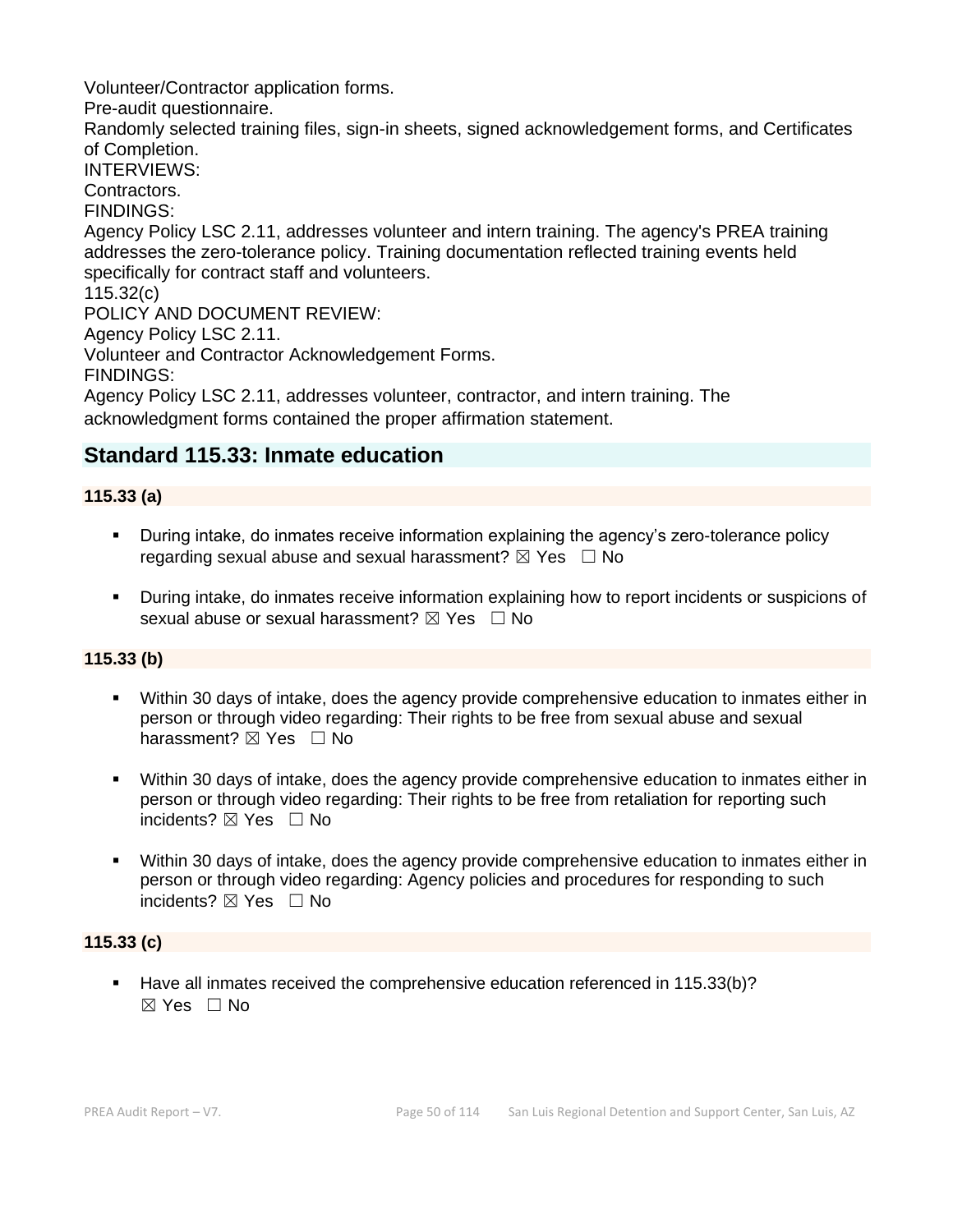▪ Do inmates receive education upon transfer to a different facility to the extent that the policies and procedures of the inmate's new facility differ from those of the previous facility? ☒ Yes ☐ No

# **115.33 (d)**

- Does the agency provide inmate education in formats accessible to all inmates including those who are limited English proficient?  $\boxtimes$  Yes  $\Box$  No
- Does the agency provide inmate education in formats accessible to all inmates including those who are deaf?  $\boxtimes$  Yes  $\Box$  No
- Does the agency provide inmate education in formats accessible to all inmates including those who are visually impaired?  $\boxtimes$  Yes  $\Box$  No
- Does the agency provide inmate education in formats accessible to all inmates including those who are otherwise disabled?  $\boxtimes$  Yes  $\Box$  No
- Does the agency provide inmate education in formats accessible to all inmates including those who have limited reading skills?  $\boxtimes$  Yes  $\Box$  No

# **115.33 (e)**

■ Does the agency maintain documentation of inmate participation in these education sessions? ☒ Yes ☐ No

# **115.33 (f)**

**•** In addition to providing such education, does the agency ensure that key information is continuously and readily available or visible to inmates through posters, inmate handbooks, or other written formats?  $\boxtimes$  Yes  $\Box$  No

# **Auditor Overall Compliance Determination**



- ☐ **Exceeds Standard** (*Substantially exceeds requirement of standards*)
- ☒ **Meets Standard** (*Substantial compliance; complies in all material ways with the standard for the relevant review period*)
- ☐ **Does Not Meet Standard** (*Requires Corrective Action*)

115.33(a) POLICY AND DOCUMENT REVIEW: Agency Policy LSC 2.11. Inmate assessment forms. Orientation schedule. Training rosters.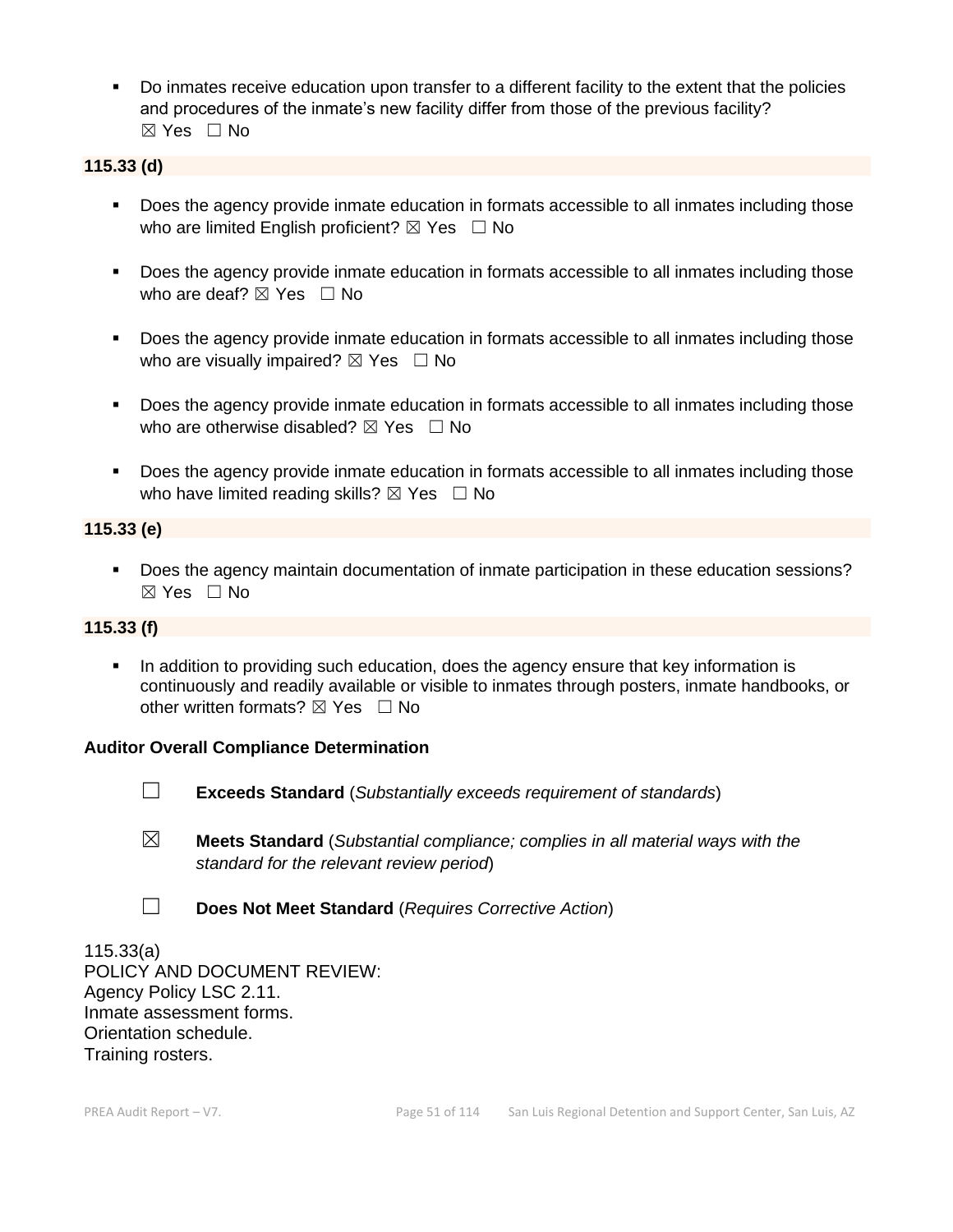Pre-audit questionnaire.

Bilingual Posters.

Inmate Handbook (English and Spanish).

Brochures (English and Spanish).

INTERVIEWS:

The Auditor interviewed one randomly selected staff assigned to intake duties and 15 randomly selected inmates.

FINDINGS:

Agency Policy LSC 2.11, address this provision. A review of case files reflected all inmates were provided the initial education required on the same day during intake. The intake staff reported the orientation packet contains all the PREA related information which is provided to all the inmates during the intake process. Staff reported the information may be provided to the inmate in Spanish or it could be read out loud to the inmates to ensure they understand it and that inmates are asked if they have any questions before they are assigned to a housing unit. Staff reported information on the zero-tolerance policy and how to report allegations are also contained on posters, which are posted throughout the facility, and that the PREA information is presented again on weekends to the groups in the housing units. Most of the inmates interviewed reported being provided the PREA information during intake.

# 115.33(b)

POLICY AND DOCUMENT REVIEW:

Agency Policy LSC 2.11.

Inmate assessment forms.

Orientation schedule.

Training rosters.

Pre-audit questionnaire.

Inmate Handbook (English and Spanish).

Brochures (English and Spanish).

INTERVIEWS:

The Auditor interviewed (1) randomly selected staff assigned to intake duties and (15) randomly selected inmates.

# FINDINGS:

Agency Policy LSC 2.11, addresses this provision. In the past 12 months, 5513 (100%) inmates admitted to the audited facility in the past 12 months were trained on the principals of PREA. Provisions are made to assist those inmates with disabilities or those not proficient in English to ensure their understanding of PREA. Orientation videos, posters, inmate handbooks, etc. are readily available to the population and are available in English and Spanish. Completed group sign-in sheets reflecting the names of all inmates are maintained for documentation purposes, and a staff person was assigned to oversee this specific task to ensure compliance is always maintained.

115.33(c) POLICY AND DOCUMENT REVIEW:

Agency Policy LSC 2.11.

Case files.

INTERVIEWS:

The Auditor interviewed two randomly selected staff assigned to intake duties.

FINDINGS:

Agency Policy LSC 2.11, addresses this provision.

A review of random case files reflected all inmates had been provided the required PREA related information and education. Staff interviewed reported the information is provided during intake.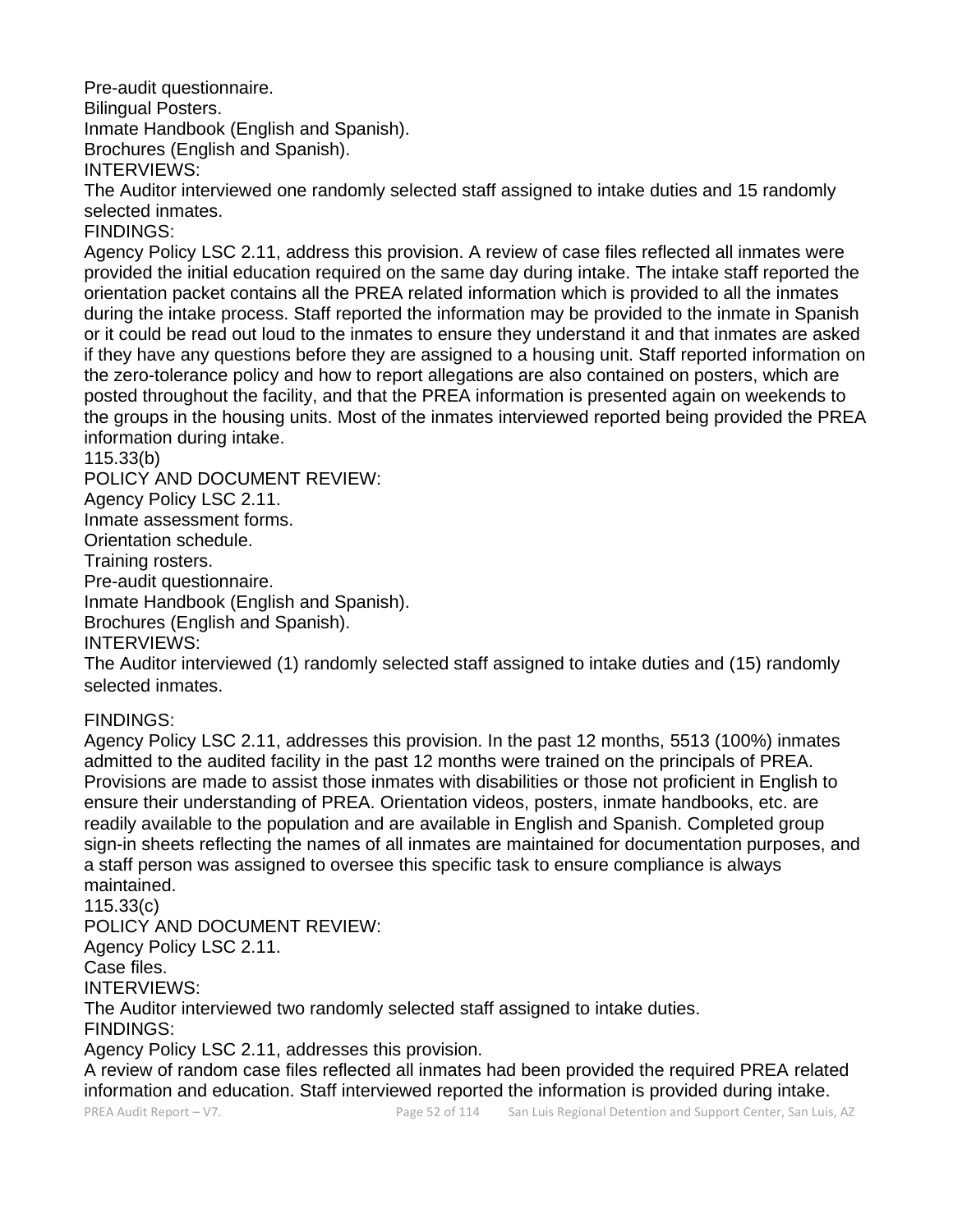115.33(d)

POLICY AND DOCUMENT REVIEW:

Agency Policy LSC 2.11. Inmate Handbook, PREA brochures, and PREA posters. FINDINGS:

Agency Policy LSC 2.11, addresses this provision. PREA related information and education materials provided in English and Spanish include the Inmate Handbook, PREA brochures, and PREA posters. The Inmate Handbook is available to the inmates in each housing unit. PREA posters, English and Spanish, are posted throughout the facility and in each housing unit. Staff are equipped with information on how to secure interpretation services for deaf and hard of hearing inmates. Multiple staff can also translate in Spanish.

115.33(e)

POLICY AND DOCUMENT REVIEW:

Agency Policy LSC 2.11.

Case files.

Acknowledgement Statement FINDINGS:

Agency Policy LSC 2.11, addresses this provision. A review of case files reflected all inmates had been provided the required PREA related information and education. The completed Acknowledgement Statement is used to document when inmates are provided the PREA information at intake. Inmates that participate in the subsequent PREA education has their participation entered into the inmate's record.

115.33(f)

POLICY AND DOCUMENT REVIEW:

Agency Policy LSC 2.11.

ONSITE REVIEW:

PREA educational and informational materials, including the Inmate Handbook and PREA posters are available in each respective housing unit.

FINDINGS:

Agency Policy LSC 2.11, addresses this provision. PREA educational and informational materials, including the Inmate Handbook and PREA posters are continuously available in each respective housing unit.

# **Standard 115.34: Specialized training: Investigations**

# **115.34 (a)**

■ In addition to the general training provided to all employees pursuant to §115.31, does the agency ensure that, to the extent the agency itself conducts sexual abuse investigations, its investigators receive training in conducting such investigations in confinement settings? (N/A if the agency does not conduct any form of administrative or criminal sexual abuse investigations. See 115.21(a).)  $\boxtimes$  Yes  $\Box$  No  $\Box$  NA

# **115.34 (b)**

▪ Does this specialized training include techniques for interviewing sexual abuse victims? (N/A if the agency does not conduct any form of administrative or criminal sexual abuse investigations. See 115.21(a).)  $\boxtimes$  Yes  $\Box$  No  $\Box$  NA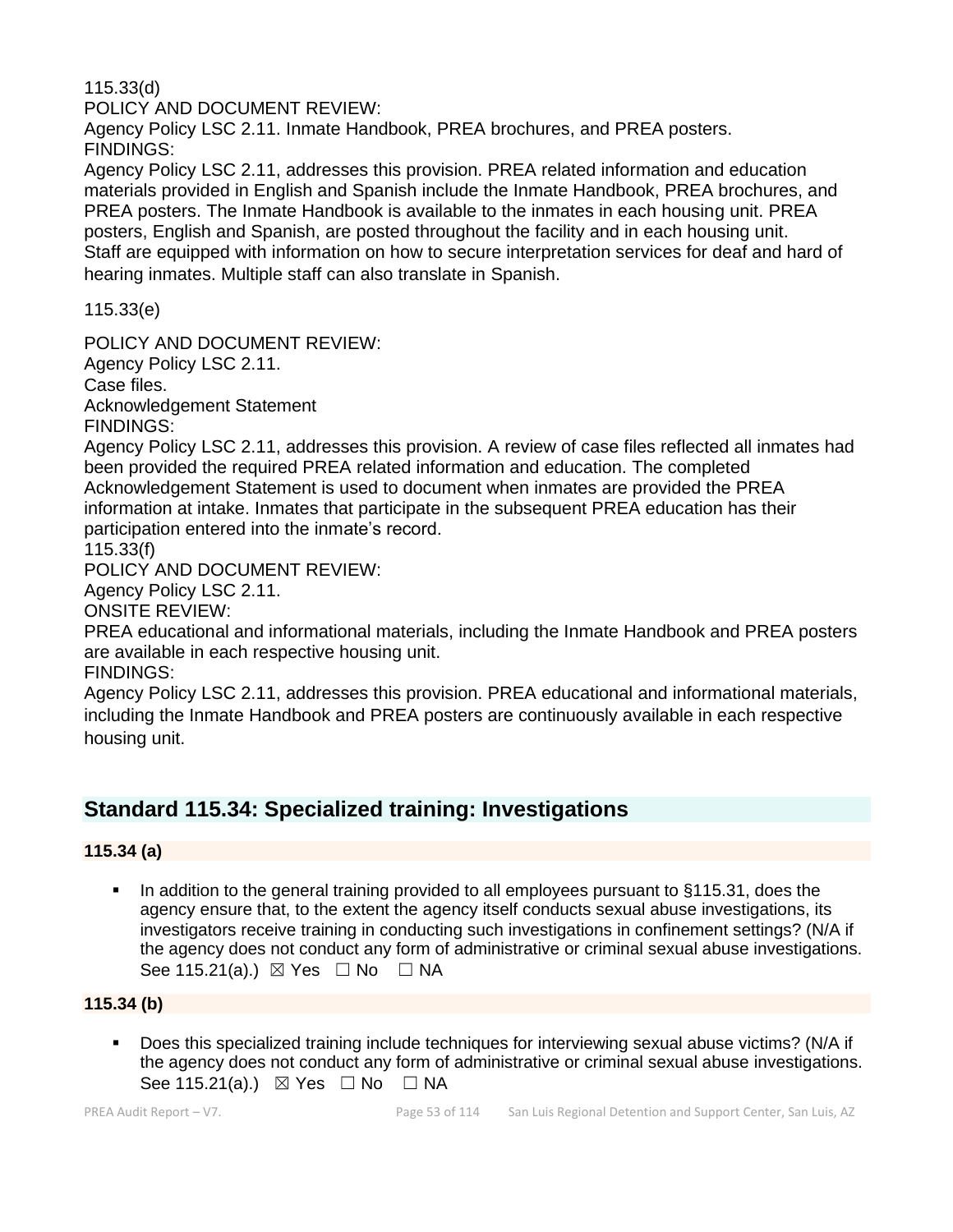- Does this specialized training include proper use of Miranda and Garrity warnings? (N/A if the agency does not conduct any form of administrative or criminal sexual abuse investigations. See 115.21(a).)  $\boxtimes$  Yes  $\Box$  No  $\Box$  NA
- Does this specialized training include sexual abuse evidence collection in confinement settings? (N/A if the agency does not conduct any form of administrative or criminal sexual abuse investigations. See 115.21(a).)  $\boxtimes$  Yes  $\Box$  No  $\Box$  NA
- Does this specialized training include the criteria and evidence required to substantiate a case for administrative action or prosecution referral? (N/A if the agency does not conduct any form of administrative or criminal sexual abuse investigations. See 115.21(a).)  $⊠ Yes ⊡ No ⊡ NA$

# **115.34 (c)**

Does the agency maintain documentation that agency investigators have completed the required specialized training in conducting sexual abuse investigations? (N/A if the agency does not conduct any form of administrative or criminal sexual abuse investigations. See 115.21(a).)  $\boxtimes$  Yes  $\Box$  No  $\Box$  NA

### **115.34 (d)**

■ Auditor is not required to audit this provision.

## **Auditor Overall Compliance Determination**

☐ **Exceeds Standard** (*Substantially exceeds requirement of standards*)

- ☒ **Meets Standard** (*Substantial compliance; complies in all material ways with the standard for the relevant review period*)
- 

☐ **Does Not Meet Standard** (*Requires Corrective Action*)

115.34(a) POLICY AND DOCUMENT REVIEW: Agency Policy LSC 2.11. Pre-audit questionnaire. Investigative staff training certificates. INTERVIEWS: Investigative Staff.

FINDINGS:

Agency Policy LSC 2.11, addresses this provision. Staff interviewed reported receiving the required investigative training. Training documentation reflected the investigators had completed the general PREA training and the specialized investigator training. 115.34(b) POLICY AND DOCUMENT REVIEW: Agency Policy LSC 2.11.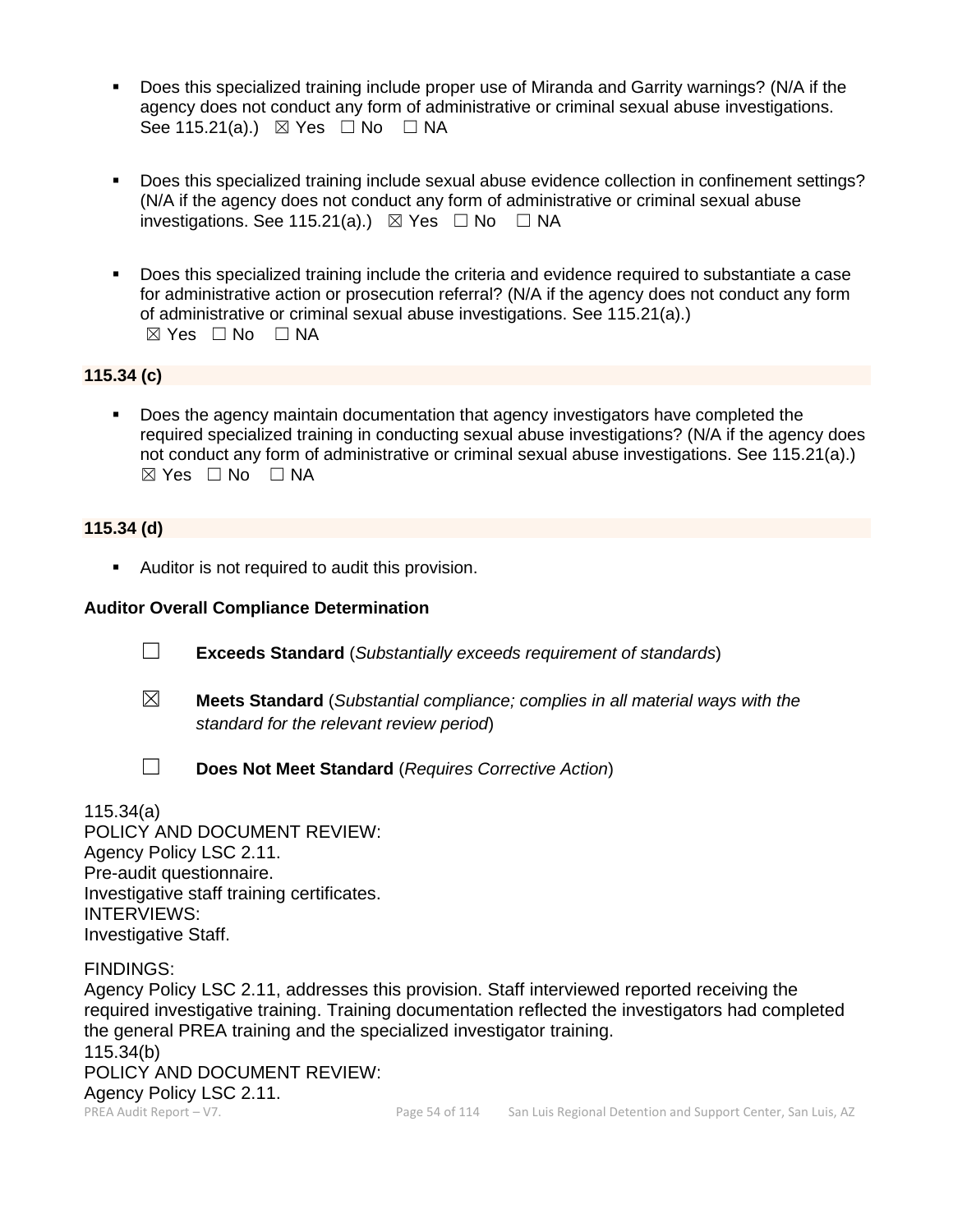Training Modules INTERVIEWS: Investigative Staff. FINDINGS: Agency Policy LSC 2.11, addresses this provision. The training module included all the required topics. Staff interviewed reported receiving training on each of the required topics. 115.34(c) POLICY AND DOCUMENT REVIEW: Agency Policy LSC 2.11. Training records. Investigation records. FINDINGS: Agency Policy LSC 2.11, addresses this provision. A review of the specialized training documents reflects all investigators had completed the required training. Training documentation reflected the investigators listed in the investigative files audited were trained on the specialized investigator training. 115.34(d) POLICY AND DOCUMENT REVIEW: The agency is not required to respond to this provision. FINDINGS:

# This provision is not applicable as the agency is not required to respond to this provision.

# **Standard 115.35: Specialized training: Medical and mental health care**

## **115.35 (a)**

- Does the agency ensure that all full- and part-time medical and mental health care practitioners who work regularly in its facilities have been trained in how to detect and assess signs of sexual abuse and sexual harassment? (N/A if the agency does not have any full- or part-time medical or mental health care practitioners who work regularly in its facilities.)  $\boxtimes$  Yes  $\Box$  No  $\Box$  NA
- Does the agency ensure that all full- and part-time medical and mental health care practitioners who work regularly in its facilities have been trained in how to preserve physical evidence of sexual abuse? (N/A if the agency does not have any full- or part-time medical or mental health care practitioners who work regularly in its facilities.)  $\boxtimes$  Yes  $\Box$  No  $\Box$  NA
- Does the agency ensure that all full- and part-time medical and mental health care practitioners who work regularly in its facilities have been trained in how to respond effectively and professionally to victims of sexual abuse and sexual harassment? (N/A if the agency does not have any full- or part-time medical or mental health care practitioners who work regularly in its facilities.) ⊠ Yes □ No □ NA
- Does the agency ensure that all full- and part-time medical and mental health care practitioners who work regularly in its facilities have been trained in how and to whom to report allegations or suspicions of sexual abuse and sexual harassment? (N/A if the agency does not have any fullor part-time medical or mental health care practitioners who work regularly in its facilities.)  $\boxtimes$  Yes  $\Box$  No  $\Box$  NA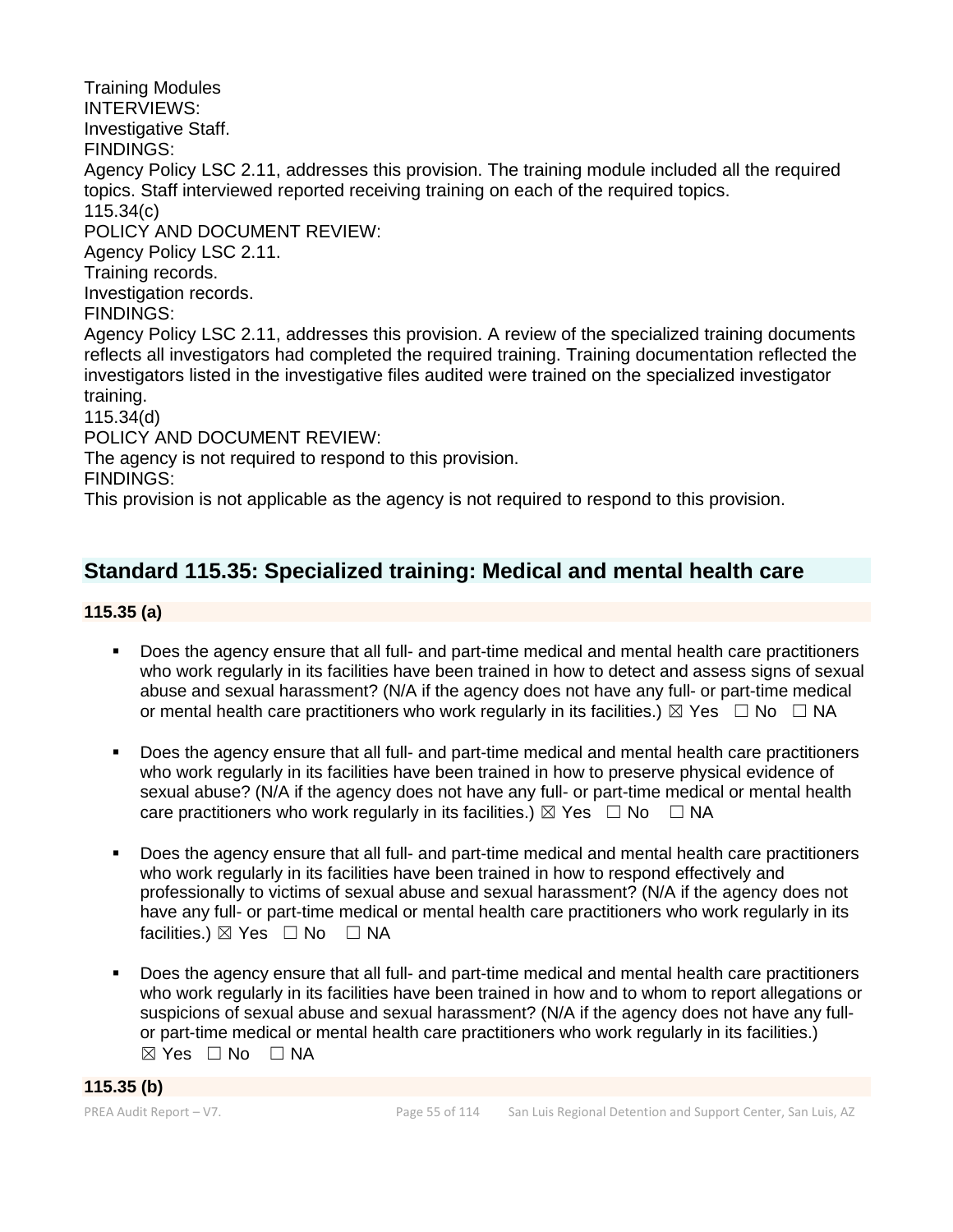**.** If medical staff employed by the agency conduct forensic examinations, do such medical staff receive appropriate training to conduct such examinations? (N/A if agency medical staff at the facility do not conduct forensic exams *or* the agency does not employ medical staff.)  $\Box$  Yes  $\Box$  No  $\boxtimes$  NA

# **115.35 (c)**

Does the agency maintain documentation that medical and mental health practitioners have received the training referenced in this standard either from the agency or elsewhere? (N/A if the agency does not have any full- or part-time medical or mental health care practitioners who work regularly in its facilities.)  $\boxtimes$  Yes  $\Box$  No  $\Box$  NA

# **115.35 (d)**

- Do medical and mental health care practitioners employed by the agency also receive training mandated for employees by §115.31? (N/A if the agency does not have any full- or part-time medical or mental health care practitioners employed by the agency.)  $\boxtimes$  Yes  $\Box$  No  $\Box$  NA
- Do medical and mental health care practitioners contracted by or volunteering for the agency also receive training mandated for contractors and volunteers by §115.32? (N/A if the agency does not have any full- or part-time medical or mental health care practitioners contracted by or volunteering for the agency.)  $\boxtimes$  Yes  $\Box$  No  $\Box$  NA

# **Auditor Overall Compliance Determination**

- ☐ **Exceeds Standard** (*Substantially exceeds requirement of standards*)
- ☒ **Meets Standard** (*Substantial compliance; complies in all material ways with the standard for the relevant review period*)

☐ **Does Not Meet Standard** (*Requires Corrective Action*) 115.35(a) POLICY AND DOCUMENT REVIEW: Agency Policy LSC 2.11. Training records: Randomly selected training files. INTERVIEWS: Medical and Mental Health Staff FINDINGS: Agency Policy LSC 2.11, addresses this provision. Training documentation reviewed indicated medical and mental health staff participated in the specialized medical and mental health PREA training. 115.35(b) POLICY AND DOCUMENT REVIEW: The agency reported the facility's medical staff do not conduct forensic exams; therefore, this provision is not applicable. INTERVIEWS: Medical Staff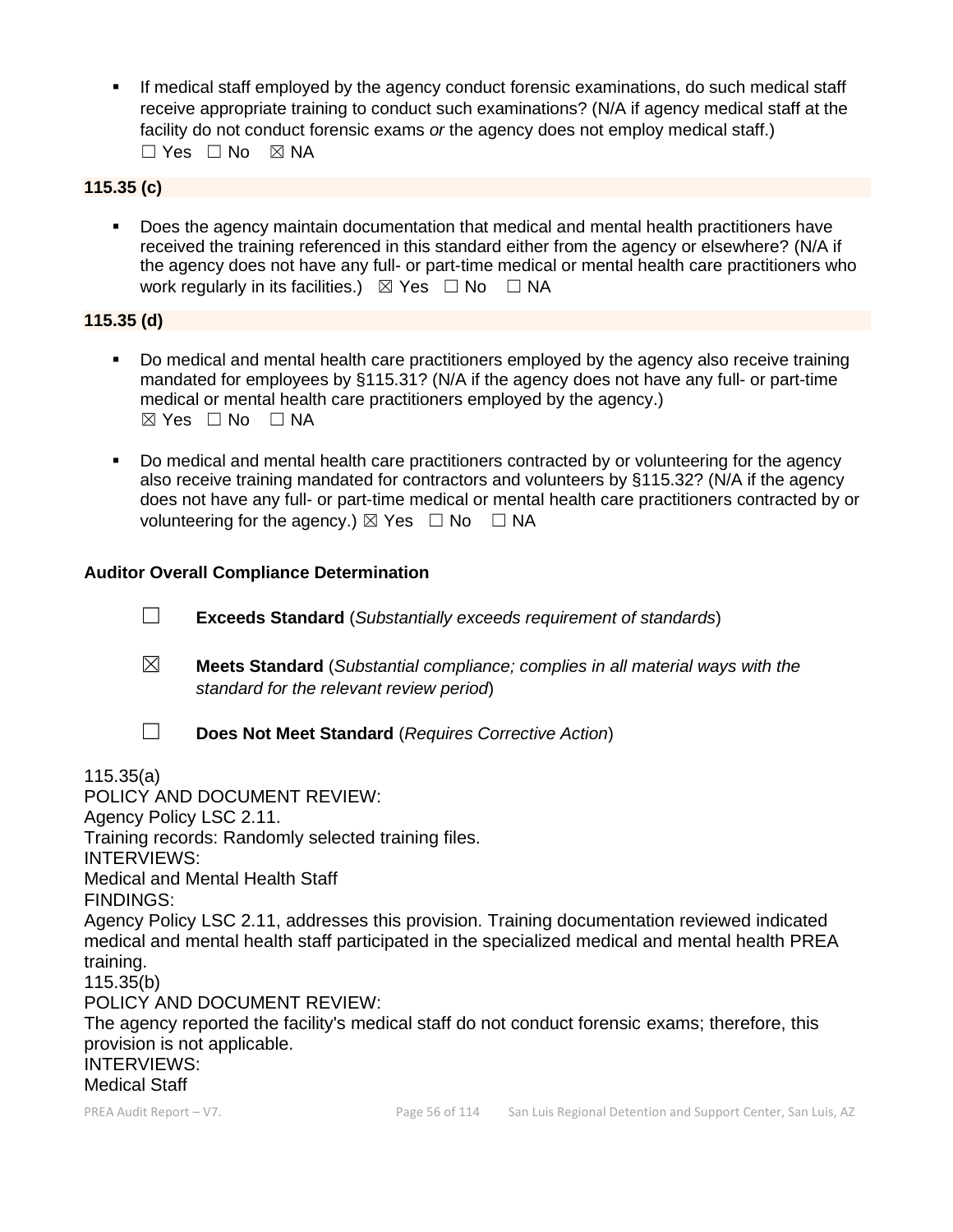# FINDINGS:

The agency reported the facility's medical staff do not conduct forensic exams; therefore, this provision is not applicable. Medical staff interviewed confirmed they do not conduct forensic exams onsite, and that Yuma Regional Medical Center, Yuma, AZ provides that service if needed. 115.35(c) POLICY AND DOCUMENT REVIEW: Agency Policy LSC 2.11. Training records. Certificates of Completion. FINDINGS: Agency Policy LSC 2.11, addresses this provision. Training documentation reviewed indicated medical and mental health staff, including contract staff, participated in the general and specialized PREA training. Training documentation reflected some of the training was secured in-house as well via online courses. 115.35(d) POLICY AND DOCUMENT REVIEW: Training records. FINDINGS:

Training documentation reviewed reflected medical and mental health staff, including contract staff, participated in the general PREA training.

# **SCREENING FOR RISK OF SEXUAL VICTIMIZATION AND ABUSIVENESS**

# **Standard 115.41: Screening for risk of victimization and abusiveness**

# **115.41 (a)**

- Are all inmates assessed during an intake screening for their risk of being sexually abused by other inmates or sexually abusive toward other inmates?  $\boxtimes$  Yes  $\Box$  No
- Are all inmates assessed upon transfer to another facility for their risk of being sexually abused by other inmates or sexually abusive toward other inmates?  $\boxtimes$  Yes  $\Box$  No

# **115.41 (b)**

Do intake screenings ordinarily take place within 72 hours of arrival at the facility?  $\boxtimes$  Yes  $\Box$  No

#### **115.41 (c)**

▪ Are all PREA screening assessments conducted using an objective screening instrument? ☒ Yes ☐ No

# **115.41 (d)**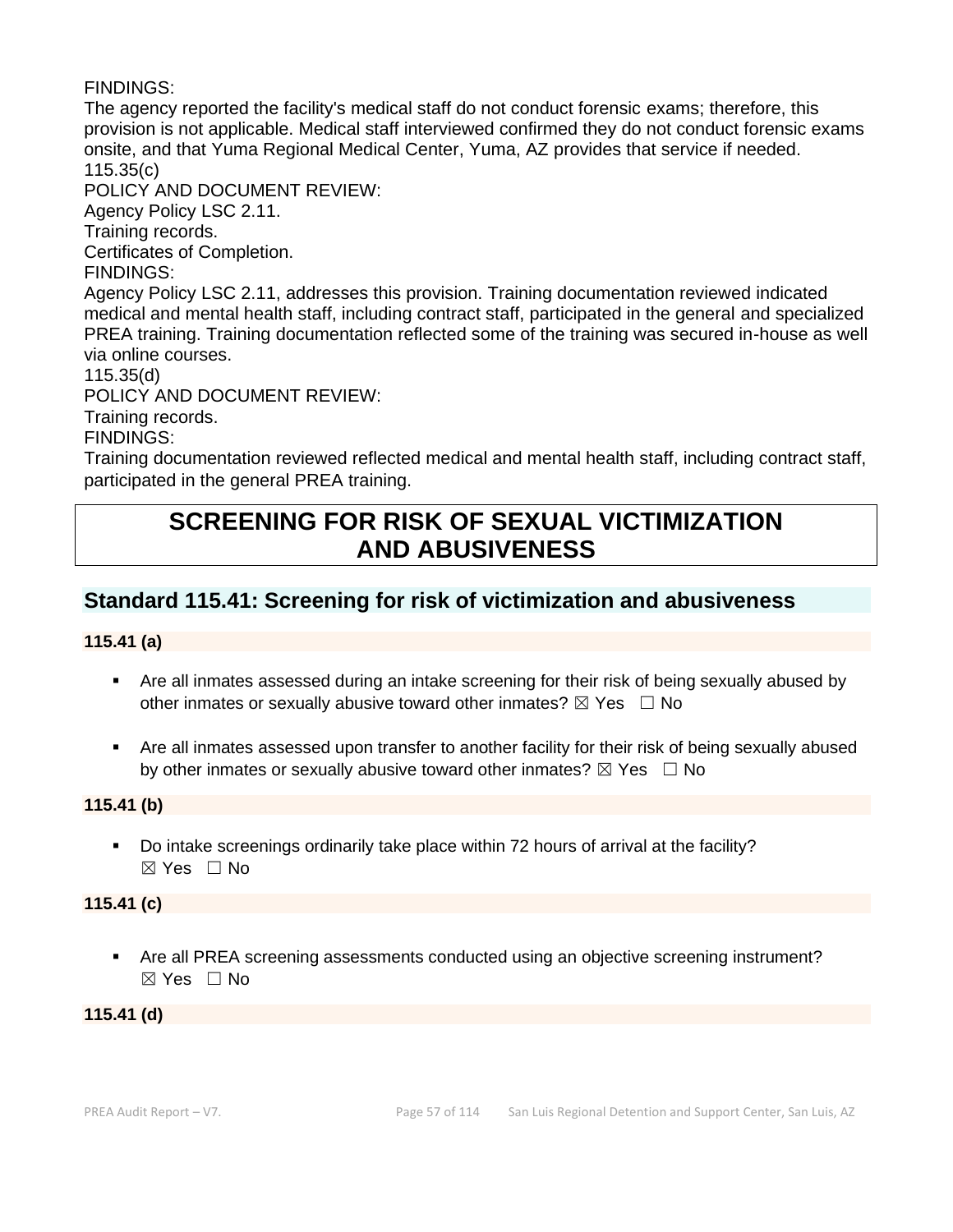- Does the intake screening consider, at a minimum, the following criteria to assess inmates for risk of sexual victimization: (1) Whether the inmate has a mental, physical, or developmental disability? ⊠ Yes □ No
- Does the intake screening consider, at a minimum, the following criteria to assess inmates for risk of sexual victimization: (2) The age of the inmate?  $\boxtimes$  Yes  $\Box$  No
- Does the intake screening consider, at a minimum, the following criteria to assess inmates for risk of sexual victimization: (3) The physical build of the inmate?  $\boxtimes$  Yes  $\Box$  No
- Does the intake screening consider, at a minimum, the following criteria to assess inmates for risk of sexual victimization: (4) Whether the inmate has previously been incarcerated? ☒ Yes ☐ No
- Does the intake screening consider, at a minimum, the following criteria to assess inmates for risk of sexual victimization: (5) Whether the inmate's criminal history is exclusively nonviolent?  $\boxtimes$  Yes  $\Box$  No
- Does the intake screening consider, at a minimum, the following criteria to assess inmates for risk of sexual victimization: (6) Whether the inmate has prior convictions for sex offenses against an adult or child?  $\boxtimes$  Yes  $\Box$  No
- Does the intake screening consider, at a minimum, the following criteria to assess inmates for risk of sexual victimization: (7) Whether the inmate is or is perceived to be gay, lesbian, bisexual, transgender, intersex, or gender nonconforming (the facility affirmatively asks the inmate about his/her sexual orientation and gender identity AND makes a subjective determination based on the screener's perception whether the inmate is gender non-conforming or otherwise may be perceived to be LGBTI)?  $\boxtimes$  Yes  $\Box$  No
- Does the intake screening consider, at a minimum, the following criteria to assess inmates for risk of sexual victimization: (8) Whether the inmate has previously experienced sexual victimization? **⊠** Yes □ No
- Does the intake screening consider, at a minimum, the following criteria to assess inmates for risk of sexual victimization: (9) The inmate's own perception of vulnerability?  $\boxtimes$  Yes  $\Box$  No
- Does the intake screening consider, at a minimum, the following criteria to assess inmates for risk of sexual victimization: (10) Whether the inmate is detained solely for civil immigration purposes? ⊠ Yes □ No

# **115.41 (e)**

- **•** In assessing inmates for risk of being sexually abusive, does the initial PREA risk screening consider, as known to the agency, prior acts of sexual abuse?  $\boxtimes$  Yes  $\Box$  No
- **•** In assessing inmates for risk of being sexually abusive, does the initial PREA risk screening consider, as known to the agency, prior convictions for violent offenses?  $\boxtimes$  Yes  $\Box$  No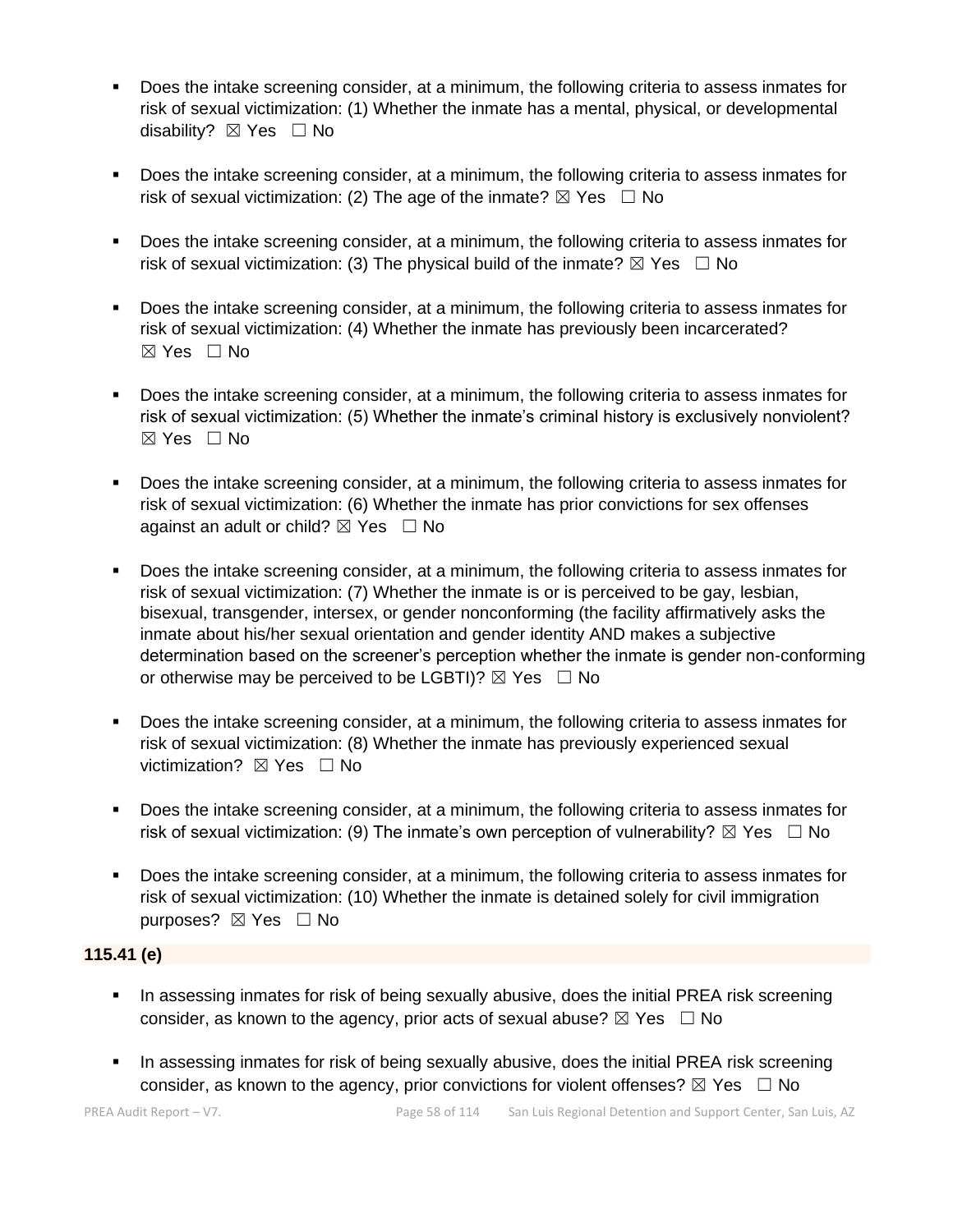**•** In assessing inmates for risk of being sexually abusive, does the initial PREA risk screening consider, as known to the agency, history of prior institutional violence or sexual abuse? ☒ Yes ☐ No

# **115.41 (f)**

▪ Within a set time period not more than 30 days from the inmate's arrival at the facility, does the facility reassess the inmate's risk of victimization or abusiveness based upon any additional, relevant information received by the facility since the intake screening?  $\boxtimes$  Yes  $\Box$  No

# **115.41 (g)**

- Does the facility reassess an inmate's risk level when warranted due to a referral? ☒ Yes ☐ No
- Does the facility reassess an inmate's risk level when warranted due to a request? ☒ Yes ☐ No
- Does the facility reassess an inmate's risk level when warranted due to an incident of sexual abuse? ☒ Yes ☐ No
- Does the facility reassess an inmate's risk level when warranted due to receipt of additional information that bears on the inmate's risk of sexual victimization or abusiveness? ☒ Yes ☐ No

# **115.41 (h)**

**.** Is it the case that inmates are not ever disciplined for refusing to answer, or for not disclosing complete information in response to, questions asked pursuant to paragraphs (d)(1), (d)(7), (d)(8), or (d)(9) of this section?  $\boxtimes$  Yes  $\Box$  No

# **115.41 (i)**

Has the agency implemented appropriate controls on the dissemination within the facility of responses to questions asked pursuant to this standard in order to ensure that sensitive information is not exploited to the inmate's detriment by staff or other inmates?  $\boxtimes$  Yes  $\Box$  No

# **Auditor Overall Compliance Determination**

- ☐ **Exceeds Standard** (*Substantially exceeds requirement of standards*)
- ☒ **Meets Standard** (*Substantial compliance; complies in all material ways with the standard for the relevant review period*)



☐ **Does Not Meet Standard** (*Requires Corrective Action*)

115.41(a) POLICY AND DOCUMENT REVIEW: Agency Policy LSC 2.11.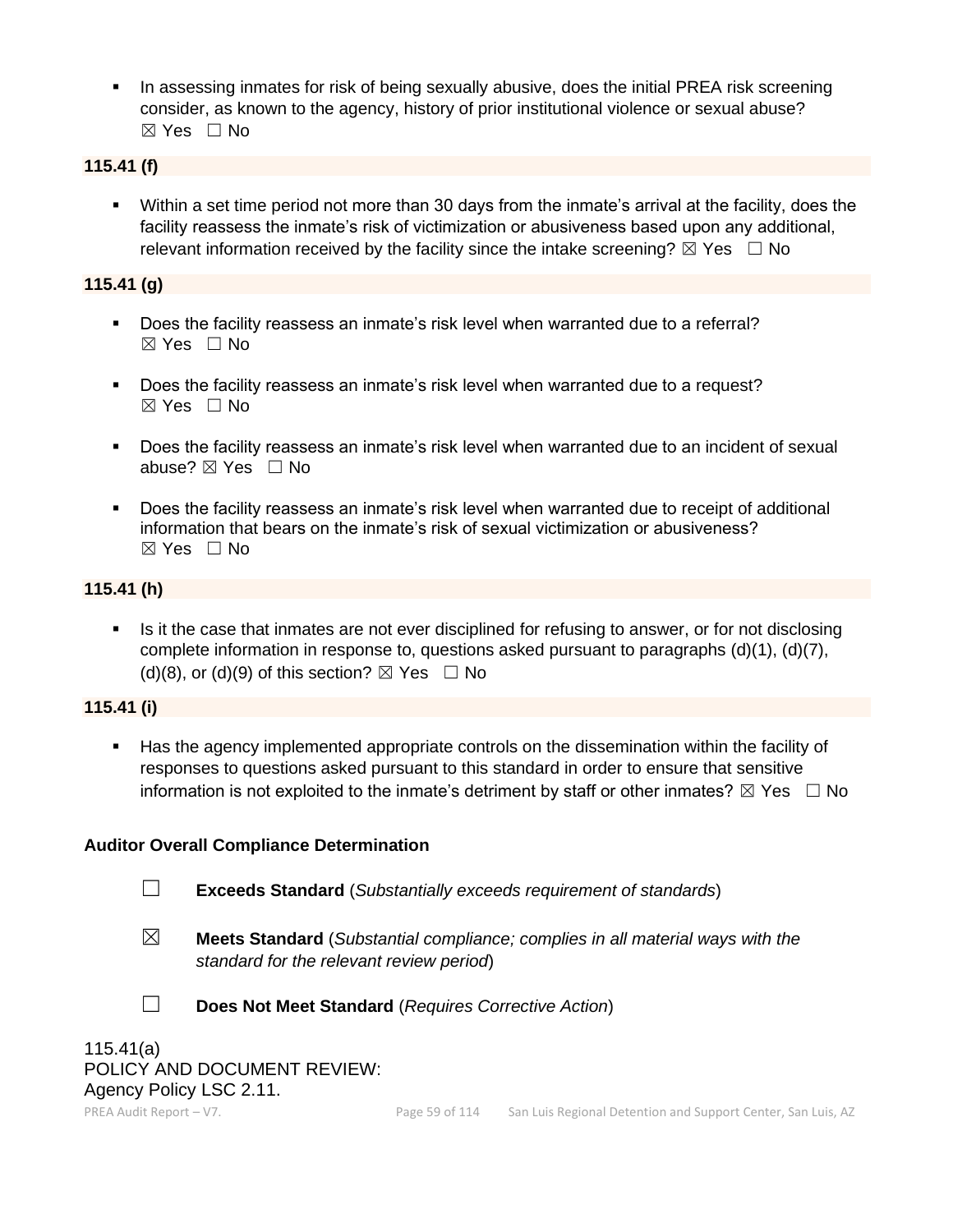Randomly selected inmate files.

INTERVIEWS:

Staff responsible for risk screening: Intake and medical staff, and randomly selected inmates. FINDINGS:

Agency Policy LSC 2.11, address this provision. Staff interviewed reported inmates are screened normally within two hours and that they would continue to do follow-up with an inmate periodically. Staff reported if any risk factors were to be detected, the inmate would be referred to the appropriate staff for proper follow-up and reclassification if needed. Inmates interviewed verified staff do conduct periodic follow-up questions after the intake process is completed. Inmates reported being seen by medical or mental health staff immediately, after the follow up questions, which was based on the information staff secured and indicated an appropriate agency response based on the new information provided by the inmates. Based on staff interviews and the review of inmate case files, it was determined the initial risk screening process is completed well within the 72-hour requirement.

115.41(b)

POLICY AND DOCUMENT REVIEW:

PREA Screening Tool

FINDINGS:

The objective screening instrument is accomplished within the first 24 hours of arrival. The screening document does ask questions to determine if any inmate might have any prior history as a sexual abuser and the responses are scored. Based on the score and responses, a decision is made to properly house the inmate. Intake staff conduct the screening, and the information is secured.

115.41(c)

POLICY AND DOCUMENT REVIEW: PREA Screening Tool

INTERVIEWS:

Staff responsible for risk screening: Intake and medical staff FINDINGS:

The agency's PREA Screening Tool reflect all the required elements in this provision. Staff interviewed confirmed they use the agency's screening tool during intake. Staff interviewed properly referenced the required elements inmates are screened for during the risk screening process.

115.41(d)

INTERVIEWS:

Staff responsible for risk screening: Intake and medical staff.

FINDINGS:

Staff reported the information is ascertained through inmate interviews, and from information collected through the PREA Screening tool, medical screening, and case file records. 115.41(e)

INTERVIEWS:

PREA Coordinator, PREA Compliance Manager, and staff responsible for risk screening: intake and medical staff.

FINDINGS:

Intake staff interviewed reported they do not have access to the inmate's medical or mental health information. The inmate's medical information is retained and only available to medical staff. Staff reported the treatment modality drives which staff need the information.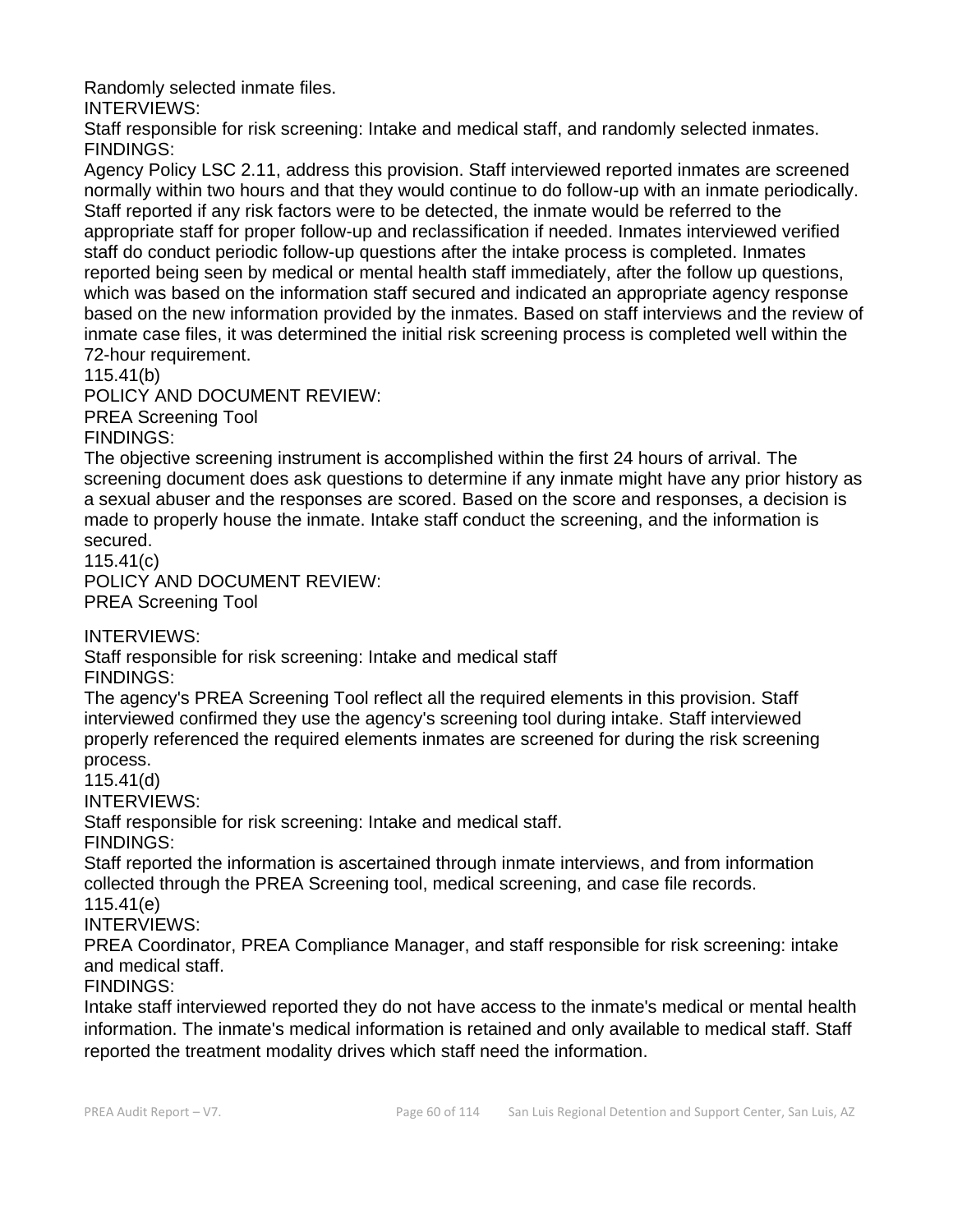# **Standard 115.42: Use of screening information**

# **115.42 (a)**

- **•** Does the agency use information from the risk screening required by  $\S$  115.41, with the goal of keeping separate those inmates at high risk of being sexually victimized from those at high risk of being sexually abusive, to inform: Housing Assignments?  $\boxtimes$  Yes  $\Box$  No
- Does the agency use information from the risk screening required by § 115.41, with the goal of keeping separate those inmates at high risk of being sexually victimized from those at high risk of being sexually abusive, to inform: Bed assignments?  $\boxtimes$  Yes  $\Box$  No
- Does the agency use information from the risk screening required by § 115.41, with the goal of keeping separate those inmates at high risk of being sexually victimized from those at high risk of being sexually abusive, to inform: Work Assignments?  $\boxtimes$  Yes  $\Box$  No
- Does the agency use information from the risk screening required by § 115.41, with the goal of keeping separate those inmates at high risk of being sexually victimized from those at high risk of being sexually abusive, to inform: Education Assignments?  $\boxtimes$  Yes  $\Box$  No
- Does the agency use information from the risk screening required by § 115.41, with the goal of keeping separate those inmates at high risk of being sexually victimized from those at high risk of being sexually abusive, to inform: Program Assignments?  $\boxtimes$  Yes  $\Box$  No

### **115.42 (b)**

■ Does the agency make individualized determinations about how to ensure the safety of each inmate? ☒ Yes ☐ No

# **115.42 (c)**

- When deciding whether to assign a transgender or intersex inmate to a facility for male or female inmates, does the **agency** consider, on a case-by-case basis whether a placement would ensure the inmate's health and safety, and whether a placement would present management or security problems (NOTE: if an agency by policy or practice assigns inmates to a male or female facility on the basis of anatomy alone, that agency is not in compliance with this standard)?  $\boxtimes$  Yes  $\Box$  No
- When making housing or other program assignments for transgender or intersex inmates, does the agency consider on a case-by-case basis whether a placement would ensure the inmate's health and safety, and whether a placement would present management or security problems? ☒ Yes ☐ No

### **115.42 (d)**

▪ Are placement and programming assignments for each transgender or intersex inmate reassessed at least twice each year to review any threats to safety experienced by the inmate? ☒ Yes ☐ No

# **115.42 (e)**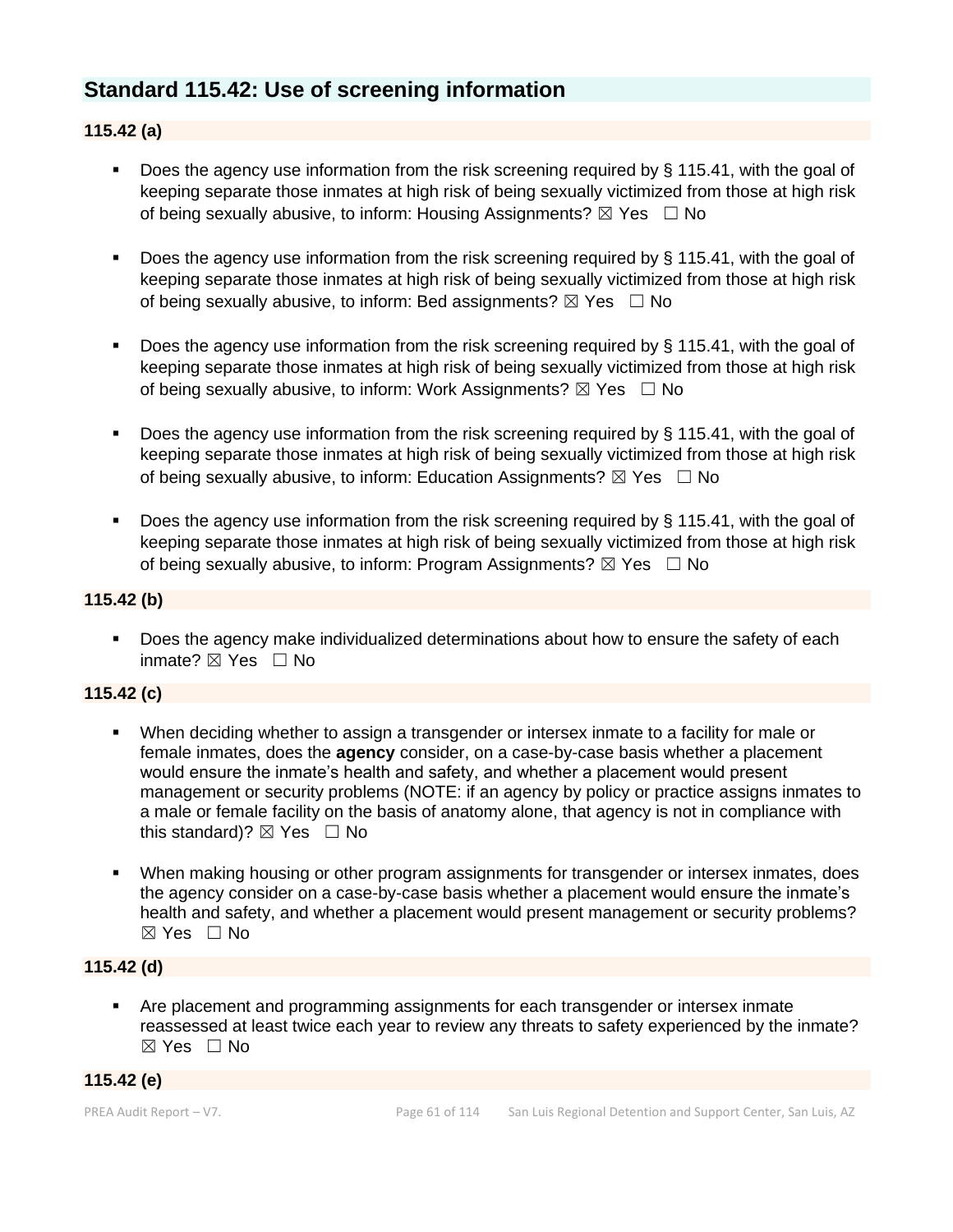**EXECT Are each transgender or intersex inmate's own views with respect to his or her own safety given** serious consideration when making facility and housing placement decisions and programming assignments?  $\boxtimes$  Yes  $\Box$  No

## **115.42 (f)**

**•** Are transgender and intersex inmates given the opportunity to shower separately from other inmates? ☒ Yes ☐ No

# **115.42 (g)**

- Unless placement is in a dedicated facility, unit, or wing established in connection with a consent decree, legal settlement, or legal judgment for the purpose of protecting lesbian, gay, bisexual, transgender, or intersex inmates, does the agency always refrain from placing: lesbian, gay, and bisexual inmates in dedicated facilities, units, or wings solely on the basis of such identification or status? (N/A if the agency has a dedicated facility, unit, or wing solely for the placement of LGBT or I inmates pursuant to a consent decree, legal settlement, or legal  $judgement.$   $\boxtimes$  Yes  $\Box$  No  $\Box$  NA
- Unless placement is in a dedicated facility, unit, or wing established in connection with a consent decree, legal settlement, or legal judgment for the purpose of protecting lesbian, gay, bisexual, transgender, or intersex inmates, does the agency always refrain from placing: transgender inmates in dedicated facilities, units, or wings solely on the basis of such identification or status? (N/A if the agency has a dedicated facility, unit, or wing solely for the placement of LGBT or I inmates pursuant to a consent decree, legal settlement, or legal judgement.)  $\boxtimes$  Yes  $\Box$  No  $\Box$  NA
- Unless placement is in a dedicated facility, unit, or wing established in connection with a consent decree, legal settlement, or legal judgment for the purpose of protecting lesbian, gay, bisexual, transgender, or intersex inmates, does the agency always refrain from placing: intersex inmates in dedicated facilities, units, or wings solely on the basis of such identification or status? (N/A if the agency has a dedicated facility, unit, or wing solely for the placement of LGBT or I inmates pursuant to a consent decree, legal settlement, or legal judgement.)  $⊠ Yes ⊡ No ⊡ NA$

#### **Auditor Overall Compliance Determination**

- ☐ **Exceeds Standard** (*Substantially exceeds requirement of standards*)
- ☒ **Meets Standard** (*Substantial compliance; complies in all material ways with the standard for the relevant review period*)
- ☐ **Does Not Meet Standard** (*Requires Corrective Action*)

115.42(a) POLICY AND DOCUMENT REVIEW: Agency Policy and the PREA Screen Tool. INTERVIEWS: PREA Compliance Manager, LGBTI Inmates, and staff responsible for risk screening.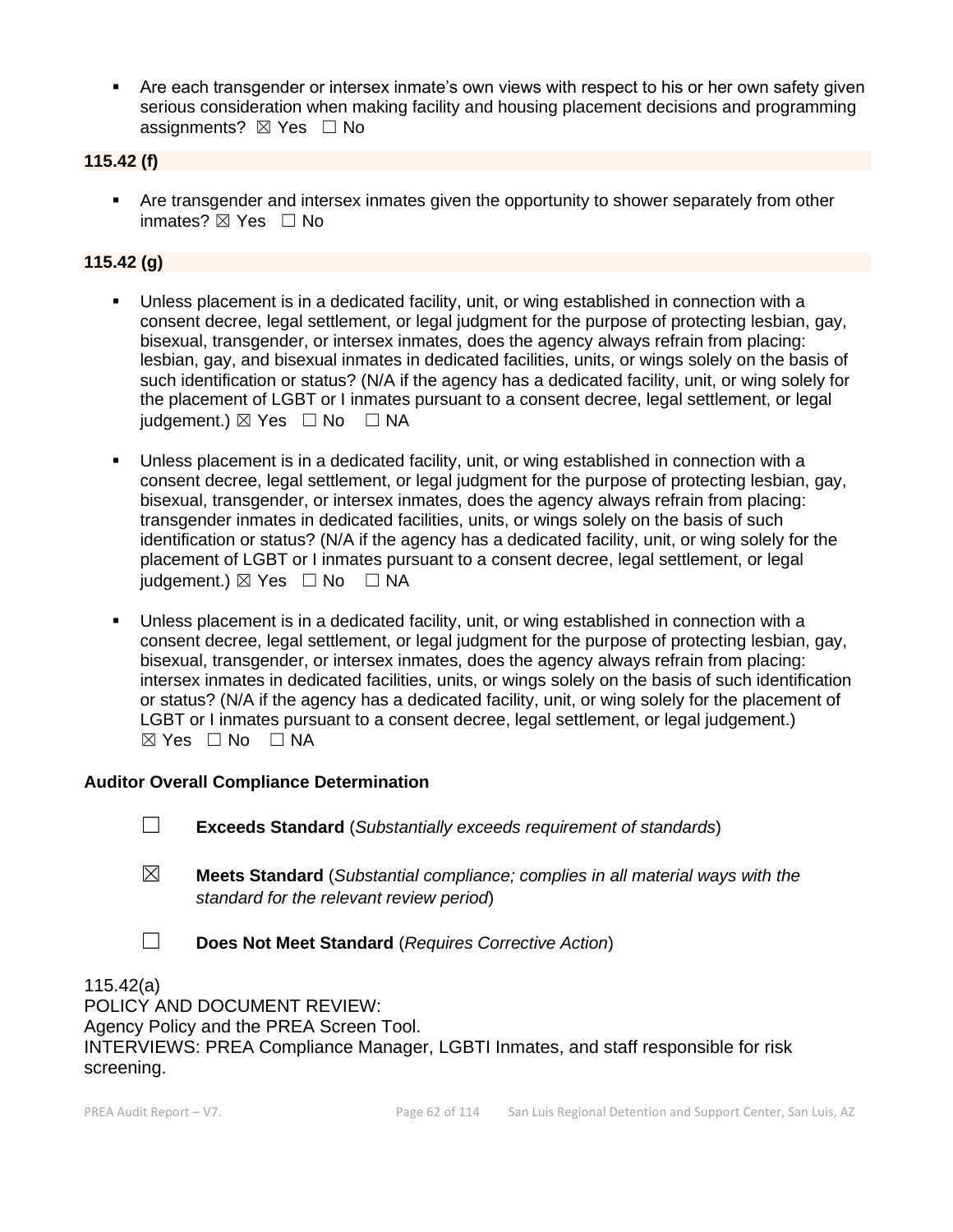FINDINGS:

Agency Policy LSC 2.11, address this provision. The information obtained in the inmate screening process is used to make individualized determinations to ensure the inmates safety. This information is used to make decisions to place each inmate in appropriate housing, work, and program assignments. The placement decisions are made by a classification committee. Staff interviewed reported information secured through the screening process is used to determine the need for additional medical or mental health follow-up, and to make classification decisions based on risk factors.

115.42(b)

POLICY AND DOCUMENT REVIEW:

Agency Policy LSC 2.11.

INTERVIEWS:

Staff who Supervise Inmates in Restrictive Housing, Medical and Mental Health Staff. Inmates who are at risk of sexual victimization. Inmates who reported sexual abuse at and after in processing. ONSITE REVIEW:

During the tour, there was no indication that restrictive housing units are used on a regular basis due to PREA risk factors.

FINDINGS:

Agency Policy LSC 2.11, addresses this provision. Staff interviewed reported restrictive housing is used as a last resort and staff look for other options, such as housing unit changes. Staff reported the welfare of the inmate is always a high consideration. Medical and mental health staff reported they would conduct daily visits for any inmates placed in restrictive housing for PREA risk factors. 115.42(c)

POLICY AND DOCUMENT REVIEW:

Agency Policy LSC 2.11.

INTERVIEWS:

PREA Coordinator, and PREA Compliance Manager.

Inmates.

FINDINGS:

Agency Policy LSC 2.11, addresses this provision. Staff interviewed reported the facility does not have special housing units designated for lesbian, gay, bisexual, transgender, or intersex inmates. All housing, program and work assignments are made on a case-by-case basis.

# **Standard 115.43: Protective Custody**

**115.43 (a)**

- Does the facility always refrain from placing inmates at high risk for sexual victimization in involuntary segregated housing unless an assessment of all available alternatives has been made, and a determination has been made that there is no available alternative means of separation from likely abusers?  $\boxtimes$  Yes  $\Box$  No
- If a facility cannot conduct such an assessment immediately, does the facility hold the inmate in involuntary segregated housing for less than 24 hours while completing the assessment?  $\boxtimes$  Yes  $\Box$  No

**115.43 (b)**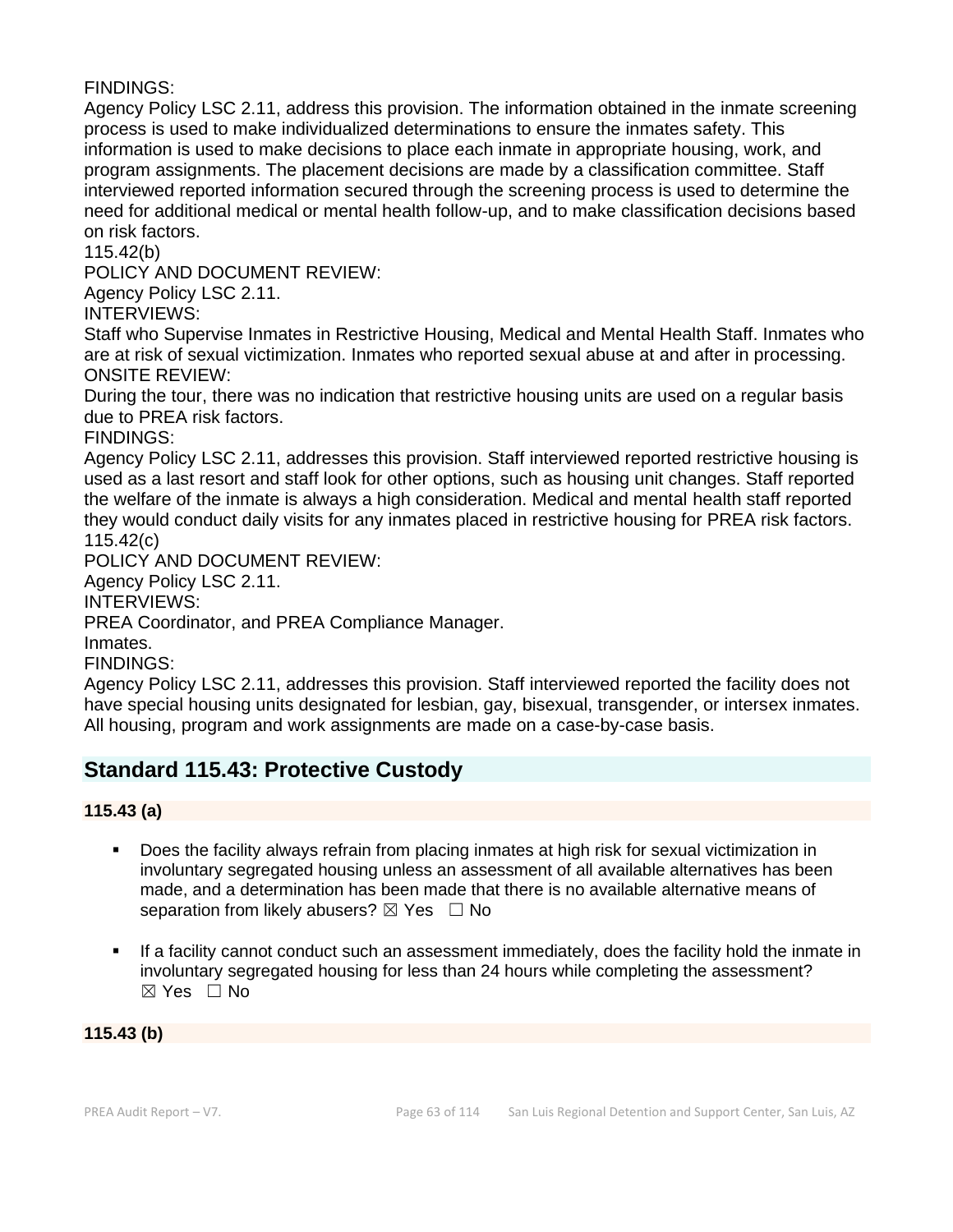- Do inmates who are placed in segregated housing because they are at high risk of sexual victimization have access to: Programs to the extent possible?  $\boxtimes$  Yes  $\Box$  No
- Do inmates who are placed in segregated housing because they are at high risk of sexual victimization have access to: Privileges to the extent possible?  $\boxtimes$  Yes  $\Box$  No
- Do inmates who are placed in segregated housing because they are at high risk of sexual victimization have access to: Education to the extent possible?  $\boxtimes$  Yes  $\Box$  No
- Do inmates who are placed in segregated housing because they are at high risk of sexual victimization have access to: Work opportunities to the extent possible?  $\boxtimes$  Yes  $\Box$  No
- If the facility restricts any access to programs, privileges, education, or work opportunities, does the facility document the opportunities that have been limited? (N/A if the facility *never* restricts access to programs, privileges, education, or work opportunities.)  $\boxtimes$  Yes  $\Box$  No  $\Box$  NA
- If the facility restricts any access to programs, privileges, education, or work opportunities, does the facility document the duration of the limitation? (N/A if the facility *never* restricts access to programs, privileges, education, or work opportunities.)  $\boxtimes$  Yes  $\Box$  No  $\Box$  NA
- **.** If the facility restricts any access to programs, privileges, education, or work opportunities, does the facility document the reasons for such limitations? (N/A if the facility *never* restricts access to programs, privileges, education, or work opportunities.)  $\boxtimes$  Yes  $\Box$  No  $\Box$  NA

# **115.43 (c)**

- Does the facility assign inmates at high risk of sexual victimization to involuntary segregated housing only until an alternative means of separation from likely abusers can be arranged? ☒ Yes ☐ No
- **•** Does such an assignment not ordinarily exceed a period of 30 days?  $\boxtimes$  Yes  $\Box$  No

# **115.43 (d)**

- **.** If an involuntary segregated housing assignment is made pursuant to paragraph (a) of this section, does the facility clearly document the basis for the facility's concern for the inmate's safety? ⊠ Yes □ No
- If an involuntary segregated housing assignment is made pursuant to paragraph (a) of this section, does the facility clearly document the reason why no alternative means of separation can be arranged?  $\boxtimes$  Yes  $\Box$  No

# **115.43 (e)**

In the case of each inmate who is placed in involuntary segregation because he/she is at high risk of sexual victimization, does the facility afford a review to determine whether there is a continuing need for separation from the general population EVERY 30 DAYS?  $\boxtimes$  Yes  $\Box$  No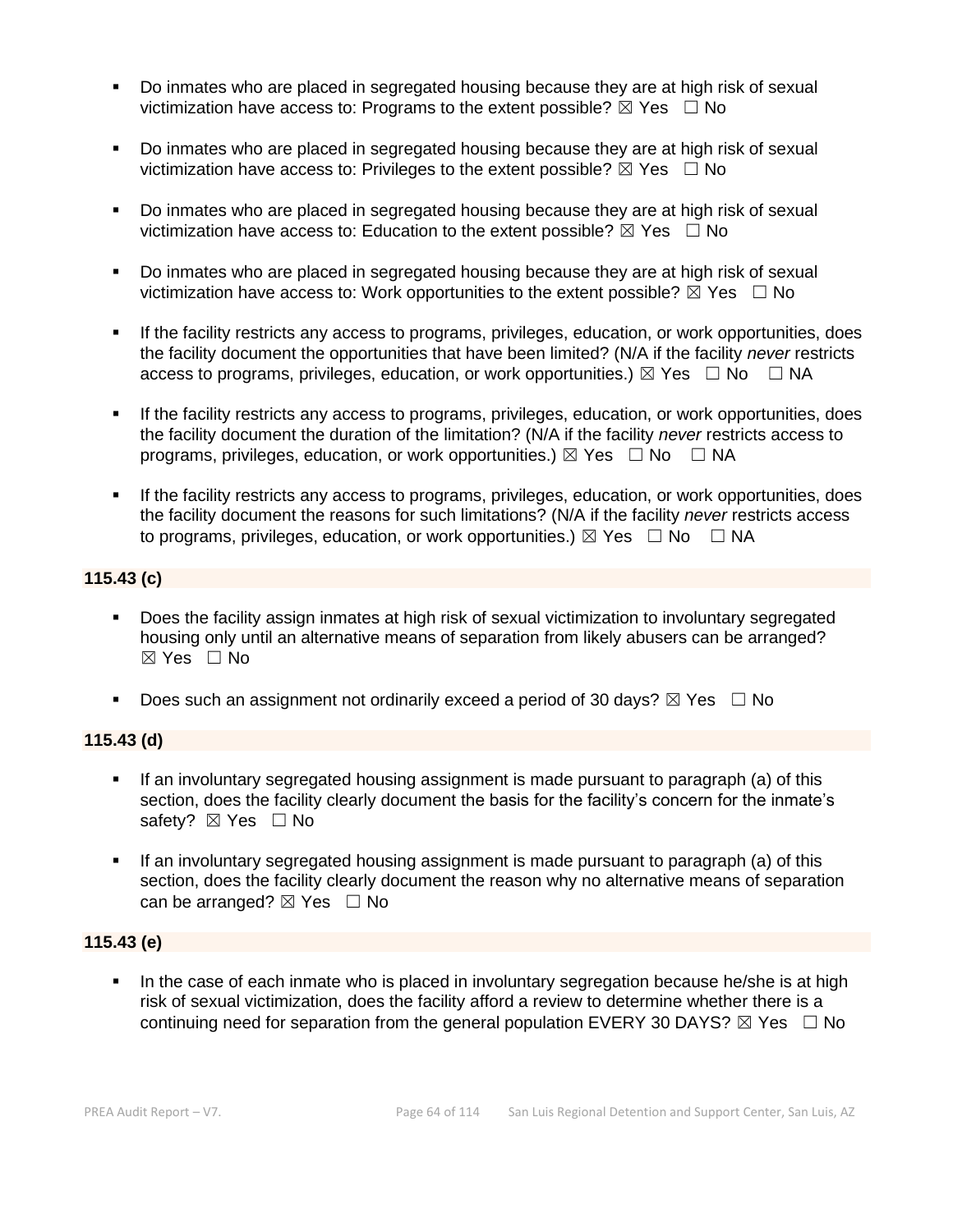### **Auditor Overall Compliance Determination**

- ☐ **Exceeds Standard** (*Substantially exceeds requirement of standards*)
- ☒ **Meets Standard** (*Substantial compliance; complies in all material ways with the standard for the relevant review period*)
- 
- ☐ **Does Not Meet Standard** (*Requires Corrective Action*)

# 115.43(a)-1

POLICY AND DOCUMENT REVIEW: Agency Policy LSC 2.11. INTERVIEWS: PREA Compliance Manager. Inmates. FINDINGS:

Agency Policy LSC 2.11, addresses this provision. Agency Policies prohibit the placement of inmates at high risk of sexual victimization in involuntary segregated housing unless an assessment of alternatives has been made. If any inmate would be placed in segregation for protection, they would be offered privileges to the extent possible. Inmates are advised of these limitations and the duration.

115.43 (a)-2

POLICY AND DOCUMENT REVIEW: Agency Policy LSC 2.11. INTERVIEWS: PREA Compliance Manager, and staff responsible for risk screening. LGBTI Inmates. FINDINGS:

Agency Policy LSC 2.11, addresses this provision. Staff interviewed reported the inmate's health and safety are taken into consideration during placement and programming assignments. The audited facility reported zero inmates were held in restrictive housing in the past 12 months for the purpose of protecting a possible sexual abuse victim. Policies require a review every 30 days for any inmate in restrictive housing.

PREA Audit Report – V7. **Page 65 of 114** San Luis Regional Detention and Support Center, San Luis, AZ 115.43(c) POLICY AND DOCUMENT REVIEW: Agency Policy LSC 2.11. INTERVIEWS: PREA Compliance Manager, and staff responsible for risk screening. FINDINGS: Agency Policy LSC 2.11, addresses this provision. The audited facility reported zero inmates were held in restrictive housing in the past 12 months for longer than 30 days awaiting alternative placement. 115.43 (d) POLICY AND DOCUMENT REVIEW: Agency Policy LSC 2.11. INTERVIEWS: PREA Compliance Manager, and staff who supervise restrictive housing. Warden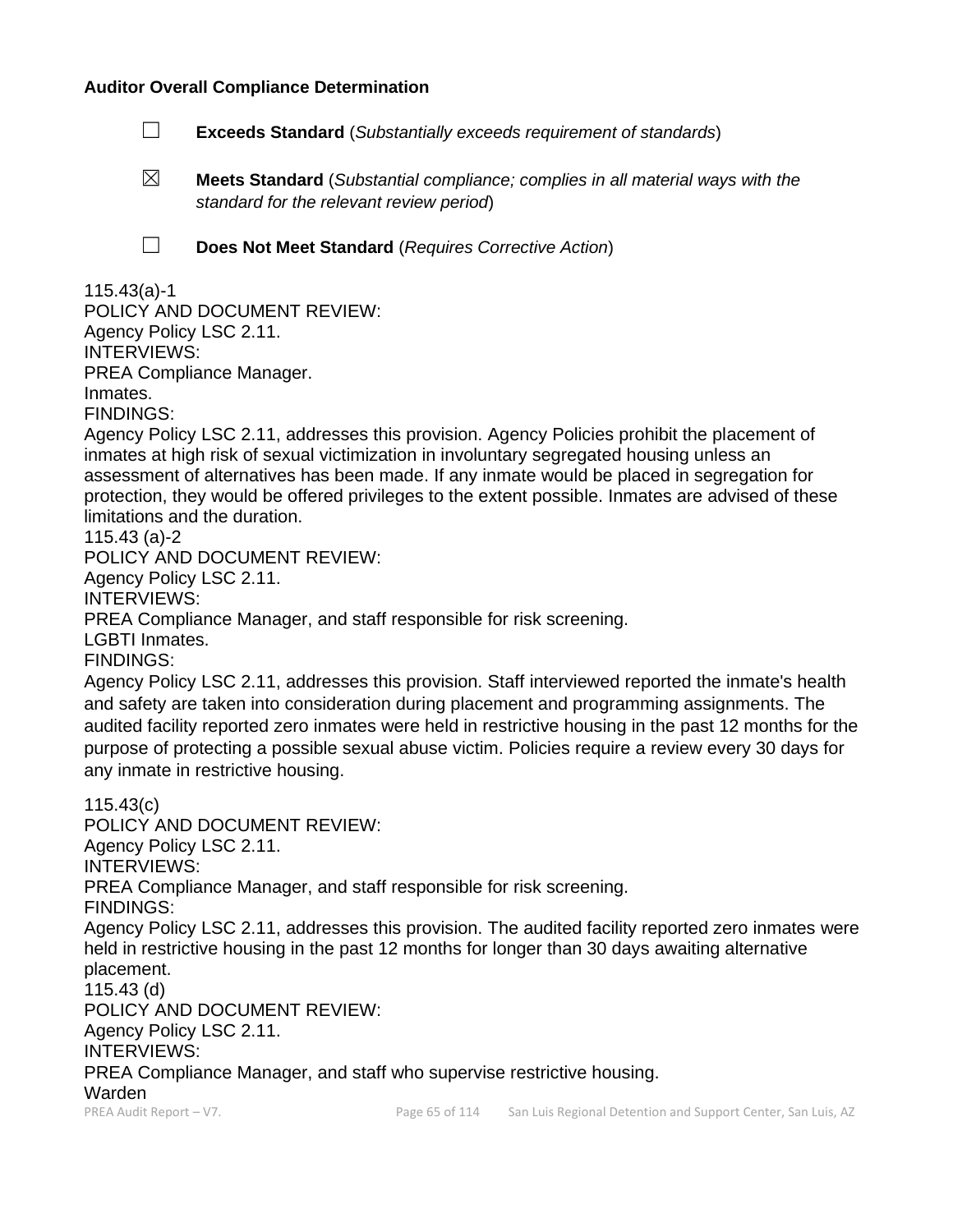# FINDINGS:

Agency Policy LSC 2.11, addresses this provision. The audited facility reported zero inmates were involuntarily held in restrictive housing in the past 12 months awaiting alternative placement. 115.43(e)

# POLICY AND DOCUMENT REVIEW:

The agency reported there have been no PREA related incidents involving the involuntary assignment of any inmate in the past 12 months to restrictive housing. Agency policy does afford an inmate who is involuntarily assigned to restrictive housing to be reviewed every 30 days. FINDINGS:

The agency reported there have been no PREA related incidents involving the isolation of any inmate in the past 12 months, therefore there were no case files to review specific to this provision.

# **REPORTING**

# **Standard 115.51: Inmate reporting**

# **115.51 (a)**

- Does the agency provide multiple internal ways for inmates to privately report sexual abuse and sexual harassment? ⊠ Yes □ No
- Does the agency provide multiple internal ways for inmates to privately report retaliation by other inmates or staff for reporting sexual abuse and sexual harassment?  $\boxtimes$  Yes  $\Box$  No
- Does the agency provide multiple internal ways for inmates to privately report staff neglect or violation of responsibilities that may have contributed to such incidents?  $\boxtimes$  Yes  $\Box$  No

# **115.51 (b)**

- Does the agency also provide at least one way for inmates to report sexual abuse or sexual harassment to a public or private entity or office that is not part of the agency?  $\boxtimes$  Yes  $\Box$  No
- Is that private entity or office able to receive and immediately forward inmate reports of sexual abuse and sexual harassment to agency officials?  $\boxtimes$  Yes  $\Box$  No
- Does that private entity or office allow the inmate to remain anonymous upon request?  $\boxtimes$  Yes  $\Box$  No
- Are inmates detained solely for civil immigration purposes provided information on how to contact relevant consular officials and relevant officials at the Department of Homeland Security? (N/A if the facility *never* houses inmates detained solely for civil immigration purposes)  $⊠ Yes ⊡ No ⊡ NA$

# **115.51 (c)**

■ Does staff accept reports of sexual abuse and sexual harassment made verbally, in writing, anonymously, and from third parties?  $\boxtimes$  Yes  $\Box$  No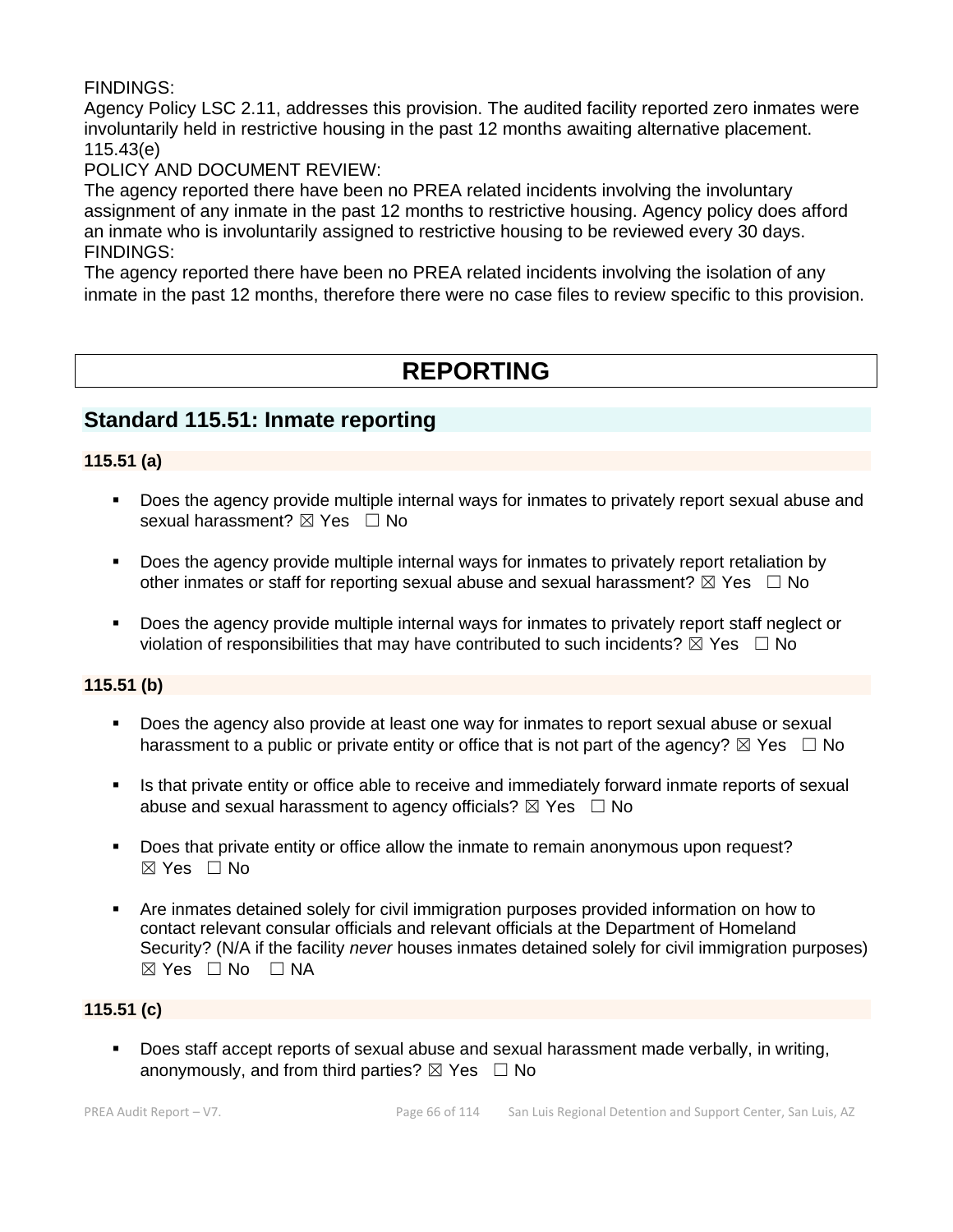▪ Does staff promptly document any verbal reports of sexual abuse and sexual harassment? ☒ Yes ☐ No

# **115.51 (d)**

Does the agency provide a method for staff to privately report sexual abuse and sexual harassment of inmates?  $\boxtimes$  Yes  $\Box$  No

## **Auditor Overall Compliance Determination**

- ☐ **Exceeds Standard** (*Substantially exceeds requirement of standards*)
- ☒ **Meets Standard** (*Substantial compliance; complies in all material ways with the standard for the relevant review period*)

☐ **Does Not Meet Standard** (*Requires Corrective Action*)

115.51(a)

POLICY AND DOCUMENT REVIEW: Agency Policy LSC 2.11. Inmate Handbook. Grievance Form. Writing Instruments. INTERVIEWS: Random Sample of Staff and Random Sample of Inmates. ONSITE REVIEW: During the tour, the Auditor noted PREA Posters, hotline number near the phones, and grievance forms are accessible to the inmates in each housing unit and in common areas. The Auditor tested the phones to ensure the hotline number worked.

FINDINGS:

Agency Policy LSC 2.11, addresses this provision. Staff interviewed reported inmates have several options available to report an allegation: grievance form; a letter; call the hotline number; tell staff (including a counselor, or supervisor), and a third party, such as a family member. Inmates interviewed reported they could make a report to staff (supervisor, counselor); family, or use the hotline. Most of the inmates indicated they would go directly to staff. 115.51(b)

POLICY AND DOCUMENT REVIEW: Agency Policy LSC 2.11. PREA Posters.

INTERVIEWS:

PREA Compliance Manager, and Random Sample of Staff. ONSITE REVIEW:

During the onsite review, the Auditor noted PREA Posters and phones are accessible to the inmates in each housing unit. The Auditor tested the phones to ensure the hotline number worked. FINDINGS:

Agency Policy LSC 2.11, address this provision. Staff interviewed reported inmates could make anonymous reports to anyone.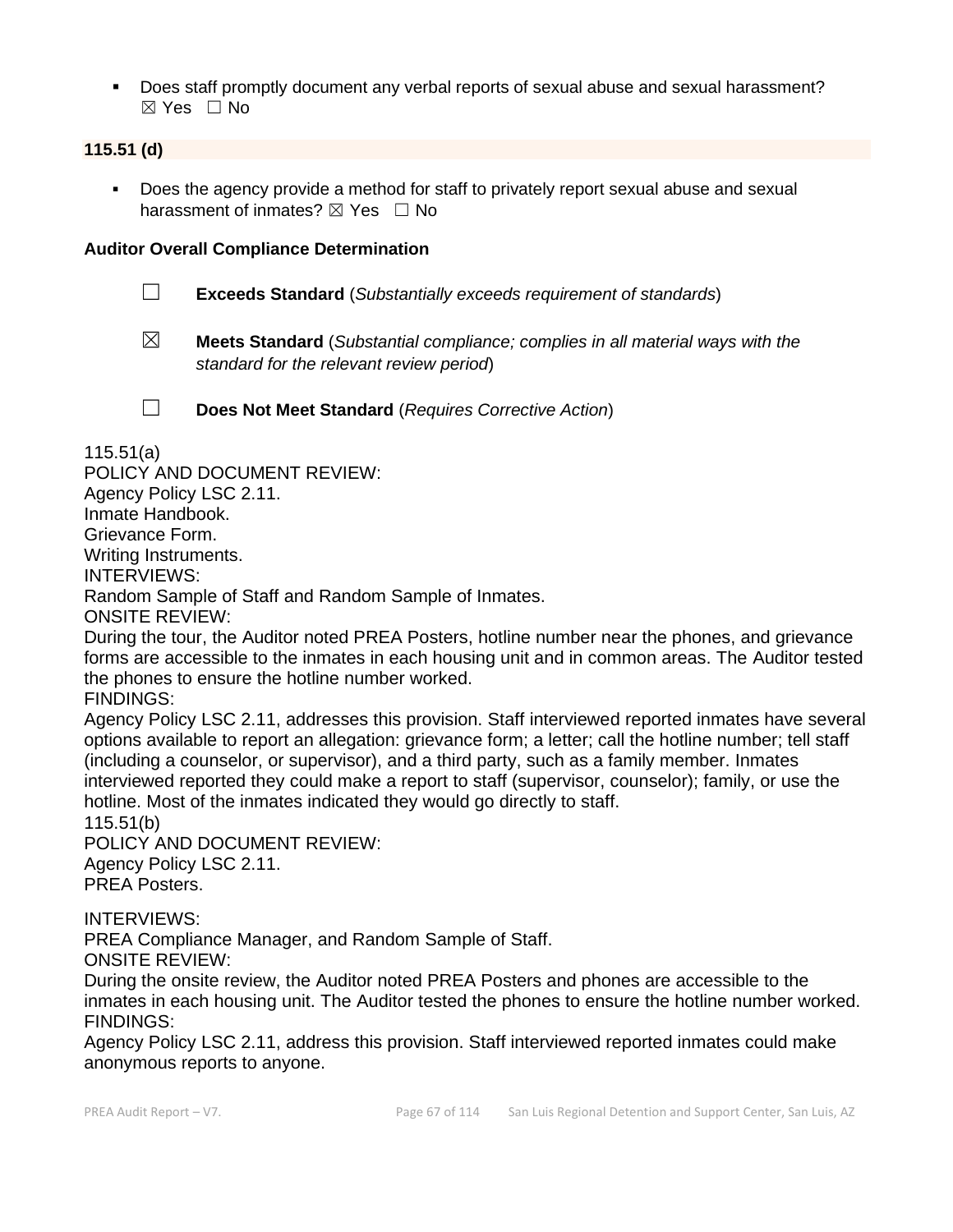Inmates interviewed reported they could call a family member, Amberly's Place, or the hotline if they needed to contact someone outside of the facility. The inmates reported they were aware they could make reports anonymously.

115.51(c) POLICY AND DOCUMENT REVIEW:

Agency Policy LSC 2.11.

INTERVIEWS:

Random Sample of Staff and Random Sample of Inmates.

FINDINGS:

Agency Policy LSC 2.11, address this provision. Staff interviewed reported they would accept reports in writing, anonymously, verbally and through third parties, and that any reports received verbally would be documented immediately. Inmates interviewed reported they could make reports anonymously, in writing, grievance, verbally, through a family member, or staff member. 115.51(d)

POLICY AND DOCUMENT REVIEW: Agency Policy LSC 2.11. INTERVIEWS: PREA Compliance Manager.

Inmate who reported sexual abuse.

FINDINGS:

Agency Policy LSC 2.11, address this provision. Staff interviewed reported inmates can make reports by submitting them in writing, by calling the hotline or through a call to their family. The inmate interviewed reported in writing via grievance form. Staff are informed of how to report privately any sexual abuse or harassment. They can verbally discuss sexual abuse/harassment with chain of command/supervisors in a private setting. They can also report in writing, via Information Report Form, email, memo, etc. Staff are informed of these requirements with required PREA training and employee handbooks. The staff understanding of this process was verified in the interviews.

# **Standard 115.52: Exhaustion of administrative remedies**

# **115.52 (a)**

Is the agency exempt from this standard? NOTE: The agency is exempt ONLY if it does not have administrative procedures to address inmate grievances regarding sexual abuse. This does not mean the agency is exempt simply because an inmate does not have to or is not ordinarily expected to submit a grievance to report sexual abuse. This means that as a matter of explicit policy, the agency does not have an administrative remedies process to address sexual abuse. ☒ Yes ☐ No

# **115.52 (b)**

▪ Does the agency permit inmates to submit a grievance regarding an allegation of sexual abuse without any type of time limits? (The agency may apply otherwise-applicable time limits to any portion of a grievance that does not allege an incident of sexual abuse.) (N/A if agency is exempt from this standard.)  $\boxtimes$  Yes  $\Box$  No  $\Box$  NA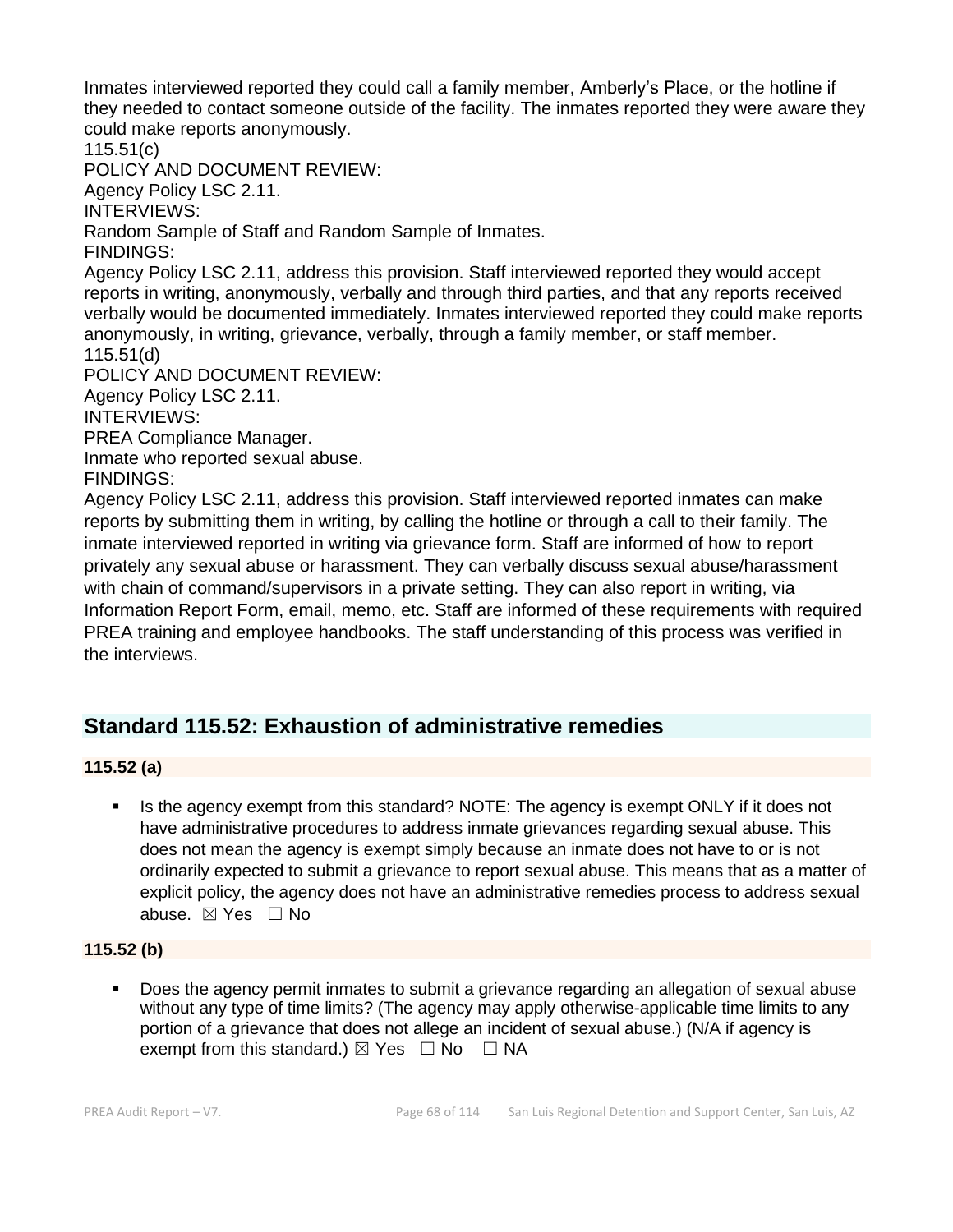Does the agency always refrain from requiring an inmate to use any informal grievance process, or to otherwise attempt to resolve with staff, an alleged incident of sexual abuse? (N/A if agency is exempt from this standard.)  $\boxtimes$  Yes  $\Box$  No  $\Box$  NA

# **115.52 (c)**

- Does the agency ensure that: An inmate who alleges sexual abuse may submit a grievance without submitting it to a staff member who is the subject of the complaint? (N/A if agency is exempt from this standard.)  $\boxtimes$  Yes  $\Box$  No  $\Box$  NA
- Does the agency ensure that: Such grievance is not referred to a staff member who is the subject of the complaint? (N/A if agency is exempt from this standard.)  $\boxtimes$  Yes  $\Box$  No  $\Box$  NA

#### **115.52 (d)**

- Does the agency issue a final agency decision on the merits of any portion of a grievance alleging sexual abuse within 90 days of the initial filing of the grievance? (Computation of the 90-day time period does not include time consumed by inmates in preparing any administrative appeal.) (N/A if agency is exempt from this standard.)  $\boxtimes$  Yes  $\Box$  No  $\Box$  NA
- If the agency claims the maximum allowable extension of time to respond of up to 70 days per 115.52(d)(3) when the normal time period for response is insufficient to make an appropriate decision, does the agency notify the inmate in writing of any such extension and provide a date by which a decision will be made? (N/A if agency is exempt from this standard.) ☒ Yes ☐ No ☐ NA
- At any level of the administrative process, including the final level, if the inmate does not receive a response within the time allotted for reply, including any properly noticed extension, may an inmate consider the absence of a response to be a denial at that level? (N/A if agency is exempt from this standard.)  $\boxtimes$  Yes  $\Box$  No  $\Box$  NA

# **115.52 (e)**

- Are third parties, including fellow inmates, staff members, family members, attorneys, and outside advocates, permitted to assist inmates in filing requests for administrative remedies relating to allegations of sexual abuse? (N/A if agency is exempt from this standard.)  $⊠ Yes ⊡ No ⊡ NA$
- Are those third parties also permitted to file such requests on behalf of inmates? (If a third-party files such a request on behalf of an inmate, the facility may require as a condition of processing the request that the alleged victim agree to have the request filed on his or her behalf and may also require the alleged victim to personally pursue any subsequent steps in the administrative remedy process.) (N/A if agency is exempt from this standard.)  $\boxtimes$  Yes  $\Box$  No  $\Box$  NA
- If the inmate declines to have the request processed on his or her behalf, does the agency document the inmate's decision? (N/A if agency is exempt from this standard.) ☒ Yes ☐ No ☐ NA

#### **115.52 (f)**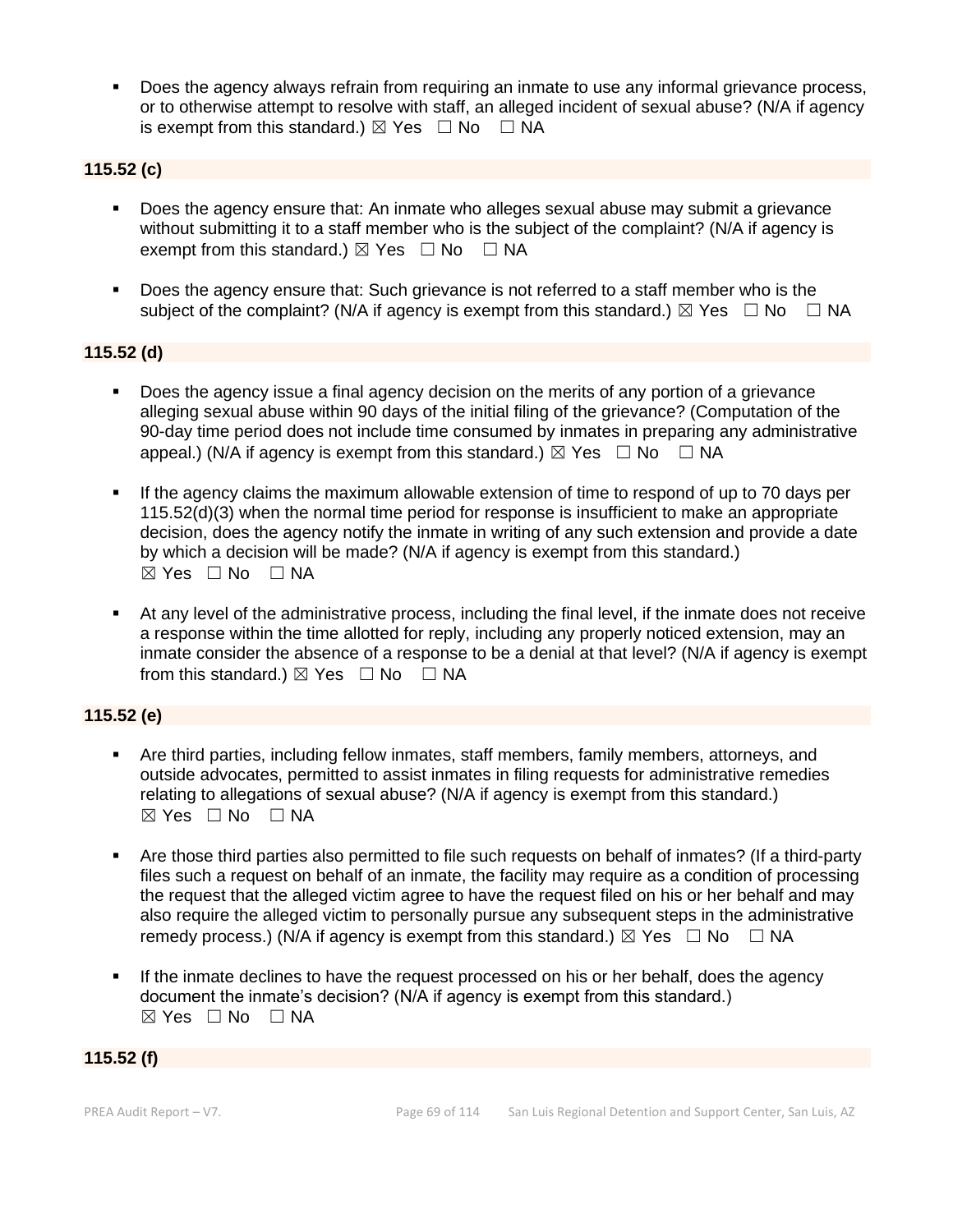- Has the agency established procedures for the filing of an emergency grievance alleging that an inmate is subject to a substantial risk of imminent sexual abuse? (N/A if agency is exempt from this standard.)  $\boxtimes$  Yes  $\Box$  No  $\Box$  NA
- After receiving an emergency grievance alleging an inmate is subject to a substantial risk of imminent sexual abuse, does the agency immediately forward the grievance (or any portion thereof that alleges the substantial risk of imminent sexual abuse) to a level of review at which immediate corrective action may be taken? (N/A if agency is exempt from this standard.). ☒ Yes ☐ No ☐ NA
- **EXECT** After receiving an emergency grievance described above, does the agency provide an initial response within 48 hours? (N/A if agency is exempt from this standard.)  $\boxtimes$  Yes  $\Box$  No  $\Box$  NA
- **EXECT** After receiving an emergency grievance described above, does the agency issue a final agency decision within 5 calendar days? (N/A if agency is exempt from this standard.)  $\boxtimes$  Yes  $\Box$  No  $\Box$  NA
- Does the initial response and final agency decision document the agency's determination whether the inmate is in substantial risk of imminent sexual abuse? (N/A if agency is exempt from this standard.)  $\boxtimes$  Yes  $\Box$  No  $\Box$  NA
- Does the initial response document the agency's action(s) taken in response to the emergency grievance? (N/A if agency is exempt from this standard.)  $\boxtimes$  Yes  $\Box$  No  $\Box$  NA
- Does the agency's final decision document the agency's action(s) taken in response to the emergency grievance? (N/A if agency is exempt from this standard.)  $\boxtimes$  Yes  $\Box$  No  $\Box$  NA

#### **115.52 (g)**

**.** If the agency disciplines an inmate for filing a grievance related to alleged sexual abuse, does it do so ONLY where the agency demonstrates that the inmate filed the grievance in bad faith? (N/A if agency is exempt from this standard.)  $\boxtimes$  Yes  $\Box$  No  $\Box$  NA

#### **Auditor Overall Compliance Determination**

- ☐ **Exceeds Standard** (*Substantially exceeds requirement of standards*)
- ☒ **Meets Standard** (*Substantial compliance; complies in all material ways with the standard for the relevant review period*)
- ☐ **Does Not Meet Standard** (*Requires Corrective Action*)

115.52(a) POLICY AND DOCUMENT REVIEW: Agency Policy LSC 2.11. Inmate Handbook. Grievance Form. INTERVIEWS: Random Sample of Staff and Inmates who report sexual abuse.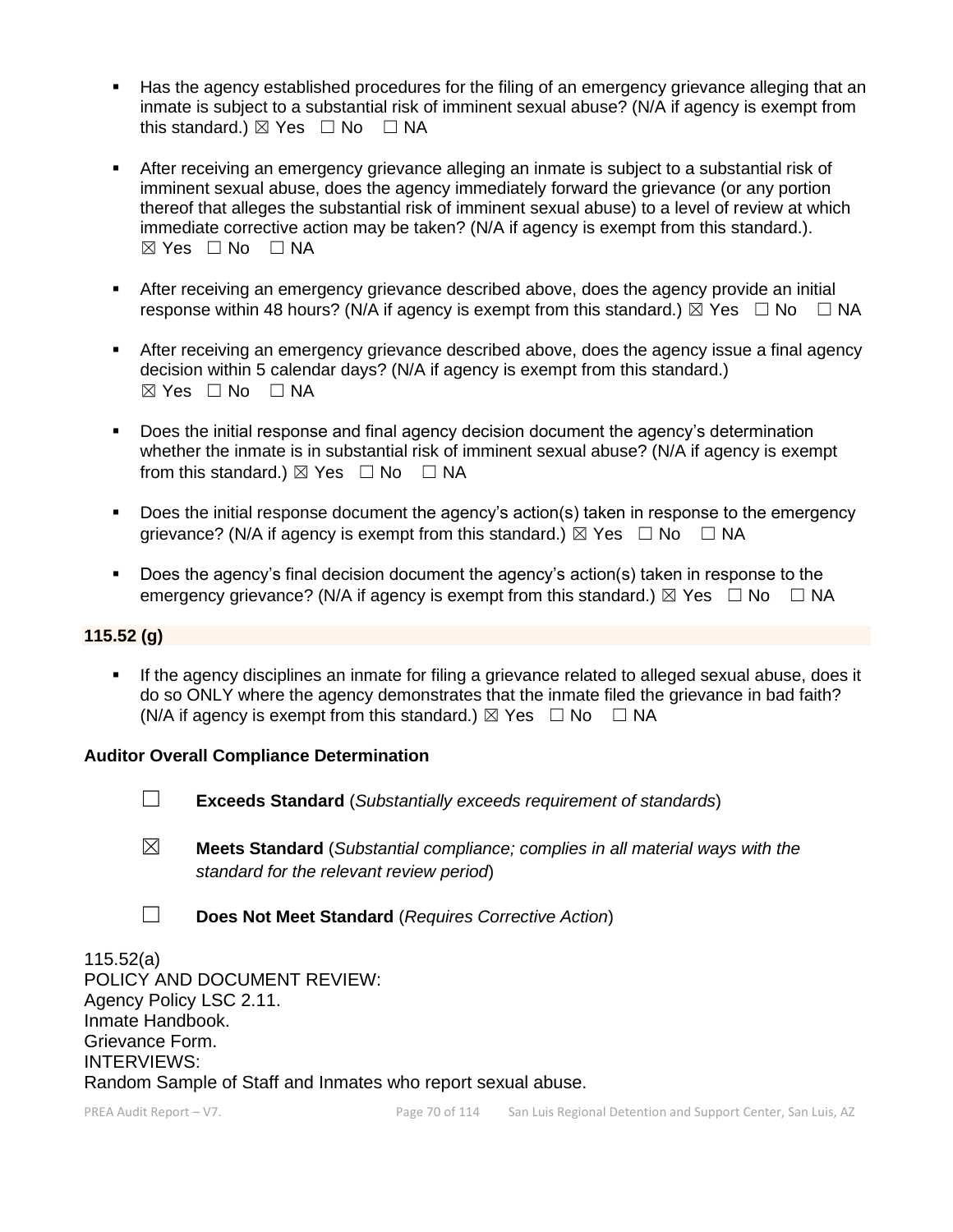FINDINGS:

Agency Policy LSC 2.11, addresses this provision. In accordance with agency policy, the inmate grievance process meets the requirements of PREA. The process allows the inmate to file an oral or written complaint/grievance at any time about sexual abuse or on any correctional issue. The complaint can be filed with any staff and will be directed to the Warden or designee for response if necessary. Inmates interviewed reported they would go directly to a staff member. 115.52(b)

POLICY AND DOCUMENT REVIEW:

Agency Policy DO LSC 2.11.

INTERVIEWS:

PREA Compliance Manager, and Random Sample of Staff.

FINDINGS:

Agency Policy LSC 2.11, addresses this provision. By policy, the inmate is not required to use an informal grievance process nor refer any grievance to the staff member who is the subject of the complaint. The audited facility will not refer the grievance to the staff member who is the subject of the complaint. There is no time limit of the filing of a sexual abuse or sexual harassment grievance. The Inmate Handbooks clearly outlines the process required.

115.52(c)

POLICY AND DOCUMENT REVIEW:

Agency Policy LSC 2.11.

INTERVIEWS:

Inmates who reported sexual abuse.

FINDINGS:

Agency Policy LSC 2.11, addresses this provision. Staff interviewed reported they would accept reports in writing, anonymously, verbally and through third parties, and that any reports received verbally would be documented immediately. By policy, the inmate is not required to use an informal grievance process nor refer any grievance to the staff member who is the subject of the complaint. 115.52(d)

POLICY AND DOCUMENT REVIEW:

Agency Policy LSC 2.11.

INTERVIEWS:

PREA Compliance Manager.

FINDINGS:

Agency Policy LSC 2.11, address this provision. In the past 12 months, there were five (5) grievances filed concerning sexual abuse or harassment. Grievances are to be completed within 90 days and the inmates were notified of the decision. Agency policy allows third party assistance to inmates in the grievance process. If the inmate declines assistance of a third party, that decision to decline assistance would be documented. No assistance has been requested.

Emergency grievances are permitted in reporting a grievance concerning sexual abuse/harassment. If received, the grievance is immediately addressed. Agency policy requires that a response to an emergency grievance must be completed within 48 hours and a final decision must be made within 5 calendar days. Policy does limit any sanctions to an inmate who filed the grievance in bad faith.

In the past 12 months, there were five (5) grievances filed concerning sexual abuse or harassment. The process is well defined in the inmate handbook and would be used by the inmate if necessary.

115.52(e)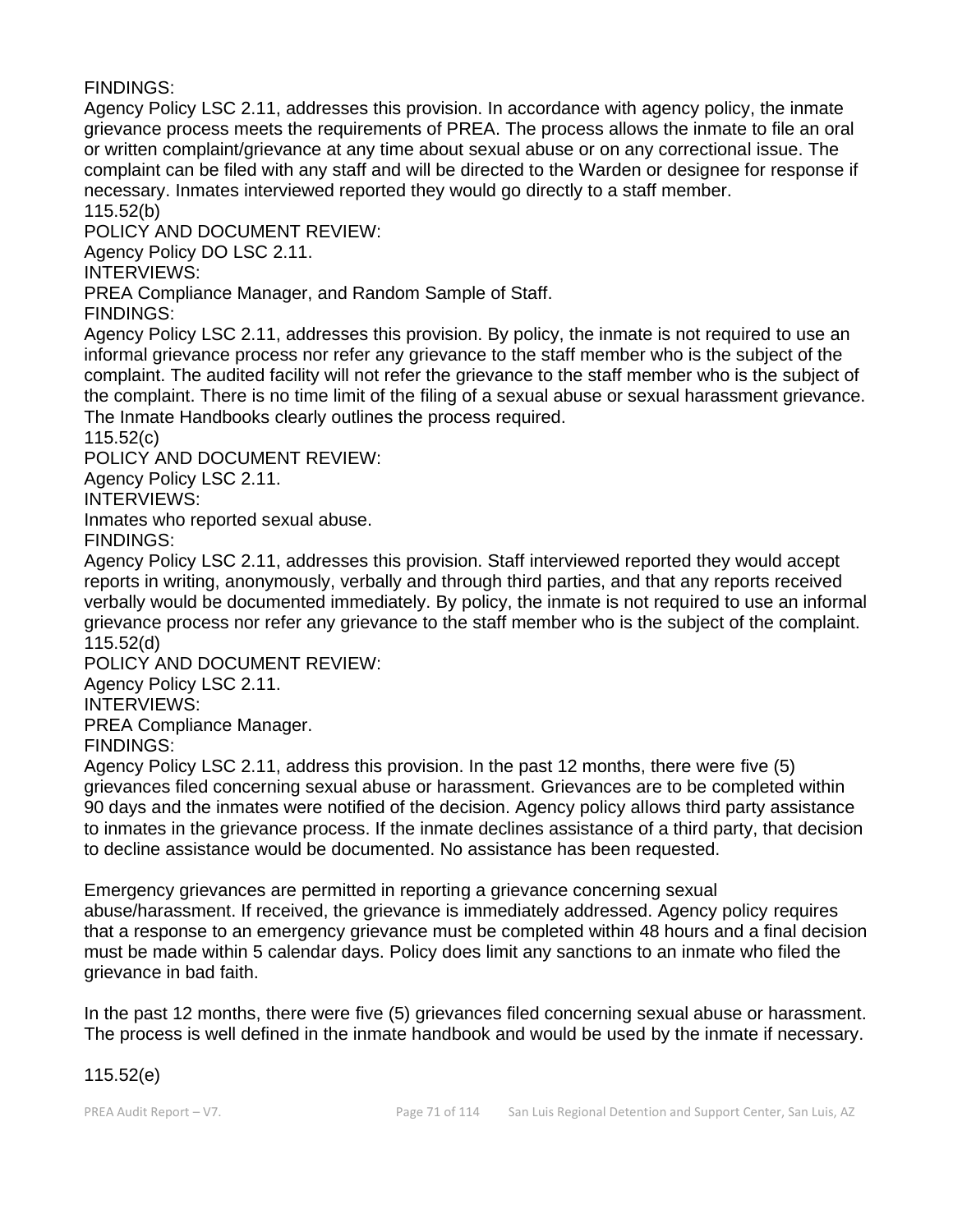POLICY AND DOCUMENT REVIEW:

Agency Policy LSC 2.11. INTERVIEWS: PREA Compliance Manager. FINDINGS:

Agency Policy LSC 2.11, address this provision. In the past 12 months, there were five (5) grievances were filed concerning sexual abuse or harassment. Grievances are to be completed within 90 days and the inmates were notified of the decision. Agency policy allows third party assistance to inmates in the grievance process. If the inmate declines assistance of a third party, that decision to decline assistance would be documented. No assistance has been requested. 115.52(f)

POLICY AND DOCUMENT REVIEW:

Agency Policy DO LSC 2.11.

INTERVIEWS:

PREA Compliance Manager.

FINDINGS:

Emergency grievances are permitted in reporting a grievance concerning sexual abuse/harassment. If received, the grievance is immediately addressed. Agency policy requires that a response to an emergency grievance must be completed within 48 hours and a final decision must be made within 5 calendar days. Policy does limit any sanctions to an inmate who filed the grievance in bad faith. In the past 12 months, there were five (5) grievances filed concerning sexual abuse or harassment. The process is well defined in the inmate handbook and would be used by the inmate if necessary.

115.52(g)

POLICY AND DOCUMENT REVIEW:

Agency Policy LSC 2.11.

INTERVIEWS:

PREA Compliance Manager.

FINDINGS:

Agency Policy does limit any sanctions to an inmate who filed the grievance in bad faith. In the past 12 months, there were five (5) grievances filed concerning sexual abuse or harassment. The process is well defined in the inmate handbook and would be used by the inmate if necessary.

# **Standard 115.53: Inmate access to outside confidential support services**

# **115.53 (a)**

- Does the facility provide inmates with access to outside victim advocates for emotional support services related to sexual abuse by giving inmates mailing addresses and telephone numbers, including toll-free hotline numbers where available, of local, State, or national victim advocacy or rape crisis organizations?  $\boxtimes$  Yes  $\Box$  No
- Does the facility provide persons detained solely for civil immigration purposes mailing addresses and telephone numbers, including toll-free hotline numbers where available of local, State, or national immigrant services agencies? (N/A if the facility *never* has persons detained solely for civil immigration purposes.)  $\Box$  Yes  $\Box$  No  $\boxtimes$  NA
- **•** Does the facility enable reasonable communication between inmates and these organizations and agencies, in as confidential a manner as possible?  $\boxtimes$  Yes  $\Box$  No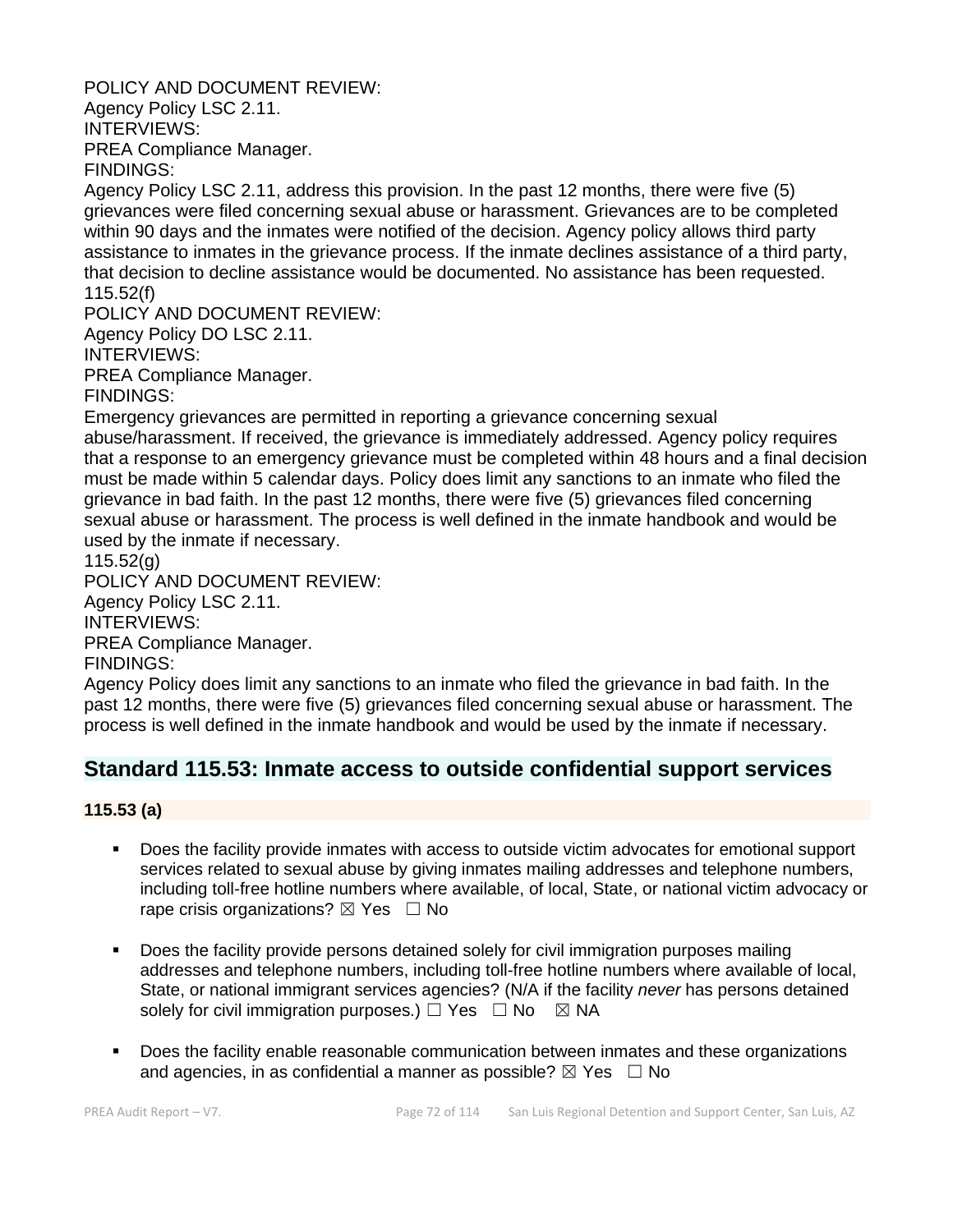# **115.53 (b)**

Does the facility inform inmates, prior to giving them access, of the extent to which such communications will be monitored and the extent to which reports of abuse will be forwarded to authorities in accordance with mandatory reporting laws?  $\boxtimes$  Yes  $\Box$  No

### **115.53 (c)**

- Does the agency maintain or attempt to enter into memoranda of understanding or other agreements with community service providers that are able to provide inmates with confidential emotional support services related to sexual abuse?  $\boxtimes$  Yes  $\Box$  No
- Does the agency maintain copies of agreements or documentation showing attempts to enter into such agreements?  $\boxtimes$  Yes  $\Box$  No

### **Auditor Overall Compliance Determination**



- ☒ **Meets Standard** (*Substantial compliance; complies in all material ways with the standard for the relevant review period*)
- ☐ **Does Not Meet Standard** (*Requires Corrective Action*)

115.53(a)

POLICY AND DOCUMENT REVIEW:

Agency Policy LSC 2.11. Inmate handbook.

INTERVIEWS:

Random inmates and an inmate who reported a sexual abuse.

FINDINGS:

Agency Policy LSC 2.11, addresses this provision. The audited facility provides to the inmates, confidential access to outside victim advocates by providing the name of the organization, toll free telephone number, posters, and the information is in the inmate handbook. The victim advocate service includes in-person support services to the victim through the forensic medical exam process as well as the investigatory interview process and at no charge to the inmate. 115.53(b)

POLICY AND DOCUMENT REVIEW:

Agency Policy LSC 2.11.

INTERVIEWS:

Random Sample of Inmates.

FINDINGS:

Agency Policy LSC 2.11, addresses this provision. Inmates interviewed reported they had never requested support services from outside agencies. Advocate services informs the inmates of limits to confidentiality prior to receiving services, in accordance with their MOU.

115.53(c)

#### POLICY AND DOCUMENT REVIEW: Memorandum of Understandings FINDINGS: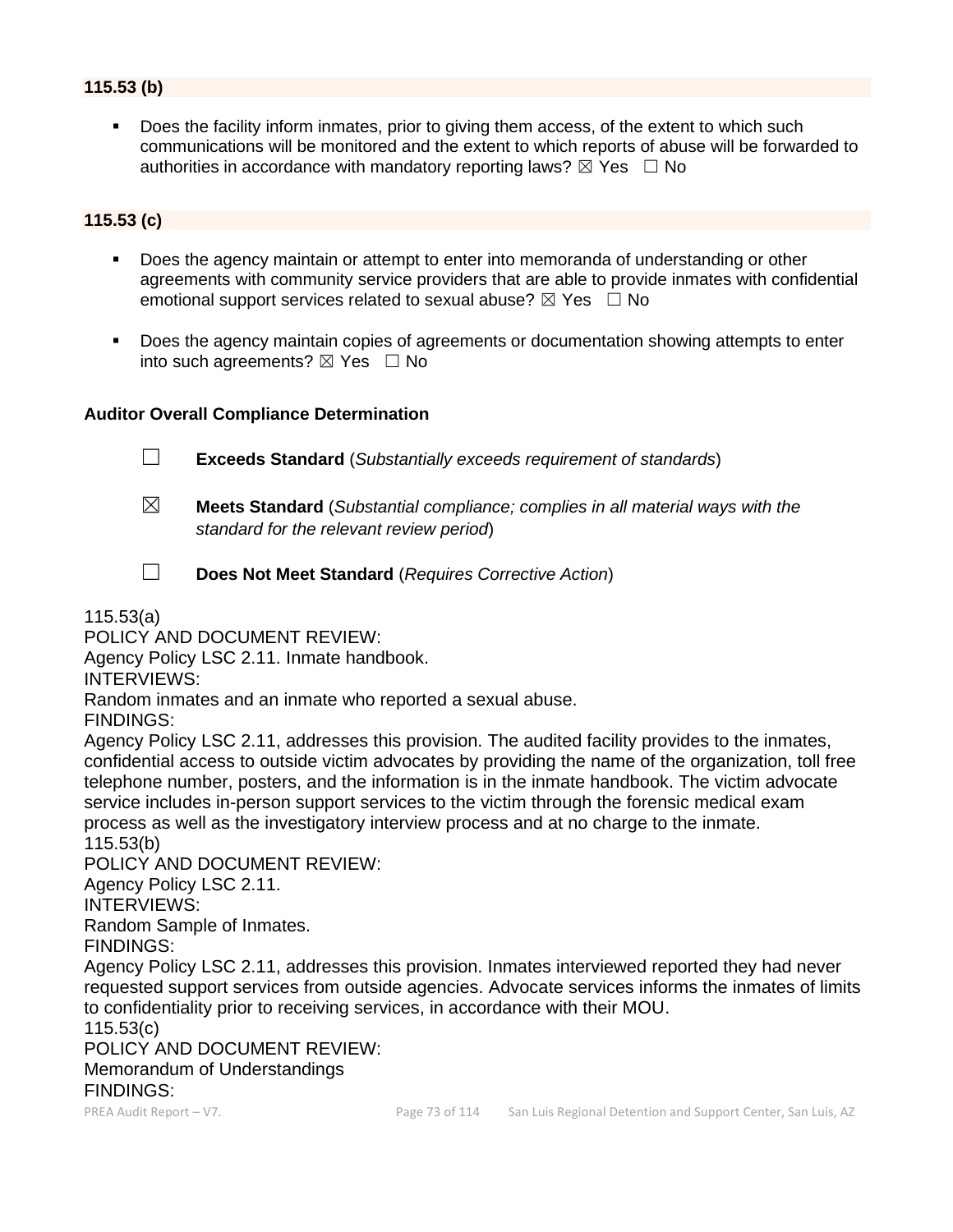The audited facility maintains the agreement that provides advocate services and informs the inmates of limits to confidentiality. These agreements were provided to the Auditor in the Pre-Audit document request.

# **Standard 115.54: Third-party reporting**

### **115.54 (a)**

- Has the agency established a method to receive third-party reports of sexual abuse and sexual harassment?  $\boxtimes$  Yes  $\Box$  No
- Has the agency distributed publicly information on how to report sexual abuse and sexual harassment on behalf of an inmate?  $\boxtimes$  Yes  $\Box$  No

### **Auditor Overall Compliance Determination**



☐ **Exceeds Standard** (*Substantially exceeds requirement of standards*)

- ☒ **Meets Standard** (*Substantial compliance; complies in all material ways with the standard for the relevant review period*)
- 
- ☐ **Does Not Meet Standard** (*Requires Corrective Action*)

115.54(a) POLICY AND DOCUMENT REVIEW: Agency Policy LSC 2.11. Inmate handbook. INTERVIEWS: PREA Coordinator FINDINGS: Agency Policy LSC 2.11, addresses this provision. The public can report online using the DOJ PREA Reporting on behalf of the inmate for third party reporting of inmate sexual abuse and harassment. Inmates may also write to the OMBUDSMAN regarding any sexual abuse or harassment.

# **OFFICIAL RESPONSE FOLLOWING AN INMATE REPORT**

# **Standard 115.61: Staff and agency reporting duties**

#### **115.61 (a)**

▪ Does the agency require all staff to report immediately and according to agency policy any knowledge, suspicion, or information regarding an incident of sexual abuse or sexual harassment that occurred in a facility, whether or not it is part of the agency?  $\boxtimes$  Yes  $\Box$  No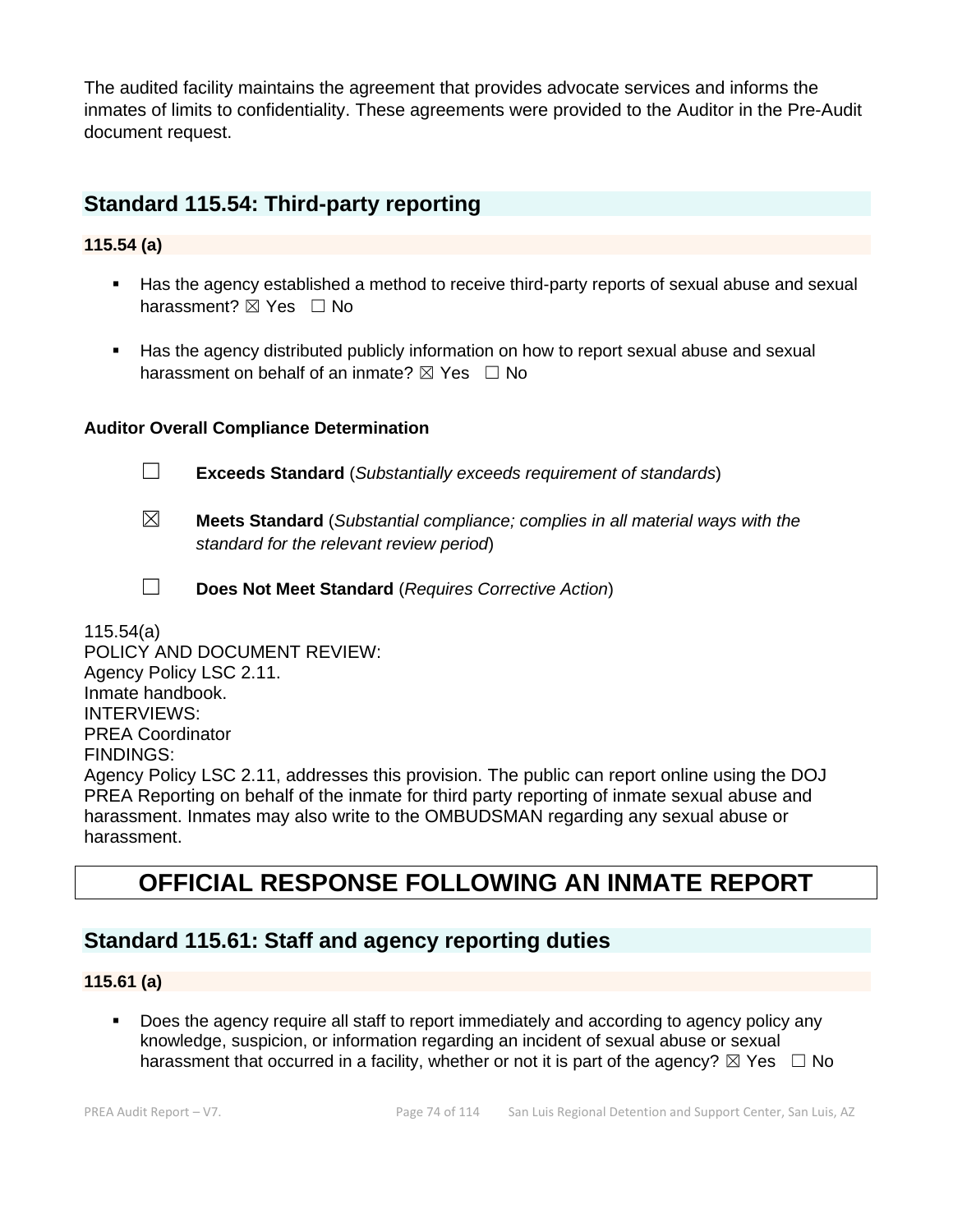- Does the agency require all staff to report immediately and according to agency policy any knowledge, suspicion, or information regarding retaliation against inmates or staff who reported an incident of sexual abuse or sexual harassment?  $\boxtimes$  Yes  $\Box$  No
- Does the agency require all staff to report immediately and according to agency policy any knowledge, suspicion, or information regarding any staff neglect or violation of responsibilities that may have contributed to an incident of sexual abuse or sexual harassment or retaliation? ☒ Yes ☐ No

### **115.61 (b)**

▪ Apart from reporting to designated supervisors or officials, does staff always refrain from revealing any information related to a sexual abuse report to anyone other than to the extent necessary, as specified in agency policy, to make treatment, investigation, and other security and management decisions?  $\boxtimes$  Yes  $\Box$  No

### **115.61 (c)**

- Unless otherwise precluded by Federal, State, or local law, are medical and mental health practitioners required to report sexual abuse pursuant to paragraph (a) of this section? ☒ Yes ☐ No
- Are medical and mental health practitioners required to inform inmates of the practitioner's duty to report, and the limitations of confidentiality, at the initiation of services?  $\boxtimes$  Yes  $\Box$  No

### **115.61 (d)**

If the alleged victim is under the age of 18 or considered a vulnerable adult under a State or local vulnerable persons statute, does the agency report the allegation to the designated State or local services agency under applicable mandatory reporting laws?  $\boxtimes$  Yes  $\Box$  No

### **115.61 (e)**

Does the facility report all allegations of sexual abuse and sexual harassment, including thirdparty and anonymous reports, to the facility's designated investigators?  $\boxtimes$  Yes  $\Box$  No

### **Auditor Overall Compliance Determination**

- ☐ **Exceeds Standard** (*Substantially exceeds requirement of standards*)
- ☒ **Meets Standard** (*Substantial compliance; complies in all material ways with the standard for the relevant review period*)
- ☐ **Does Not Meet Standard** (*Requires Corrective Action*)

115.61(a) POLICY AND DOCUMENT REVIEW: Agency Policy LSC 2.11. Pre-audit questionnaire.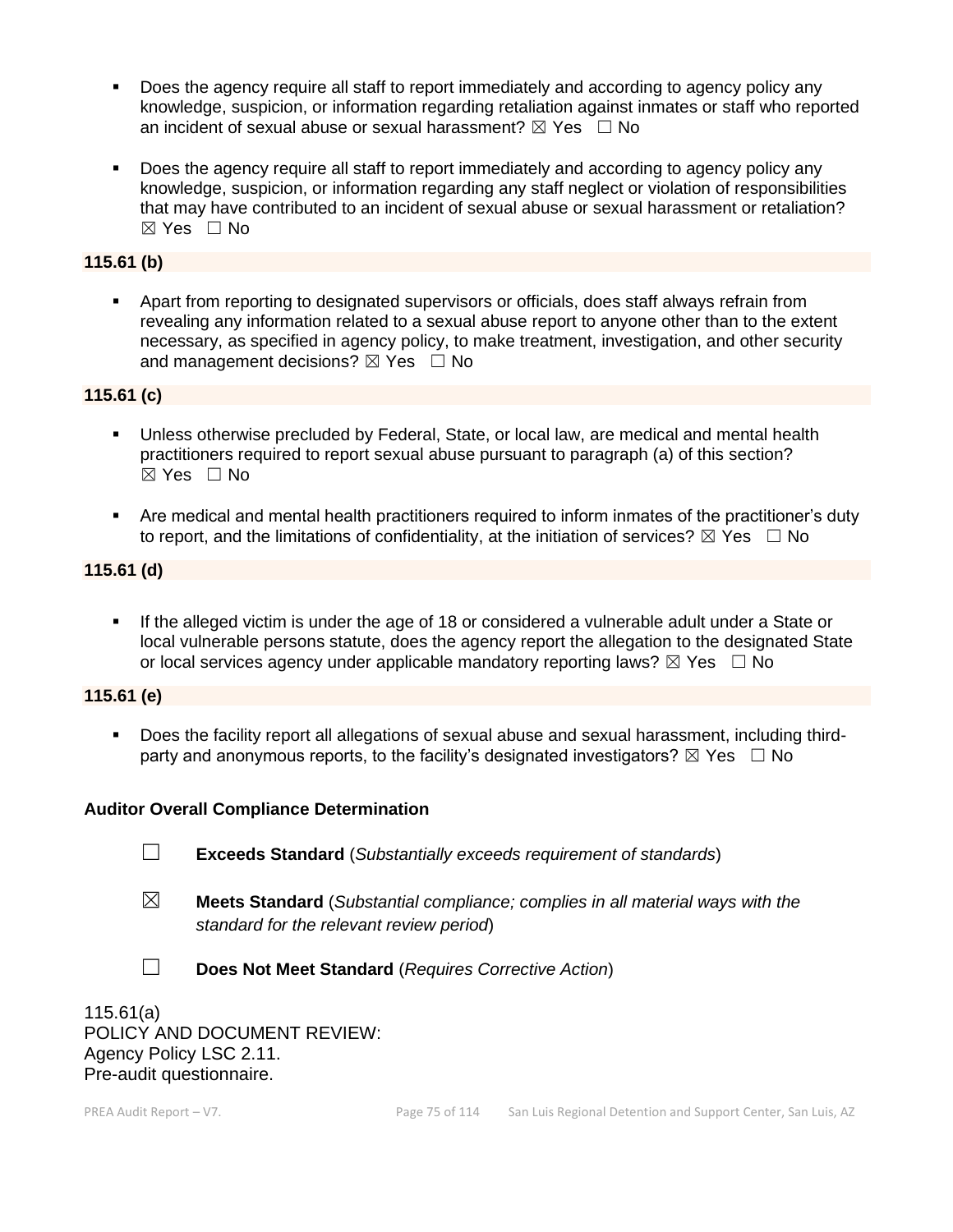INTERVIEWS:

Interviews with Warden, random staff, medical/mental health staff, & PREA Coordinator. FINDINGS:

Agency Policy LSC 2.11, address this provision. All staff interviewed reported they would immediately report any knowledge, suspicion, or information regarding any allegation of sexual abuse or sexual harassment. Staff also reported they would report any retaliation against staff or inmates who reported an incident, or any staff neglect or violation of responsibilities that may have contributed to an incident or retaliation.

115.61(b)

POLICY AND DOCUMENT REVIEW:

Agency Policy LSC 2.11.

Pre-audit questionnaire.

INTERVIEWS:

Interviews with Warden, random staff, medical/mental health staff, & PREA Coordinator. FINDINGS:

Agency Policy LSC 2.11, addresses this provision. All staff interviewed reported all staff including medical and mental staff are required to report all sexual abuse allegations. Medical/Mental Health staff inform the inmate of their duty to report. The facility reports all allegations to the local law enforcement agency. All staff are informed of the importance of confidentially being maintained in the reporting process. No inmate is under the age of 18 at the audited facility.

# **Standard 115.62: Agency protection duties**

**115.62 (a)**

■ When the agency learns that an inmate is subject to a substantial risk of imminent sexual abuse, does it take immediate action to protect the inmate?  $\boxtimes$  Yes  $\Box$  No

# **Auditor Overall Compliance Determination**

- ☐ **Exceeds Standard** (*Substantially exceeds requirement of standards*)
- ☒ **Meets Standard** (*Substantial compliance; complies in all material ways with the standard for the relevant review period*)

115.62(a) POLICY AND DOCUMENT REVIEW: Agency Policy LSC 2.11. Pre-audit questionnaire. INTERVIEWS: Interviews with Warden, random staff, medical/mental health staff, & PREA Coordinator. FINDINGS: Agency Policy LSC 2.11, addresses this provision. Staff interviewed reported immediate action

would be taken if staff were to become aware of any inmate being at substantial risk of imminent sexual abuse.

<sup>☐</sup> **Does Not Meet Standard** (*Requires Corrective Action*)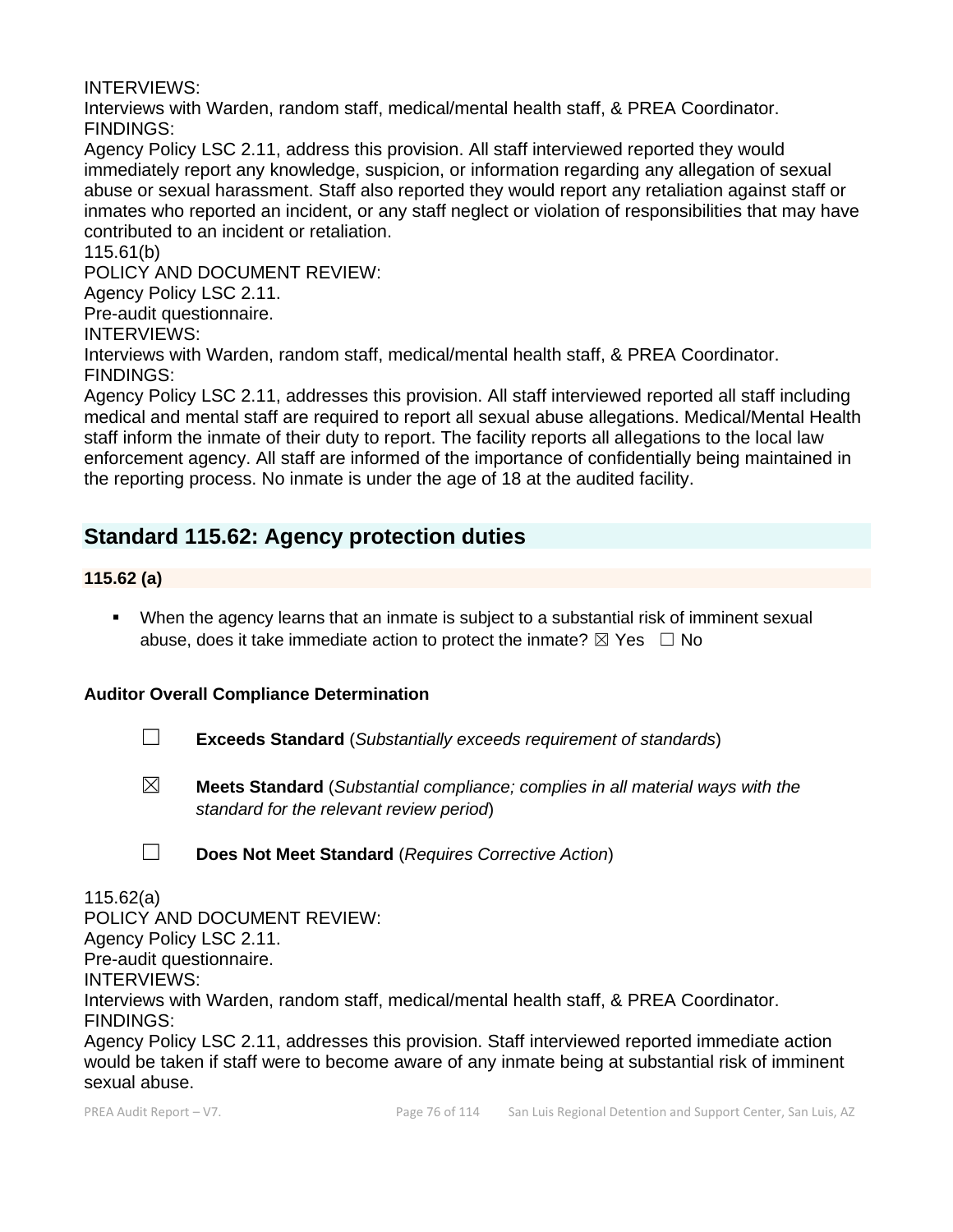Staff reported any allegation would be taken seriously and due diligence would be followed to ensure staff respond to inmates immediately. Management staff reported the key is creating a safe culture. Randomly selected staff reported in detail the immediate steps they would take to respond to any allegation of an inmate reporting they are at a substantial risk of imminent sexual abuse.

# **Standard 115.63: Reporting to other confinement facilities**

# **115.63 (a)**

▪ Upon receiving an allegation that an inmate was sexually abused while confined at another facility, does the head of the facility that received the allegation notify the head of the facility or appropriate office of the agency where the alleged abuse occurred?  $\boxtimes$  Yes  $\Box$  No

### **115.63 (b)**

**EXT** Is such notification provided as soon as possible, but no later than 72 hours after receiving the allegation?  $\boxtimes$  Yes  $\Box$  No

### **115.63 (c)**

**•** Does the agency document that it has provided such notification?  $\boxtimes$  Yes  $\Box$  No

### **115.63 (d)**

■ Does the facility head or agency office that receives such notification ensure that the allegation is investigated in accordance with these standards?  $\boxtimes$  Yes  $\Box$  No

### **Auditor Overall Compliance Determination**

- ☐ **Exceeds Standard** (*Substantially exceeds requirement of standards*)
- ☒ **Meets Standard** (*Substantial compliance; complies in all material ways with the standard for the relevant review period*)
- ☐ **Does Not Meet Standard** (*Requires Corrective Action*)

115.63(a) POLICY AND DOCUMENT REVIEW: Agency Policy LSC 2.11. Pre-audit questionnaire. INTERVIEWS: Warden. FINDINGS: Agency Policy LSC 2.11, addresses this provision. The agency has a policy that requires notification of another facility when they learn of an inmate that had been sexually abused at that other facility. In the past 12 months, the facility reported zero allegations of sexual abuse that an inmate received at another facility. These types of allegations would be immediately reported to the Warden, the local law enforcement agency for investigation,

and the other facility.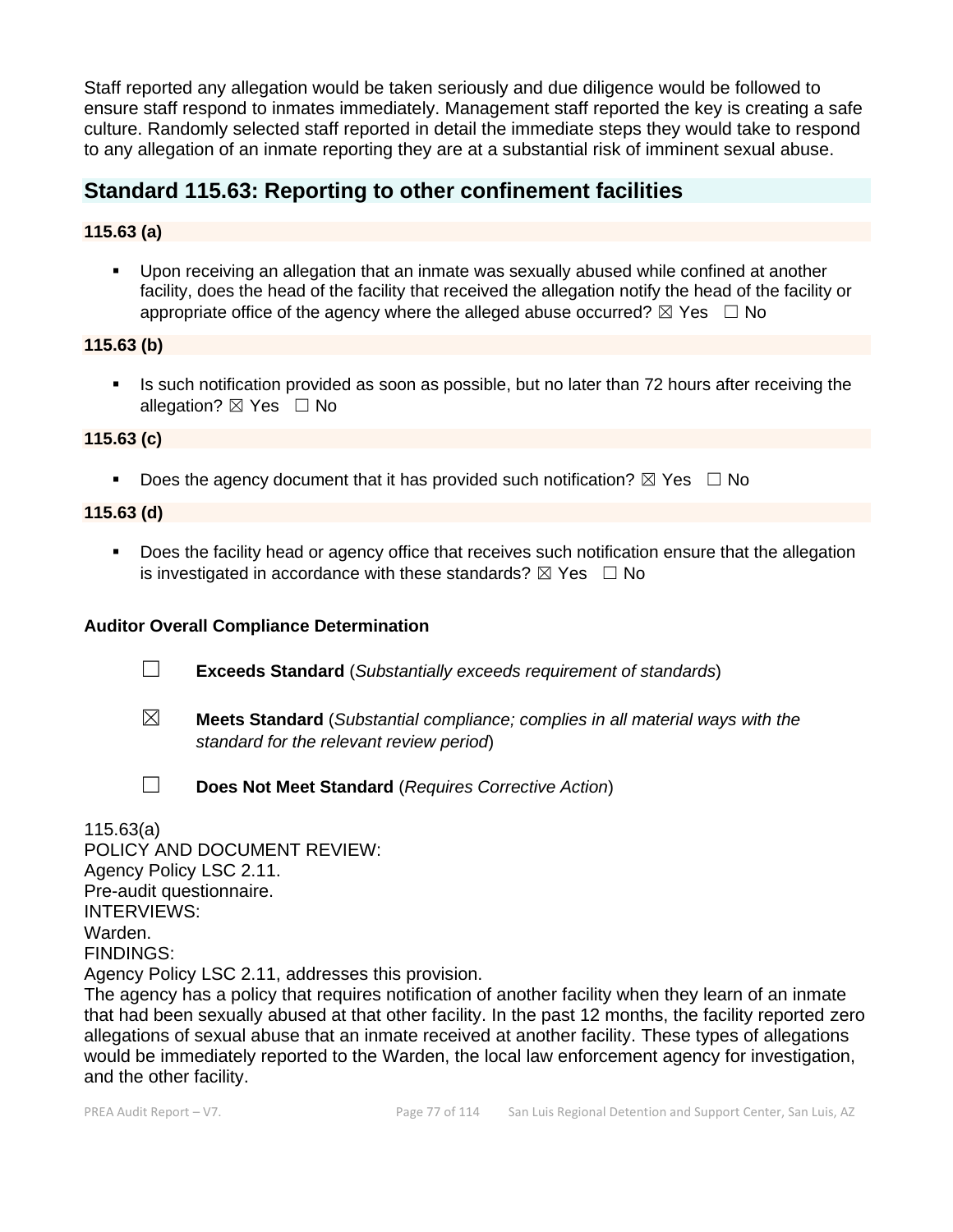115.63(b) POLICY AND DOCUMENT REVIEW: Agency Policy LSC 2.11. FINDINGS: Agency Policy LSC 2.11, addresses this provision. Notification of sexual abuse at another confinement facility is to be completed within the 72-hour time frame. Documentation is required that the report will be investigated and properly acted upon. 115.63(c) POLICY AND DOCUMENT REVIEW: Agency Policy LSC 2.11. FINDINGS: If any allegation is made, the notifications and documentation of the notifications would be made according to department policy. 115.63(d) POLICY AND DOCUMENT REVIEW: Agency Policy LSC 2.11. INTERVIEWS: Warden. FINDINGS: Agency Policy LSC 2.11, addresses this provision. Staff interviewed reported they would initiate an investigation just like any other. They would make a request for cooperation from the other facility, and staff would go visit the inmate at that facility. Staff reported the local law enforcement agency

# **Standard 115.64: Staff first responder duties**

would oversee the investigative team and process.

### **115.64 (a)**

- Upon learning of an allegation that an inmate was sexually abused, is the first security staff member to respond to the report required to: Separate the alleged victim and abuser? ☒ Yes ☐ No
- Upon learning of an allegation that an inmate was sexually abused, is the first security staff member to respond to the report required to: Preserve and protect any crime scene until appropriate steps can be taken to collect any evidence?  $\boxtimes$  Yes  $\Box$  No
- Upon learning of an allegation that an inmate was sexually abused, is the first security staff member to respond to the report required to: Request that the alleged victim not take any actions that could destroy physical evidence, including, as appropriate, washing, brushing teeth, changing clothes, urinating, defecating, smoking, drinking, or eating, if the abuse occurred within a time period that still allows for the collection of physical evidence?  $\boxtimes$  Yes  $\Box$  No
- Upon learning of an allegation that an inmate was sexually abused, is the first security staff member to respond to the report required to: Ensure that the alleged abuser does not take any actions that could destroy physical evidence, including, as appropriate, washing, brushing teeth, changing clothes, urinating, defecating, smoking, drinking, or eating, if the abuse occurred within a time period that still allows for the collection of physical evidence?  $\boxtimes$  Yes  $\Box$  No

#### **115.64 (b)**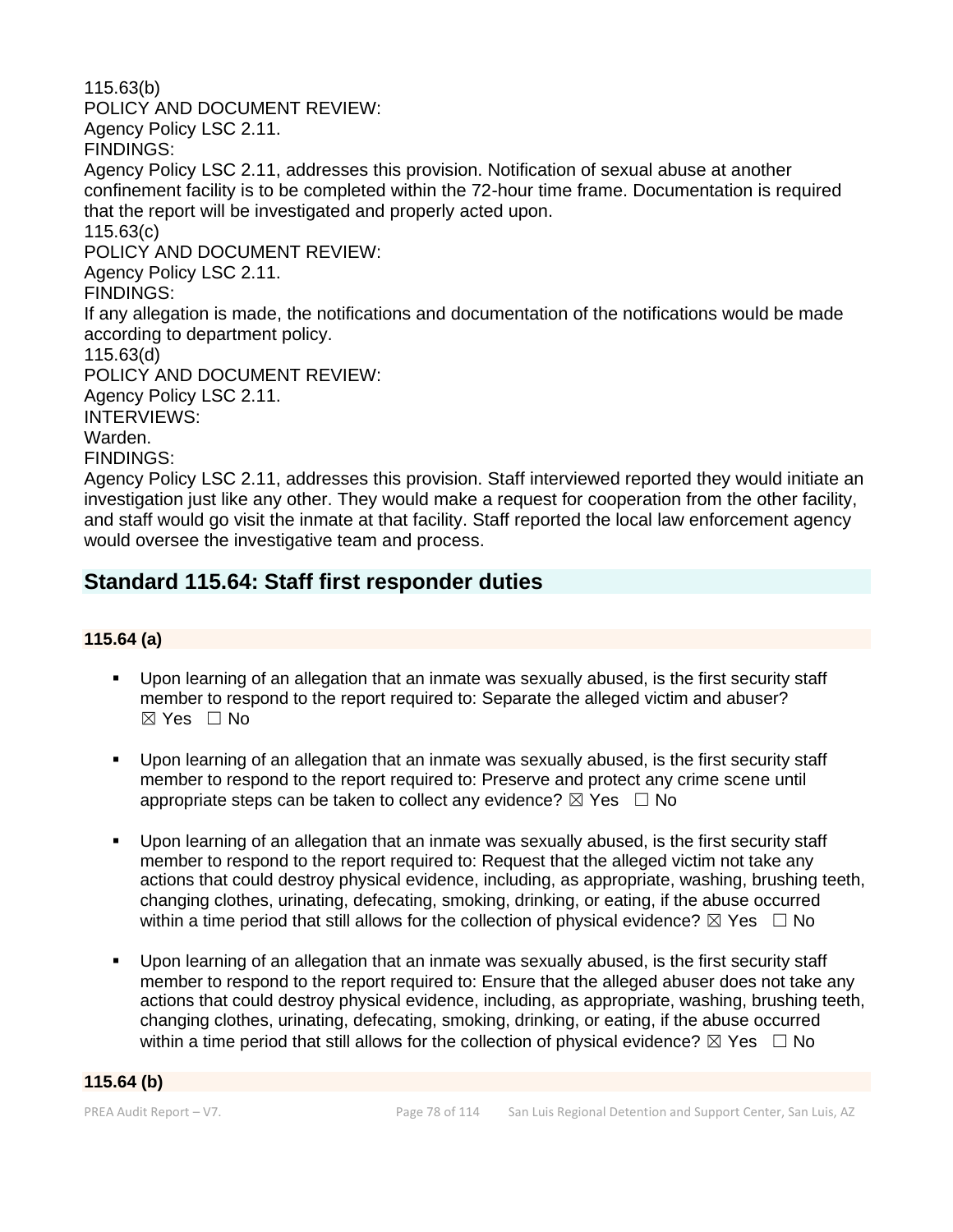If the first staff responder is not a security staff member, is the responder required to request that the alleged victim not take any actions that could destroy physical evidence, and then notify security staff?  $\boxtimes$  Yes  $\Box$  No

### **Auditor Overall Compliance Determination**

☐ **Exceeds Standard** (*Substantially exceeds requirement of standards*)

☒ **Meets Standard** (*Substantial compliance; complies in all material ways with the standard for the relevant review period*)

☐ **Does Not Meet Standard** (*Requires Corrective Action*)

115.64(a)

POLICY AND DOCUMENT REVIEW: Agency Policy LSC 2.11. Pre-audit questionnaire. Samples of the PREA First Responder cards. INTERVIEWS: Security Staff and Non-Security Staff First Responders. FINDINGS:

Agency Policy LSC 2.11, address this provision. The practices to this policy were verified by the responses from the staff being questioned in the interview process. All staff are provided training on the staff responder actions required in the event of a sexual abuse. This would include all security and non-security staff that might be a first responder.

Agency policy also address the actions required if the responder is not a security staff member. The non-security staff person would ensure that the alleged victim not take any action that might destroy physical evidence and then notify security staff. Staff interviewed outlined the response taken in response to an allegation. The agency protocol, which meets the standard requirements, was followed.

115.64(b) POLICY AND DOCUMENT REVIEW: Agency Policy LSC 2.11. Pre-audit questionnaire. Samples of the PREA First Responder cards. INTERVIEWS: Security Staff and Non-Security Staff First Responders. FINDINGS: Agency Policy LSC 2.11, address this provision. In the past 12 months, two (2) allegations of sexual abuse from an inmate were recorded. Reports were reviewed by the Auditor and the reports indicated that the staff followed the correct procedures required by PREA. All reports indicated that

the proper response procedures occurred.

# **Standard 115.65: Coordinated response**

# **115.65 (a)**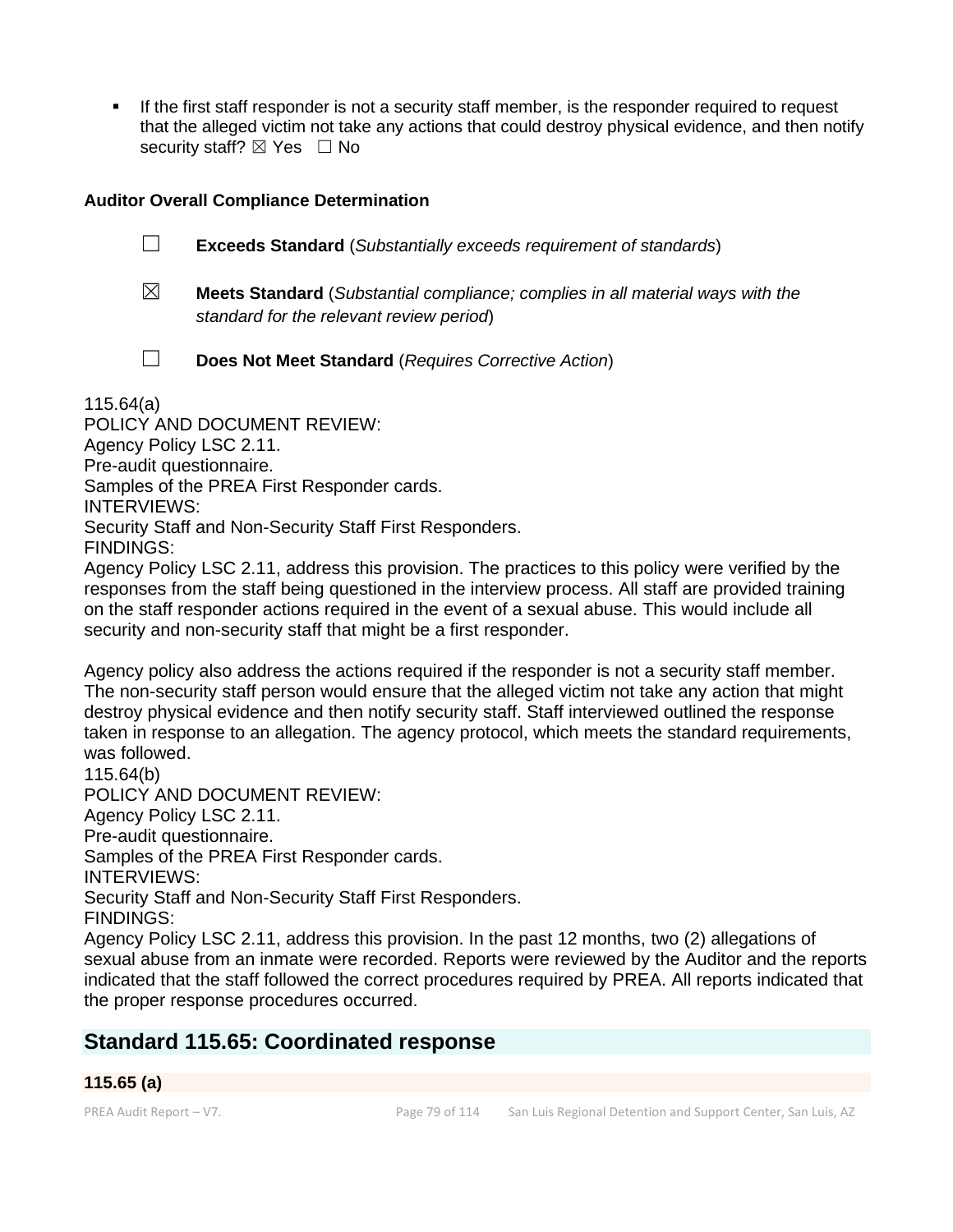Has the facility developed a written institutional plan to coordinate actions among staff first responders, medical and mental health practitioners, investigators, and facility leadership taken in response to an incident of sexual abuse?  $\boxtimes$  Yes  $\Box$  No

### **Auditor Overall Compliance Determination**

- ☐ **Exceeds Standard** (*Substantially exceeds requirement of standards*)
- ☒ **Meets Standard** (*Substantial compliance; complies in all material ways with the standard for the relevant review period*)
- ☐ **Does Not Meet Standard** (*Requires Corrective Action*)

115.65(a) POLICY AND DOCUMENT REVIEW: Agency Policy LSC 2.11. INTERVIEWS: Warden FINDINGS: Agency Policy LSC 2.11, address this provision. Agency policy required a coordinated response by security/supervisory/management staff, medical, law enforcement, and SANE/SAFE services. The document clearly outlines the institutional plan to coordinate actions taken in response to an incident. Staff interviewed reiterated the protocols outlined in the agency's institutional plan.

# **Standard 115.66: Preservation of ability to protect inmates from contact with abusers**

### **115.66 (a)**

▪ Are both the agency and any other governmental entities responsible for collective bargaining on the agency's behalf prohibited from entering into or renewing any collective bargaining agreement or other agreement that limits the agency's ability to remove alleged staff sexual abusers from contact with any inmates pending the outcome of an investigation or of a determination of whether and to what extent discipline is warranted?  $\boxtimes$  Yes  $\Box$  No

#### **115.66 (b)**

■ Auditor is not required to audit this provision.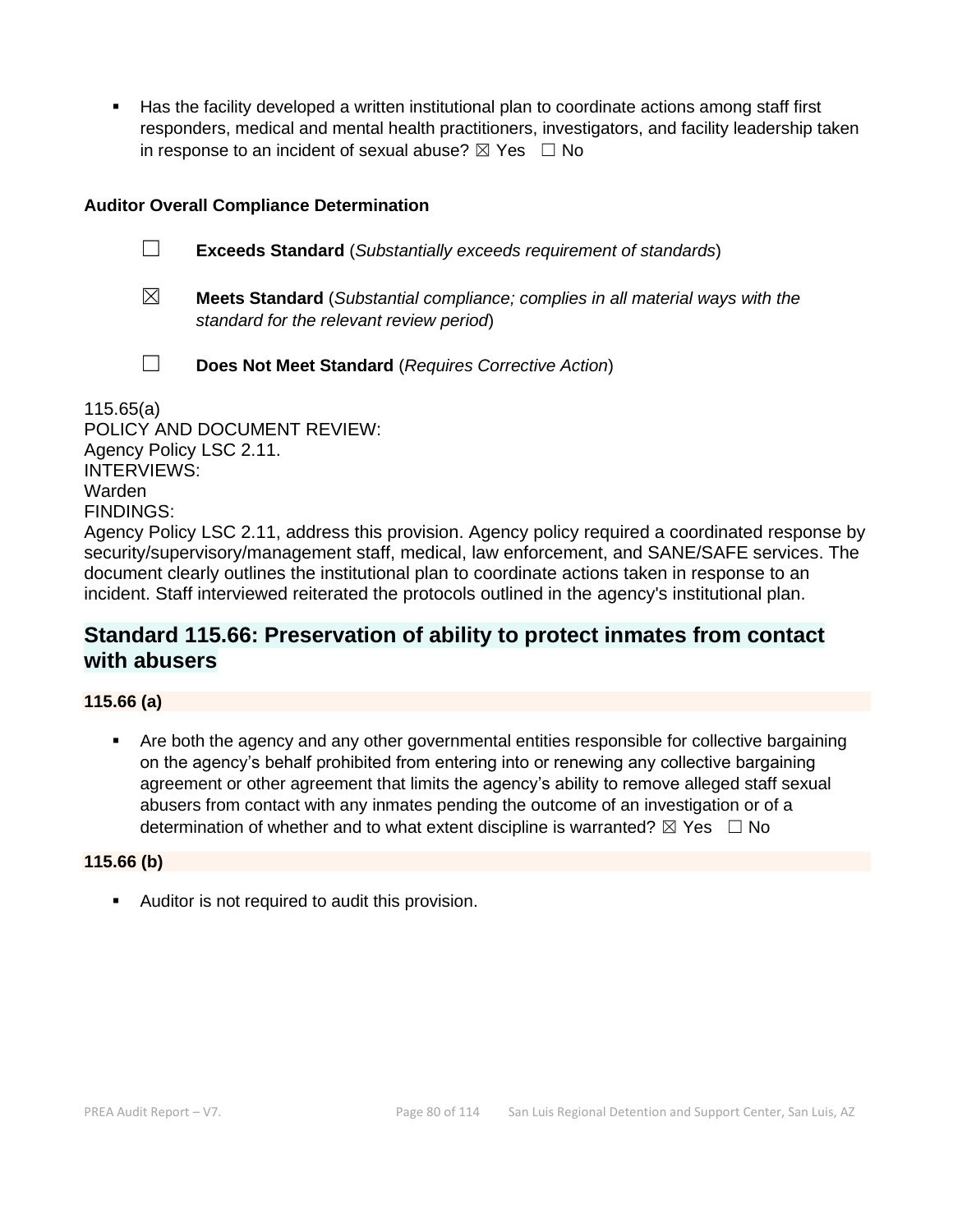#### **Auditor Overall Compliance Determination**

- ☐ **Exceeds Standard** (*Substantially exceeds requirement of standards*)
- ☒ **Meets Standard** (*Substantial compliance; complies in all material ways with the standard for the relevant review period*)
- 
- ☐ **Does Not Meet Standard** (*Requires Corrective Action*)

| 115.66(a)                                                                                       |
|-------------------------------------------------------------------------------------------------|
| POLICY AND DOCUMENT REVIEW:                                                                     |
| Agency Policy LSC 2.11.                                                                         |
| <b>INTERVIEWS:</b>                                                                              |
| Warden                                                                                          |
| <b>FINDINGS:</b>                                                                                |
| Agency Policy LSC 2.11, address this provision. All LaSalle Corrections, LLC., employees do not |
| participate in collective bargaining.                                                           |

# **Standard 115.67: Agency protection against retaliation**

**115.67 (a)**

- Has the agency established a policy to protect all inmates and staff who report sexual abuse or sexual harassment or cooperate with sexual abuse or sexual harassment investigations from retaliation by other inmates or staff?  $\boxtimes$  Yes  $\Box$  No
- Has the agency designated which staff members or departments are charged with monitoring retaliation?  $\boxtimes$  Yes  $\Box$  No

# **115.67 (b)**

Does the agency employ multiple protection measures, such as housing changes or transfers for inmate victims or abusers, removal of alleged staff or inmate abusers from contact with victims, and emotional support services, for inmates or staff who fear retaliation for reporting sexual abuse or sexual harassment or for cooperating with investigations?  $\boxtimes$  Yes  $\Box$  No

### **115.67 (c)**

- Except in instances where the agency determines that a report of sexual abuse is unfounded, for at least 90 days following a report of sexual abuse, does the agency: Monitor the conduct and treatment of inmates or staff who reported the sexual abuse to see if there are changes that may suggest possible retaliation by inmates or staff?  $\boxtimes$  Yes  $\Box$  No
- Except in instances where the agency determines that a report of sexual abuse is unfounded. for at least 90 days following a report of sexual abuse, does the agency: Monitor the conduct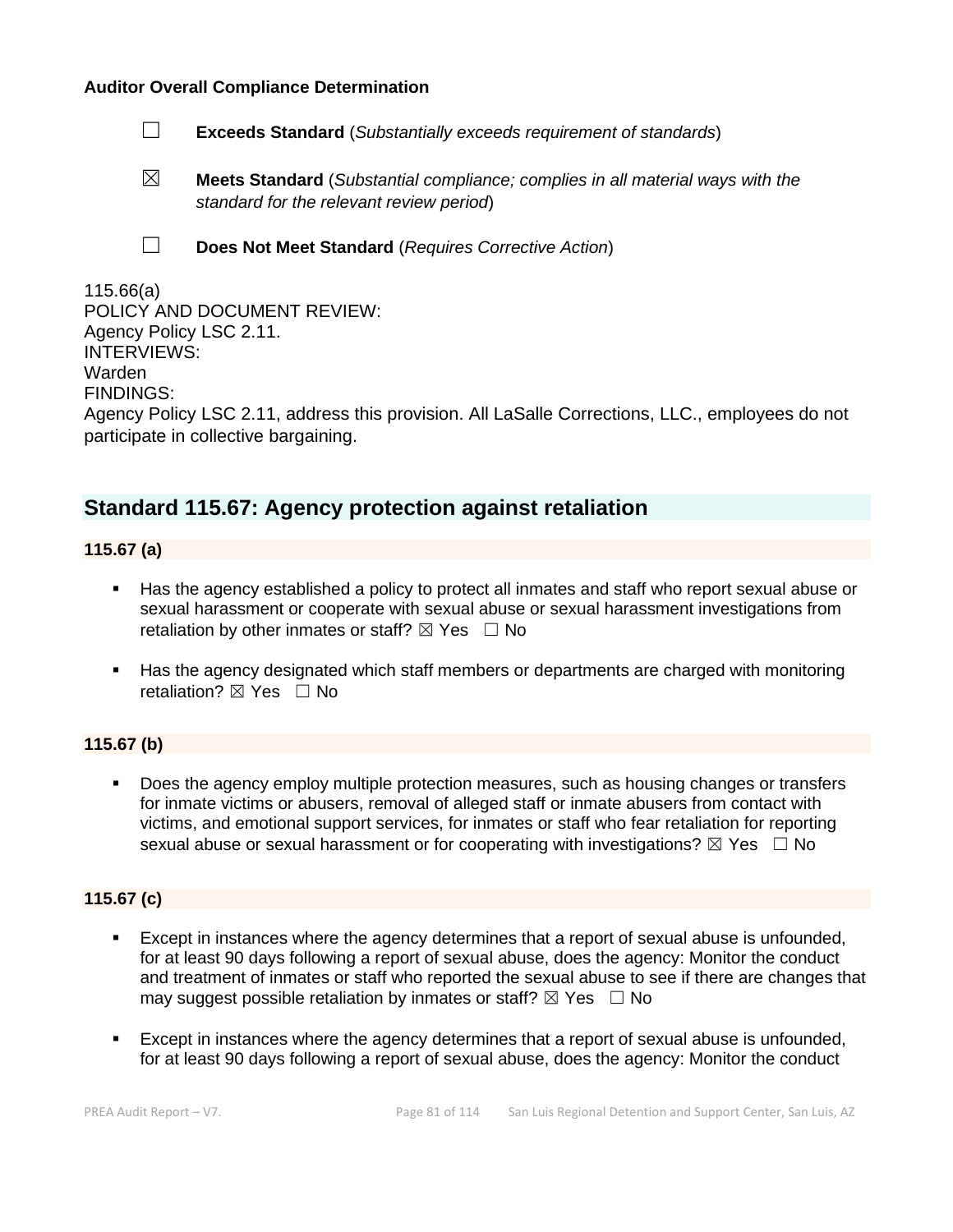and treatment of inmates who were reported to have suffered sexual abuse to see if there are changes that may suggest possible retaliation by inmates or staff?  $\boxtimes$  Yes  $\Box$  No

- Except in instances where the agency determines that a report of sexual abuse is unfounded, for at least 90 days following a report of sexual abuse, does the agency: Act promptly to remedy any such retaliation?  $\boxtimes$  Yes  $\Box$  No
- Except in instances where the agency determines that a report of sexual abuse is unfounded, for at least 90 days following a report of sexual abuse, does the agency: Monitor any inmate disciplinary reports?  $\boxtimes$  Yes  $\Box$  No
- **Except in instances where the agency determines that a report of sexual abuse is unfounded,** for at least 90 days following a report of sexual abuse, does the agency: Monitor inmate housing changes?  $\boxtimes$  Yes  $\Box$  No
- Except in instances where the agency determines that a report of sexual abuse is unfounded, for at least 90 days following a report of sexual abuse, does the agency: Monitor inmate program changes?  $\boxtimes$  Yes  $\Box$  No
- Except in instances where the agency determines that a report of sexual abuse is unfounded, for at least 90 days following a report of sexual abuse, does the agency: Monitor negative performance reviews of staff?  $\boxtimes$  Yes  $\Box$  No
- Except in instances where the agency determines that a report of sexual abuse is unfounded, for at least 90 days following a report of sexual abuse, does the agency: Monitor reassignments of staff? ⊠ Yes □ No
- Does the agency continue such monitoring beyond 90 days if the initial monitoring indicates a continuing need? ⊠ Yes □ No

### **115.67 (d)**

■ In the case of inmates, does such monitoring also include periodic status checks? ☒ Yes ☐ No

### **115.67 (e)**

If any other individual who cooperates with an investigation expresses a fear of retaliation, does the agency take appropriate measures to protect that individual against retaliation? ☒ Yes ☐ No

#### **115.67 (f)**

▪ Auditor is not required to audit this provision.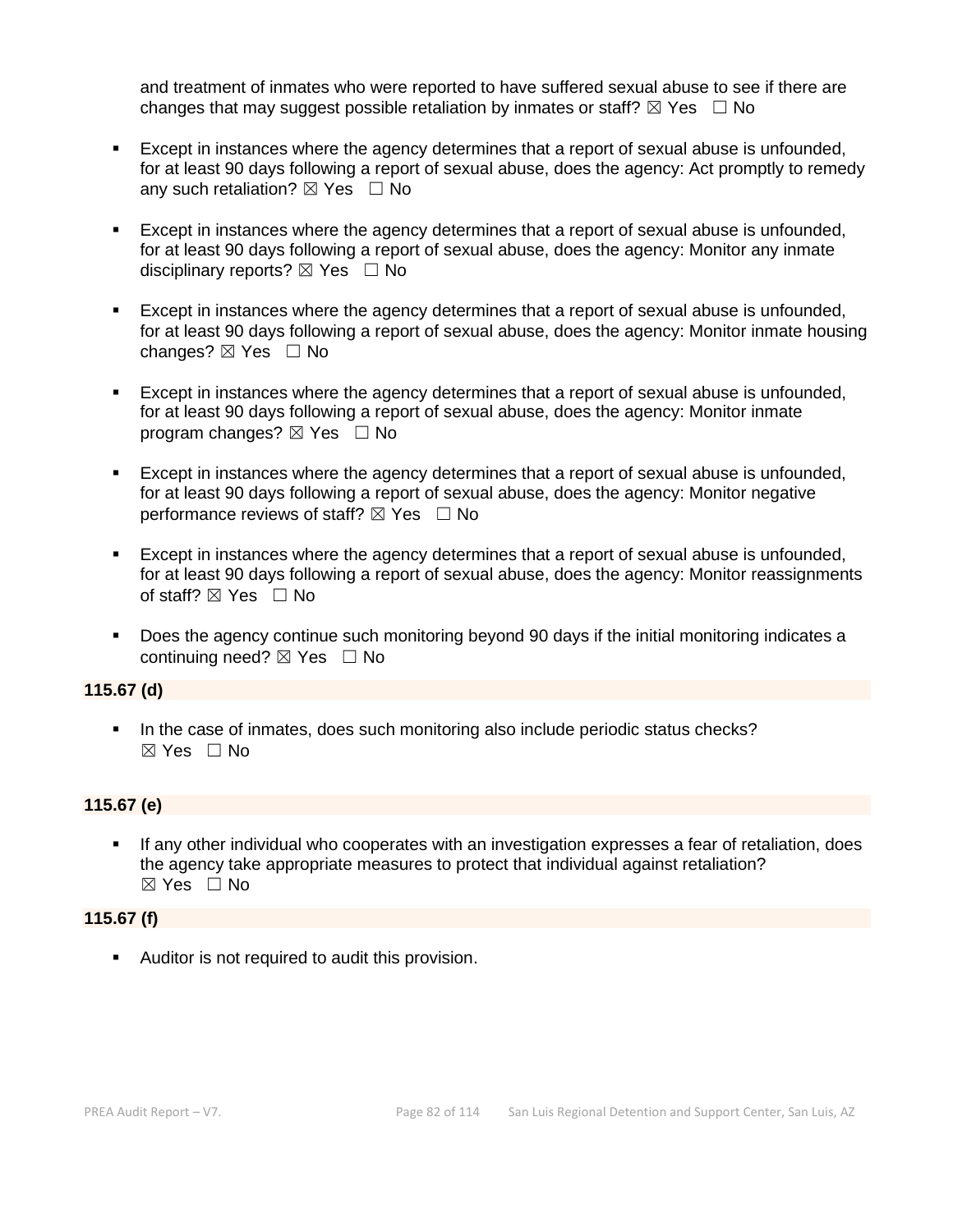### **Auditor Overall Compliance Determination**

- ☐ **Exceeds Standard** (*Substantially exceeds requirement of standards*)
- ☒ **Meets Standard** (*Substantial compliance; complies in all material ways with the standard for the relevant review period*)

☐ **Does Not Meet Standard** (*Requires Corrective Action*)

115.67(a)

POLICY AND DOCUMENT REVIEW:

Agency Policy LSC 2.11.

FINDINGS:

Agency Policy LSC 2.11, address this provision. Policy requires the protection of inmates and staff who report sexual abuse/harassment from retaliation. Senior management is assigned to supervise the monitoring and prevention of retaliation.

115.67(b)

POLICY AND DOCUMENT REVIEW:

Agency Policy LSC 2.11.

INTERVIEWS:

Designated Staff Member Charged with Monitoring Retaliation.

PREA Coordinator.

FINDINGS:

Agency Policy LSC 2.11, address this provision. Staff reported when an investigation is initiated, the individual making the report is told what the expected process will be and if anyone threatens or otherwise makes them feel uncomfortable, they are provided with the name of the person to notify. Staff and inmates are informed that any retaliation will be taken seriously and acted upon. Staff reported the process followed and strategies used when monitoring for potential retaliation against both inmates and staff. Staff is offered emotional support services.

115.67(c)

POLICY AND DOCUMENT REVIEW:

Agency Policy LSC 2.11.

INTERVIEWS:

Designated Staff Member Charged with Monitoring Retaliation.

PREA Coordinator.

FINDINGS:

Agency Policy LSC 2.11, address this provision. Staff reported in detail what they look for when monitoring for retaliation for both inmates and staff, and the duration of the monitoring, which meet the standard requirements.

115.67(d)

POLICY AND DOCUMENT REVIEW:

Agency Policy LSC 2.11.

INTERVIEWS:

Designated Staff Member Charged with Monitoring Retaliation.

PREA Coordinator.

FINDINGS:

Agency Policy LSC 2.11, addresses this provision. All required monitoring will be promptly conducted for a minimum of 90 days or longer if needed. The facility would employ a variety of methods such as housing change, removal of abuser, or other means to protect the inmate victim.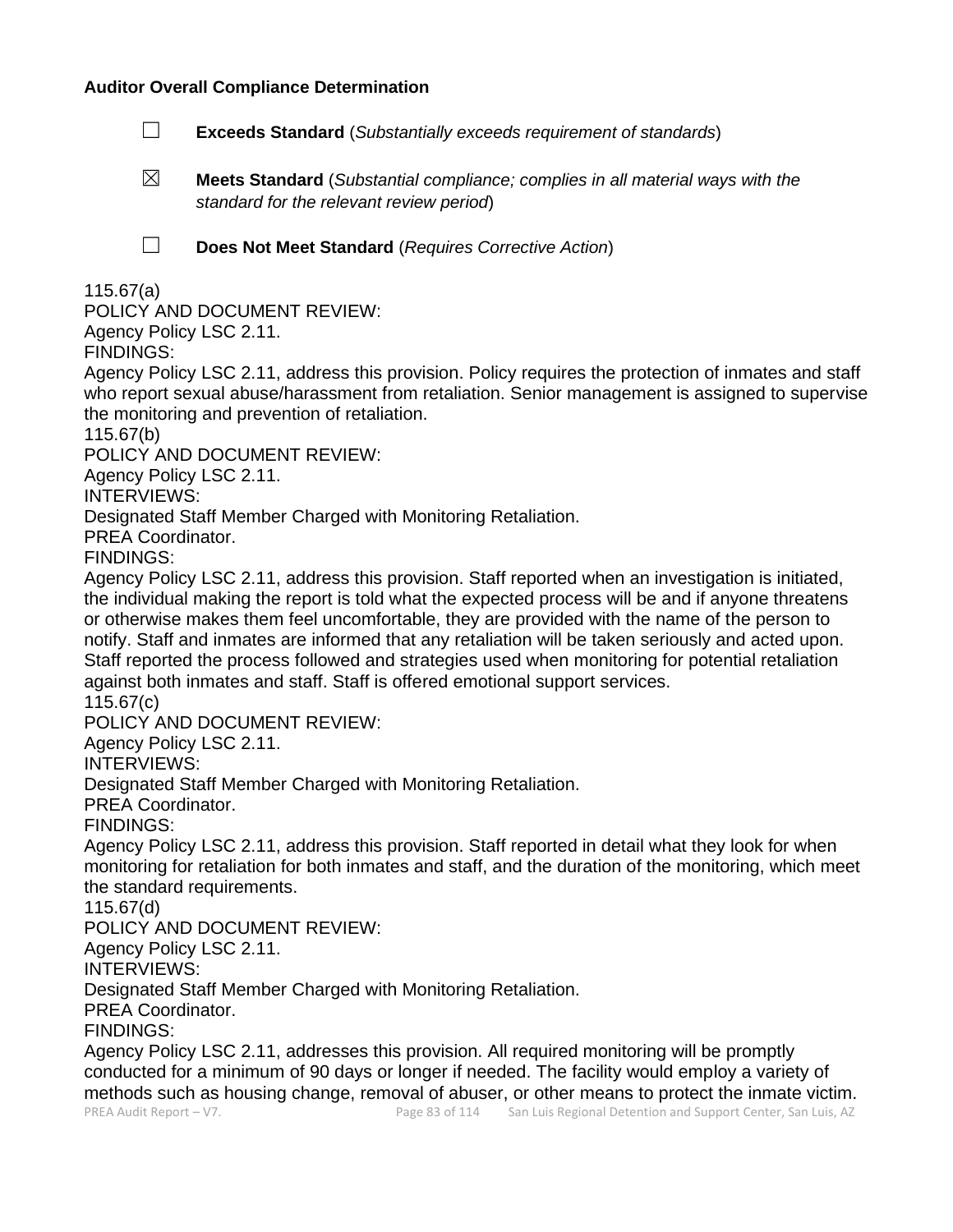This policy would also protect anyone who assisted in the investigation. The policies also require periodic status checks designed to protect an individual from retaliation. 115.67(e)

POLICY AND DOCUMENT REVIEW:

Agency Policy LSC 2.11. INTERVIEWS:

Warden.

FINDINGS:

Agency Policy LSC 2.11, addresses this provision. Staff interviewed reported any type of retaliation is treated seriously and any allegations made would be reviewed and investigated. If an allegation were to be found true, the appropriate necessary actions would be taken.

115.67(f)

POLICY AND DOCUMENT REVIEW:

The agency is not required to respond to this provision.

FINDINGS:

This provision is not applicable as the agency is not required to respond to this provision.

# **Standard 115.68: Post-allegation protective custody**

### **115.68 (a)**

**■** Is any and all use of segregated housing to protect an inmate who is alleged to have suffered sexual abuse subject to the requirements of § 115.43?  $\boxtimes$  Yes  $\Box$  No

# **Auditor Overall Compliance Determination**

☐ **Exceeds Standard** (*Substantially exceeds requirement of standards*)

☐ **Does Not Meet Standard** (*Requires Corrective Action*)

- ☒ **Meets Standard** (*Substantial compliance; complies in all material ways with the standard for the relevant review period*)
- 115.68(a)

POLICY AND DOCUMENT REVIEW: Agency Policy LSC 2.11. INTERVIEWS: Warden Staff who Supervise Inmates in Restrictive Housing Medical and Mental Health Staff. At the time of the onsite audit, there were no inmates in isolation for risk of sexual victimization/who alleged to have suffered sexual abuse, therefore no inmate was interviewed specific to this provision.

ONSITE REVIEW:

During the onsite review, there was no indication that restrictive housing is used on a regular basis for PREA related events.

FINDINGS: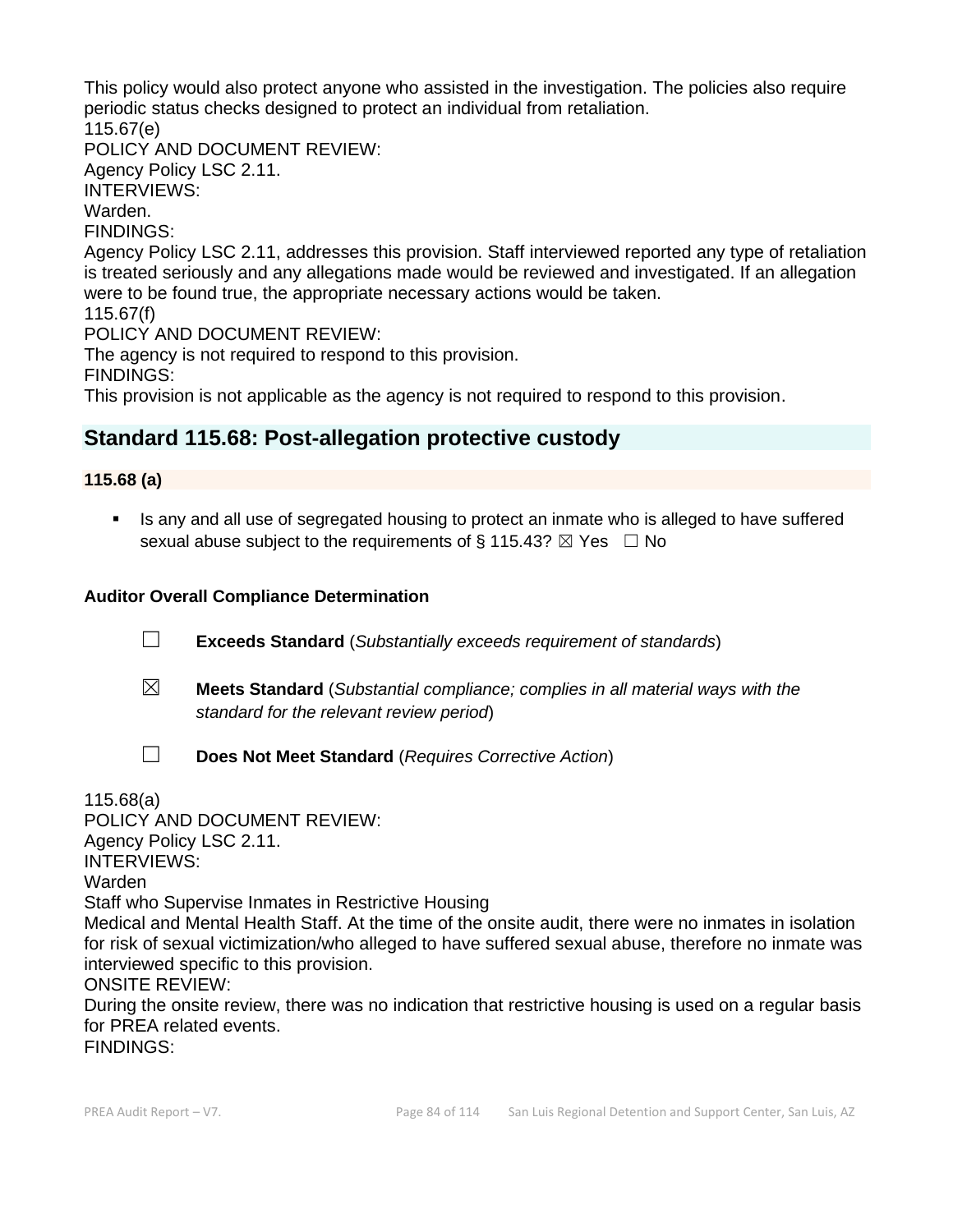Agency Policy LSC 2.11, addresses this provision. Staff interviewed reported protective custody/restrictive housing would be used only as a true last resort and efforts would continue to find alternatives during restrictive housing assignment.

No inmates are placed in restrictive housing involuntary without an assessment of all available alternatives. These policies meet the PREA requirements. The facility reported zero inmates who reported sexual abuse were held in involuntary restrictive housing in the past 12 months. Policies also dictate if an involuntary restrictive housing assignment is made, the facility affords each inmate a review every 30 days and the inmate programs would continue to the best extent possible.

# **INVESTIGATIONS**

# **Standard 115.71: Criminal and administrative agency investigations**

# **115.71 (a)**

- When the agency conducts its own investigations into allegations of sexual abuse and sexual harassment, does it do so promptly, thoroughly, and objectively? [N/A if the agency/facility is not responsible for conducting any form of criminal OR administrative sexual abuse investigations. See 115.21(a).] ⊠ Yes □ No □ NA
- Does the agency conduct such investigations for all allegations, including third party and anonymous reports? [N/A if the agency/facility is not responsible for conducting any form of criminal OR administrative sexual abuse investigations. See 115.21(a).]  $\boxtimes$  Yes  $\Box$  No  $\Box$  NA

### **115.71 (b)**

▪ Where sexual abuse is alleged, does the agency use investigators who have received specialized training in sexual abuse investigations as required by 115.34?  $\boxtimes$  Yes  $\Box$  No

### **115.71 (c)**

- Do investigators gather and preserve direct and circumstantial evidence, including any available physical and DNA evidence and any available electronic monitoring data?  $\boxtimes$  Yes  $\Box$  No
- Do investigators interview alleged victims, suspected perpetrators, and witnesses? ☒ Yes ☐ No
- Do investigators review prior reports and complaints of sexual abuse involving the suspected perpetrator? ⊠ Yes □ No

### **115.71 (d)**

When the quality of evidence appears to support criminal prosecution, does the agency conduct compelled interviews only after consulting with prosecutors as to whether compelled interviews may be an obstacle for subsequent criminal prosecution?  $\boxtimes$  Yes  $\Box$  No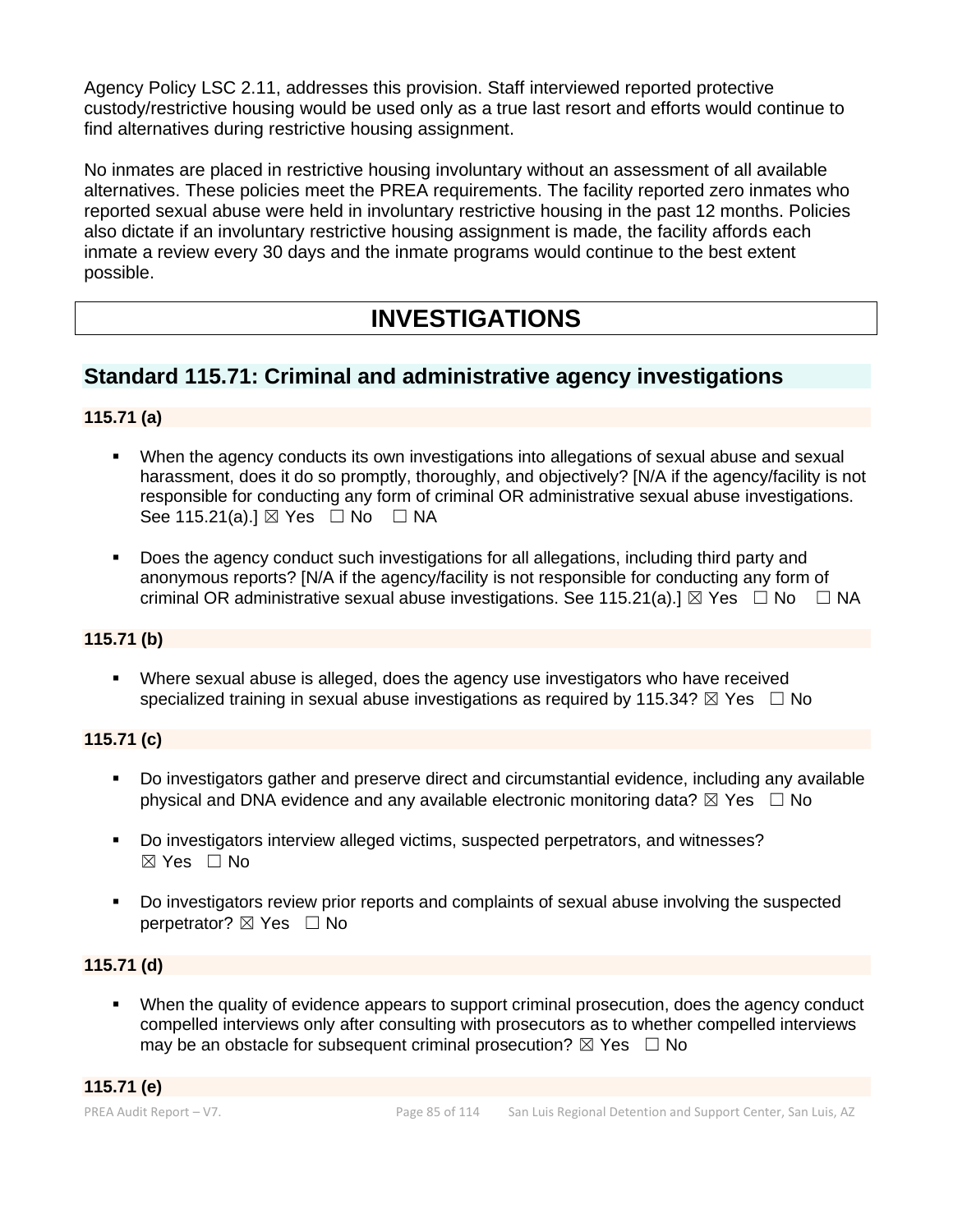- Do agency investigators assess the credibility of an alleged victim, suspect, or witness on an individual basis and not on the basis of that individual's status as inmate or staff?  $\boxtimes$  Yes  $\;\;\Box$  No
- Does the agency investigate allegations of sexual abuse without requiring an inmate who alleges sexual abuse to submit to a polygraph examination or other truth-telling device as a condition for proceeding?  $\boxtimes$  Yes  $\Box$  No

### **115.71 (f)**

- Do administrative investigations include an effort to determine whether staff actions or failures to act contributed to the abuse?  $\boxtimes$  Yes  $\Box$  No
- Are administrative investigations documented in written reports that include a description of the physical evidence and testimonial evidence, the reasoning behind credibility assessments, and investigative facts and findings?  $\boxtimes$  Yes  $\Box$  No

### **115.71 (g)**

■ Are criminal investigations documented in a written report that contains a thorough description of the physical, testimonial, and documentary evidence and attaches copies of all documentary evidence where feasible?  $\boxtimes$  Yes  $\Box$  No

### **115.71 (h)**

▪ Are all substantiated allegations of conduct that appears to be criminal referred for prosecution?  $\boxtimes$  Yes  $\Box$  No

#### **115.71 (i)**

■ Does the agency retain all written reports referenced in 115.71(f) and (g) for as long as the alleged abuser is incarcerated or employed by the agency, plus five years?  $\boxtimes$  Yes  $\Box$  No

### **115.71 (j)**

**• Does the agency ensure that the departure of an alleged abuser or victim from the employment** or control of the agency does not provide a basis for terminating an investigation? ☒ Yes ☐ No

### **115.71 (k)**

■ Auditor is not required to audit this provision.

### **115.71 (l)**

▪ When an outside entity investigates sexual abuse, does the facility cooperate with outside investigators and endeavor to remain informed about the progress of the investigation? (N/A if an outside agency does not conduct administrative or criminal sexual abuse investigations. See 115.21(a).) ⊠ Yes □ No □ NA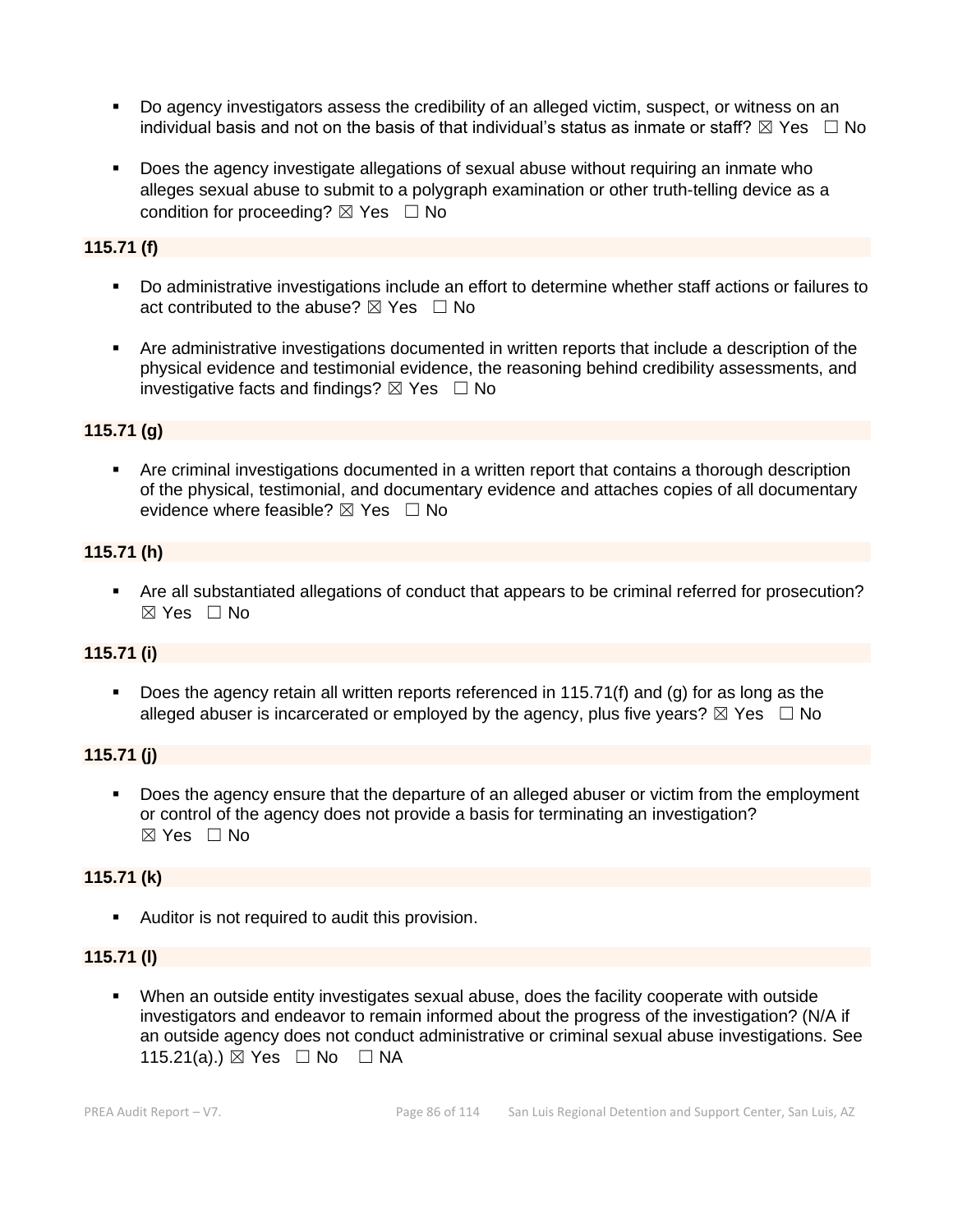#### **Auditor Overall Compliance Determination**

- ☐ **Exceeds Standard** (*Substantially exceeds requirement of standards*)
- ☒ **Meets Standard** (*Substantial compliance; complies in all material ways with the standard for the relevant review period*)
- 
- ☐ **Does Not Meet Standard** (*Requires Corrective Action*)

### 115.71(a)

POLICY AND DOCUMENT REVIEW: Agency Policy LSC 2.11. Training Documentation. INTERVIEWS: Investigative Staff

FINDINGS:

Agency Policy LSC 2.11, addresses this provision. A review of investigative files reflected past investigations were conducted promptly, thoroughly, and objectively. Staff interviewed reported investigations are initiated immediately and that third-party and anonymous reports are also considered, documented and the information included in the final report.

115.71(b)

POLICY AND DOCUMENT REVIEW:

Agency Policy LSC 2.11.

Investigative staff training records.

INTERVIEWS:

Investigative Staff

FINDINGS:

Agency Policy LSC 2.11, addresses this provision. A review of the investigative staff training documents, including the investigator assigned to the 2021 and 2022 cases, indicated all investigative staff are trained in the required specialized investigative staff training. Staff interviewed reported receiving the required training.

115.71(c)

POLICY AND DOCUMENT REVIEW:

Agency Policy LSC 2.11.

Investigative staff training records. INTERVIEWS: Investigative Staff FINDINGS:

Agency Policy LSC 2.11, addresses this provision. A review of the investigative files reflected the required supporting documentation was maintained in the files. Staff interviewed reported in detail the steps followed and information collected and documented during the investigation and retained in the files in accordance with the standard.

115.71(d)

POLICY AND DOCUMENT REVIEW: Agency Policy LSC 2.11.

INTERVIEWS: Investigative Staff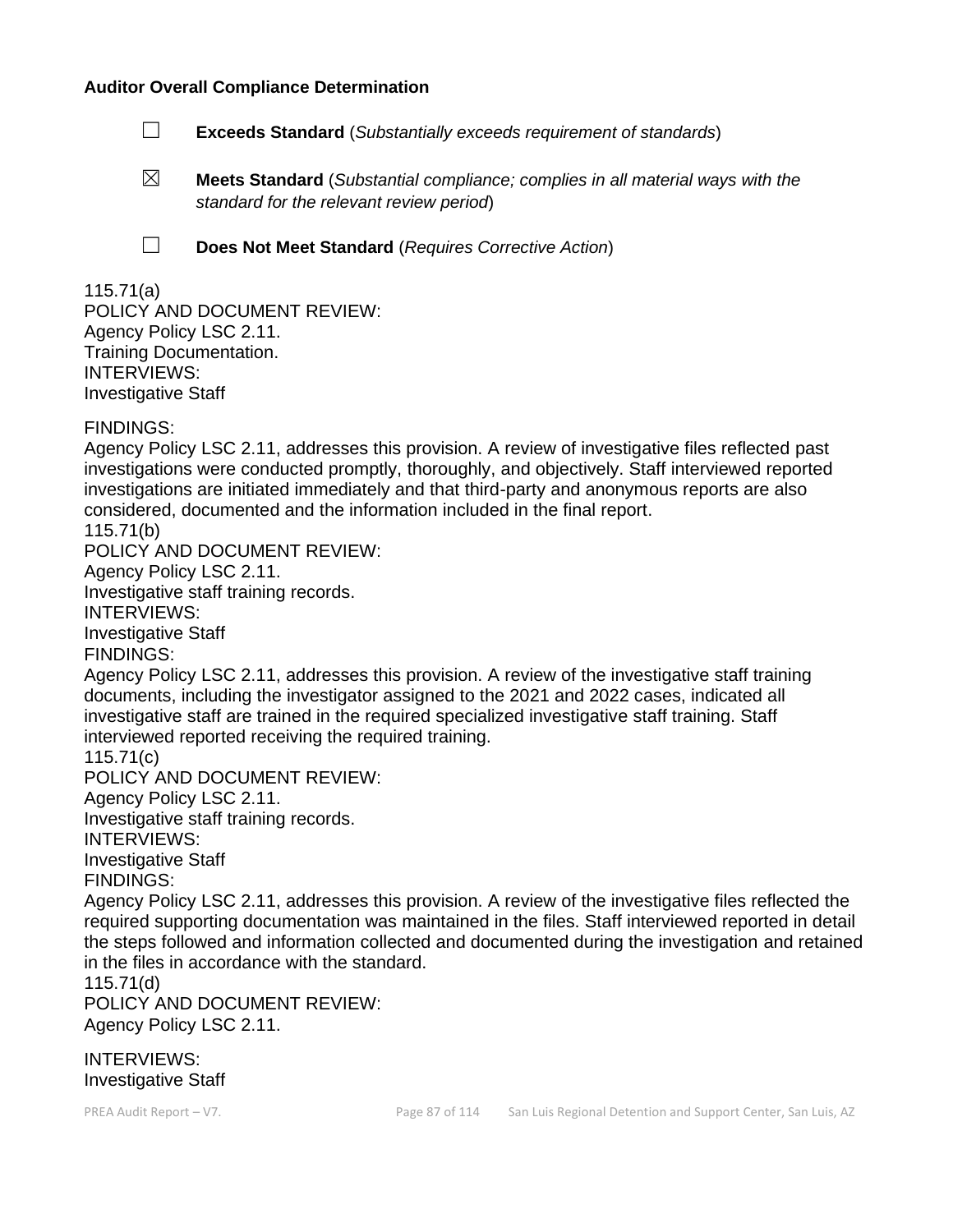FINDINGS: Agency Policy LSC 2.11, addresses this provision. Staff interviewed reported investigations are not terminated solely because the victim recants the allegation and would move forward with the investigation. 115.71(e) POLICY AND DOCUMENT REVIEW: Agency Policy LSC 2.11. Investigative files. INTERVIEWS: Investigative Staff FINDINGS: Agency Policy LSC 2.11, addresses this provision. A review of the investigative files reflected the criminal investigators are sworn law enforcement and are always involved on all investigations. Investigative staff reported the investigators will refer the case for prosecutorial review if evidence reveals a criminal act may have been committed. 115.71(f) POLICY AND DOCUMENT REVIEW: Agency Policy LSC 2.11. INTERVIEWS: Investigative Staff. FINDINGS: Agency Policy LSC 2.11. Staff interviewed reported all information would be considered, documented, and assessed as part of the investigation. Staff also reported a polygraph is not a part of the investigative process. 115.71(g) POLICY AND DOCUMENT REVIEW: Agency Policy LSC 2.11. Investigative files. INTERVIEWS: Investigative Staff. FINDINGS: Agency Policy LSC 2.11, addresses this provision. Staff interviewed reported everything is considered as part of the investigation including whether staff actions or failures to act contributed to the abuse. A review past investigative files indicated the investigations were thorough. The incident review process, which addresses this provision, was completed. 115.71(h) POLICY AND DOCUMENT REVIEW: Agency Policy LSC 2.11. INTERVIEWS: Investigative Staff FINDINGS: Agency Policy LSC 2.11, addresses this provision. Local law enforcement will conduct all investigations. In accordance with agency policy, any allegation involving sexual abuse or criminal activity requires that the local law enforcement agency is notified immediately to assume control of the investigation. The local law enforcement investigators have been trained to meet PREA standards. They are State approved Law Enforcement Officials and will promptly and thoroughly investigate each allegation. Should an allegation be substantiated, the case will be referred for

prosecution.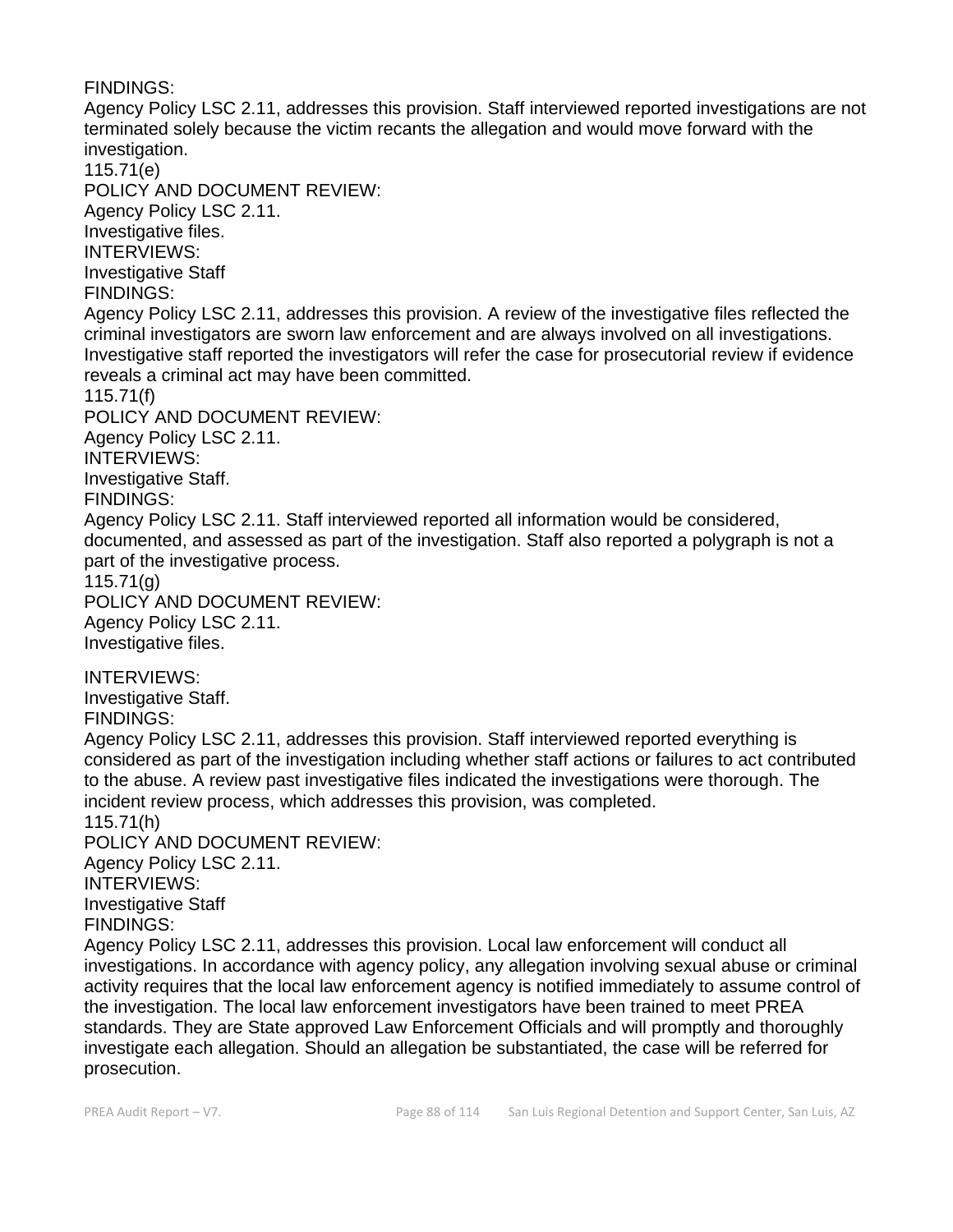The Investigator interviewed was professional and very knowledgeable. He indicated their investigative process was very through by collecting all evidence, interviewing witnesses, perpetrators, victims, etc. Reports are documented and cases are referred for prosecution if necessary. Polygraph tests for PREA cases are not authorized. 115.71(i) POLICY AND DOCUMENT REVIEW: Agency Policy LSC 2.11. INTERVIEWS: Investigative Staff FINDINGS: Agency Policy LSC 2.11, addresses this provision. Agency Policies require written reports be developed and retained per PREA standards, for as long as the alleged abuser is incarcerated or employed by the agency, plus five years and per local state retention requirements. Should a victim or abuser (staff or inmate) resign or be transferred to another facility, the case will continue to be investigated. 115.71(j) POLICY AND DOCUMENT REVIEW: Agency Policy LSC 2.11. FINDINGS: Agency Policy LSC 2.11, addresses this provision and requires investigation reports will be kept in perpetuity. The Auditor reviewed both investigative files. 115.71(k) POLICY AND DOCUMENT REVIEW: Agency Policy LSC 2.11. INTERVIEWS: Investigative Staff FINDINGS: Staff interviewed reported an investigation would continue regardless of whether the alleged abuser or alleged victim left the facility. 115.71(l) POLICY AND DOCUMENT REVIEW: The agency is not required to respond to this provision. FINDINGS: This provision is not applicable as the agency is not required to respond to this provision.

# **Standard 115.72: Evidentiary standard for administrative investigations**

# **115.72 (a)**

Is it true that the agency does not impose a standard higher than a preponderance of the evidence in determining whether allegations of sexual abuse or sexual harassment are substantiated? **⊠** Yes □ No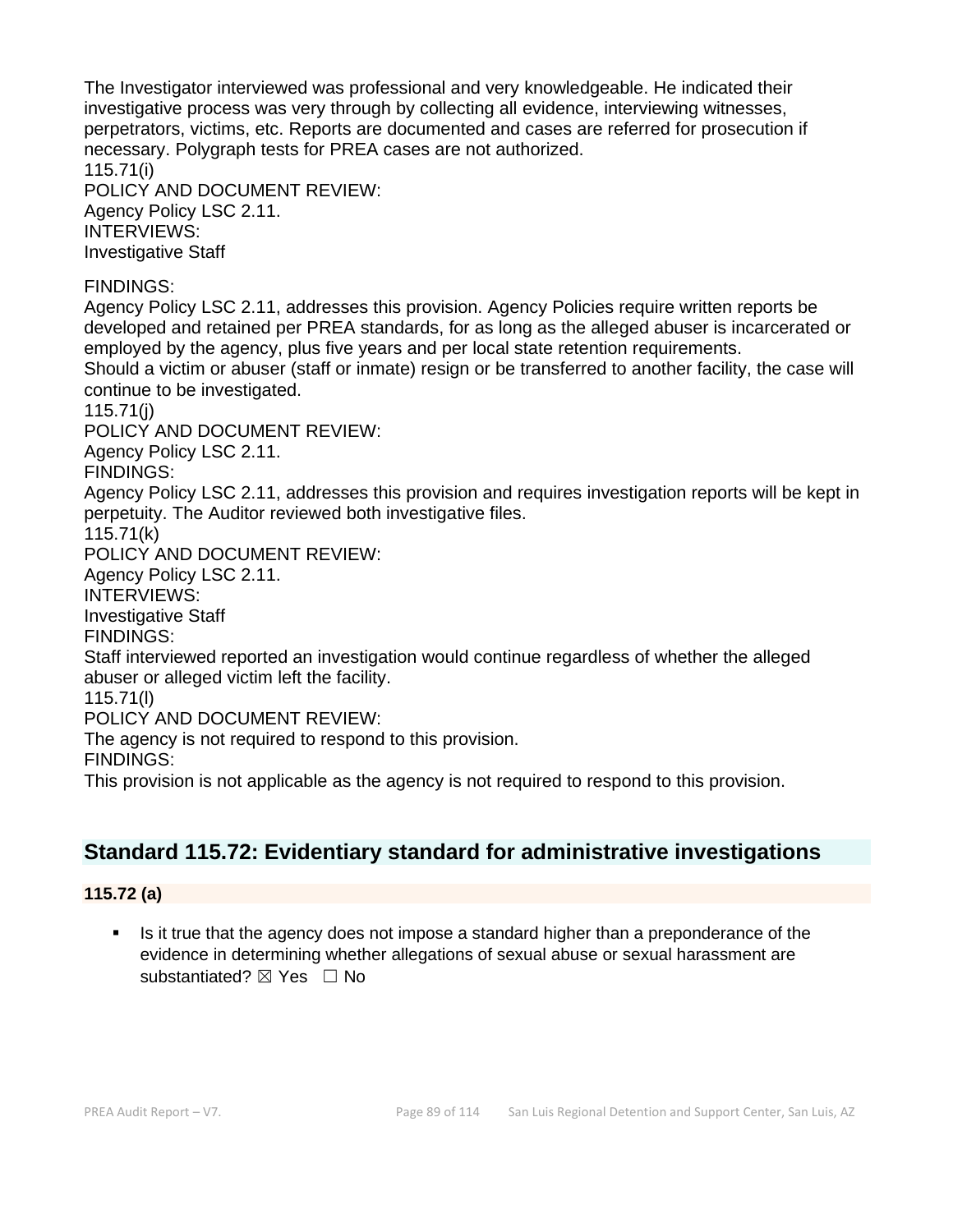#### **Auditor Overall Compliance Determination**

- ☐ **Exceeds Standard** (*Substantially exceeds requirement of standards*)
- ☒ **Meets Standard** (*Substantial compliance; complies in all material ways with the standard for the relevant review period*)
- 
- ☐ **Does Not Meet Standard** (*Requires Corrective Action*)

### 115.72(a)

POLICY AND DOCUMENT REVIEW: Agency Policy LSC 2.11. Investigative files. INTERVIEWS: Investigative Staff. FINDINGS:

Agency Policy LSC 2.11, address this provision. A review of past investigative files indicated the proper standard was used in determining that the allegations were founded/substantiated. Staff reported the standard of evidence used to substantiate allegations is the preponderance of the evidence.

# **Standard 115.73: Reporting to inmates**

### **115.73 (a)**

Following an investigation into an inmate's allegation that he or she suffered sexual abuse in an agency facility, does the agency inform the inmate as to whether the allegation has been determined to be substantiated, unsubstantiated, or unfounded?  $\boxtimes$  Yes  $\Box$  No

### **115.73 (b)**

If the agency did not conduct the investigation into an inmate's allegation of sexual abuse in an agency facility, does the agency request the relevant information from the investigative agency in order to inform the inmate? (N/A if the agency/facility is responsible for conducting administrative and criminal investigations.)  $\Box$  Yes  $\Box$  No  $\boxtimes$  NA

### **115.73 (c)**

- Following an inmate's allegation that a staff member has committed sexual abuse against the inmate, unless the agency has determined that the allegation is unfounded, or unless the inmate has been released from custody, does the agency subsequently inform the inmate whenever: The staff member is no longer posted within the inmate's unit?  $\boxtimes$  Yes  $\Box$  No
- Following an inmate's allegation that a staff member has committed sexual abuse against the inmate, unless the agency has determined that the allegation is unfounded, or unless the inmate has been released from custody, does the agency subsequently inform the inmate whenever: The staff member is no longer employed at the facility?  $\boxtimes$  Yes  $\Box$  No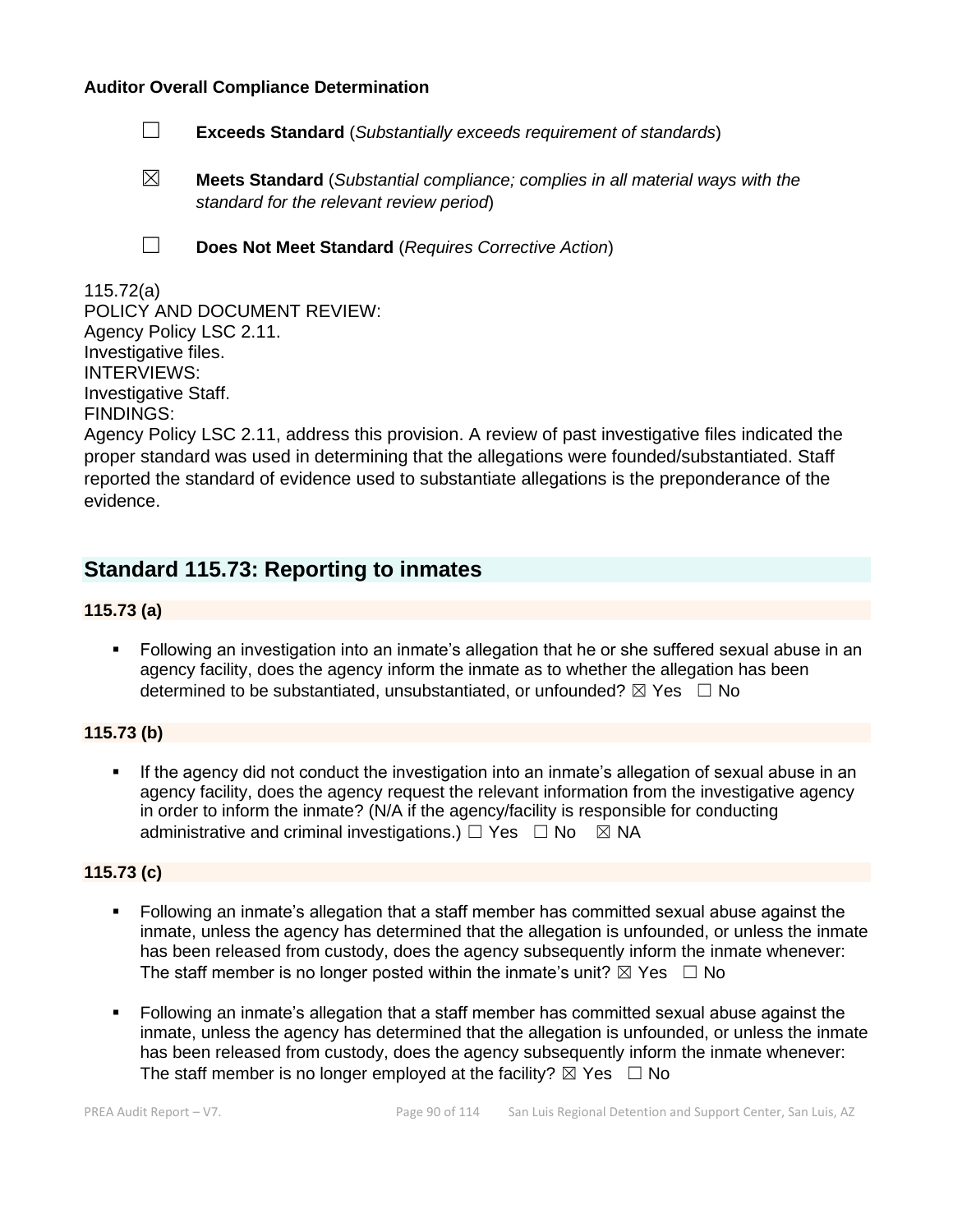- Following an inmate's allegation that a staff member has committed sexual abuse against the inmate, unless the agency has determined that the allegation is unfounded, or unless the inmate has been released from custody, does the agency subsequently inform the inmate whenever: The agency learns that the staff member has been indicted on a charge related to sexual abuse in the facility?  $\boxtimes$  Yes  $\Box$  No
- Following an inmate's allegation that a staff member has committed sexual abuse against the inmate, unless the agency has determined that the allegation is unfounded, or unless the inmate has been released from custody, does the agency subsequently inform the inmate whenever: The agency learns that the staff member has been convicted on a charge related to sexual abuse within the facility?  $\boxtimes$  Yes  $\Box$  No

### **115.73 (d)**

- Following an inmate's allegation that he or she has been sexually abused by another inmate, does the agency subsequently inform the alleged victim whenever: The agency learns that the alleged abuser has been indicted on a charge related to sexual abuse within the facility?  $\boxtimes$  Yes  $\Box$  No
- **•** Following an inmate's allegation that he or she has been sexually abused by another inmate, does the agency subsequently inform the alleged victim whenever: The agency learns that the alleged abuser has been convicted on a charge related to sexual abuse within the facility? ☒ Yes ☐ No

### **115.73 (e)**

**•** Does the agency document all such notifications or attempted notifications?  $\boxtimes$  Yes  $\Box$  No

#### **115.73 (f)**

■ Auditor is not required to audit this provision.

#### **Auditor Overall Compliance Determination**



☐ **Exceeds Standard** (*Substantially exceeds requirement of standards*)

- ☒ **Meets Standard** (*Substantial compliance; complies in all material ways with the standard for the relevant review period*)
- ☐ **Does Not Meet Standard** (*Requires Corrective Action*)

115.73(a) POLICY AND DOCUMENT REVIEW: Agency Policy LSC 2.11. INTERVIEWS: Warden. Investigative staff. FINDINGS: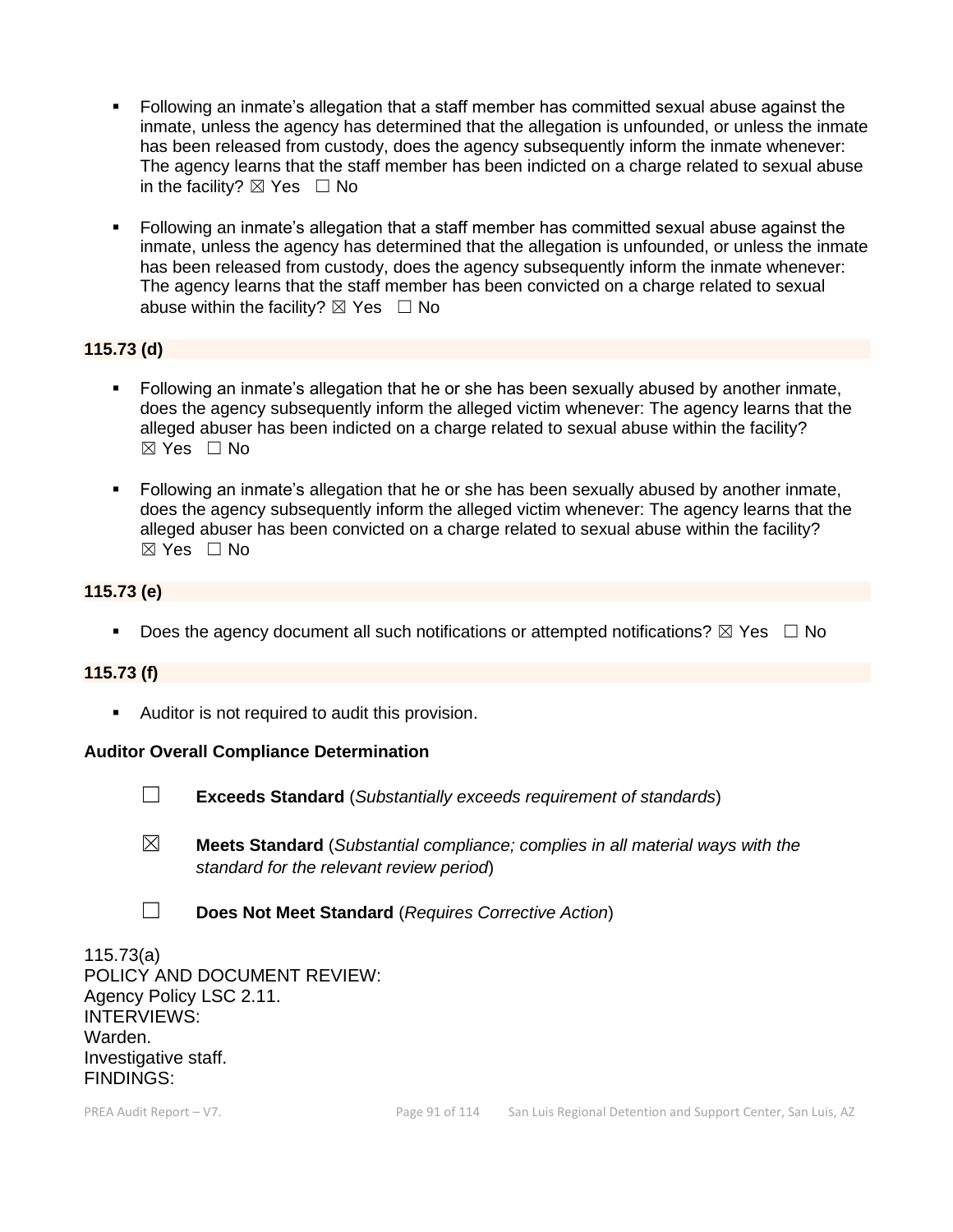Agency Policy LSC 2.11, addresses this provision and requires notification for both sexual abuse and sexual harassment investigations. Staff interviewed reported the inmate would be notified in verbally/in writing. The agency policy requirements to notify the inmate on the outcome of sexual harassment investigations meets the standard requirements.

115.73(b)

POLICY AND DOCUMENT REVIEW:

Agency Policy LSC 2.11.

FINDINGS:

The agency contacts the local law enforcement agency to conduct investigations on all PREA related allegations.

115.73(c)

POLICY AND DOCUMENT REVIEW:

Agency Policy LSC 2.11. Staff reported there has been one (1) substantiated or unsubstantiated complaints of sexual abuse committed by a staff member, contractor, intern, or volunteer against an inmate in the past 12 months.

INTERVIEWS:

Random Inmates.

FINDINGS:

Agency Policy LSC 2.11, addresses this provision. Staff to inmate case files were reviewed and they were properly investigated in accordance with PREA protocols and proper action was completed. All accused staff were immediately removed from all inmate contact.

115.73(d)

POLICY AND DOCUMENT REVIEW:

Agency Policy LSC 2.11.

Investigative Files

INTERVIEWS:

Random Inmates.

Inmate who reported sexual harassment prior to audit period.

FINDINGS:

Agency Policy LSC 2.11, addresses this provision. Agency policy that requires that the inmate be informed of the outcome of the investigation of all sexual abuse/harassment complaints that the inmate has filed. In the past 12 months, one (1) allegation from an inmate about staff was investigated. By policy all investigations were completed, and the inmate was informed in writing of the result of the investigation. The report was documented. For complaints directed towards staff, the inmate was advised as to staff relocation, no longer employed, whether staff member has been indicted or convicted.

115.73(e)

POLICY AND DOCUMENT REVIEW:

Agency Policy LSC 2.11.

Investigative files.

FINDINGS:

Agency Policy LSC 2.11, addresses this provision. A review of the investigative files reflected local law enforcement conducts all criminal investigations. In the past 12 months, (5) allegations from inmates about inmates were investigated administratively by a facility investigator or criminally by an external local law enforcement entity.

# **DISCIPLINE**

# **Standard 115.76: Disciplinary sanctions for staff**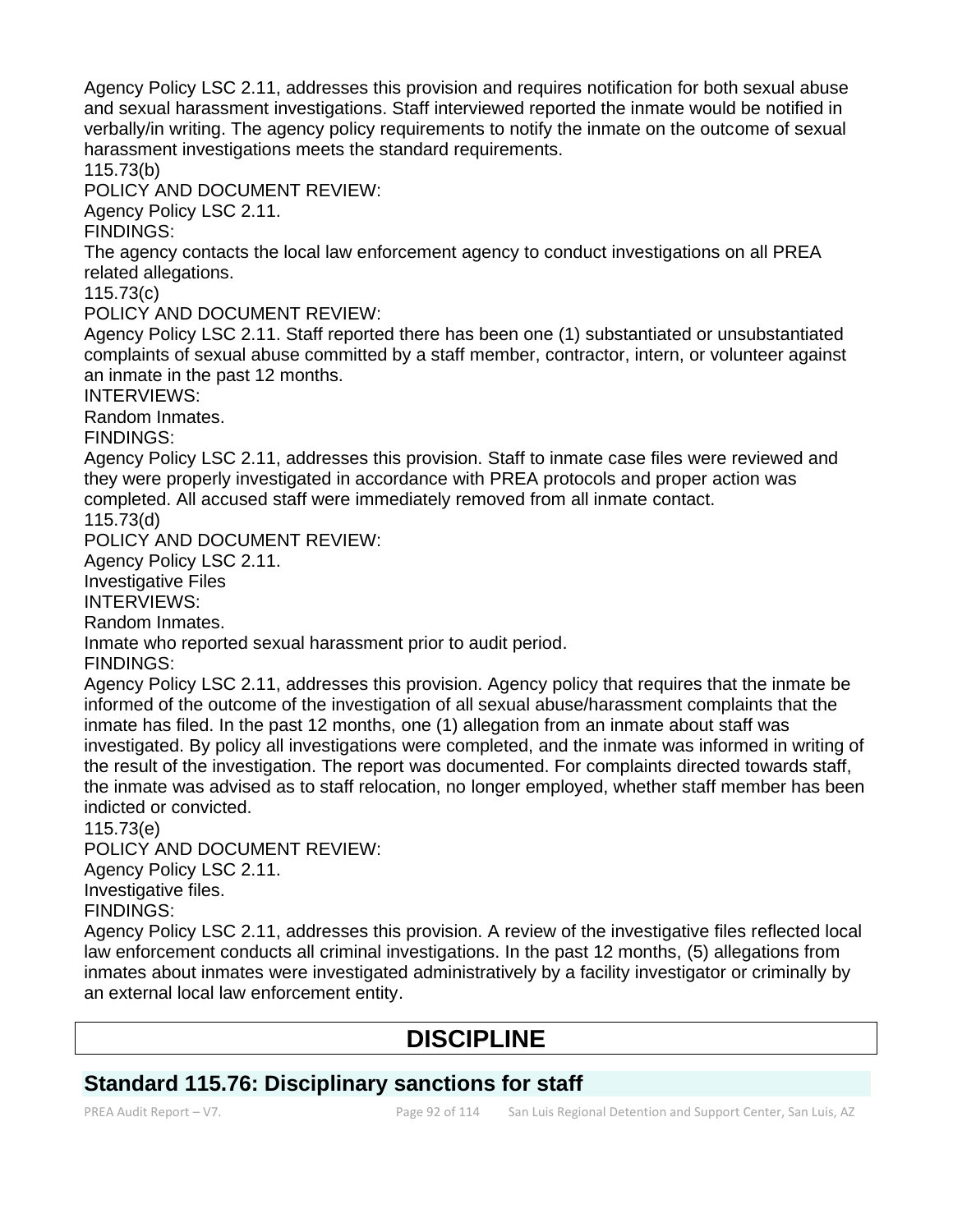### **115.76 (a)**

Are staff subject to disciplinary sanctions up to and including termination for violating agency sexual abuse or sexual harassment policies?  $\boxtimes$  Yes  $\Box$  No

### **115.76 (b)**

**■** Is termination the presumptive disciplinary sanction for staff who have engaged in sexual abuse? ☒ Yes ☐ No

### **115.76 (c)**

Are disciplinary sanctions for violations of agency policies relating to sexual abuse or sexual harassment (other than actually engaging in sexual abuse) commensurate with the nature and circumstances of the acts committed, the staff member's disciplinary history, and the sanctions imposed for comparable offenses by other staff with similar histories?  $\boxtimes$  Yes  $\Box$  No

#### **115.76 (d)**

- Are all terminations for violations of agency sexual abuse or sexual harassment policies, or resignations by staff who would have been terminated if not for their resignation, reported to: Law enforcement agencies (unless the activity was clearly not criminal)?  $\boxtimes$  Yes  $\Box$  No
- Are all terminations for violations of agency sexual abuse or sexual harassment policies, or resignations by staff who would have been terminated if not for their resignation, reported to: Relevant licensing bodies?  $\boxtimes$  Yes  $\Box$  No

#### **Auditor Overall Compliance Determination**

- ☐ **Exceeds Standard** (*Substantially exceeds requirement of standards*)
- ☒ **Meets Standard** (*Substantial compliance; complies in all material ways with the standard for the relevant review period*)

☐ **Does Not Meet Standard** (*Requires Corrective Action*)

### 115.76(a)

POLICY AND DOCUMENT REVIEW:

Agency Policy LSC 2.11. Agency Policy LSC 2.11.

FINDINGS:

The agency contacts the local law enforcement agency to conduct criminal investigations on PREA related allegations.

FINDINGS:

Agency Policy LSC 2.11, addresses this provision. The audited agency has disciplinary sanctions for staff up to and including termination for violating sexual abuse and sexual harassment policies.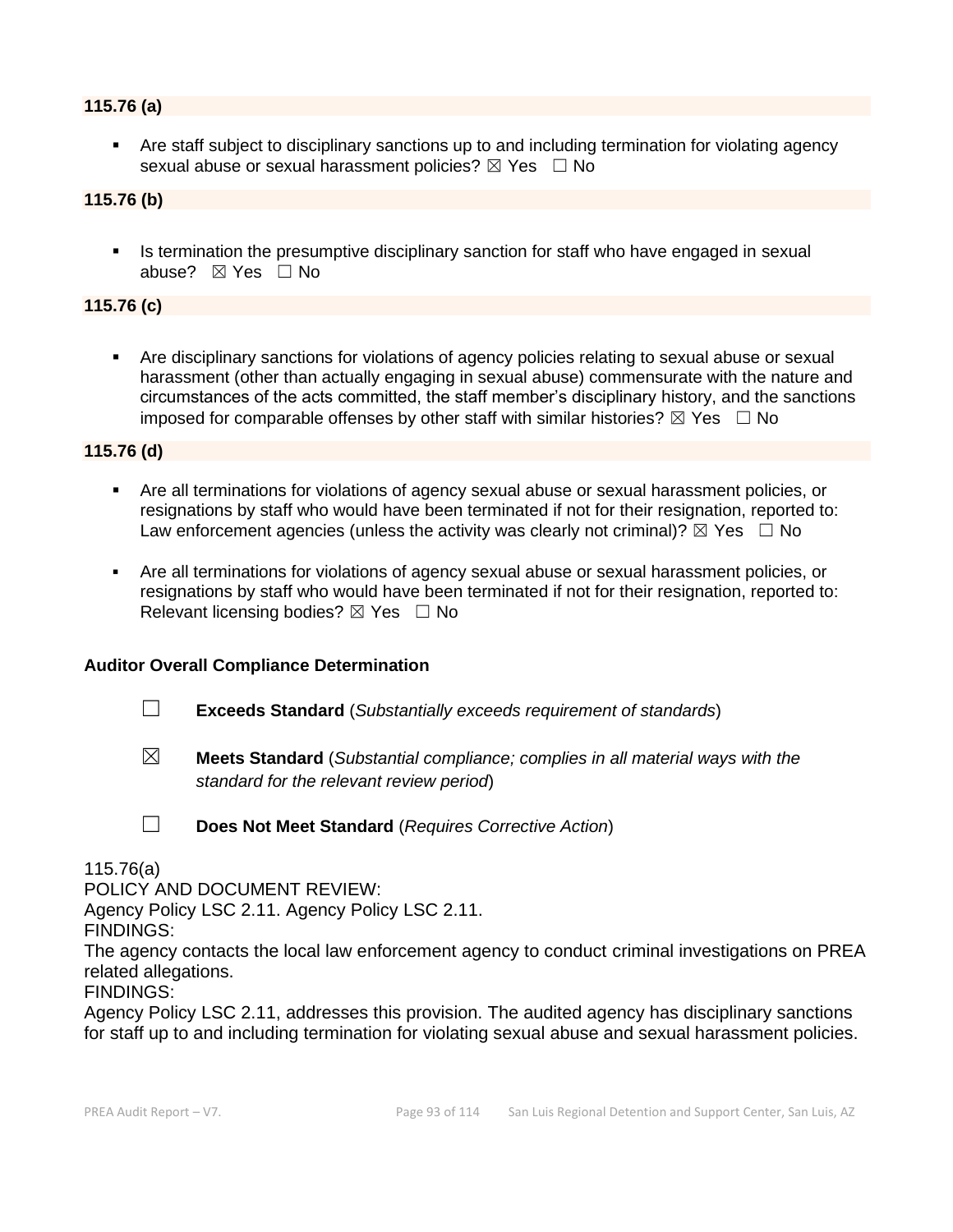The facility reported zero cases where an employee was terminated for sexual harassment of an inmate and (0) cases where a staff member was reported to law enforcement for violating sexual abuse or harassment policies.

115.76(b)

POLICY AND DOCUMENT REVIEW:

Agency Policy LSC 2.11. The agency reported there has been zero staff that have violated agency sexual abuse or sexual harassment policies in the past 12 months. FINDINGS:

Agency Policy LSC 2.11, addresses this provision. Two (2) staff members were investigated for possible PREA violations.

115.76(c)

POLICY AND DOCUMENT REVIEW:

Agency LSC 2.11. The agency reported there has been zero staff that have been disciplined for violation of agency sexual abuse or sexual harassment policies in the past 12 months. FINDINGS:

Agency Policy LSC 2.11, addresses this provision. Two (2) staff members were investigated for possible PREA violations.

115.76(d)

POLICY AND DOCUMENT REVIEW:

Agency Policy LSC 2.11. The agency reported there has been zero staff that have been disciplined for violation of agency sexual abuse or sexual harassment policies in the past 12 months. FINDINGS:

Agency Policy LSC 2.11, addresses this provision. Two (2) staff members were investigated for possible PREA violations. Zero staff were disciplined for violating agency sexual abuse or sexual harassment policies.

# **Standard 115.77: Corrective action for contractors and volunteers**

### **115.77 (a)**

- **.** Is any contractor or volunteer who engages in sexual abuse prohibited from contact with inmates? ☒ Yes ☐ No
- **■** Is any contractor or volunteer who engages in sexual abuse reported to: Law enforcement agencies (unless the activity was clearly not criminal)?  $\boxtimes$  Yes  $\Box$  No
- Is any contractor or volunteer who engages in sexual abuse reported to: Relevant licensing bodies? ⊠ Yes □ No

### **115.77 (b)**

■ In the case of any other violation of agency sexual abuse or sexual harassment policies by a contractor or volunteer, does the facility take appropriate remedial measures, and consider whether to prohibit further contact with inmates?  $\boxtimes$  Yes  $\Box$  No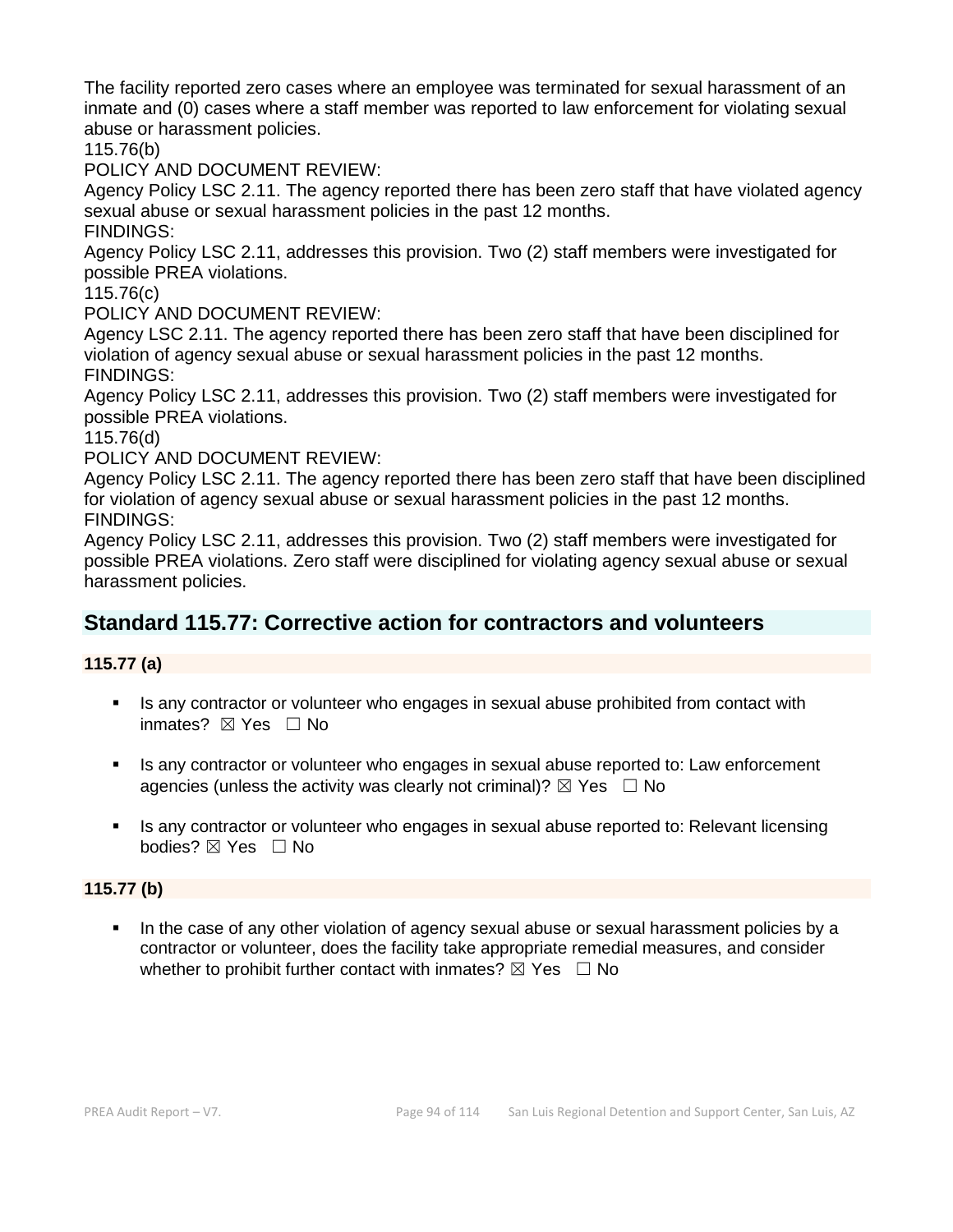### **Auditor Overall Compliance Determination**

- ☐ **Exceeds Standard** (*Substantially exceeds requirement of standards*)
- ☒ **Meets Standard** (*Substantial compliance; complies in all material ways with the standard for the relevant review period*)

☐ **Does Not Meet Standard** (*Requires Corrective Action*)

### 115.77(a)

#### POLICY AND DOCUMENT REVIEW:

Agency Policy LSC 2.11. The agency reported there had been (0) contractors or volunteers reported to law enforcement agencies and relevant licensing bodies for engaging in sexual abuse of inmates in the past 12 months.

FINDINGS:

Agency Policy LSC 2.11, address this provision.

The agency reported there had been (0) contractors or volunteers reported to law enforcement agencies and relevant licensing bodies for engaging in sexual abuse of inmates in the past 12 months, therefore there was no documentation to review specific to this provision. 115.77(b)

POLICY AND DOCUMENT REVIEW:

Agency Policy LSC 2.11.

INTERVIEWS:

Warden

Random Staff

FINDINGS:

Agency Policy LSC 2.11. The agency reported there had been (0) contractors or volunteers reported for engaging in sexual abuse of inmates in the past 12 months, therefore there was no documentation to review specific to this provision. Staff interviewed reported any allegations of sexual abuse of inmates by contractors or volunteers would be treated the same as if they were regular staff. Agency personnel with the need to know would be notified, who would then contact the contractor's point of contact and cease the contract with the contractor. Both volunteers and contractors would be prohibited from having further contact with inmates.

# **Standard 115.78: Disciplinary sanctions for inmates**

### **115.78 (a)**

▪ Following an administrative finding that an inmate engaged in inmate-on-inmate sexual abuse, or following a criminal finding of guilt for inmate-on-inmate sexual abuse, are inmates subject to disciplinary sanctions pursuant to a formal disciplinary process?  $\boxtimes$  Yes  $\Box$  No

### **115.78 (b)**

Are sanctions commensurate with the nature and circumstances of the abuse committed, the inmate's disciplinary history, and the sanctions imposed for comparable offenses by other inmates with similar histories?  $\boxtimes$  Yes  $\Box$  No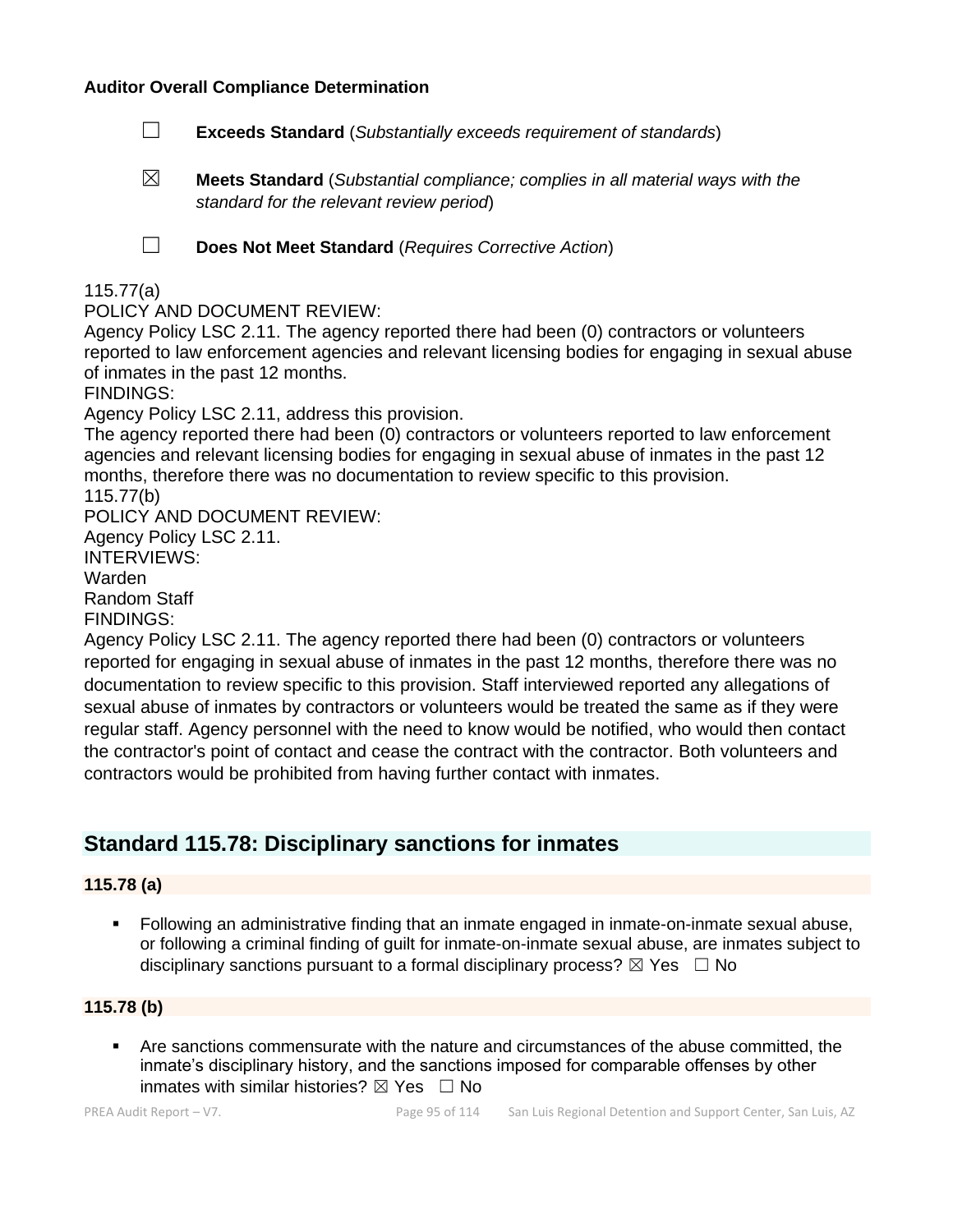### **115.78 (c)**

▪ When determining what types of sanction, if any, should be imposed, does the disciplinary process consider whether an inmate's mental disabilities or mental illness contributed to his or her behavior? ⊠ Yes □ No

### **115.78 (d)**

If the facility offers therapy, counseling, or other interventions designed to address and correct underlying reasons or motivations for the abuse, does the facility consider whether to require the offending inmate to participate in such interventions as a condition of access to programming and other benefits?  $\boxtimes$  Yes  $\Box$  No

### **115.78 (e)**

■ Does the agency discipline an inmate for sexual contact with staff only upon a finding that the staff member did not consent to such contact?  $\boxtimes$  Yes  $\Box$  No

### **115.78 (f)**

For the purpose of disciplinary action does a report of sexual abuse made in good faith based upon a reasonable belief that the alleged conduct occurred NOT constitute falsely reporting an incident or lying, even if an investigation does not establish evidence sufficient to substantiate the allegation?  $\boxtimes$  Yes  $\Box$  No

### **115.78 (g)**

**.** If the agency prohibits all sexual activity between inmates, does the agency always refrain from considering non-coercive sexual activity between inmates to be sexual abuse? (N/A if the agency does not prohibit all sexual activity between inmates.)  $\boxtimes$  Yes  $\Box$  No  $\Box$  NA

#### **Auditor Overall Compliance Determination**

- ☐ **Exceeds Standard** (*Substantially exceeds requirement of standards*)
- ☒ **Meets Standard** (*Substantial compliance; complies in all material ways with the standard for the relevant review period*)
- ☐ **Does Not Meet Standard** (*Requires Corrective Action*)

#### 115.78(a)

POLICY AND DOCUMENT REVIEW:

Agency Policy LSC 2.11. Inmate Orientation Packet. Inmate Handbook.

FINDINGS:

Agency Policy LSC 2.11, address this provision. The Inmate Orientation Packet and Inmate Handbook, provide information related to the Code of Conduct and Progressive Disciplinary Sanctions, including sanctions pertaining to sexual abuse and sexual harassment. 115.78(b)

POLICY AND DOCUMENT REVIEW: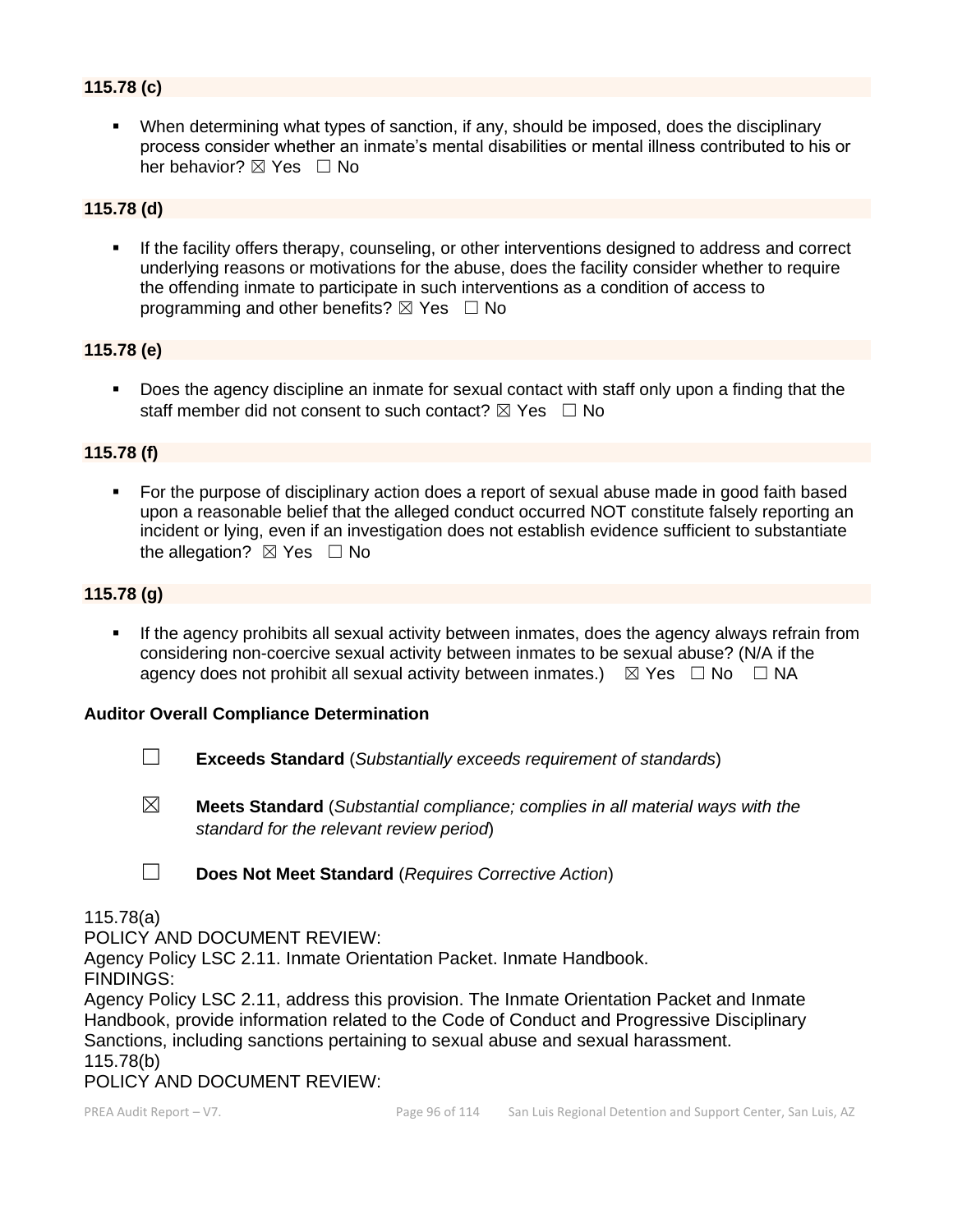Agency Policy LSC 2.11. The agency reported there were (0) incidents of Inmate-on-Inmate abusive sexual contact allegation with a finding of guilt. The agency reported there has been zero inmates placed in restrictive housing for inmate-on-inmate sexual abuse or harassment as a disciplinary sanction in the past 12 months.

INTERVIEWS:

Warden

Medical and Mental Health Staff Restrictive Housing Staff

FINDINGS:

Agency Policy LSC 2.11, address this provision. The agency reported there were (0) incidents of Inmate-on-Inmate abusive sexual contact allegation with a finding of guilt, documentation reviewed showed all proper PREA protocols are in the policy, and this facility meets this provision. Staff interviewed reported an inmate-on-inmate sexual abuse incident would be considered a major rule violation and could result in disciplinary restrictive housing. The sanction would be referred for supervisory review and approval.

115.78(c)

POLICY AND DOCUMENT REVIEW: Agency Policy LSC 2.11. INTERVIEWS: Warden Medical and Mental Health Staff Restrictive Housing Staff

FINDINGS:

Agency Policy LSC 2.11, address this provision. The agency reported there were (0) incidents of Inmate-on-Inmate abusive sexual contact allegation with a finding of guilt, documentation reviewed showed all proper PREA protocols are in the policy, and this facility meets this provision. Staff interviewed reported an inmate-on-inmate sexual abuse incident would be considered a major rule violation and could result in disciplinary restrictive housing. The sanction would be referred for supervisory review and approval.

115.78(d)

POLICY AND DOCUMENT REVIEW: Agency Policy LSC 2.11. INTERVIEWS: Medical and Mental Health Staff FINDINGS:

Agency Policy LSC 2.11, address this provision. Staff interviewed reported the offending inmate is offered therapy, counseling, or other intervention services, but would not require the inmate's participation as a condition of access to any rewards-based behavior management system or programming or education.

115.78(e)(f)(g)

POLICY AND DOCUMENT REVIEW:

Agency Policy LSC 2.11.

FINDINGS:

Agency Policy LSC 2.11, address this provision. The agency reported there were (0) incidents of Inmate-on-Inmate abusive sexual contact allegation with a finding of guilt. Staff interviewed reported an inmate-on-inmate sexual abuse incident would be considered a major rule violation and could result in disciplinary restrictive housing. The sanction would be referred for supervisory review and approval.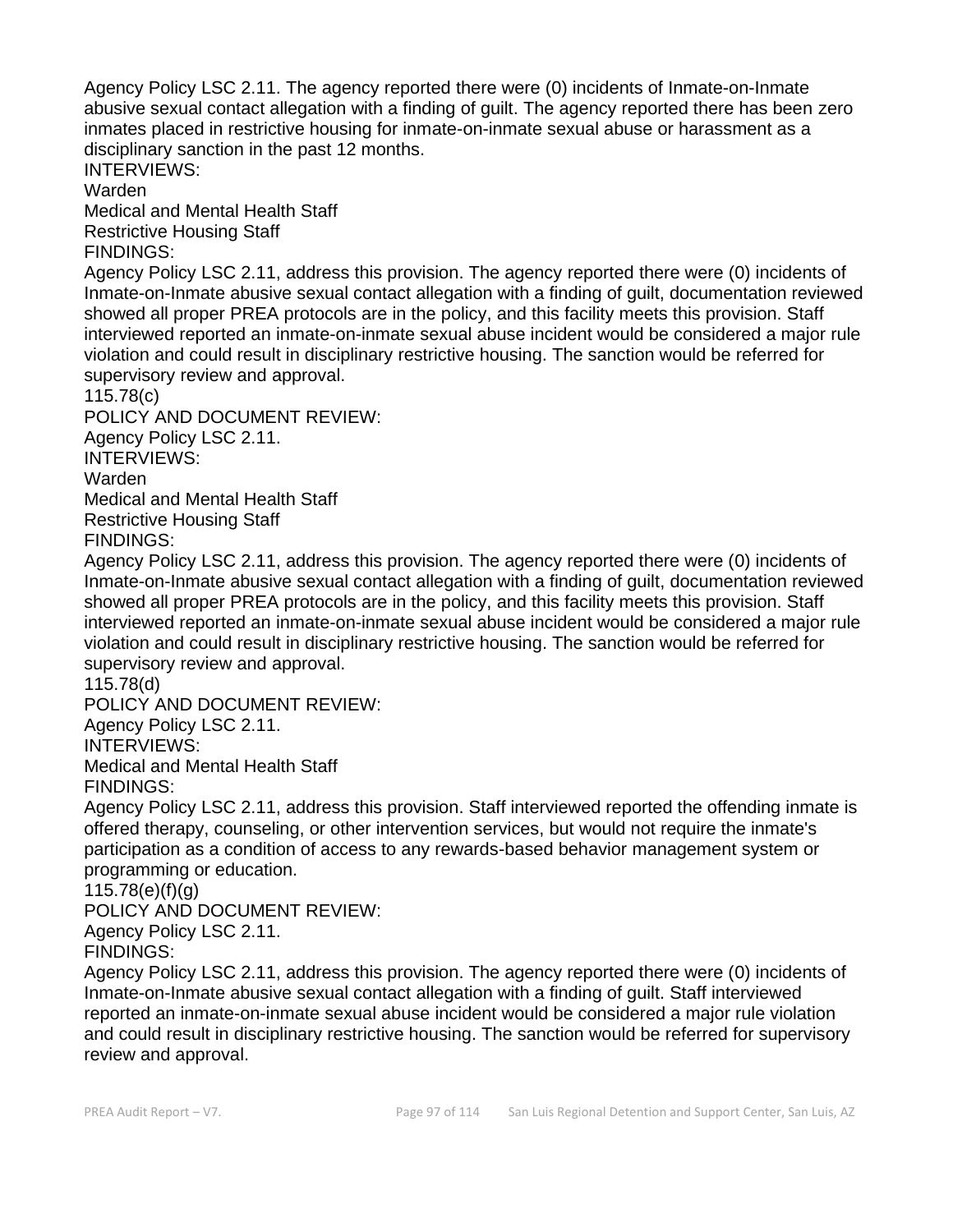# **MEDICAL AND MENTAL CARE**

# **Standard 115.81: Medical and mental health screenings; history of sexual abuse**

### **115.81 (a)**

If the screening pursuant to  $\S$  115.41 indicates that a prison inmate has experienced prior sexual victimization, whether it occurred in an institutional setting or in the community, do staff ensure that the inmate is offered a follow-up meeting with a medical or mental health practitioner within 14 days of the intake screening? (N/A if the facility is not a prison.)  $\Box$  Yes  $\Box$  No  $\boxtimes$  NA

### **115.81 (b)**

**■** If the screening pursuant to  $\S$  115.41 indicates that a prison inmate has previously perpetrated sexual abuse, whether it occurred in an institutional setting or in the community, do staff ensure that the inmate is offered a follow-up meeting with a mental health practitioner within 14 days of the intake screening? (N/A if the facility is not a prison.)  $\Box$  Yes  $\Box$  No  $\boxtimes$  NA

### **115.81 (c)**

If the screening pursuant to  $\S$  115.41 indicates that a jail inmate has experienced prior sexual victimization, whether it occurred in an institutional setting or in the community, do staff ensure that the inmate is offered a follow-up meeting with a medical or mental health practitioner within 14 days of the intake screening?  $\boxtimes$  Yes  $\Box$  No

### **115.81 (d)**

Is any information related to sexual victimization or abusiveness that occurred in an institutional setting strictly limited to medical and mental health practitioners and other staff as necessary to inform treatment plans and security management decisions, including housing, bed, work, education, and program assignments, or as otherwise required by Federal, State, or local law?  $\boxtimes$  Yes  $\Box$  No

### **115.81 (e)**

▪ Do medical and mental health practitioners obtain informed consent from inmates before reporting information about prior sexual victimization that did not occur in an institutional setting, unless the inmate is under the age of 18?  $\boxtimes$  Yes  $\Box$  No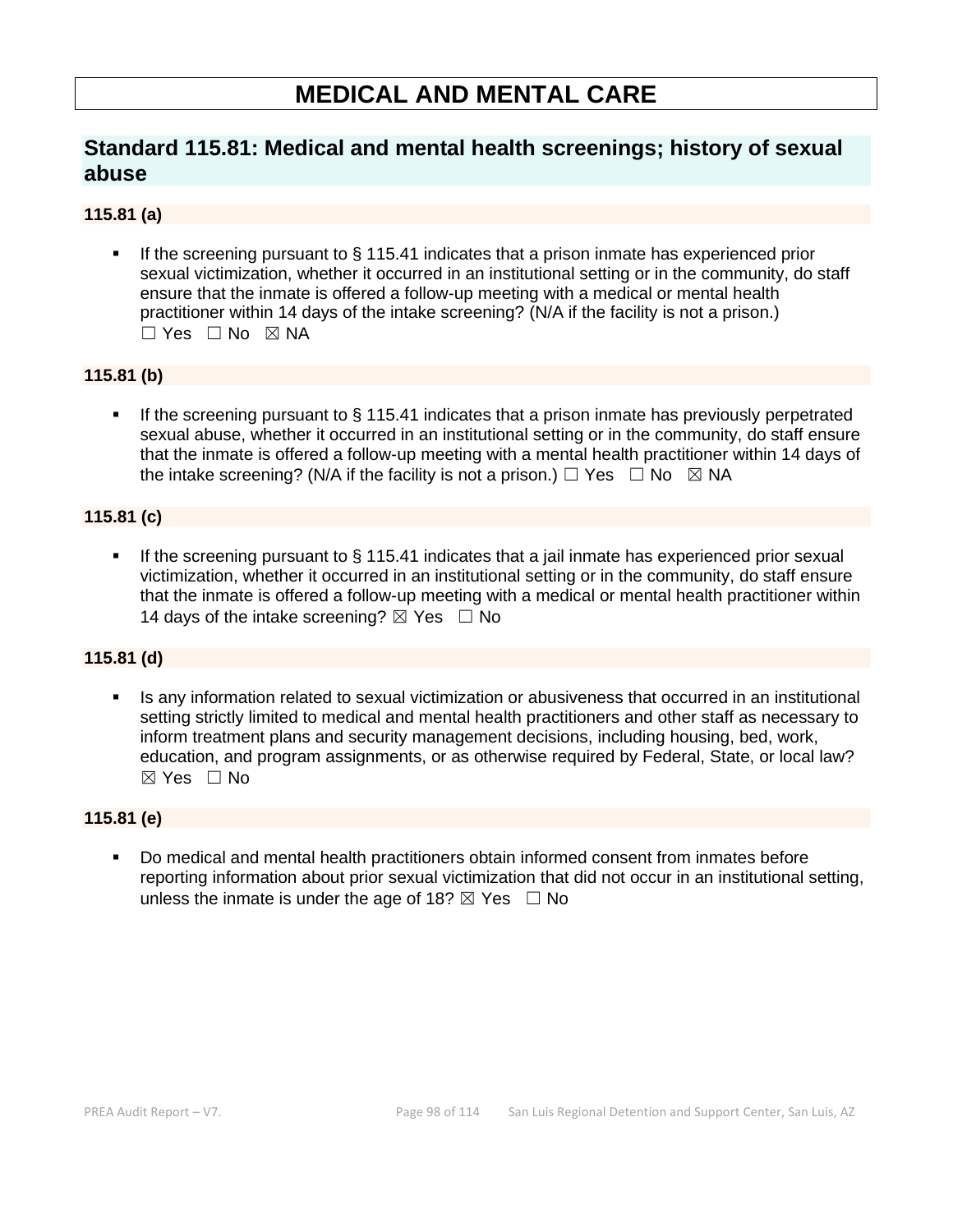### **Auditor Overall Compliance Determination**

- ☐ **Exceeds Standard** (*Substantially exceeds requirement of standards*)
- ☒ **Meets Standard** (*Substantial compliance; complies in all material ways with the standard for the relevant review period*)

☐ **Does Not Meet Standard** (*Requires Corrective Action*)

### 115.81(a)

POLICY AND DOCUMENT REVIEW:

Agency Policy LSC 2.11. The agency reported 100% of the inmates that disclosed prior victimization during screening were offered a follow up meeting with medical or a mental health practitioner.

Random selection of inmate files.

INTERVIEWS:

Inmates who Disclosed Sexual Victimization at Risk Screening.

Staff Responsible for Risk Screening.

FINDINGS:

Agency Policy LSC 2.11, address this provision. A review of the forms used by the agency demonstrate how the intake screening staff, medical and mental health staff document the followup services inmates with prior sexual victimization disclose during the screening process. Staff interviewed reported they work with the medical and mental health professionals by notifying them immediately which generates a referral. Inmates interviewed reported being referred to medical and mental health staff for follow-up. A review of the inmate files reflected the inmates did receive a follow-up meeting with medical and mental health practitioners as required.

115.81(b)

POLICY AND DOCUMENT REVIEW:

Agency Policy LSC 2.11. The agency reported 100% of the inmates who have previously perpetrated sexual abuse were offered a follow up meeting with a mental health practitioner. Randomly selected inmate files.

INTERVIEWS:

Staff Responsible for Risk Screening.

FINDINGS:

Agency Policy LSC 2.11, addresses this provision. Staff interviewed reported inmates are referred to mental health staff for follow-up. A review of a randomly selected inmate files reflected the inmate did receive a follow-up meeting with a mental health practitioner as required.

115.81(c)

POLICY AND DOCUMENT REVIEW:

Agency Policy LSC 2.11.

ONSITE REVIEW:

During the onsite review, the Auditor noted medical and mental health staff have designated space where staff can privately meet with inmates. Medical and Mental Health records are maintained separately and shared according to policy.

FINDINGS:

Agency Policy LSC 2.11, address this provision.

115.81(d) (e)

POLICY AND DOCUMENT REVIEW:

Agency Policy LSC 2.11.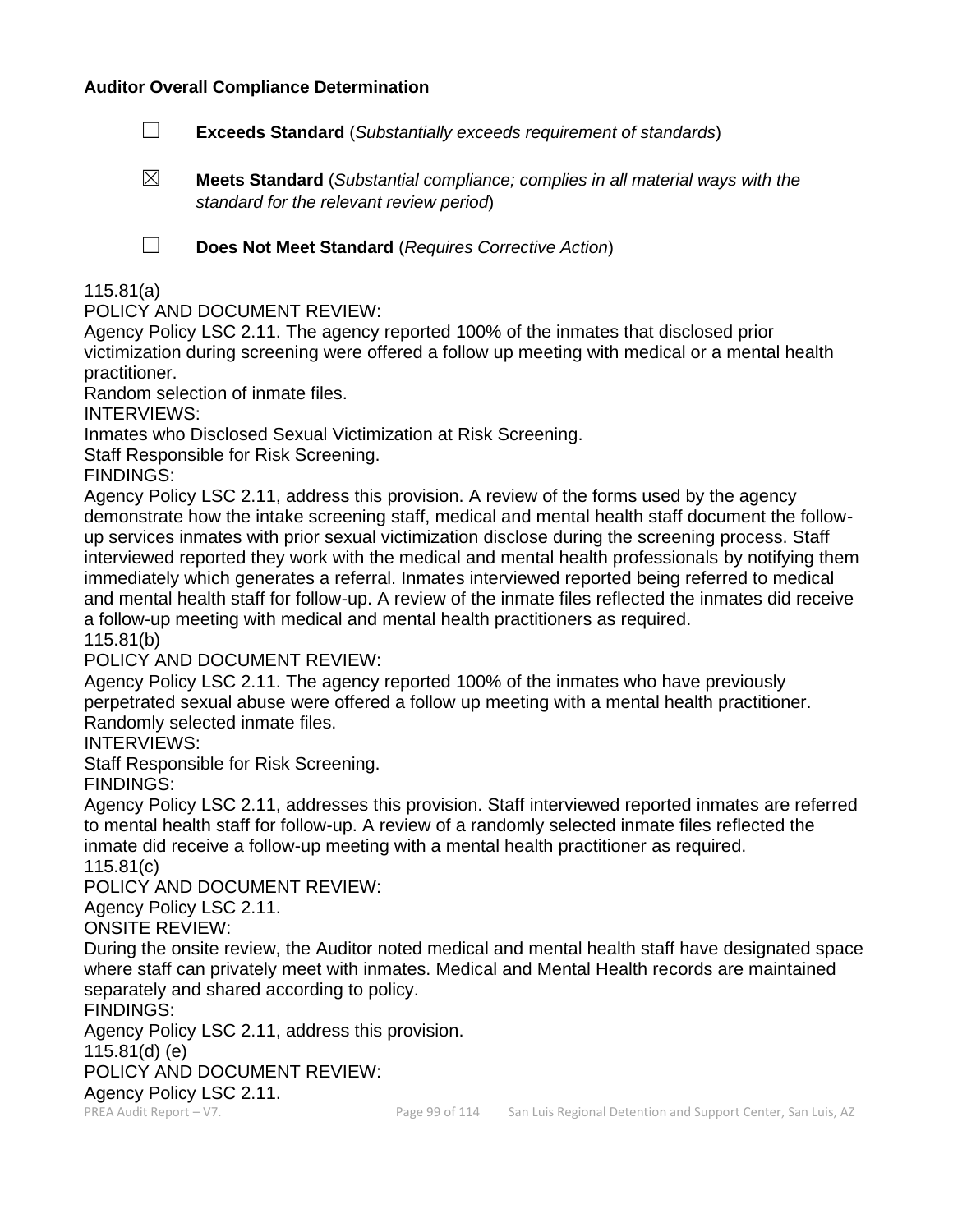INTERVIEWS: Medical and Mental Health Staff FINDINGS:

Agency Policy LSC 2.11, addresses this provision. Staff interviewed reported they use the consent form for inmates over 18 years of age. They would follow youthful inmate protocols for youthful inmates, in accordance with state laws. The information obtained is strictly limited and only shred with staff who have the need to know for safety and security purposes.

# **Standard 115.82: Access to emergency medical and mental health services**

### **115.82 (a)**

▪ Do inmate victims of sexual abuse receive timely, unimpeded access to emergency medical treatment and crisis intervention services, the nature and scope of which are determined by medical and mental health practitioners according to their professional judgment?  $\boxtimes$  Yes  $\Box$  No

### **115.82 (b)**

- If no qualified medical or mental health practitioners are on duty at the time a report of recent sexual abuse is made, do security staff first responders take preliminary steps to protect the victim pursuant to § 115.62?  $\boxtimes$  Yes  $\Box$  No
- Do security staff first responders immediately notify the appropriate medical and mental health practitioners? ⊠ Yes □ No

### **115.82 (c)**

■ Are inmate victims of sexual abuse offered timely information about and timely access to emergency contraception and sexually transmitted infections prophylaxis, in accordance with professionally accepted standards of care, where medically appropriate?  $\boxtimes$  Yes  $\Box$  No

### **115.82 (d)**

▪ Are treatment services provided to the victim without financial cost and regardless of whether the victim names the abuser or cooperates with any investigation arising out of the incident? ☒ Yes ☐ No

#### **Auditor Overall Compliance Determination**

☐ **Exceeds Standard** (*Substantially exceeds requirement of standards*)

☒ **Meets Standard** (*Substantial compliance; complies in all material ways with the standard for the relevant review period*)



☐ **Does Not Meet Standard** (*Requires Corrective Action*)

# 115.82(a) POLICY AND DOCUMENT REVIEW: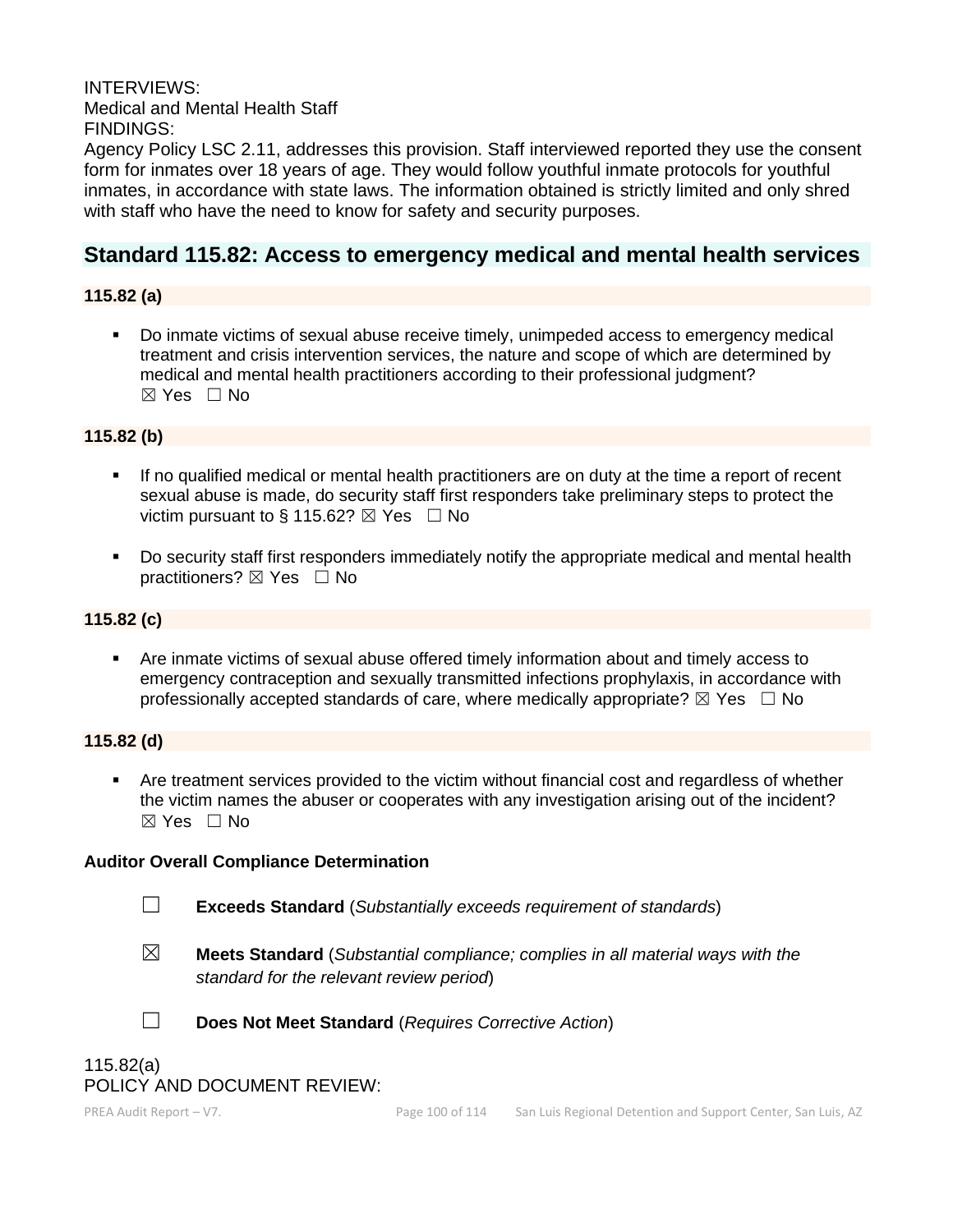Agency Policy LSC 2.11. INTERVIEWS: Medical and Mental Health Staff Inmates who reported a sexual abuse. FINDINGS: Agency Policy LSC 2.11, addresses this provision. Staff interviewed reported inmates would be provided emergency medical treatment immediately and that the nature and scope of the services are determined according to their professional judgement. 115.82(b) POLICY AND DOCUMENT REVIEW: Agency Policy LSC 2.11. INTERVIEWS: Security Staff and Non-Security Staff First Responders. FINDINGS: Agency Policy LSC 2.11, requires staff to notify medical staff if they believe an inmate is actively experiencing a mental health crisis. Staff who were interviewed reported protective measures were taken for the alleged victim, and the victim was referred for counseling. 115.82(c) POLICY AND DOCUMENT REVIEW: Agency Policy LSC 2.11. INTERVIEWS: Medical and Mental Health Staff Inmates who reported a sexual abuse. FINDINGS: Agency Policy LSC 2.11, addresses this provision. Staff interviewed reported the required information and services would be provided immediately and unimpeded. 115.82(d) POLICY AND DOCUMENT REVIEW: Agency Policy LSC 2.11. FINDINGS: Agency Policy LSC 2.11, addresses this provision.

# **Standard 115.83: Ongoing medical and mental health care for sexual abuse victims and abusers**

# **115.83 (a)**

▪ Does the facility offer medical and mental health evaluation and, as appropriate, treatment to all inmates who have been victimized by sexual abuse in any prison, jail, lockup, or juvenile facility?  $\boxtimes$  Yes  $\Box$  No

# **115.83 (b)**

Does the evaluation and treatment of such victims include, as appropriate, follow-up services, treatment plans, and, when necessary, referrals for continued care following their transfer to, or placement in, other facilities, or their release from custody?  $\boxtimes$  Yes  $\Box$  No

# **115.83 (c)**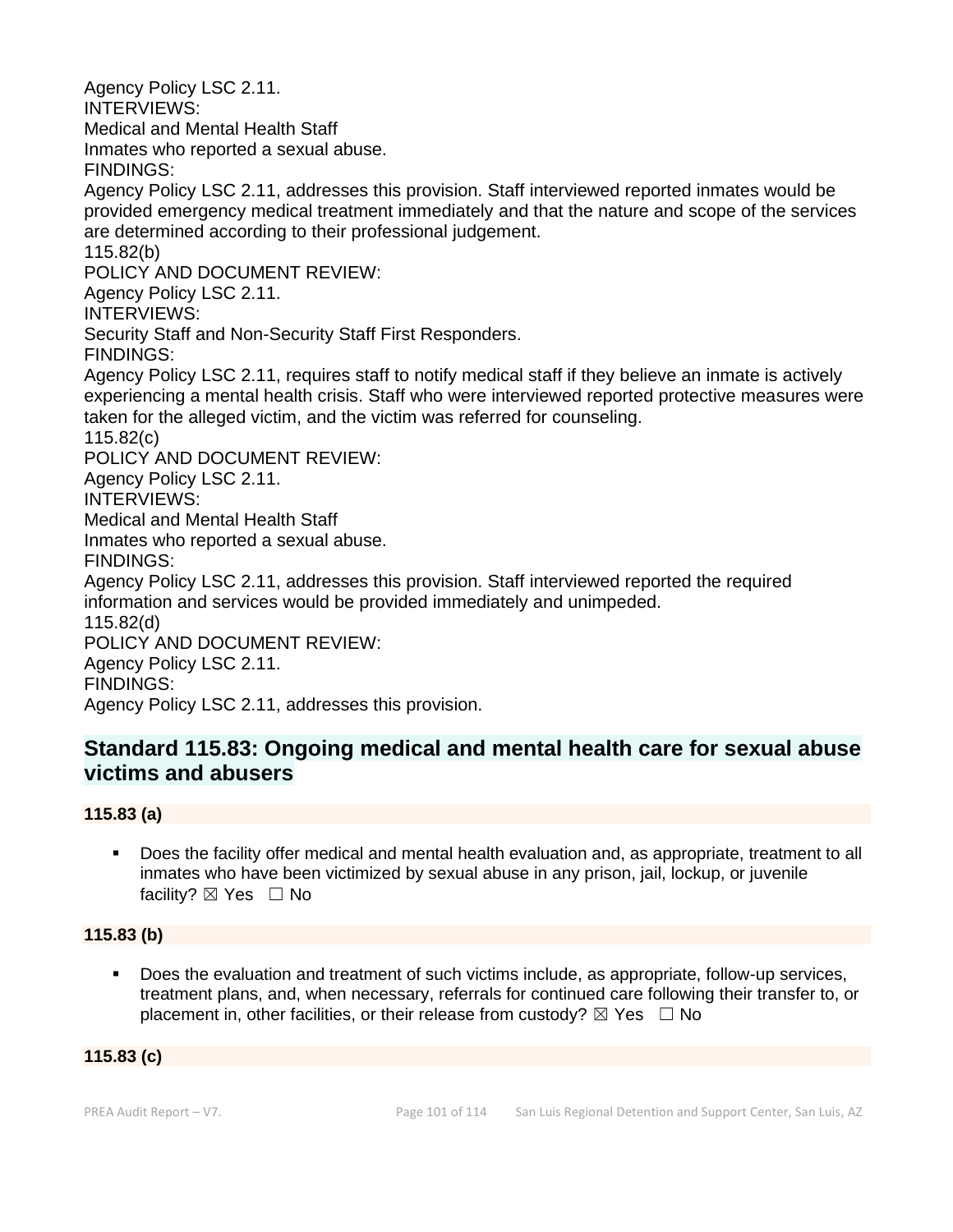▪ Does the facility provide such victims with medical and mental health services consistent with the community level of care?  $\boxtimes$  Yes  $\Box$  No

### **115.83 (d)**

Are inmate victims of sexually abusive vaginal penetration while incarcerated offered pregnancy tests? (N/A if "all-male" facility. *Note: in "all-male" facilities, there may be inmates who identify as transgender men who may have female genitalia. Auditors should be sure to know whether such individuals may be in the population and whether this provision may apply in specific circumstances.*) ⊠ Yes  $□$  No  $□$  NA

### **115.83 (e)**

If pregnancy results from the conduct described in paragraph  $\S$  115.83(d), do such victims receive timely and comprehensive information about and timely access to all lawful pregnancyrelated medical services? (N/A if "all-male" facility. *Note: in "all-male" facilities, there may be inmates who identify as transgender men who may have female genitalia. Auditors should be sure to know whether such individuals may be in the population and whether this provision may apply in specific circumstances.*)  $\boxtimes$  Yes  $\Box$  No  $\Box$  NA

### **115.83 (f)**

**EXTER 15 Are inmate victims of sexual abuse while incarcerated offered tests for sexually transmitted** infections as medically appropriate?  $\boxtimes$  Yes  $\Box$  No

### **115.83 (g)**

**•** Are treatment services provided to the victim without financial cost and regardless of whether the victim names the abuser or cooperates with any investigation arising out of the incident? ☒ Yes ☐ No

#### **115.83 (h)**

If the facility is a prison, does it attempt to conduct a mental health evaluation of all known inmate-on-inmate abusers within 60 days of learning of such abuse history and offer treatment when deemed appropriate by mental health practitioners? (NA if the facility is a jail.)  $\boxtimes$  Yes  $\Box$  No  $\Box$  NA

#### **Auditor Overall Compliance Determination**

☐ **Exceeds Standard** (*Substantially exceeds requirement of standards*)

- 
- ☒ **Meets Standard** (*Substantial compliance; complies in all material ways with the standard for the relevant review period*)



☐ **Does Not Meet Standard** (*Requires Corrective Action*)

# 115.83(a) POLICY AND DOCUMENT REVIEW: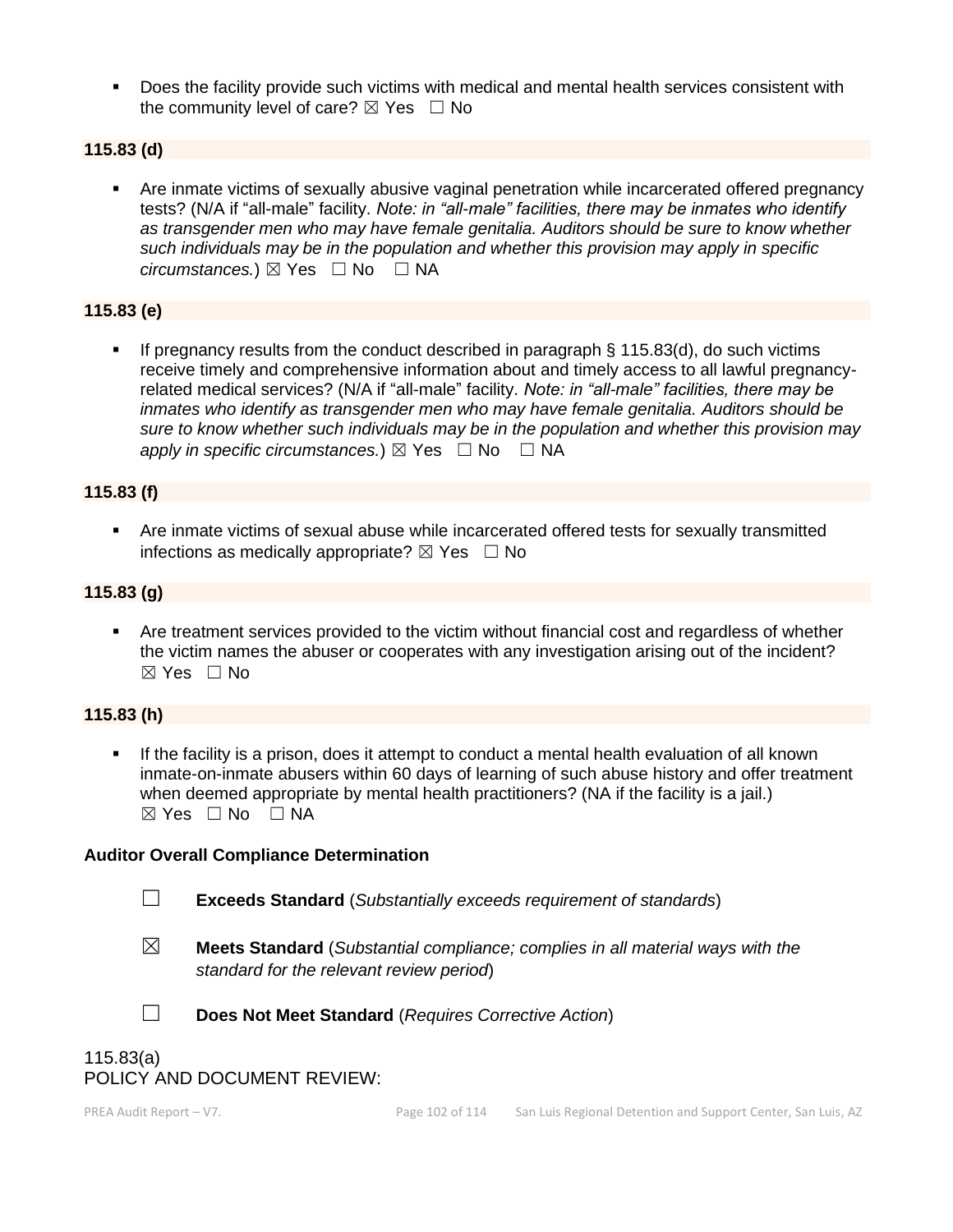Agency Policy LSC 2.11.

ONSITE REVIEW:

During the onsite review, the Auditor observed the medical section at the facility. Medical services are available 24/7 at the facility or at the hospital in Yuma, AZ, if needed. Mental health counselors provide treatment and counseling to inmates.

FINDINGS:

Agency Policy LSC 2.11, addresses this provision.

115.83(b)

POLICY AND DOCUMENT REVIEW:

Agency Policy LSC 2.11. The agency reported there were zero (0) allegations of inmate sexual abuse requiring medical treatment, follow-up services or referrals for continued care.

INTERVIEWS:

Medical and Mental Health Staff. At the time of the onsite audit, there was one (1) inmate who reported a sexual abuse allegation at the facility.

FINDINGS:

Agency Policy LSC 2.11, addresses this provision. Staff interviewed reported follow-up services would be matched with appropriate intervention services.

115.83(c)

POLICY AND DOCUMENT REVIEW:

Agency Policy LSC 2.11. The agency reported there were zero (0) allegations of inmate sexual abuse requiring medical or mental health services.

INTERVIEWS:

Medical and Mental Health Staff.

FINDINGS:

Agency Policy LSC 2.11, addresses this provision. Staff interviewed reported the services provided go beyond the community level of care.

115.83(d)

POLICY AND DOCUMENT REVIEW:

Agency Policy LSC 2.11.

FINDINGS:

All female inmate victims of sexually abusive vaginal penetration while incarcerated offered pregnancy tests. None have been reported at this facility

115.83(e)

POLICY AND DOCUMENT REVIEW:

Agency Policy LSC 2.11.

FINDINGS:

If pregnancy results from the conduct described in paragraph §115.83(d), all victims receive timely and comprehensive information about and timely access to all lawful pregnancy-related medical services, none have been reported at this facility.

### 115.83(f)

POLICY AND DOCUMENT REVIEW:

Agency Policy LSC 2.11. The agency reported there were zero (0) allegations of inmate sexual abuse requiring medical services.

INTERVIEWS:

At the time of the onsite audit, there were zero (0) allegations who reported a sexual abuse at the facility who required medical services.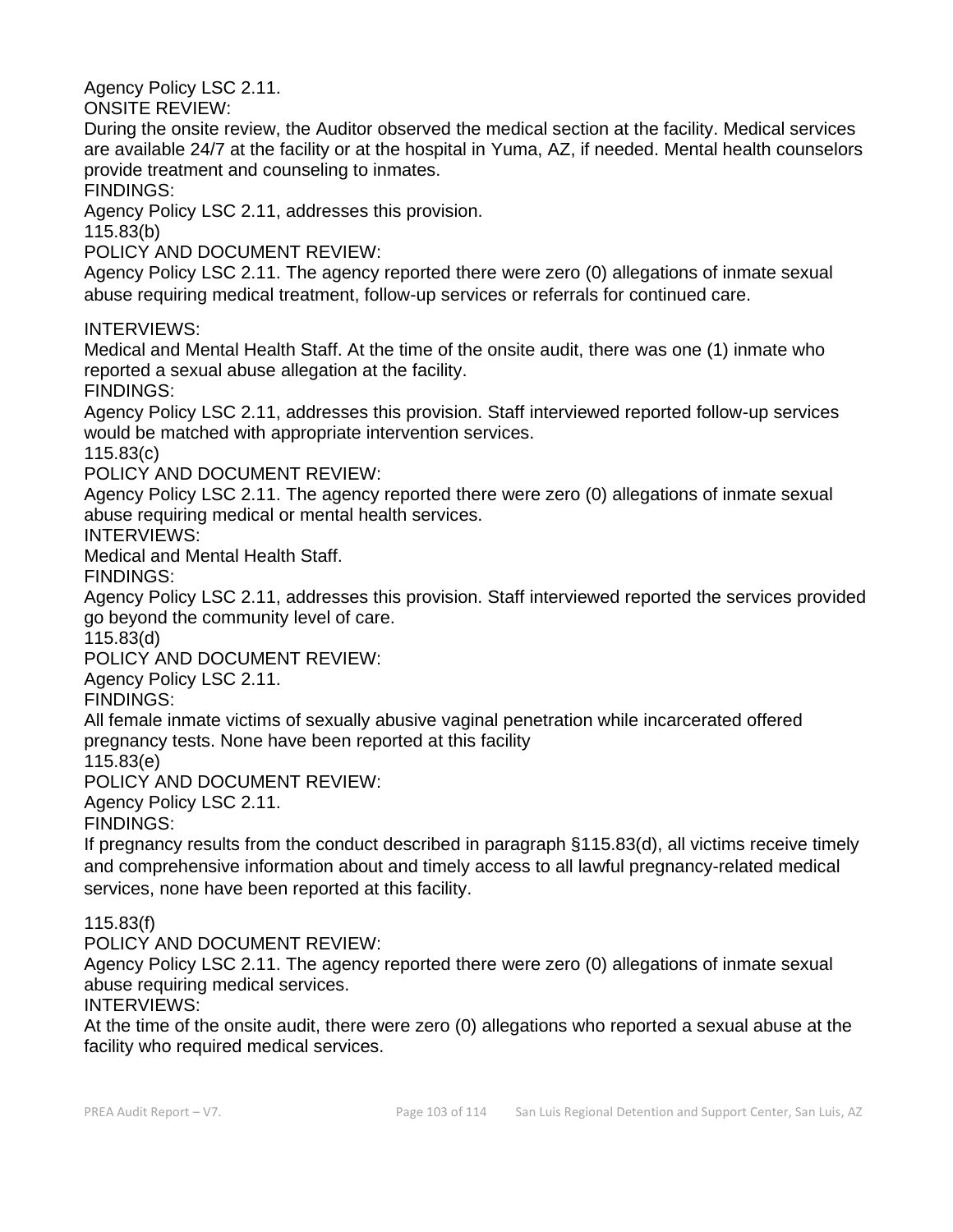FINDINGS:

Agency Policy LSC 2.11, addresses this provision.

115.83(g)

POLICY AND DOCUMENT REVIEW:

Agency Policy LSC 2.11. The agency reported there were zero (0) allegations of inmate sexual abuse requiring treatment services.

INTERVIEWS:

At the time of the onsite audit, there were zero (0) inmates who reported a sexual abuse at the facility who required treatment services.

FINDINGS:

Agency Policy LSC 2.11, addresses this provision.

115.83(h)

POLICY AND DOCUMENT REVIEW:

Agency Policy LSC 2.11. The agency reported there were zero (0) allegations of inmate sexual abuse requiring treatment services.

INTERVIEWS:

Medical and Mental Health Staff.

FINDINGS:

Agency Policy LSC 2.11, addresses this provision. Staff interviewed stated the inmate would be referred, and the treatment provider would respond immediately.

# **DATA COLLECTION AND REVIEW**

# **Standard 115.86: Sexual abuse incident reviews**

# **115.86 (a)**

▪ Does the facility conduct a sexual abuse incident review at the conclusion of every sexual abuse investigation, including where the allegation has not been substantiated, unless the allegation has been determined to be unfounded?  $\boxtimes$  Yes  $\Box$  No

### **115.86 (b)**

■ Does such review ordinarily occur within 30 days of the conclusion of the investigation?  $\boxtimes$  Yes  $\Box$  No

### **115.86 (c)**

Does the review team include upper-level management officials, with input from line supervisors, investigators, and medical or mental health practitioners?  $\boxtimes$  Yes  $\Box$  No

### **115.86 (d)**

Does the review team: Consider whether the allegation or investigation indicates a need to change policy or practice to better prevent, detect, or respond to sexual abuse?  $\boxtimes$  Yes  $\Box$  No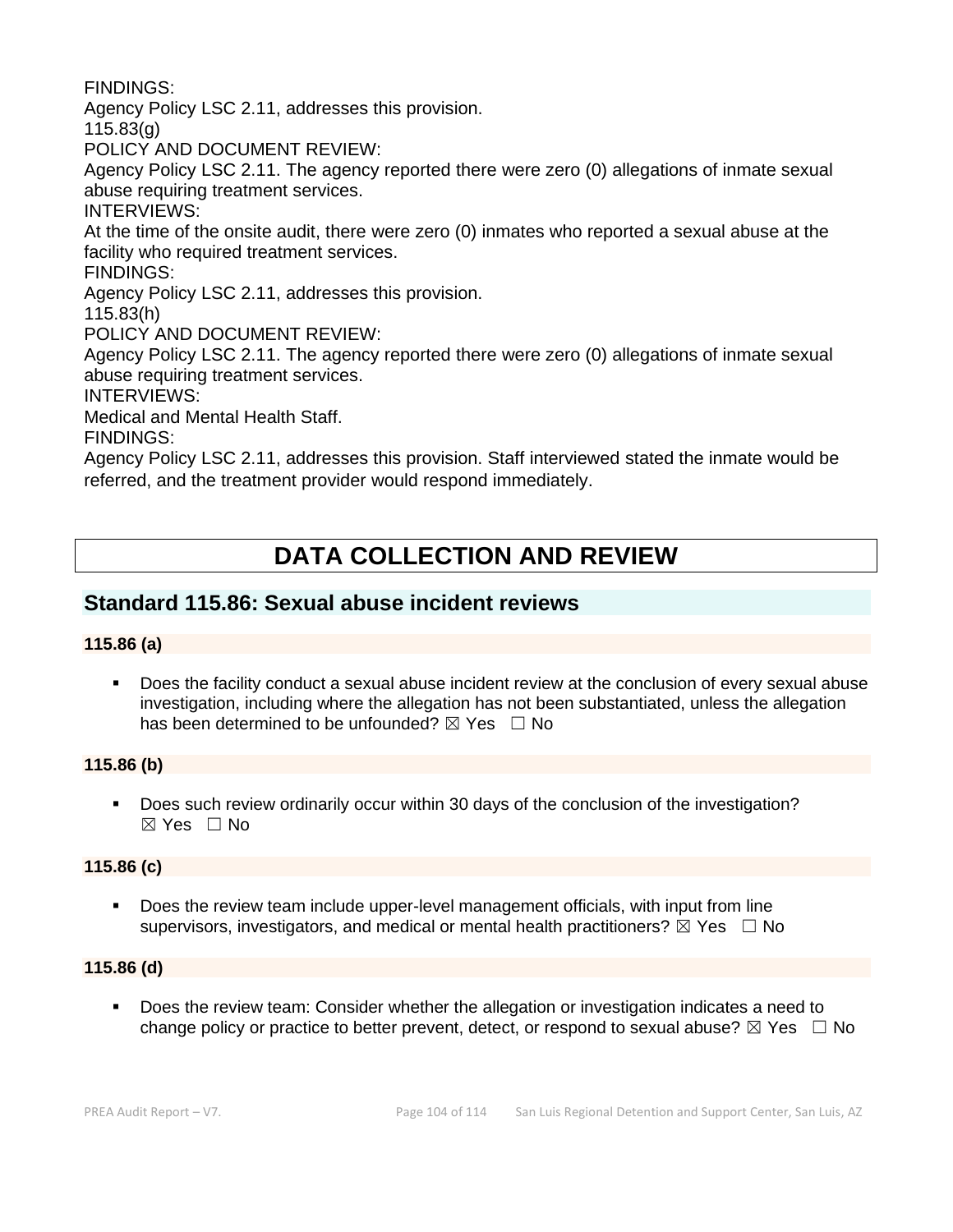- Does the review team: Consider whether the incident or allegation was motivated by race; ethnicity; gender identity; lesbian, gay, bisexual, transgender, or intersex identification, status, or perceived status; gang affiliation; or other group dynamics at the facility?  $\boxtimes$  Yes  $\Box$  No
- Does the review team: Examine the area in the facility where the incident allegedly occurred to assess whether physical barriers in the area may enable abuse?  $\boxtimes$  Yes  $\Box$  No
- Does the review team: Assess the adequacy of staffing levels in that area during different shifts? ⊠ Yes □ No
- Does the review team: Assess whether monitoring technology should be deployed or augmented to supplement supervision by staff?  $\boxtimes$  Yes  $\Box$  No
- Does the review team: Prepare a report of its findings, including but not necessarily limited to determinations made pursuant to §§ 115.86(d)(1) - (d)(5), and any recommendations for improvement and submit such report to the facility head and PREA compliance manager? ☒ Yes ☐ No

### **115.86 (e)**

▪ Does the facility implement the recommendations for improvement, or document its reasons for not doing so?  $\boxtimes$  Yes  $\Box$  No

### **Auditor Overall Compliance Determination**

- ☐ **Exceeds Standard** (*Substantially exceeds requirement of standards*)
- ☒ **Meets Standard** (*Substantial compliance; complies in all material ways with the standard for the relevant review period*)
- 
- ☐ **Does Not Meet Standard** (*Requires Corrective Action*)

#### 115.86(a)

POLICY AND DOCUMENT REVIEW:

Agency Policy LSC 2.11.

The agency reported there were (3) administrative investigations of alleged PREA related incidents completed within the past 12 months.

Investigative files.

FINDINGS:

Agency Policy LSC 2.11, addresses this provision. A review of investigative files reflected the agency had completed a sexual abuse incident review at the conclusion of investigations, there was (1) sexual abuse cases in the last twelve months that had a finding other than unfounded. 115.86(b)

POLICY AND DOCUMENT REVIEW:

Agency Policy LSC 2.11.

Investigative files.

FINDINGS:

Agency Policy LSC 2.11, addresses this provision. A review of the investigative files reflected the agency has completed a sexual abuse incident review, as required.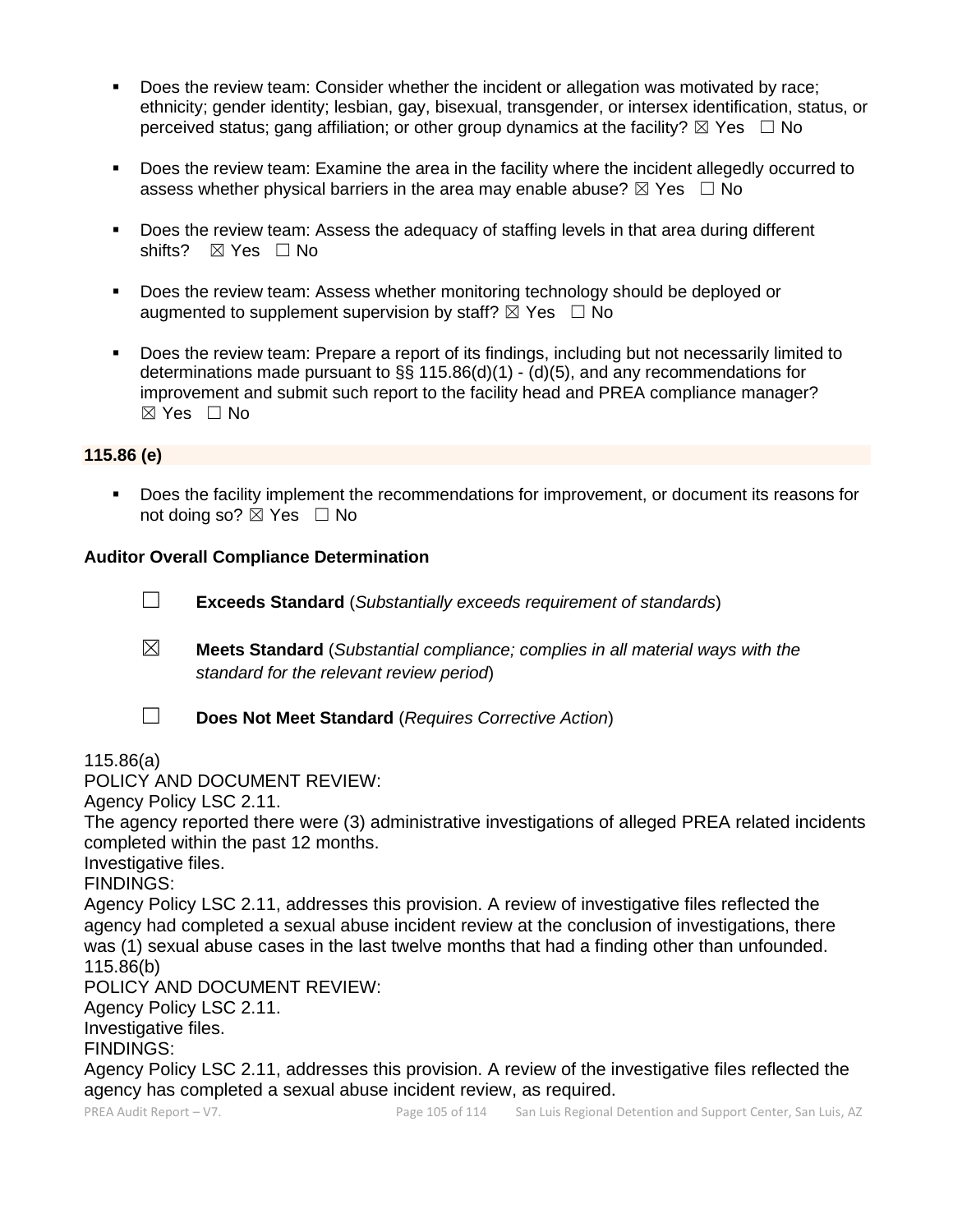115.86(c) POLICY AND DOCUMENT REVIEW: Agency Policy LSC 2.11. INTERVIEWS: Warden PREA Compliance Manager

Members of the Incident Review Team FINDINGS:

Agency Policy LSC 2.11, addresses this provision. Staff interviewed reported the incident review team includes the PREA Compliance Manager and several of the senior staff. Once the Incident Review is completed, it is reviewed by the Warden and the Agency Senior Staff. A review of the Incident Review Report indicated the PREA Coordinator also participates. Staff reported an incident review is conducted for all serious incidents.

115.86(d) POLICY AND DOCUMENT REVIEW: Agency Policy LSC 2.11. Incident Review Report INTERVIEWS: PREA Compliance Manager Incident Review Team FINDINGS:

Agency Policy LSC 2.11, addresses this provision. Staff interviewed referenced all the elements needing to be considered, examined, and assessed. The Incident Review Team member provided detailed information of all the elements addressed by the team. Staff interviewed acknowledged a report is completed and includes any recommendations for improvement. Staff reported the Incident Review Report is submitted to the Warden, Agency Senior Staff and PREA Compliance Manager.

115.86(e) POLICY AND DOCUMENT REVIEW: Agency Policy LSC 2.11. FINDINGS: Agency Policy LSC 2.11, addresses this provision.

# **Standard 115.87: Data collection**

# **115.87 (a)**

■ Does the agency collect accurate, uniform data for every allegation of sexual abuse at facilities under its direct control using a standardized instrument and set of definitions?  $\boxtimes$  Yes  $\Box$  No

**115.87 (b)**

▪ Does the agency aggregate the incident-based sexual abuse data at least annually? ☒ Yes ☐ No

# **115.87 (c)**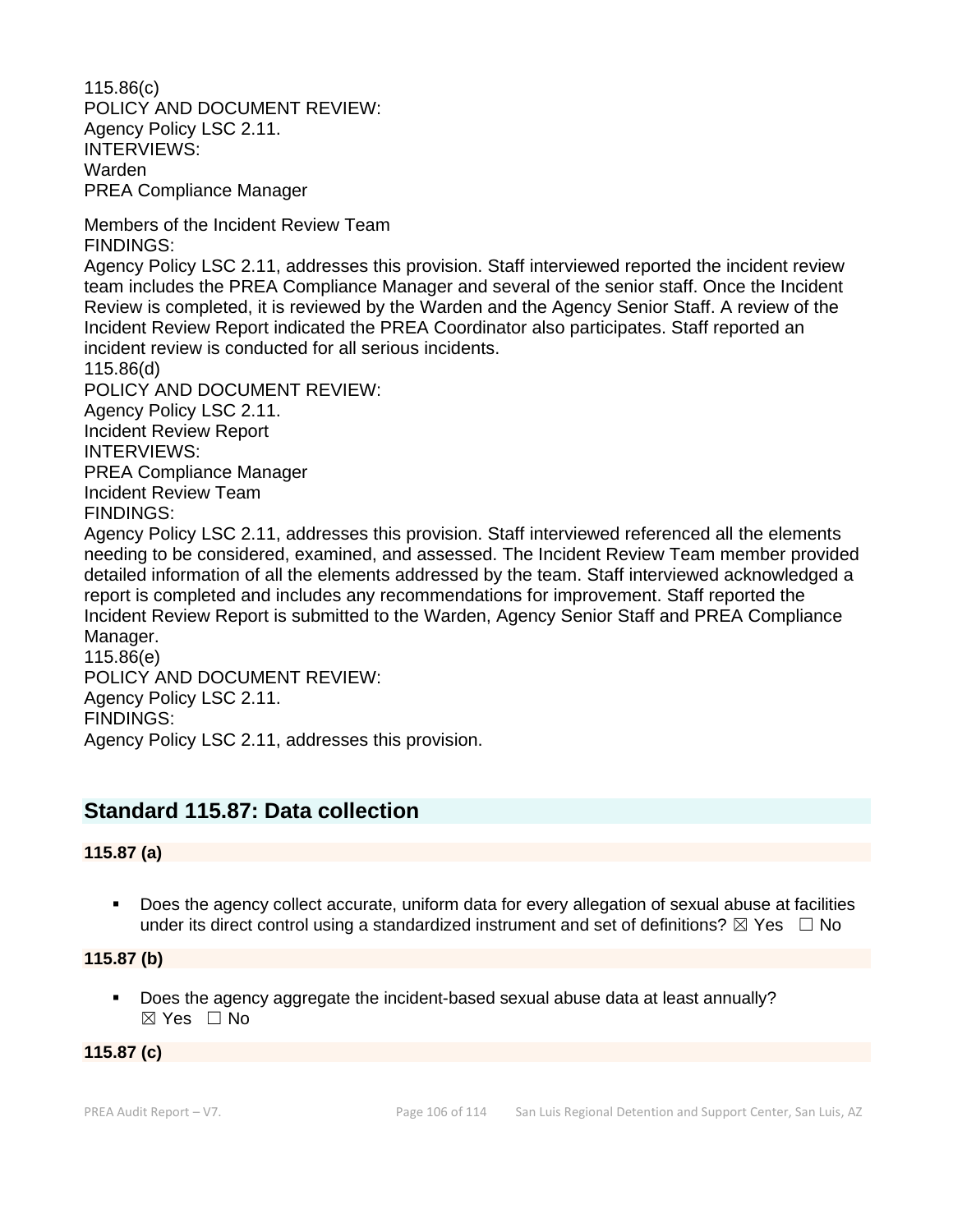▪ Does the incident-based data include, at a minimum, the data necessary to answer all questions from the most recent version of the Survey of Sexual Violence conducted by the Department of Justice? ☒ Yes ☐ No

### **115.87 (d)**

▪ Does the agency maintain, review, and collect data as needed from all available incident-based documents, including reports, investigation files, and sexual abuse incident reviews? ☒ Yes ☐ No

### **115.87 (e)**

Does the agency also obtain incident-based and aggregated data from every private facility with which it contracts for the confinement of its inmates? (N/A if agency does not contract for the confinement of its inmates.)  $\boxtimes$  Yes  $\Box$  No  $\Box$  NA

### **115.87 (f)**

Does the agency, upon request, provide all such data from the previous calendar year to the Department of Justice no later than June 30? (N/A if DOJ has not requested agency data.)  $⊠ Yes ⊡ No ⊡ NA$ 

### **Auditor Overall Compliance Determination**

- ☐ **Exceeds Standard** (*Substantially exceeds requirement of standards*)
- ☒ **Meets Standard** (*Substantial compliance; complies in all material ways with the standard for the relevant review period*)
- ☐ **Does Not Meet Standard** (*Requires Corrective Action*)

115.87(a and c) POLICY AND DOCUMENT REVIEW: Agency Policy LSC 2.11. FINDINGS:

Agency Policy LSC 2.11, addresses this provision. A review of the reporting documentation reflected a comprehensive tracking system designed to maintain various elements for the required data for sexual abuse allegations as well as sexual harassment allegations. One of the functions of the PREA Compliance Manager is to maintain this information. The tracking system contains information on all allegations of abuse, neglect and exploitation, and all serious incidents. 115.87(b)

POLICY AND DOCUMENT REVIEW:

Agency Policy LSC 2.11.

FINDINGS:

Agency Policy LSC 2.11, addresses this provision. A review of the facility tracking information reflected a comprehensive system designed to maintain various elements for the required data for sexual abuse and sexual harassment allegations.

115.87(d)

Agency Policy LSC 2.11.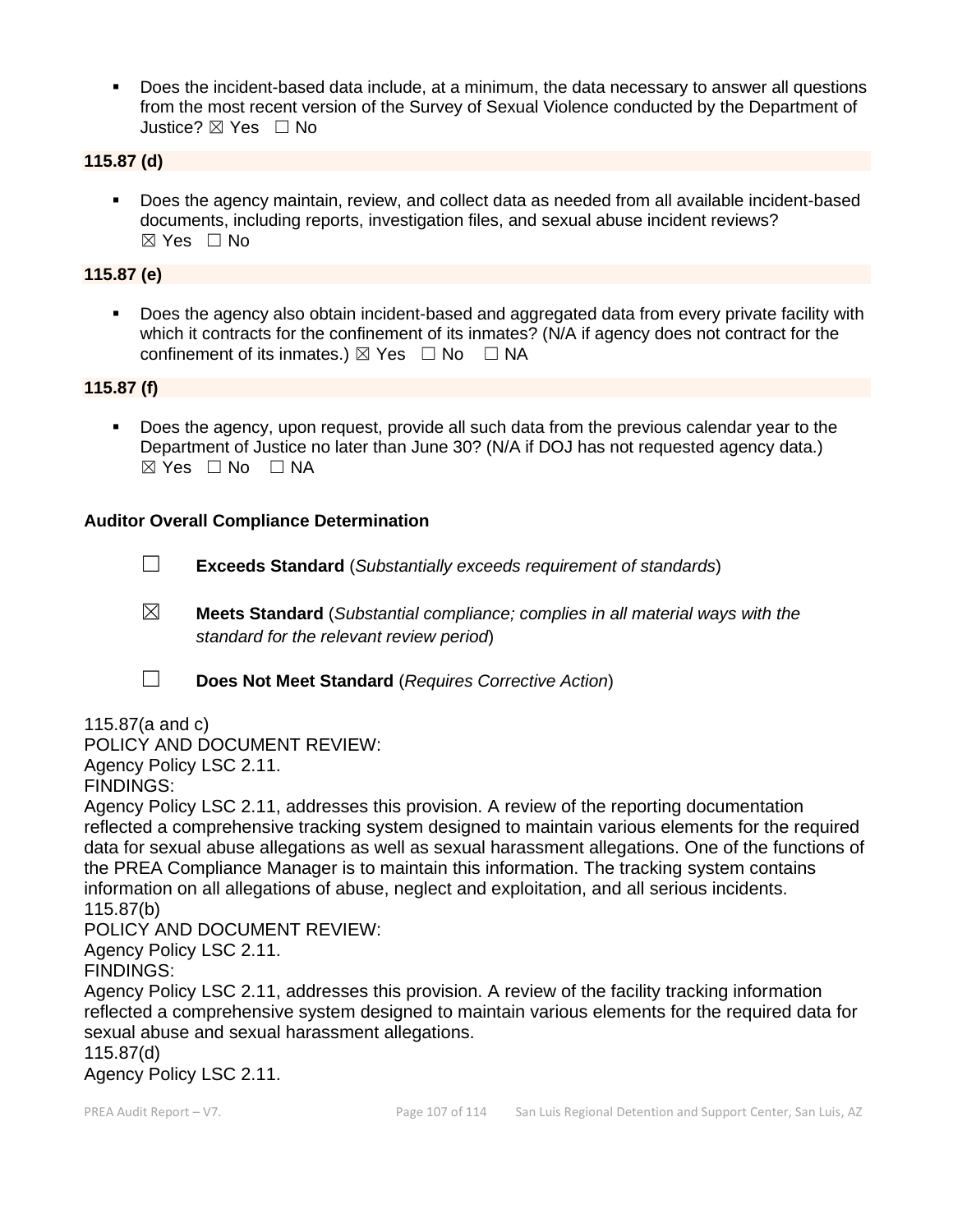### FINDINGS:

Agency Policy LSC 2.11, addresses this provision. A review of the agency website reflects the comprehensive report is published and available to the public for all serious incidents to include sexual abuse and sexual harassment allegations. 115.87(e) POLICY AND DOCUMENT REVIEW: Agency Policy LSC 2.11. FINDINGS: Agency Policy LSC 2.11, addresses this provision. 115.87(f) POLICY AND DOCUMENT REVIEW: Agency Policy LSC 2.11. FINDINGS: Agency Policy LSC 2.11, addresses this provision.

# **Standard 115.88: Data review for corrective action**

### **15.88 (a)**

- Does the agency review data collected and aggregated pursuant to  $\S$  115.87 in order to assess and improve the effectiveness of its sexual abuse prevention, detection, and response policies, practices, and training, including by: Identifying problem areas?  $\boxtimes$  Yes  $\Box$  No
- Does the agency review data collected and aggregated pursuant to  $\S$  115.87 in order to assess and improve the effectiveness of its sexual abuse prevention, detection, and response policies, practices, and training, including by: Taking corrective action on an ongoing basis?  $\boxtimes$  Yes  $\Box$  No
- Does the agency review data collected and aggregated pursuant to  $\S$  115.87 in order to assess and improve the effectiveness of its sexual abuse prevention, detection, and response policies, practices, and training, including by: Preparing an annual report of its findings and corrective actions for each facility, as well as the agency as a whole?  $\boxtimes$  Yes  $\Box$  No

### **115.88 (b)**

■ Does the agency's annual report include a comparison of the current year's data and corrective actions with those from prior years and provide an assessment of the agency's progress in addressing sexual abuse  $\boxtimes$  Yes  $\Box$  No

### **115.88 (c)**

**EXTE:** Is the agency's annual report approved by the agency head and made readily available to the public through its website or, if it does not have one, through other means?  $\boxtimes$  Yes  $\Box$  No

### **115.88 (d)**

▪ Does the agency indicate the nature of the material redacted where it redacts specific material from the reports when publication would present a clear and specific threat to the safety and security of a facility?  $\boxtimes$  Yes  $\Box$  No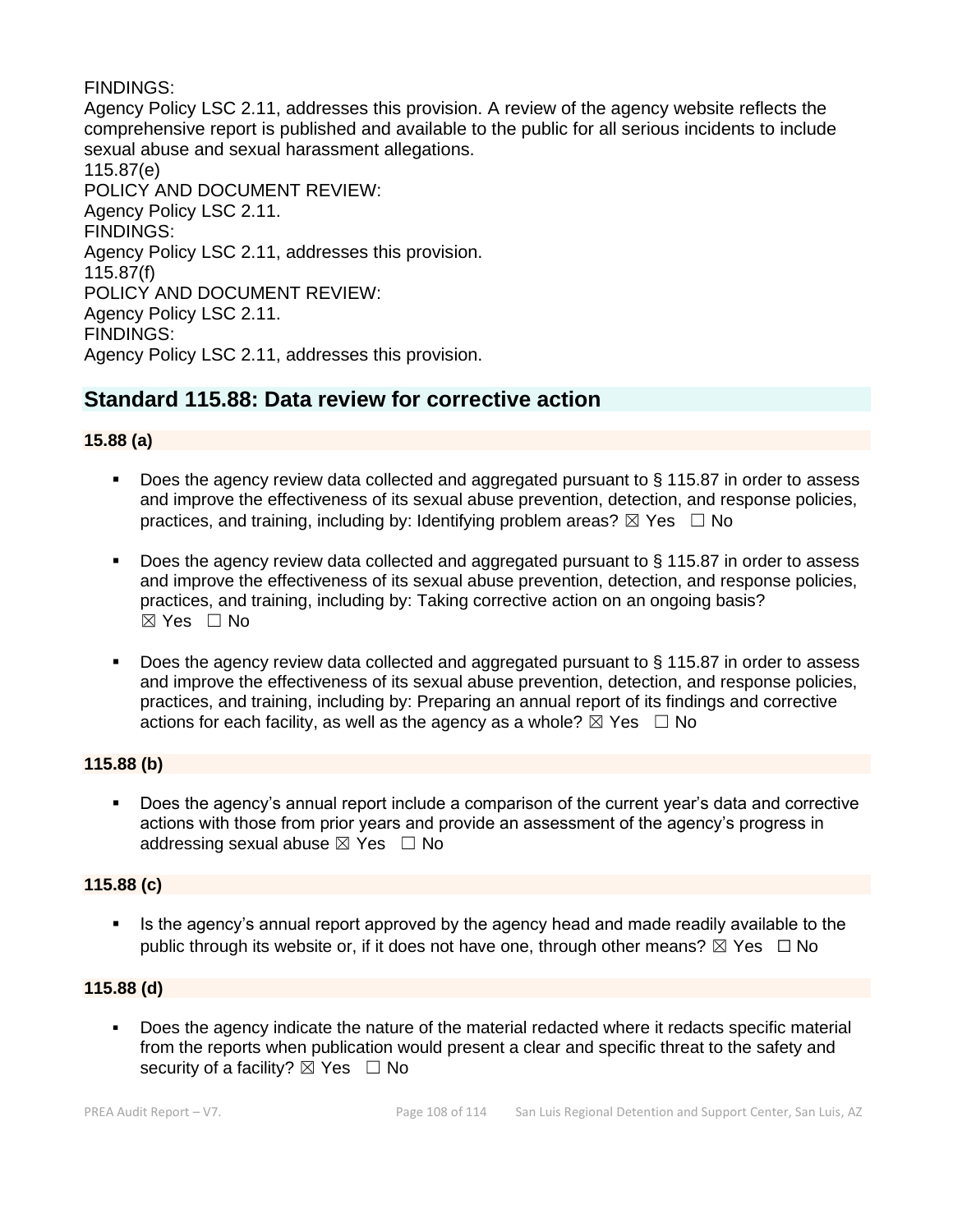#### **Auditor Overall Compliance Determination**

- ☐ **Exceeds Standard** (*Substantially exceeds requirement of standards*)
- ☒ **Meets Standard** (*Substantial compliance; complies in all material ways with the standard for the relevant review period*)
- 
- ☐ **Does Not Meet Standard** (*Requires Corrective Action*)

#### 115.88(a) POLICY AND DOCUMENT REVIEW: Agency Policy LSC 2.11. Annual report. INTERVIEWS: PREA Coordinator PREA Compliance Manager.

FINDINGS:

Agency Policy LSC 2.11, addresses this provision. A review of the annual report reflects all the elements required by this provision. Staff interviewed reported in detail the process followed when reviewing the data, identifying problem areas and corrective action, and preparing the annual report. 115.88(b) POLICY AND DOCUMENT REVIEW: Agency Policy LSC 2.11. FINDINGS: Agency Policy LSC 2.11, addresses this provision. 115.88(c) POLICY AND DOCUMENT REVIEW: Agency Policy LSC 2.11. Annual report. INTERVIEWS: PREA Coordinator PREA Compliance Manager. FINDINGS: Agency Policy LSC 2.11, addresses this provision. Staff interviewed reported the Annual report is reviewed and approved by the Agency Senior Staff and posted on the agency website. 115.88(d) POLICY AND DOCUMENT REVIEW: Agency Policy LSC 2.11. INTERVIEWS: PREA Coordinator FINDINGS: Agency Policy LSC 2.11, addresses this provision. Staff interviewed reported all personal identifying information and personal health information is redacted. The reports would reflect only basic demographic information.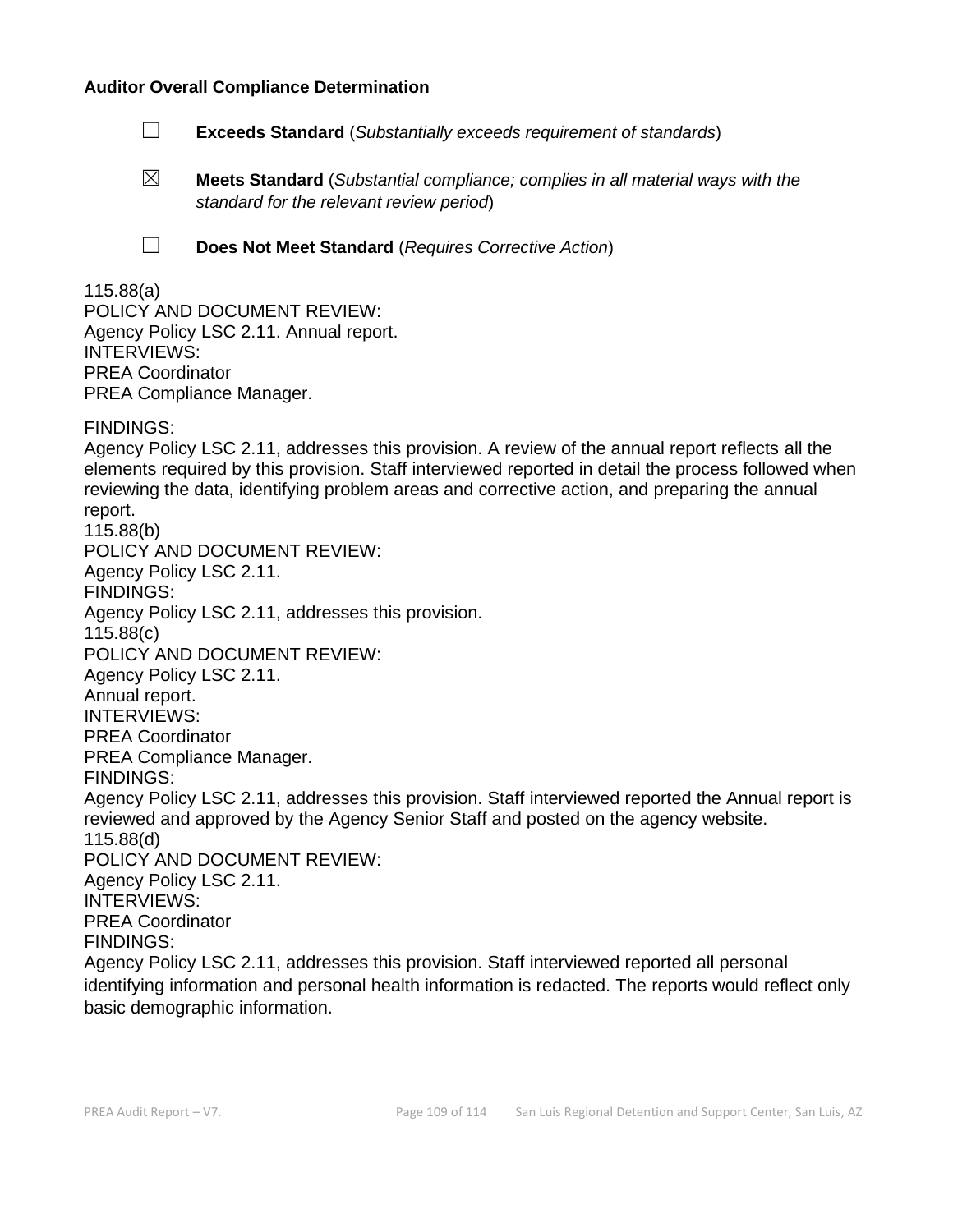# **Standard 115.89: Data storage, publication, and destruction**

## **115.89 (a)**

■ Does the agency ensure that data collected pursuant to § 115.87 are securely retained?  $\boxtimes$  Yes  $\Box$  No

# **115.89 (b)**

■ Does the agency make all aggregated sexual abuse data, from facilities under its direct control and private facilities with which it contracts, readily available to the public at least annually through its website or, if it does not have one, through other means?  $\boxtimes$  Yes  $\Box$  No

#### **115.89 (c)**

Does the agency remove all personal identifiers before making aggregated sexual abuse data publicly available?  $\boxtimes$  Yes  $\Box$  No

#### **115.89 (d)**

■ Does the agency maintain sexual abuse data collected pursuant to § 115.87 for at least 10 years after the date of the initial collection, unless Federal, State, or local law requires otherwise? ⊠ Yes □ No

#### **Auditor Overall Compliance Determination**

- ☐ **Exceeds Standard** (*Substantially exceeds requirement of standards*)
- ☒ **Meets Standard** (*Substantial compliance; complies in all material ways with the standard for the relevant review period*)
- 
- ☐ **Does Not Meet Standard** (*Requires Corrective Action*)

115.89(a) POLICY AND DOCUMENT REVIEW: Agency Policy LSC 2.11. INTERVIEWS: PREA Coordinator FINDINGS: Agency Policy LSC 2.11, addresses this provision. Staff interviewed reported access to any data is restricted to the Agency Senior Staff for operational use and is password protected.

115.89(b) POLICY AND DOCUMENT REVIEW: Agency Policy LSC 2.11. Aggregated data on website. FINDINGS: Agency Policy LSC 2.11, addresses this provision. The data posted on the agency website includes agency data from previous years to present.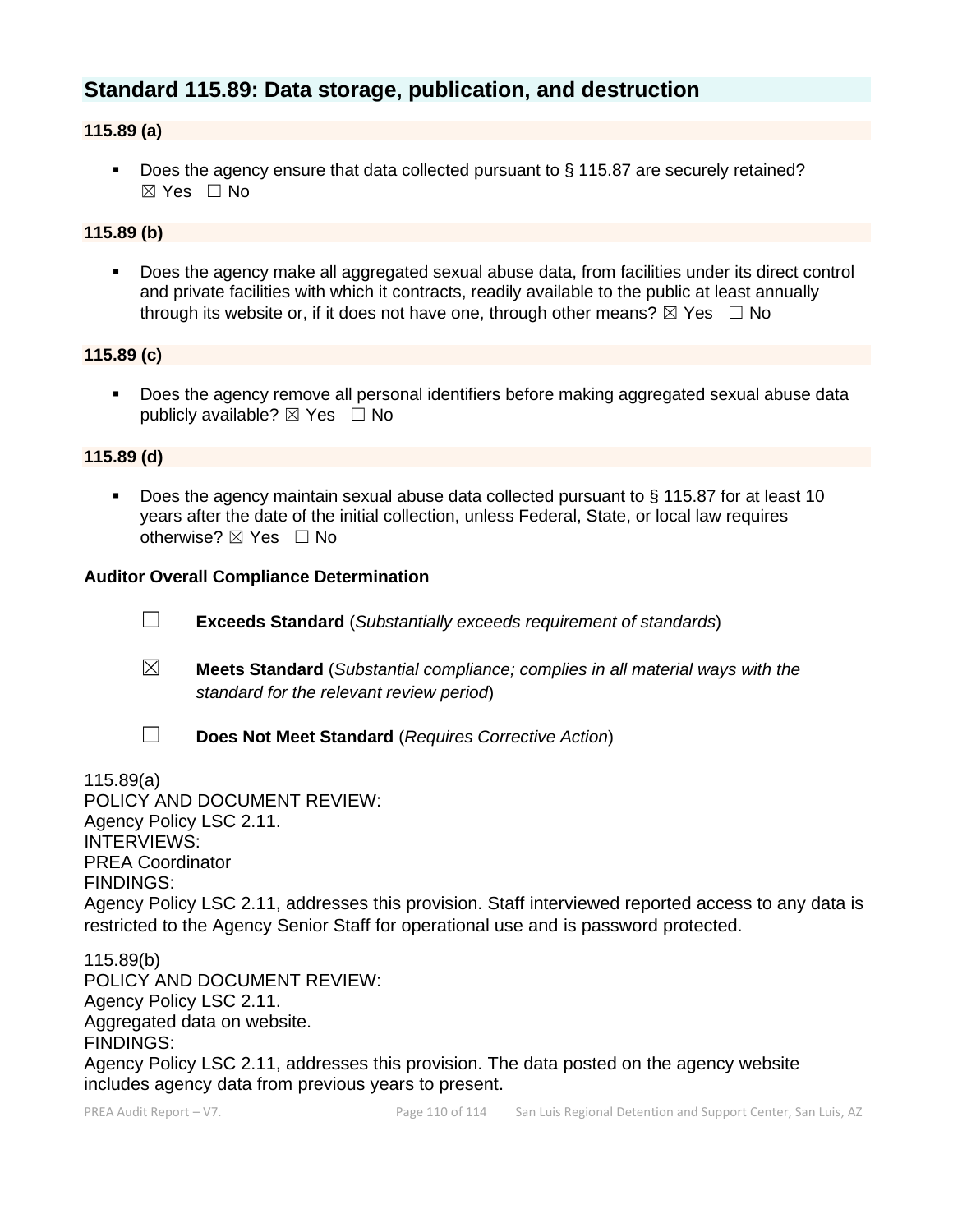115.89(c) POLICY AND DOCUMENT REVIEW: Agency Policy LSC 2.11. Aggregated data on agency website. FINDINGS: Agency Policy LSC 2.11, addresses this provision. The data posted on the agency website has all personal identifiers redacted. 115.89(d) POLICY AND DOCUMENT REVIEW: Agency Policy LSC 2.11. Aggregated data on agency website. FINDINGS: Agency Policy LSC 2.11, addresses this provision. The data and records collected are to be retained in accordance with state and agency retention requirements.

# **AUDITING AND CORRECTIVE ACTION**

# **Standard 115.401: Frequency and scope of audits**

#### **115.401 (a)**

▪ During the prior three-year audit period, did the agency ensure that each facility operated by the agency, or by a private organization on behalf of the agency, was audited at least once? (*Note: The response here is purely informational. A "no" response does not impact overall compliance with this standard.*)  $\boxtimes$  Yes  $\Box$  No

#### **115.401 (b)**

- **EXECT** Is this the first year of the current audit cycle? (*Note: a "no" response does not impact overall compliance with this standard.*)  $\boxtimes$  Yes  $\Box$  No
- **.** If this is the second year of the current audit cycle, did the agency ensure that at least one-third of each facility type operated by the agency, or by a private organization on behalf of the agency, was audited during the first year of the current audit cycle? (N/A if this is **not** the *second* year of the current audit cycle.)  $\Box$  Yes  $\Box$  No  $\boxtimes$  NA
- If this is the third year of the current audit cycle, did the agency ensure that at least two-thirds of each facility type operated by the agency, or by a private organization on behalf of the agency, were audited during the first two years of the current audit cycle? (N/A if this is **not** the *third* year of the current audit cycle.)  $\Box$  Yes  $\Box$  No  $\boxtimes$  NA

## **115.401 (h)**

▪ Did the Auditor have access to, and the ability to observe, all areas of the audited facility? ☒ Yes ☐ No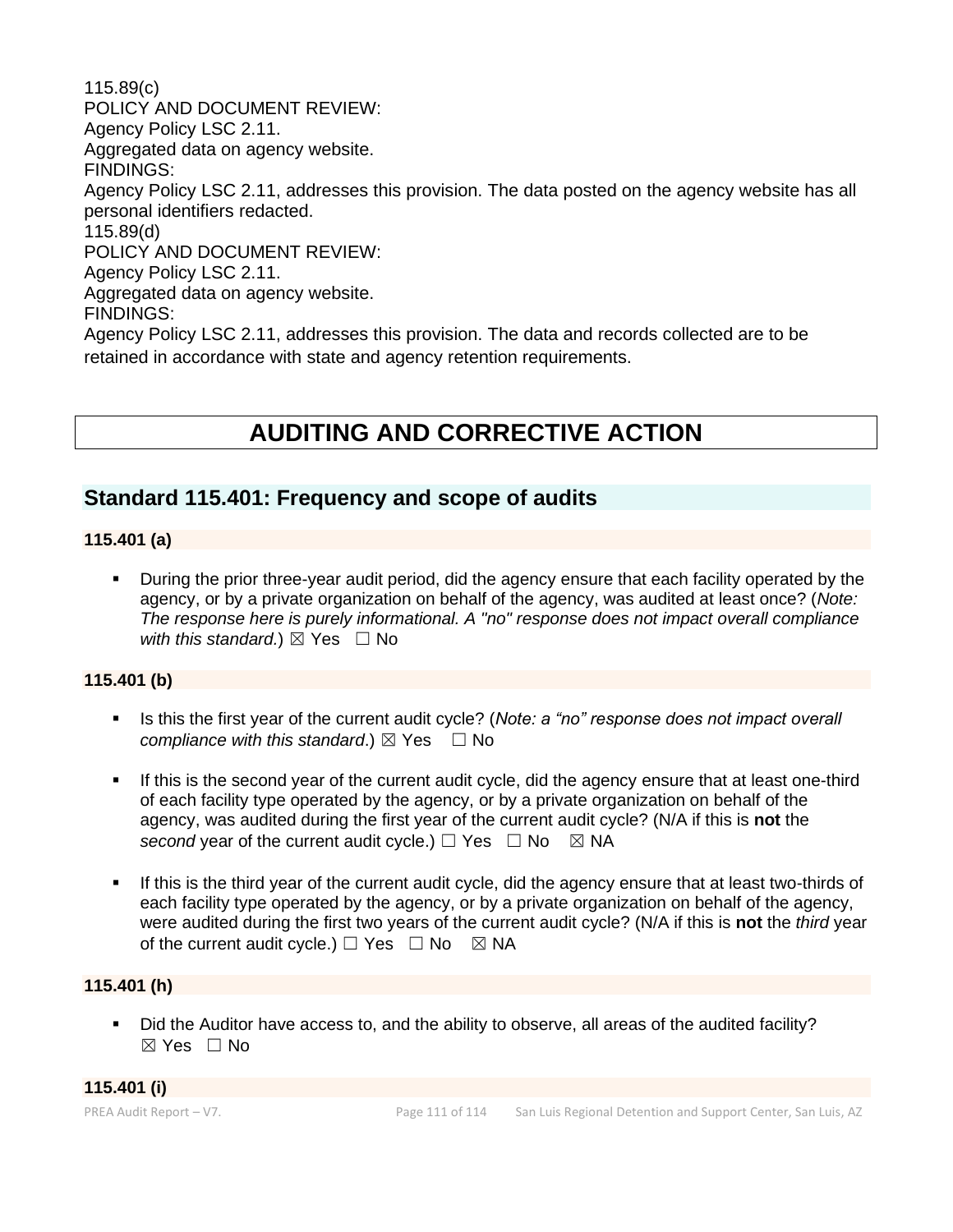■ Was the Auditor permitted to request and receive copies of any relevant documents (including electronically stored information)?  $\boxtimes$  Yes  $\Box$  No

#### **115.401 (m)**

■ Was the Auditor permitted to conduct private interviews with inmates, residents, and detainees? ☒ Yes ☐ No

#### **115.401 (n)**

Were inmates permitted to send confidential information or correspondence to the Auditor in the same manner as if they were communicating with legal counsel?  $\boxtimes$  Yes  $\Box$  No

#### **Auditor Overall Compliance Determination**

☐ **Exceeds Standard** (*Substantially exceeds requirement of standards*)

- ☒ **Meets Standard** (*Substantial compliance; complies in all material ways with the standard for the relevant review period*)
- ☐ **Does Not Meet Standard** (*Requires Corrective Action*)

## 115.401(a)

# POLICY AND DOCUMENT REVIEW:

Aggregated data on website.

FINDINGS:

The agency ensured that each facility operated by the agency, or by a private organization on behalf of the agency, was audited at least once.

115.401(b)

POLICY AND DOCUMENT REVIEW:

Aggregated data on website.

FINDINGS:

The agency is following their audit cycle and planned future audits. The data posted on the agency website.

115.401(h)

POLICY AND DOCUMENT REVIEW:

There is no agency policy for this provision.

FINDINGS:

The Auditor had full access to, and the ability to observe, all areas of the facility. The Auditor reviewed areas of this facility multiple times during the onsite review.

115.401(i)

POLICY AND DOCUMENT REVIEW:

There is no agency policy for this provision.

FINDINGS:

The Auditor was permitted to request and did receive copies of any relevant documents needed for this audit.

115.401(m)

POLICY AND DOCUMENT REVIEW: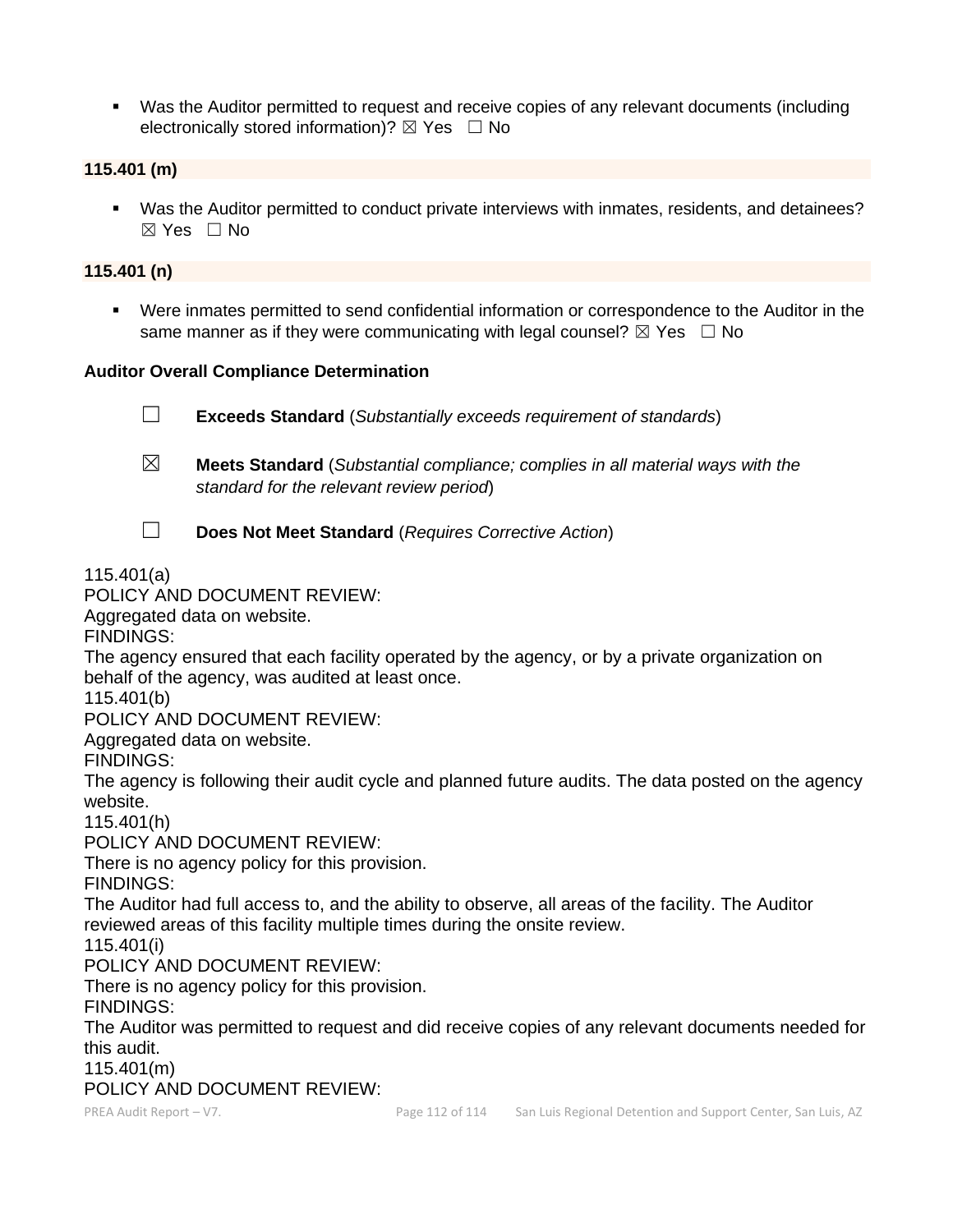There is no agency policy for this provision.

FINDINGS:

The Auditor was permitted to conduct private interviews with inmates. The staff at this facility were very professional and efficient with regards to this provision.

115.401(n)

POLICY AND DOCUMENT REVIEW:

There is no agency policy for this provision.

FINDINGS:

Inmates were permitted to send confidential information or correspondence to the Auditor in the same manner as if they were communicating with legal counsel. The Auditor did not receive confidential and unimpeded letters from some of the inmates residing at this facility.

# **Standard 115.403: Audit contents and findings**

**115.403 (f)**

**•** The agency has published on its agency website, if it has one, or has otherwise made publicly available, all Final Audit Reports. The review period is for prior audits completed during the past three years PRECEDING THIS AUDIT. The pendency of any agency appeal pursuant to 28 C.F.R. § 115.405 does not excuse noncompliance with this provision. (N/A if there have been no Final Audit Reports issued in the past three years, or in the case of single facility agencies that there has never been a Final Audit Report issued.)  $\boxtimes$  Yes  $\Box$  No  $\Box$  NA

## **Auditor Overall Compliance Determination**

- ☐ **Exceeds Standard** (*Substantially exceeds requirement of standards*)
- ☒ **Meets Standard** (*Substantial compliance; complies in all material ways with the standard for the relevant review period*)
- ☐ **Does Not Meet Standard** (*Requires Corrective Action*)

115.403(f)

POLICY AND DOCUMENT REVIEW:

There is no agency policy for this provision.

FINDINGS:

LaSalle Corrections, LLC., has published on its agency website all Final Audit Reports within 90 days of issuance by the Auditor. This information is made available to the public and is in accordance with 28 C.F.R. § 115.405.